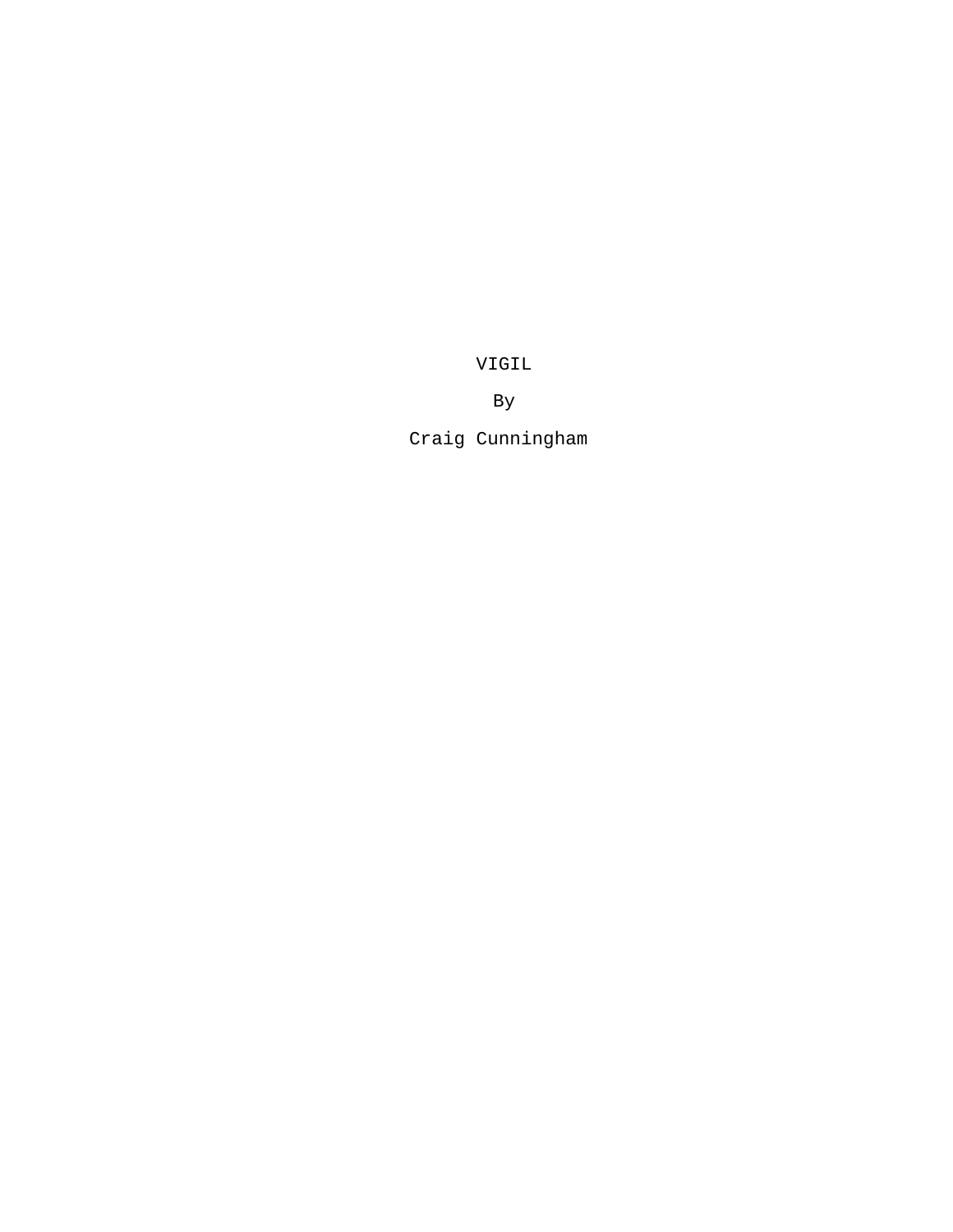EXT. DESERT - DAY

A passenger van is backed up to the front doors of a run-down mobile home in the middle of nowhere.

LINCOLN leans against the hood of the van, a shotgun strapped on his shoulder. He smokes a cigarette and looks into the distance at the endless horizon, blurred in the heat.

He checks his watch, then looks to the mobile home. Inside, murmured voices speak as the van is loaded . . .

#### INT. MOBILE HOME - CONTINUOUS

The tattered rug has been peeled back, revealing a square door cut into the floor of the mobile home and leading to an underground tunnel. NOX, VAL, and BEN work to move black duffel bags out of the tunnel and into the van.

Nox stands inside the tunnel, passing bags up to the others who line them in the back of the van. Nox is in his sixties, with grey wispy hair, three decades older than the others on his team. He's filthy and exhausted from the journey.

He tosses up the last of the bags. Val throws it with the others and closes the van doors. Ben helps Nox out of the tunnel and they embrace.

> **BEN** We made it, old man.

### NOX

Almost.

Nox seals the trap door and covers it with the rug.

He takes a seat at a small table and drinks water from a plastic jug. He pours some of the water into his hands and washes his face. The camper is sparse, with rotted wood, a topography map pinned on the walls, and a few bunk beds in the shadows.

Lincoln enters the mobile home.

LINCOLN It's time, Nox.

Nox gulps the remainder of the water and stands. He removes a rubber-banded stack of cash from his jacket pocket and hands it to Lincoln as he passes through the doorway.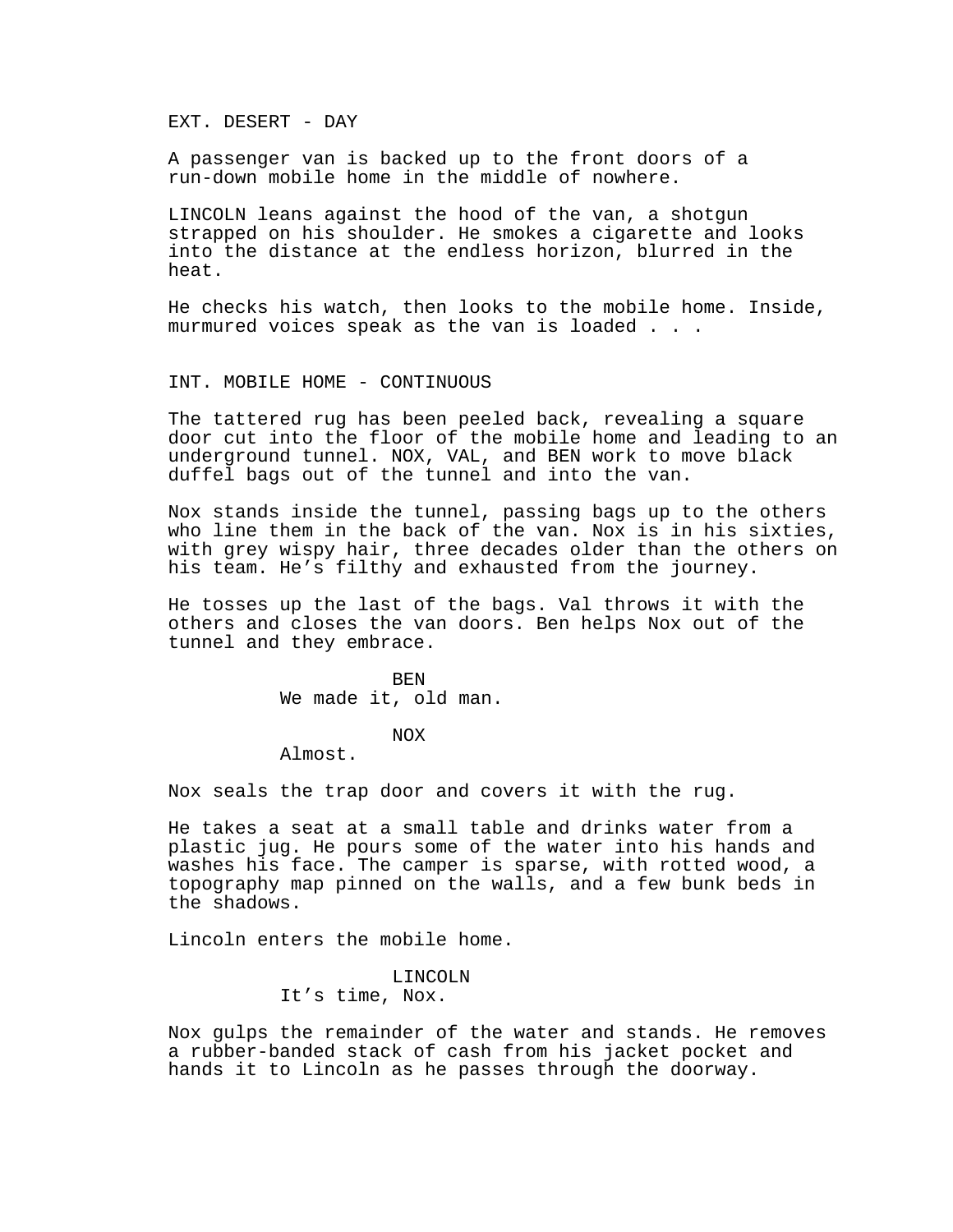INT. VAN - DAY

Nox rides in the front seat as the van barrels down remote desert roads. Val and Ben are relaxed, talking casually in the back. They sit on top of the duffel bags.

Lincoln drives the van, focused, nervous. The shotgun is wedged between the seat and the console.

> NOX You alright?

LINCOLN Yeah. It's just going to be tight.

NOX I'm not worried about it.

Nox grips his shoulder in affirmation.

Alongside the road, Nox notices a stake in the ground with an orange flourescent piece of tape tied at the top. Lincoln glances at the marker, then at the odometer. Lincoln turns on the next road.

> NOX This isn't it.

Lincoln continues down the road, with Nox growing uneasy.

NOX Turn around. This isnt it.

LINCOLN This way is better.

Nox nods. He looks out the window at the passing shrubs and sand. He opens the glove compartment and finds a flare gun and a map. He pauses at the sight of the flare gun, and then reaches for the map.

> LINCOLN This is it, man. Don't worry.

 $N<sub>O</sub>$ Pull over here for a minute. I want to look at this.

LINCOLN We don't have time to stop.

Nox looks ahead, taking a deep breath. He tucks the map in his front pocket. He looks into the rearview mirror, but sees nothing but dust.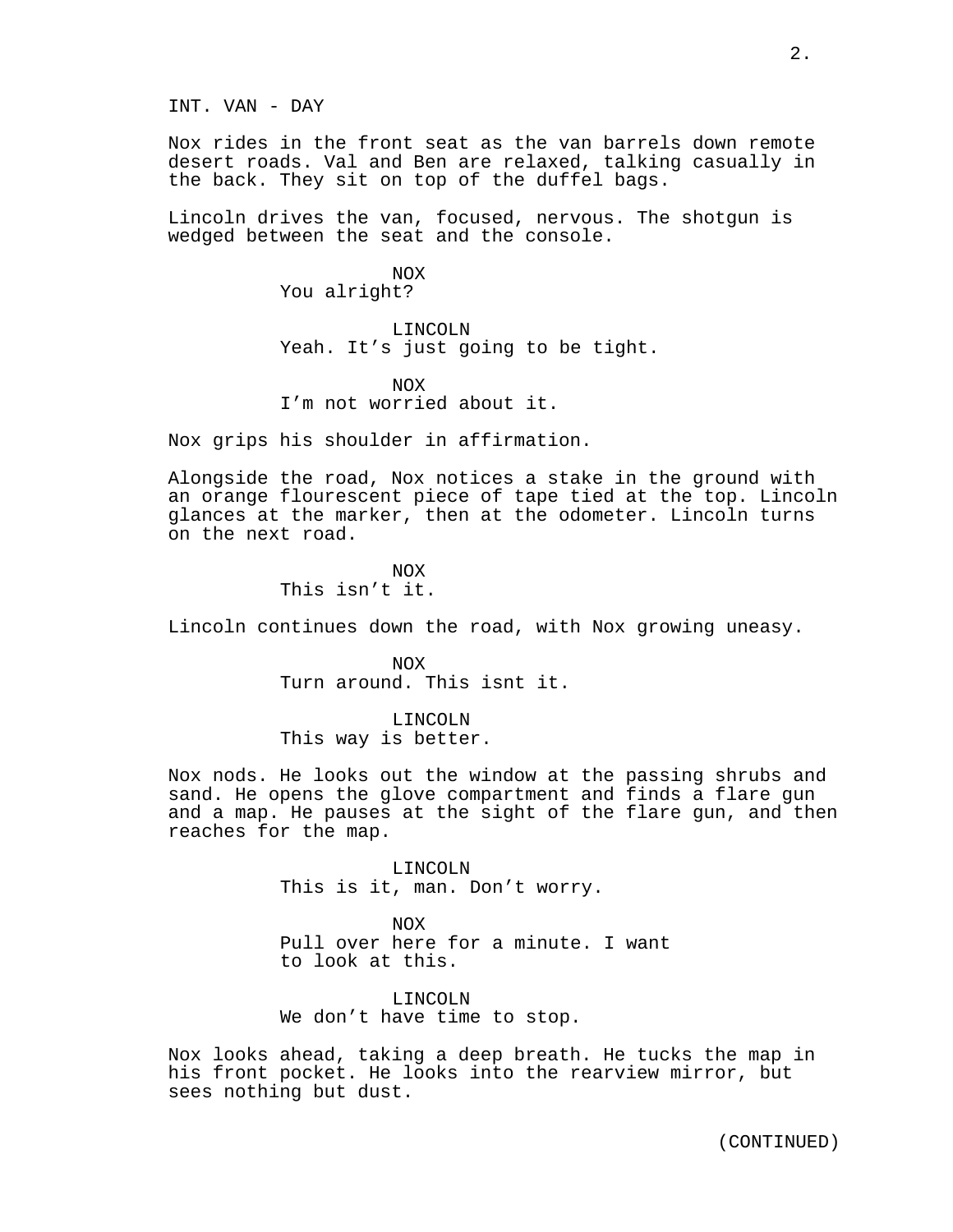NOX How's your dad?

LINCOLN Fine. I haven't seen him in a while.

NOX Next time you do, tell him I said hello.

Nox opens the door and flings himself out of the van, rolling across the hard ground.

EXT. DESERT - CONTINUOUS

Nox gathers himself as the van slides to a hard stop.

Nox runs as fast as he can for the distant hills.

Lincoln steps out of the van and fires the flare gun into the air.

Nox is breathless, running like a man with his life on the line. There is fire in his eyes.

CUT TO TITLES: VIGIL

EXT. DESERT - EVENING

CLOSE on Nox's face. A gunshot. He flinches as blood splatters across his cheek.

CUT TO a wide that reveals the scene: A pit has been dug in the desert, and all of the travelers have been executed except for Nox, who is on his knees with hands bound behind his back.

The van and two military vehicles are parked nearby, with a half-dozen soldiers casually watching their superior, CAPTAIN GANN, talk to Nox. Lincoln leans against the hood of the van, smoking a cigarette and sipping from a cup of water.

Gann is middle-aged, polished, cruel. He wears a jacket buttoned up his neck, and holds a pistol at his side. He bends down in front of Nox and picks up the bullet shell. He quickly sniffs the opening and puts it into his pocket.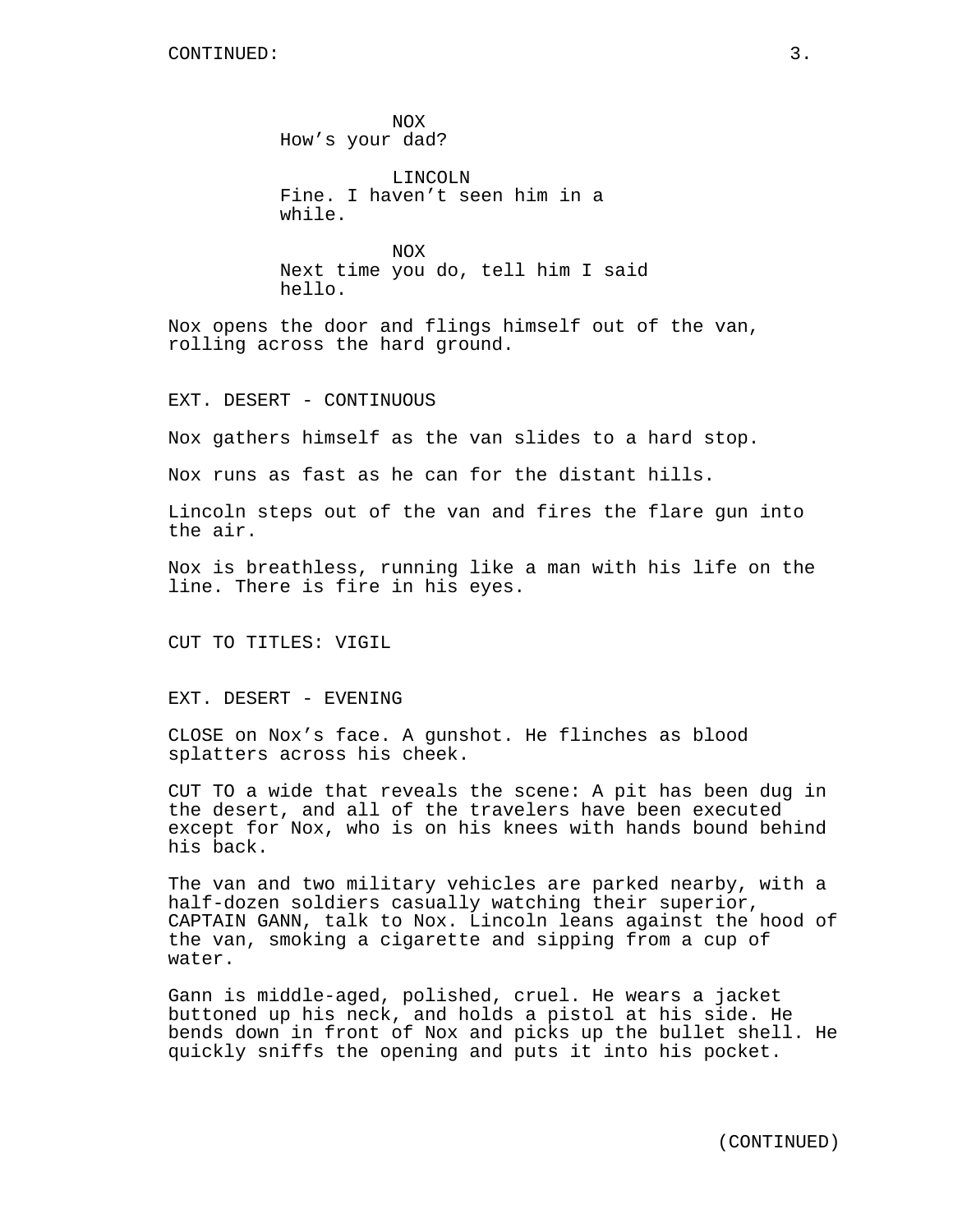GANN I've been looking for you a long time.

Nox is unafraid. Even amused, as a man who accepted death long ago.

> NOX Then you've done a pretty bad job of finding me.

GANN But here we are.

NOX Here we are.

Gann takes a pleased breath. He glances back at Lincoln.

GANN I don't blame him.

NOX

Neither do I.

Gann smiles, not quite believing that to be true.

GANN It has to be discouraging. When you feel the floor crumbling beneath your feet.

NOX Maybe the floor is holding stronger than you think.

Nox looks ahead into Gann's eyes, unintimidated. Gann takes out a knife and cuts the ties around Nox's hands. He returns to his position. The soldiers watch the two men talking face to face, nothing between them.

> GANN Are you familiar with the theory of the territorial imperative?

NOX I don't have what you're looking for.

Gann ignores him . . .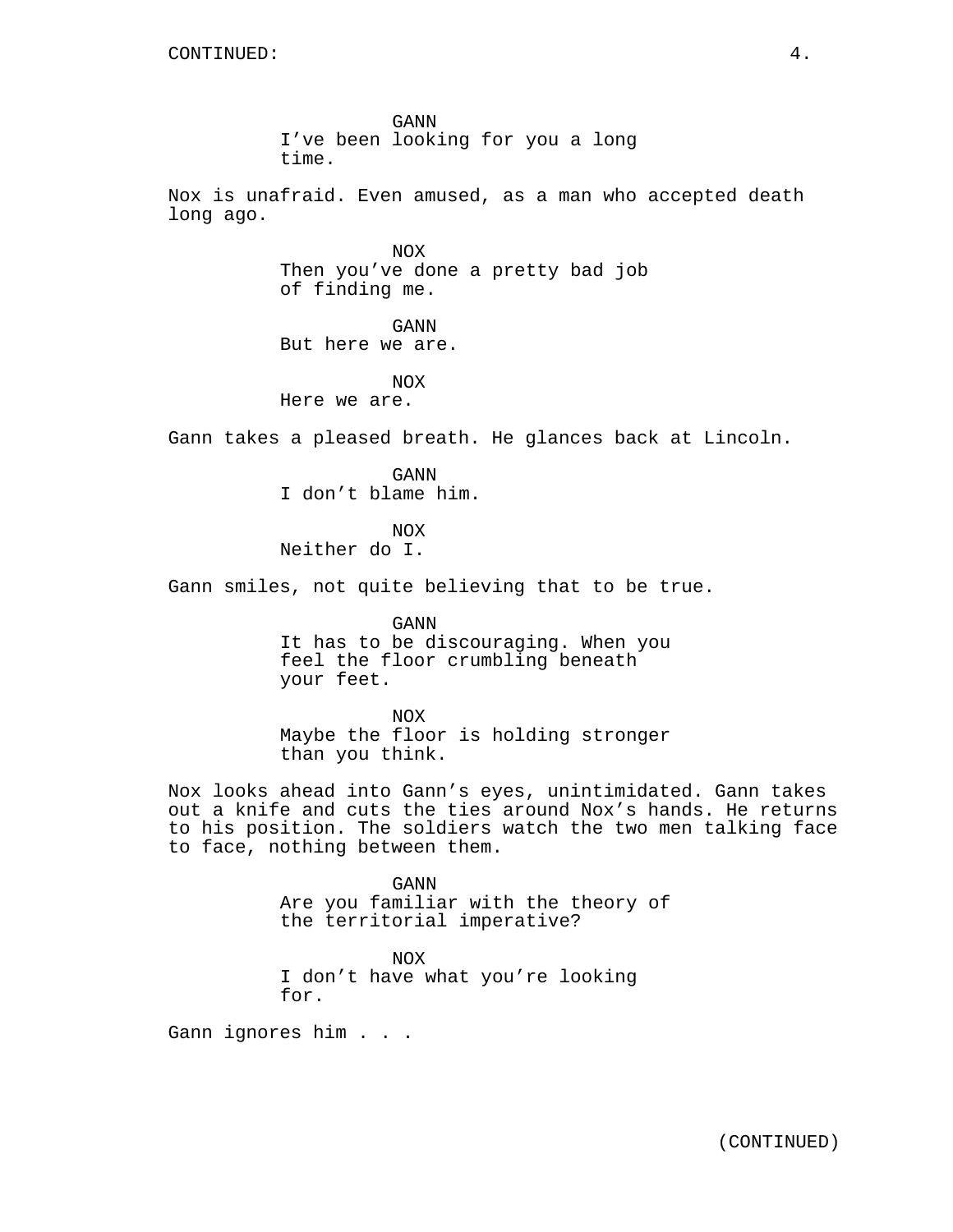#### GANN

The territorial imperative is a theory that says different species have the innate need to compete in a given area to the point where one of them is not only subdued, but utterly exterminated. On the surface it sounds like simple competition. Survival of the fittest, and all of that. But this nature runs deeper. Even when there are enough resources to support both species, they will still try to destroy one another. It's why trees go out of their way to steal the sunlight from shrubs beneath them. Or why a wolf will piss on a carcass after he's had his fill. I'm afraid, Nox, that you are a victim of biology. Unless you're willing to prove me wrong.

Gann offers his pistol to Nox. Nox reaches up and takes the gun, looking at the weapon that just murdered his friends. He casually points it at Gann, as a kid would do playing make-believe.

> NOX I don't have what you're looking for.

Nox spins the gun and hands it back to Gann.

GANN You can choose to survive.

NOX I don't have what you're looking for.

Gann glances over at his subordinates.

GANN Nox. In half an hour from now, when you're slowly dying in a pool of your own blood and shit, you will think back to this moment and wish you had approached our situation differently . . .

Gann leans forwards and whispers the word . . .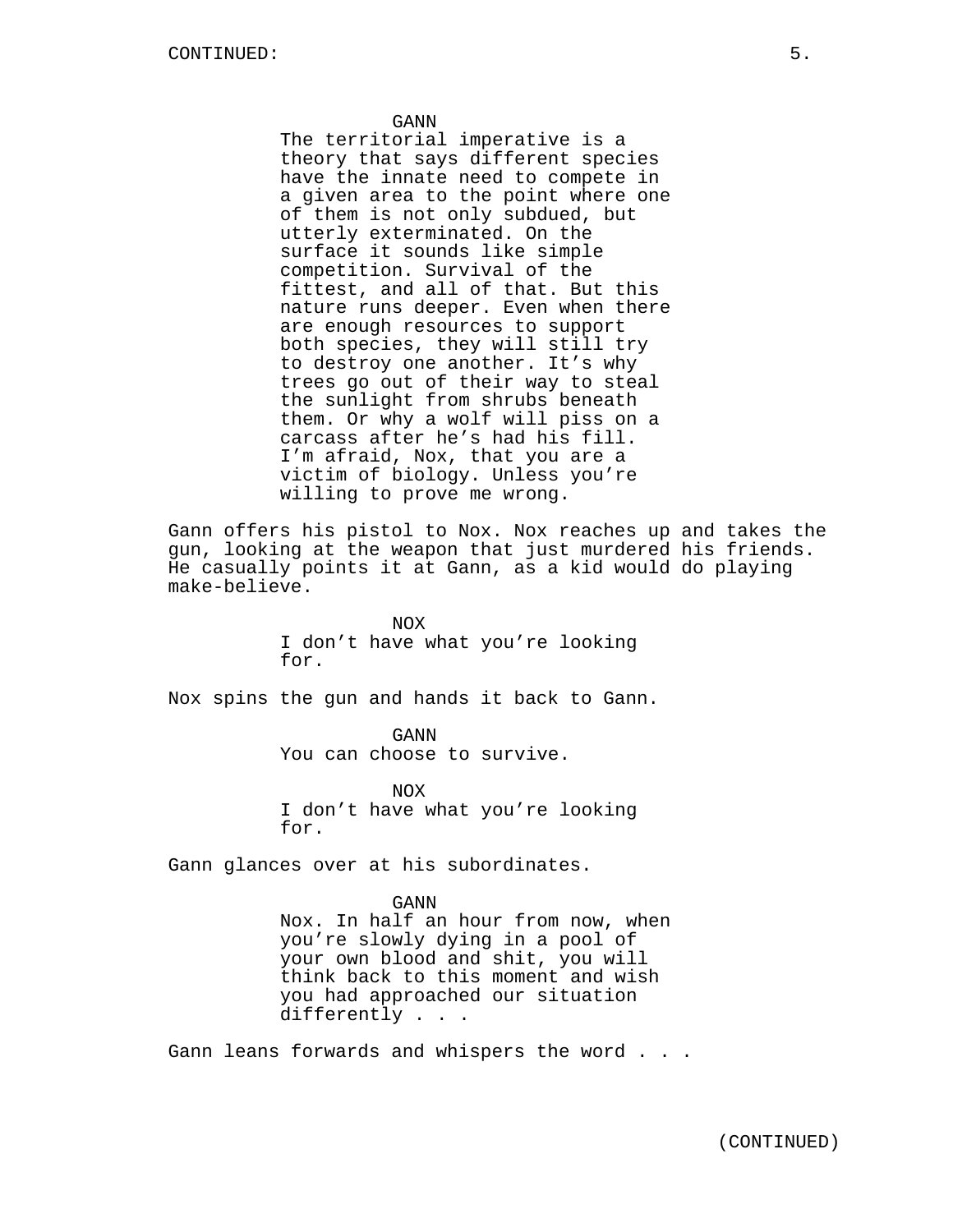#### GANN

*Selah*.

Nox hangs his head for a moment, then looks up at Gann.

NOX To live is Christ. To die is gain.

Nox looks past Gann to the distant hills.

Immediately, a rifle rings out in the distance as a bullet drives through Nox's forehead, knocking him back into the pit with the others. The soldiers scramble for protection, drawing their weapons.

Gann whips his head around as the echo of the gunshot fills the valley. Gann screams out in rage, standing to face the hills. He fires wildly in the direction the shot came from.

EXT. MOUNTAINS - CONTINUOUS

RAMA leans against a rock face, holding the rifle close to her chest, hidden from sight.

She chambers another round, and the bullet casing flies into the dust.

EXT. PARKING LOT - NIGHT

An old single cab truck is parked alone in the center of a vast parking lot behind an industrial shipping warehouse.

INT. TRUCK - CONTINUOUS

MALCOLM listens to music softly with the windows down, his hand tapping gently on the side of the truck. He is bearded, rough around the edges, lean. He hums along with the tune.

In the rear-view mirror he sees a girl walking under the security lampposts towards him. He sits up and reaches for the pistol in the passenger seat. He tucks the weapon in his belt.

The girl is pretty, young, wearing a jacket and a short skirt.

Malcolm opens the door and approaches her.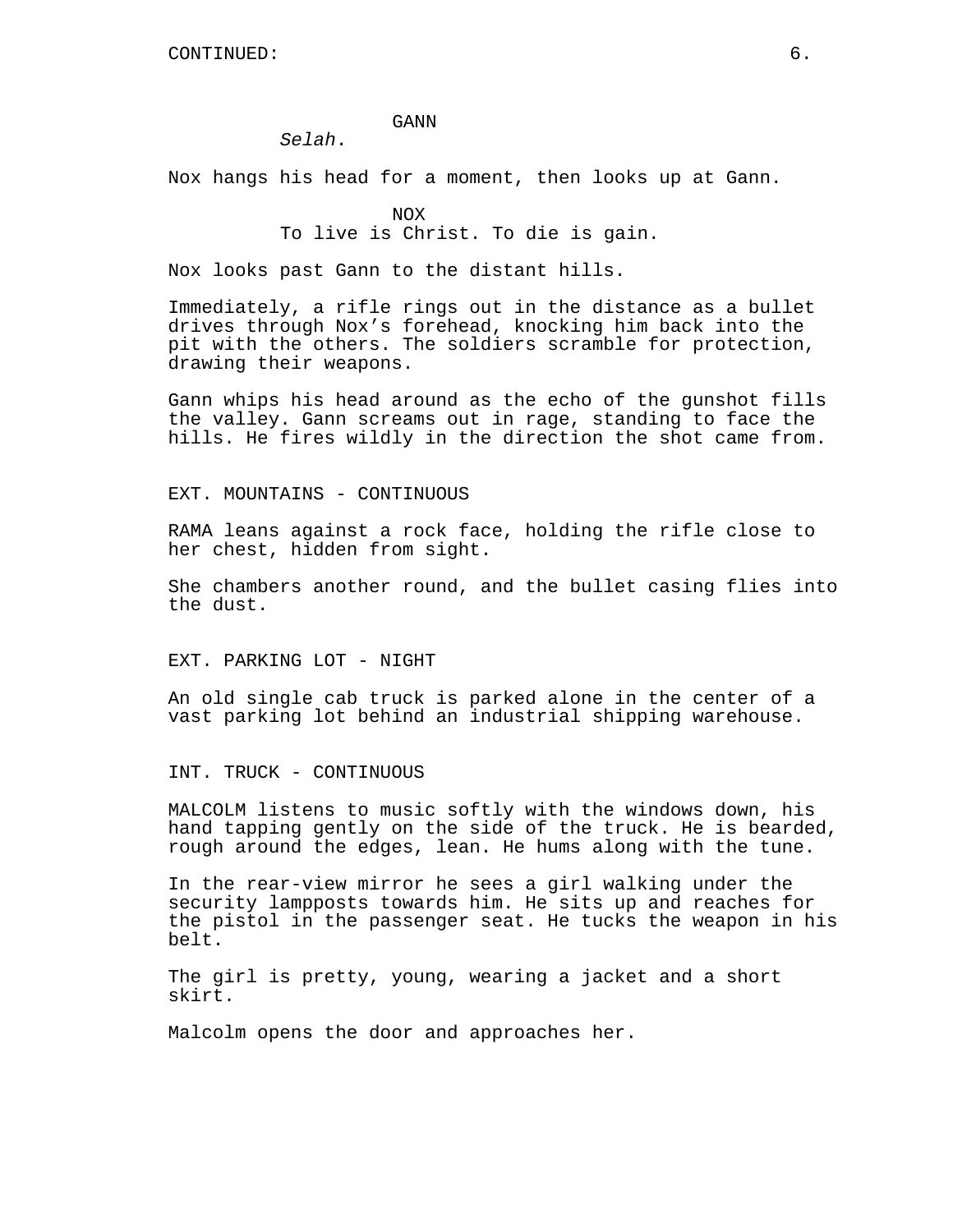EXT. TRUCK - CONTINUOUS

MALCOLM This is private property.

She holds up a small white card.

CAMILLY I know Elle. She told me to meet here.

Malcolm approaches her and takes the card. He sees a few words written and nods, placing the card in his pocket.

> MALCOLM Put your bag on the ground and take your jacket off.

> > CAMILLY

For real?

MALCOLM Yes. You're a little late.

CAMILLY I didn't think I was going to come.

Camilly nervously obliges and hands the jacket to Malcolm. He looks through a few of the pockets then moves on to the bag.

> MALCOLM Ok now spread your arms and legs.

> > CAMILLY

Come on man.

MALCOLM I'm not going to hurt you. Let's go.

She allows him to check her.

MALCOLM Did you drive a car here?

CAMILLY I took the bus and then walked the rest of the way.

MALCOLM Did the driver ask you any questions?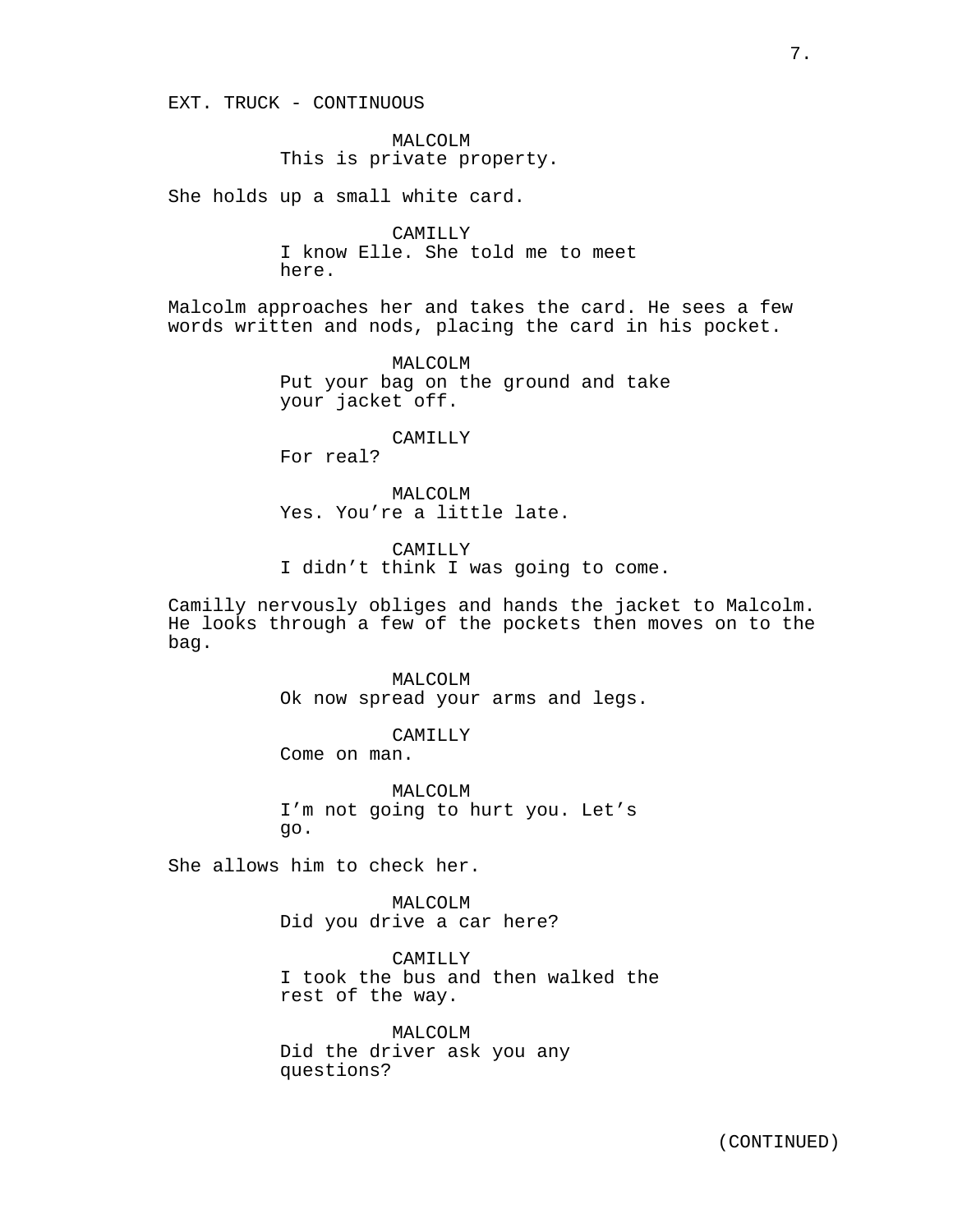### CAMILLY

 $No.$ 

MALCOLM Does anybody know where you are?

CAMILLY No one cares where I am.

MALCOLM Go like this, go 'Aghh'

Malcolm opens his mouth wide and sticks out his tongue. Camilly mirrors him.

> MALCOLM I'm screwing with you, let's go.

Malcolm hands her the bag and jacket and then moves towards the truck. He gets inside and fires it up, looking in the rearview mirror as she puts her jacket back on and slings the bag over her shoulder.

She approaches and gets into the passenger seat.

Malcolm shifts the car into gear and they drive away.

INT. TRUCK - NIGHT

They sit in silence as the car weaves through quiet roads. The radio plays at a low volume, the windows cracked. Malcolm notices the girl nervously picking at her fingernails.

> MALCOLM This is how it works every time with new people. It's not personal.

> > CAMILLY

Yeah.

MALCOLM What's your name?

CAMILLY

Camilly.

MALCOLM What's that Irish or something?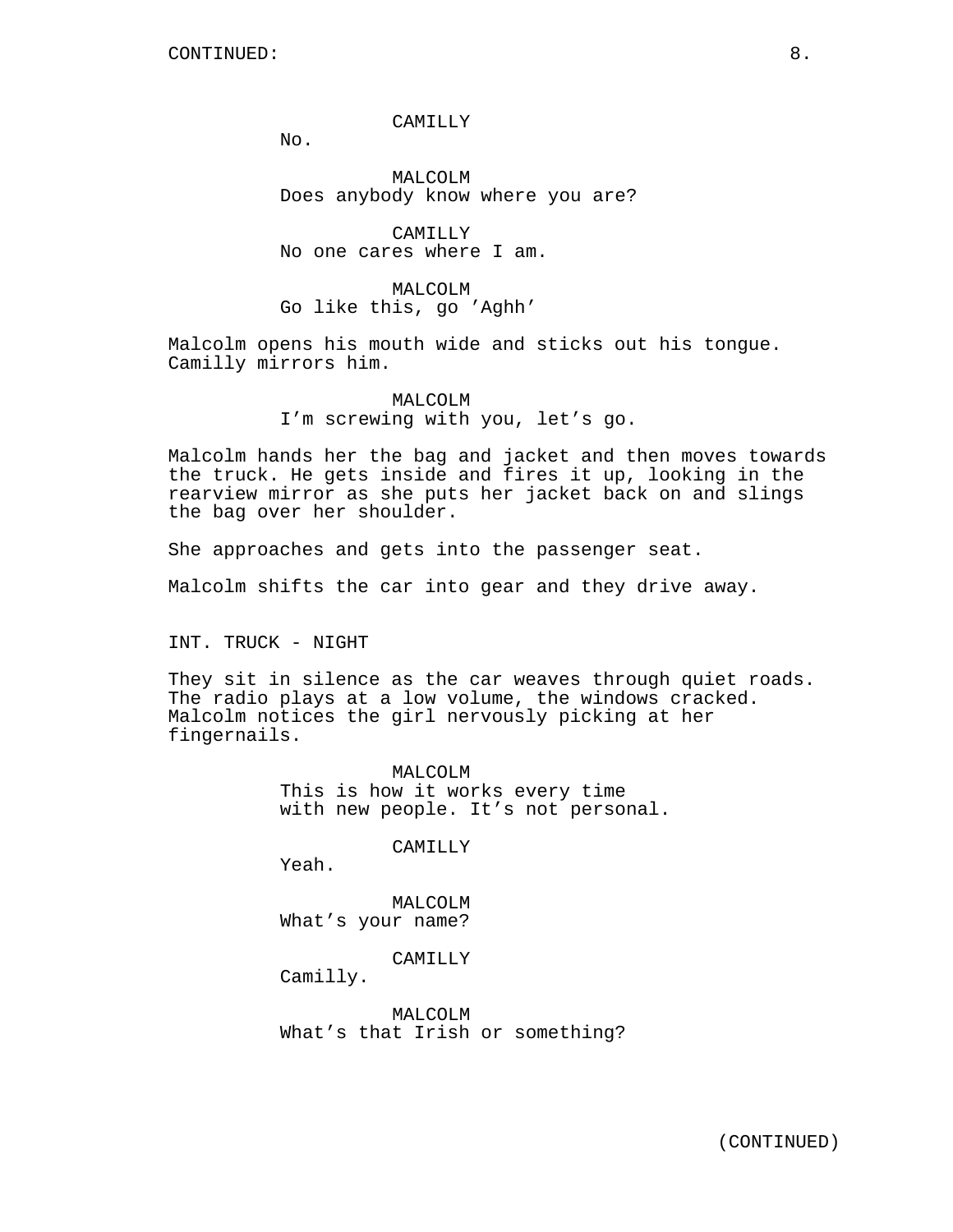#### CAMILLY

Maybe.

MALCOLM You can't just walk up to the front doors like a mailman.

CAMILLY I don't care. Really.

MALCOLM Yeah. I'm Malcolm.

They shake hands.

CAMILLY You the security guard?

Malcolm smiles.

#### MALCOLM

No.

CAMILLY You ever have to use that gun?

Malcolm realizes the pistol is showing. He covers it with his jacket.

EXT. DRIVEWAY - NIGHT

The truck pulls through an open gate onto a property surrounded by a ten-foot chain link fence. The building is condemned, with grass growing in patches in the parking lot. It's an old nightclub, with graffiti on the walls.

Malcolm parks the truck and turns it off.

INT. TRUCK - CONTINUOUS

Camilly is nervous, her seat belt still on. She looks out the windshield at the run-down building.

> CAMILLY Elle's in there?

> > MALCOLM

Yeah.

Malcolm gets out.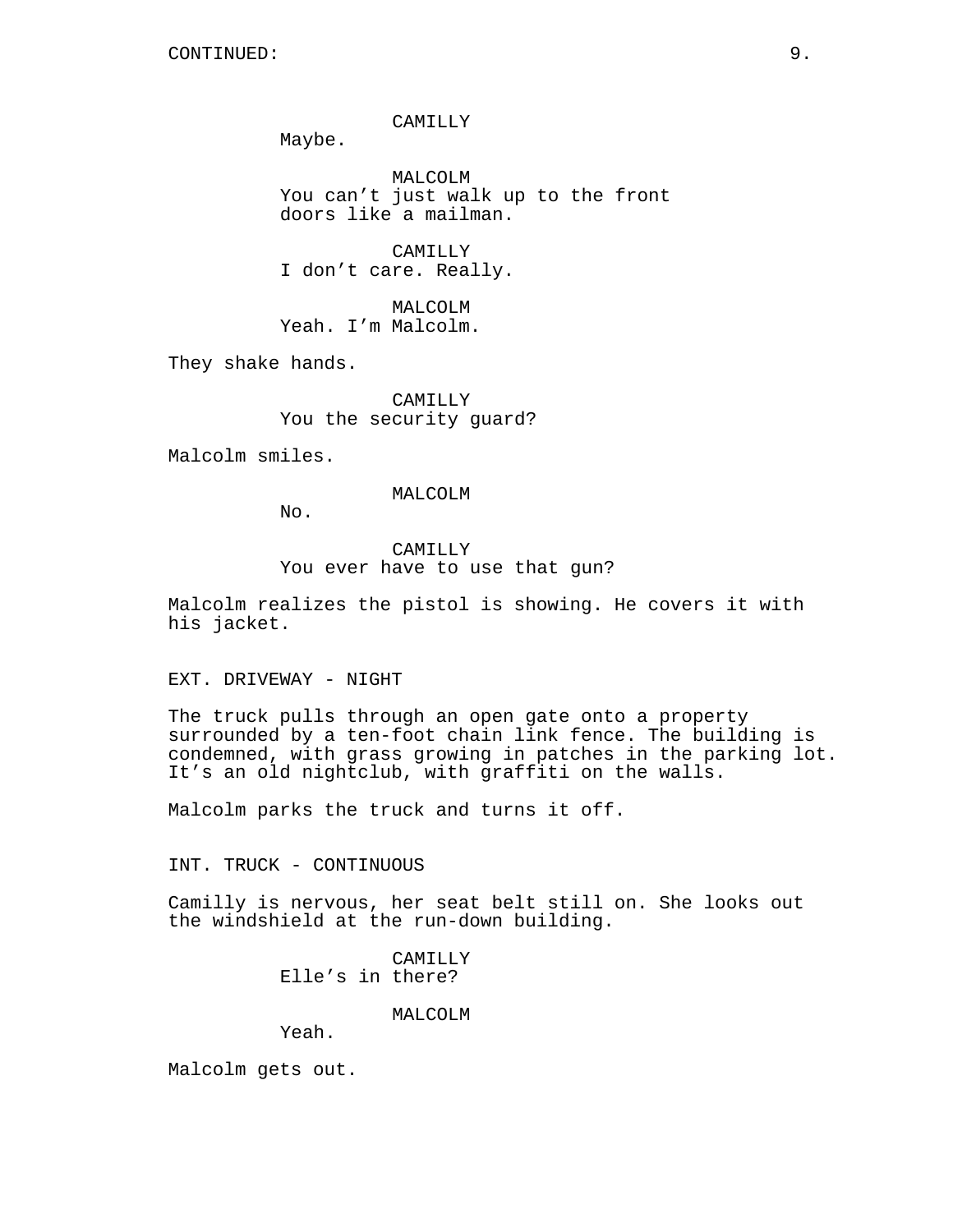EXT. NIGHTCLUB - CONTINUOUS

Camilly walks with Malcolm towards the back doors. They pass by two other GUARDS. Malcolm nods his head at them and opens the door to the darkness.

### MALCOLM Welcome to church.

Camilly enters the building, and he follows behind.

INT. NIGHTCLUB - CONTINUOUS

Malcolm motions for Camilly to go to the door at the end of the corridor. She moves through the dark room, past an old bartop with a tarnished mirror on the wall.

She opens the door and the soft swell of a song rises up the stairs.

INT. STAIRS - CONTINUOUS

Camilly and Malcolm descend towards the basement. The song *It Is Well* can be heard echoing through the stairwell.

Camilly pushes open a door and enters a basement sanctuary lit by candlelight.

INT. SANCTUARY - CONTINUOUS

Dozens of people are scattered through the dark room, some sitting, some standing in worship as they sing along with the song being played at the wooden upright piano.

ELLE sits at the piano, leading the song. Her hair is messy, but tied up. She wears a long jacket, and her pants are rolled up to the tops of her boots.

She sings gently with the piano.

Malcolm motions for Camilly to take a seat against the back wall. He leaves her and goes back to the stairs and leaves. She sits down near a man hidden in the shadows.

Camilly listens to the song, and inspects the ragged crowd of believers. They vary in age and stature. Some look poor, afraid. Others are strong. Some look dangerous.

*It is well, with my soul . . .*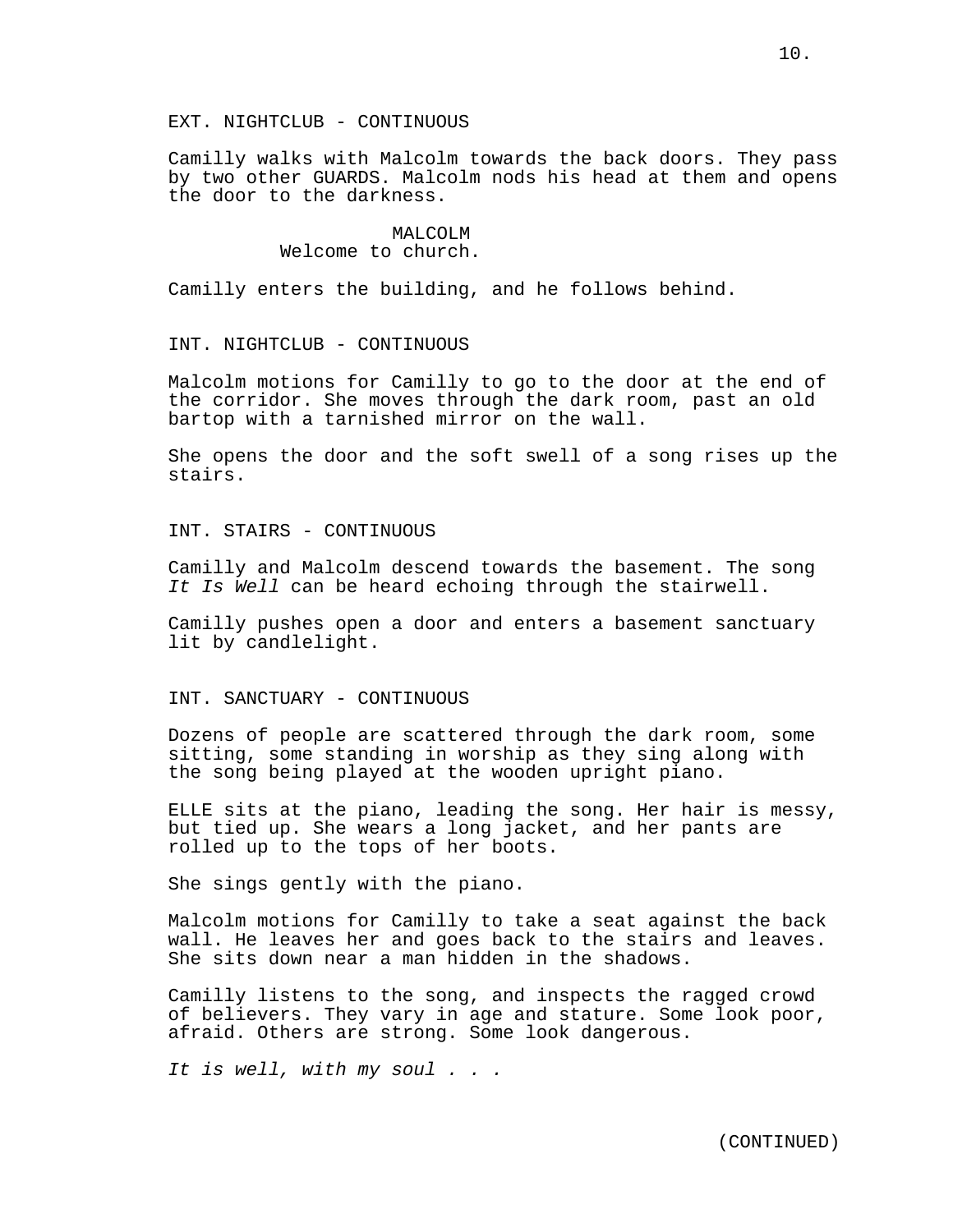As the song comes to a close, the man sitting near Camilly stands and walks to the front of the room. He is young, powerful, focused. This is KRUSO. The crowd settles and he lets the words ring out.

KRUSO

Never forget that you and me are already dead. Because if you never forget, you will never be afraid.

He looks directly at Camilly.

KRIJSO

There is no fear in love; but perfect love casts out fear, because fear involves punishment, and the one who fears is not perfected in love. The war is won. The war goes on.

CROWD (quiet, unified) This is our Vigil.

KRUSO

Grace and peace.

The church disperses, with members standing and talking to each other and others leaving. Camilly stays on the ground, watching the people interact. Kruso continues looking at Camilly, as if he doesn't fully trust her. A group of people pass between them, and once they clear, he is gone.

Elle suddenly sits down next to Camilly.

ELLE (pleased) You came.

CAMILLY I didn't know you could sing.

ELLE Sort of. Sorry if it was weird getting through the doors.

CAMILLY So this is church.

ELLE I know. It's never what people imagine.

Elle looks over the crowd.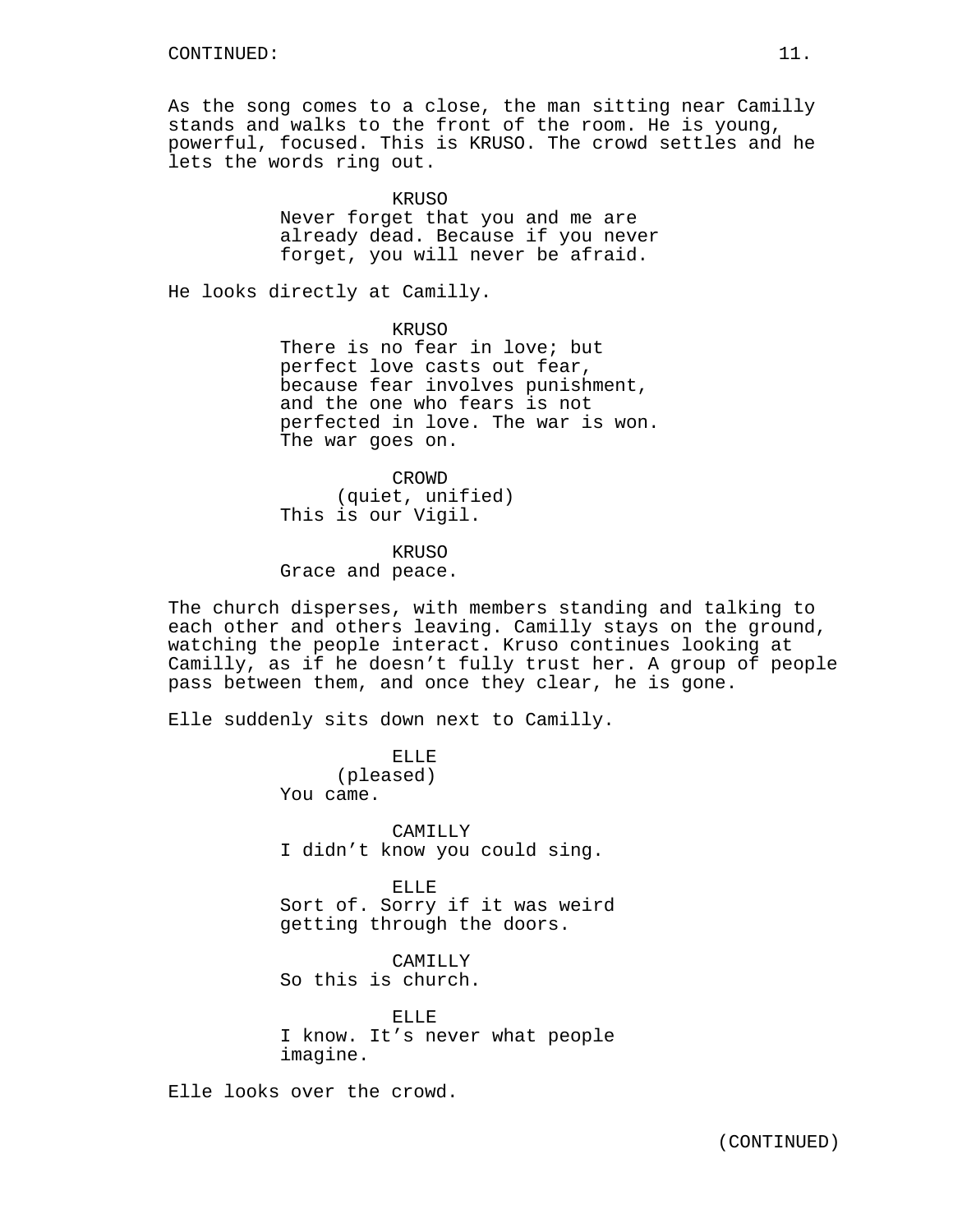ELLE Are you hungry?

INT. ROOM - NIGHT

In an adjoining room to the sanctuary, Elle and Camilly sit at a table. The space is crowded with items left behind by the nightclub - stools, old speakers, stacks of concert posters. Elle puts an old record on, then takes a seat at the table.

Elle uses a plastic knife to put peanut butter on a sandwich.

> CAMILLY That guy who came up and talked. Who was he?

ELLE That's Kruso.

She slides the peanut butter jar to Camilly. Camilly begins to work on a sandwich of her own.

> CAMILLY Is he like the preacher or something?

ELLE (amused) He's my husband.

They eat.

CAMILLY He said all of us are already dead.

ELLE When you believe what we do, your old self dies. A new self is born.

CAMILLY And it's better?

ELLE It's different.

CAMILLY Then what's the point?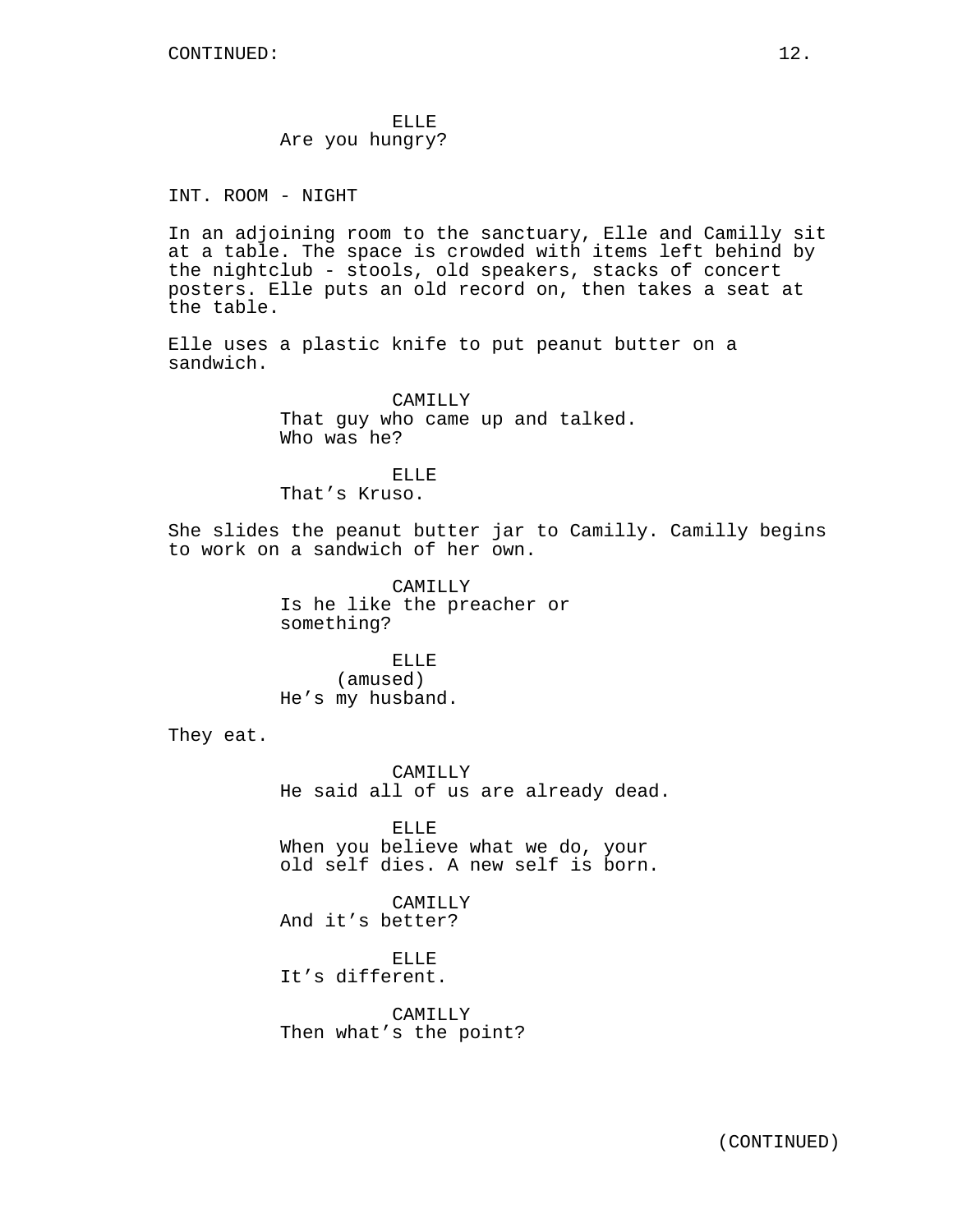#### ELLE

When you say yes, your old life is replaced with new purpose. New eyes to see the world and our place in it. And this new life is more fulfilling. More real. The restlessness finally has somewhere to land. But if you want to have money and be safe and go to work every day, it's not better . . . it's different.

They eat in the quiet.

CAMILLY Is it worth it?

Elle considers it.

ELLE Is it true?

She takes a small wrapped booklet from her purse and tosses it in front of Camilly.

INT. CAR - NIGHT

Kruso and Elle ride together in silence. He reaches over and takes her hand and squeezes.

### EXT. APARTMENT BUILDING - NIGHT

Kruso and Elle climb the stairs and approach their door. The building is dark, in a low-income neighborhood. A perfect place to be no one. As they reach the door, Kruso pauses.

The door is slightly ajar.

He nudges the door and it swings open into the darkness of the living room. He stands in the doorway silhouetted against the gray sky.

Kruso steps into the apartment, moving through the quiet.

INT. APARTMENT - CONTINUOUS

He is unafraid, not looking for a weapon. He doesn't switch on the lights. Elle walks beside him. They move through the living room and down the hall.

The bedrooms are dark.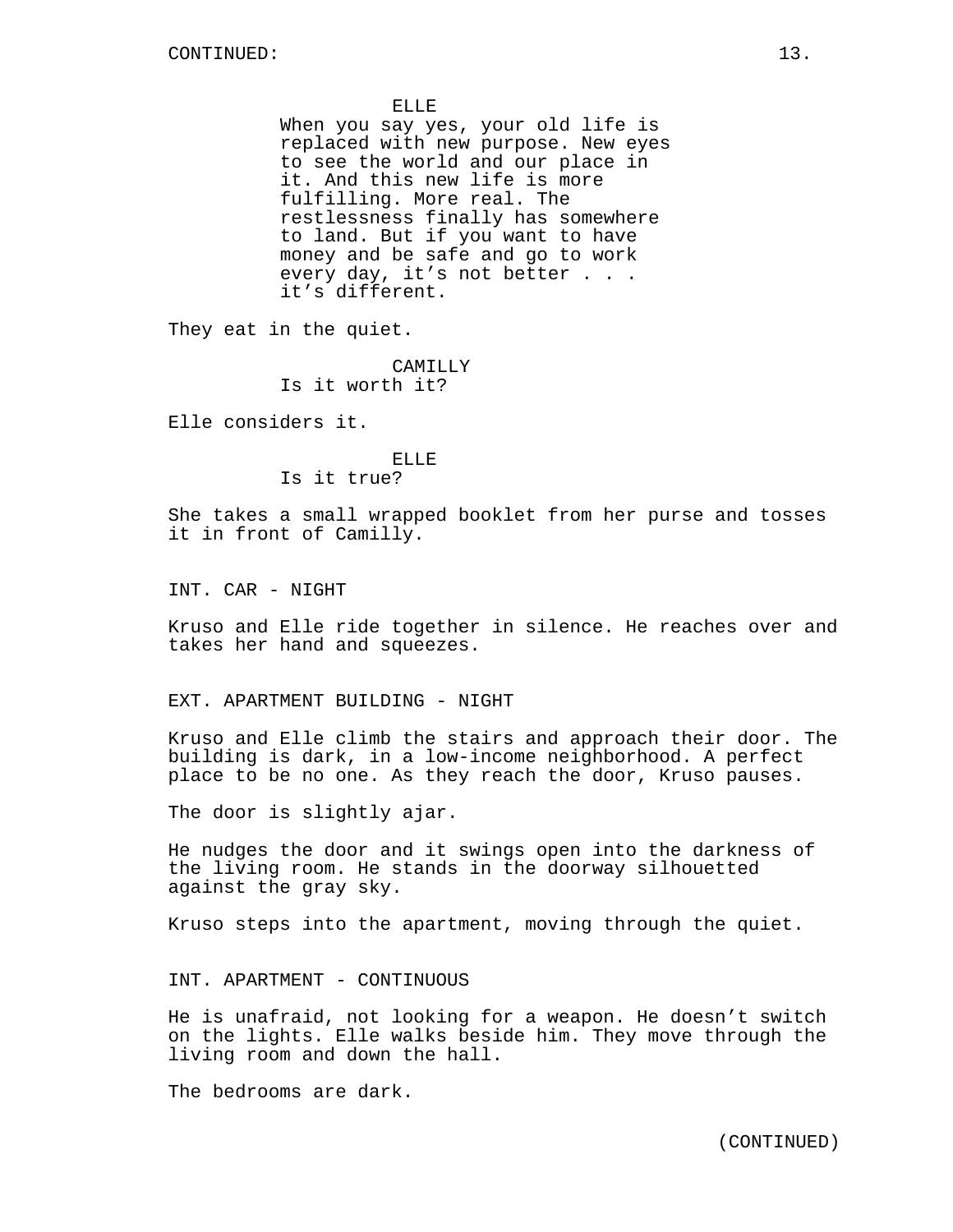They approach the bathroom at the end of the hall, where a light is on beneath the door.

Kruso turns the handle and pushes open the door.

He pulls open the shower curtain.

No one is there.

KRUSO (to Elle) Pack a bag.

INT. GANN'S OFFICE - NIGHT

Gann stands barefoot in front of a large cork board with information and clues about Nox. A map of the area is marked with pins of different colors. A few photos of Nox's network of supporters are also on the board. One of the faces is Ben. Another is Lincoln. Another is Rama.

A record player plays solemn music from a simpler age. The office is clean. His gun is on the desk, along with a telephone and a few neatly organized notebooks and a rolodex.

Gann reaches into his front pocket and finds the bullet casings from earlier in the day. He sniffs one of them. Gann crosses the room to a shelf where a wide variety of empty casings are lined up like trophies. He lines up the new shells.

He sings softly to the music as he pours himself a full glass of scotch and puts a marschino cherry in it.

Gann takes a seat in a leather chair, clicks on the lamp, and opens a well-worn Bible.

## GANN

(reading)

A fire devoureth before them; and behind them a flame burneth: the land is as the garden of Eden before them, and behind them a desolate wilderness . . . And nothing shall escape them.

He closes the Bible and repeats the verse from memory. He sips the scotch and looks across the room to the board. His eyes lock on Rama's photo.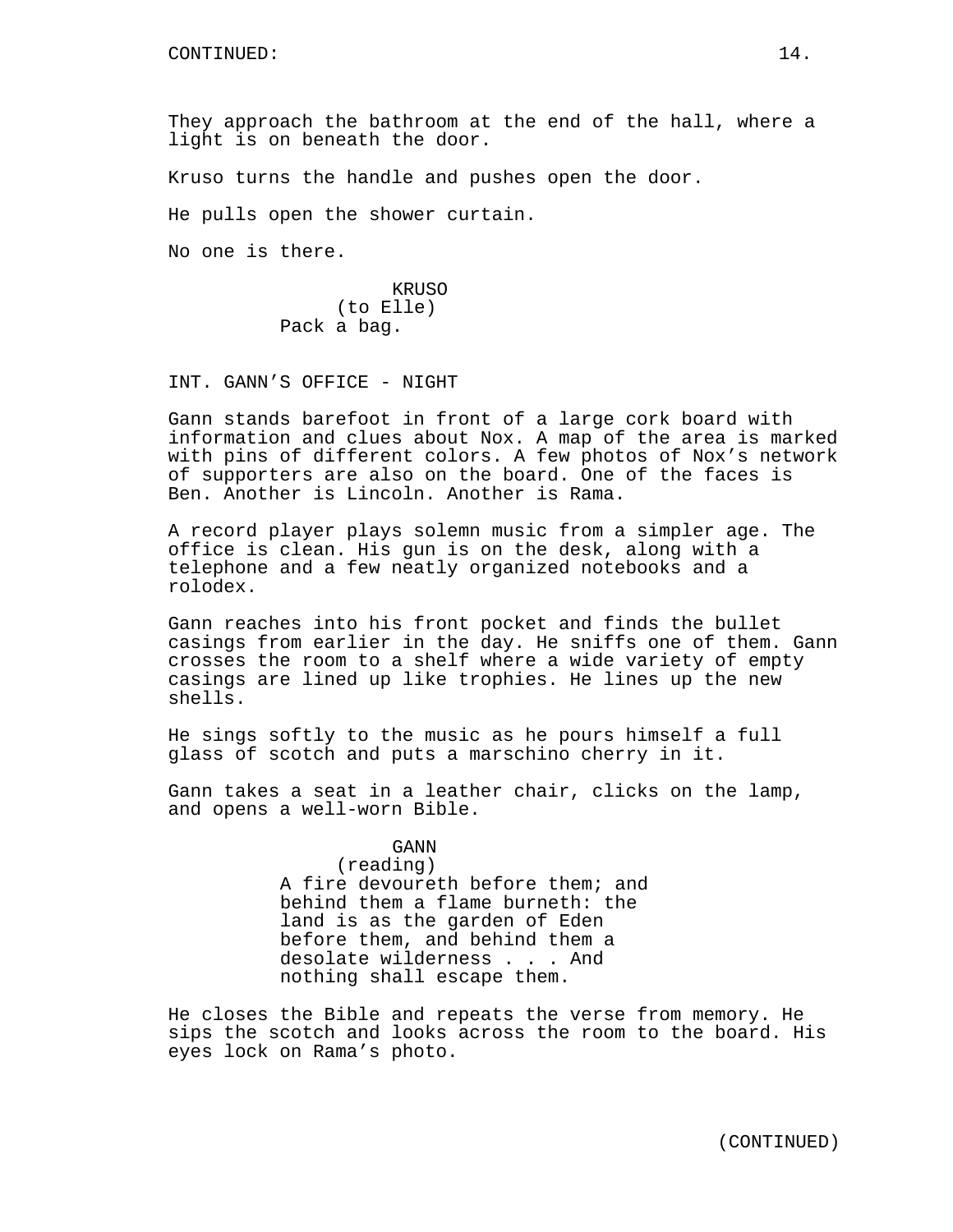He stands and crosses the room to the photo, and pulls it down. He looks intently at her face. She is beautiful, but dangerous. He remembers her from long ago . . .

> GANN A fire devoureth before them; and behind them a flame burneth: the land is as the garden of Eden before them, and behind them a desolate wilderness . . . And nothing shall escape them.

INT. HOUSE - NIGHT

Malcolm sits at a table with a few other men. He unfolds a large green cloth and an array of weapons are inside. He passes them out to the people around the table. He motions for one of his guys to pay the dealer.

EXT. SHIPPING CONTAINER - NIGHT

A car's headlights beam onto the door of a rusty shipping container. TWO MEN unlatch the door and it swings open.

The container is completely empty.

One makes a phone call.

MAN Hey. It's empty. No.

He listens.

MAN I don't know what to tell you. I'm looking at an empty container. Fine.

He hangs up and motions for the other guy to shut the door.

EXT. LARGE ESTATE - PRE-DAWN

An old man waters the flowers in his garden. He is dark against the gray sky, unidentifiable.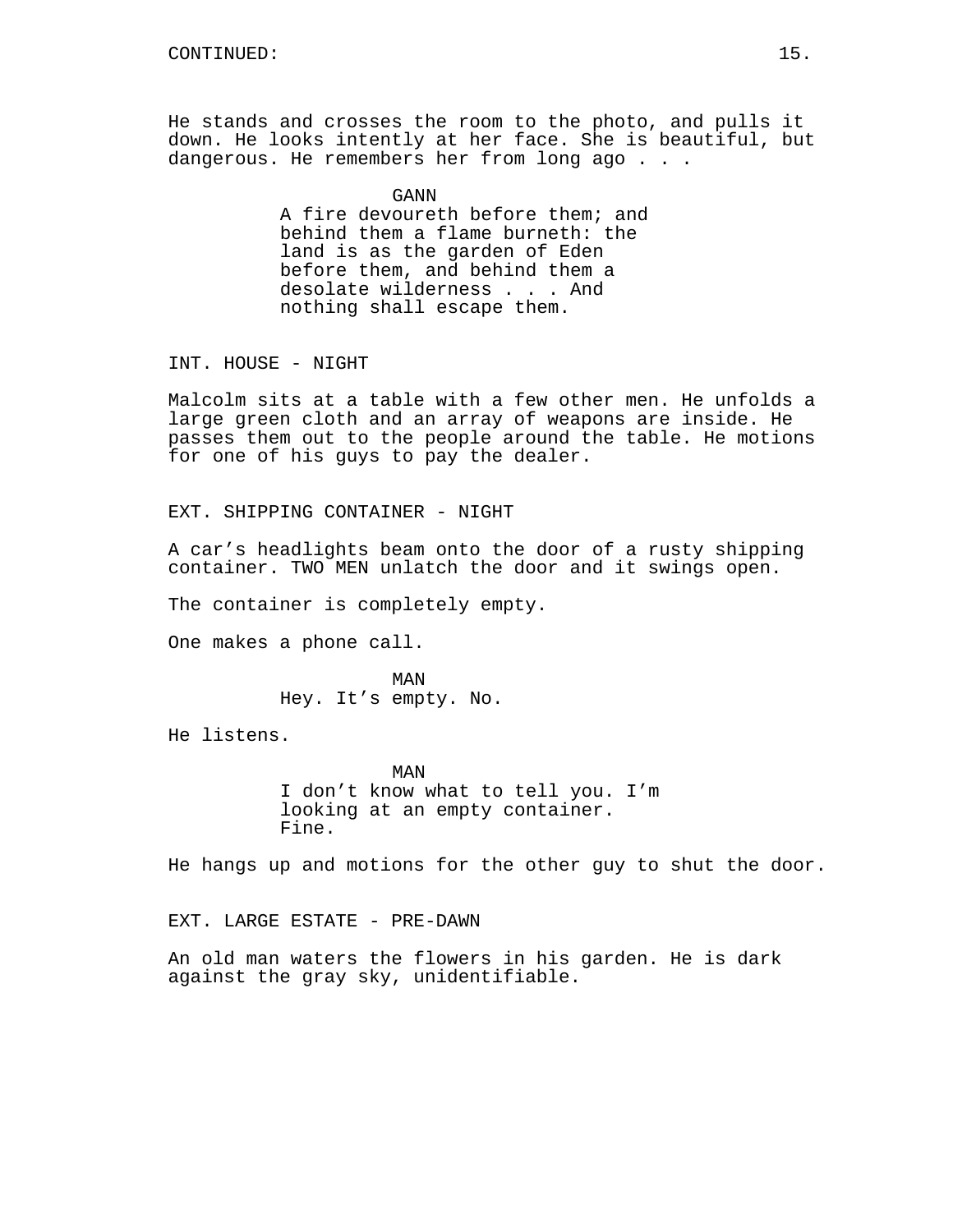EXT. DESERT - DAWN

FRANCIS crouches over the place where Nox and the others were killed. The pit has been filled. She touches dried blood.

She is young, ethereal, wearing military boots, green pants, and a grey tank top. Her hair is dyed gray, like an old woman's. She stands, and we see that she is carrying a sword.

She scans the desert and closes her eyes.

The wind picks up.

She breathes deep . . .

INT. HENRY'S GARAGE - MORNING

*Knock. Knock. Knock.*

Kruso and Elle sleep in their car, parked inside a large mechanic shop. Kruso stirs and looks up to see HENRY in the window.

Henry is older, balding, with scruffy facial hair. He wears a mechanic's jumpsuit. He is relieved to see that it is Kruso. He motions for Kruso and Elle to meet him in his office.

Kruso looks back at Elle in the back seat.

KRUSO How'd you sleep?

She takes the balled up shirt she was using as a pillow and playfully throws it at him.

ELLE

Fine.

INT. HENRY'S OFFICE - MINUTES LATER

Kruso and Elle walk into the office messy with paperwork, contracts, and parts boxes. Henry sits at the desk watching the news and eating a bagel.

> HENRY There's still some coffee.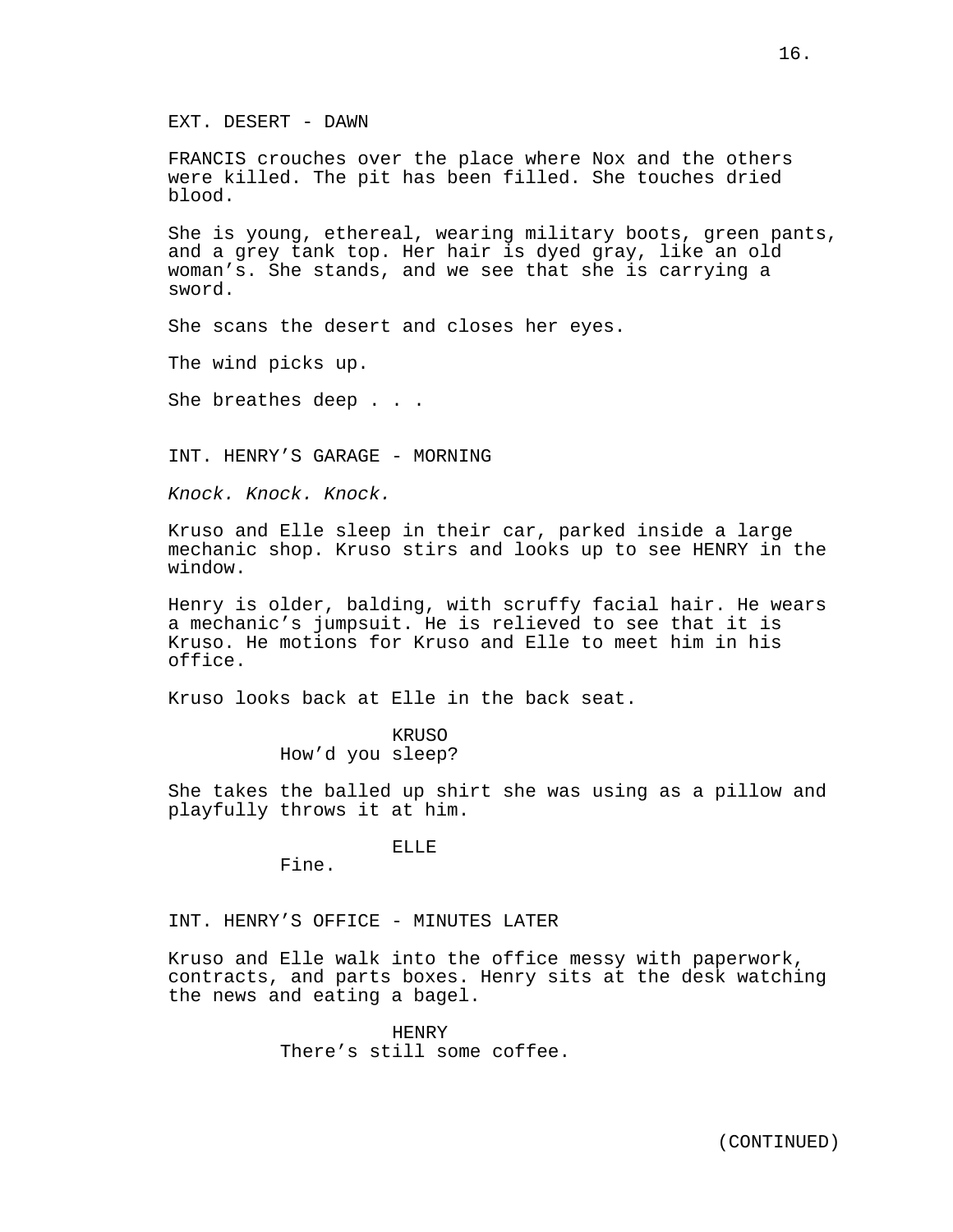Kruso sits across from the desk while Elle goes to the pot and pours herself a cup. She lifts it to Kruso and he shakes his head, no. She leans against the bookshelf and stirs her coffee.

### HENRY

So I come to work and there's two bums sleeping in a car I've never seen. And instead of calling the cops, like I could've done, I think to myself, maybe that bastard Kruso is homeless again. And lo and behold, the most famous criminal in the city.

KRUSO

Here I am.

HENRY How are you, pal?

KRUSO We're making it.

HENRY Yeah? Then how come you're sleeping in a car?

ELLE Someone broke into our place last night.

HENRY

Cops?

KRUSO I don't think so. Nothing was out of place.

### HENRY

I'll make a few calls. I can get you someplace off the grid for a while. And I'll send in a crew.

### KRUSO

Thanks.

Henry picks up a pack of cigarettes off his desk.

HENRY

Smoke?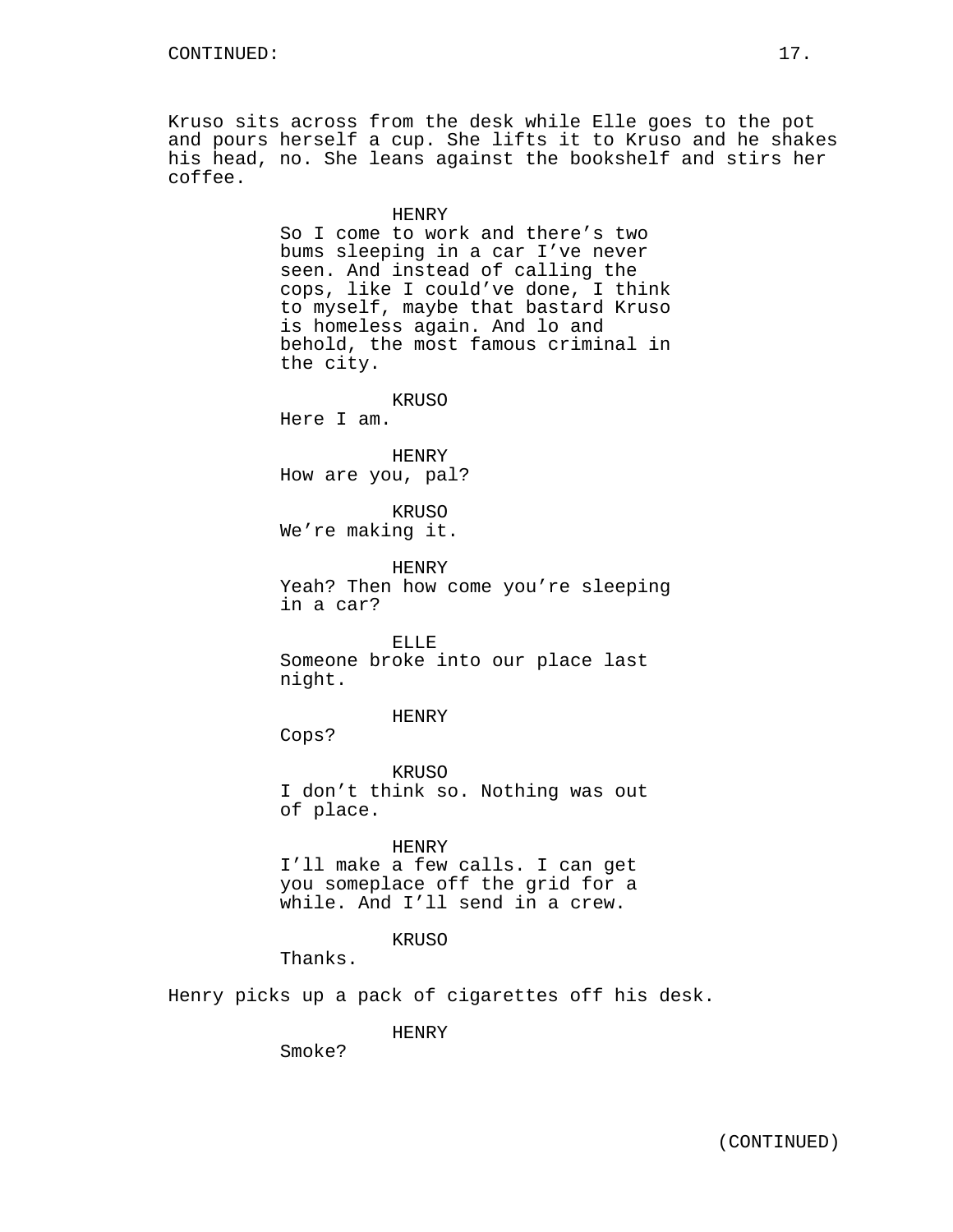KRUSO

I quit.

HENRY

Me too.

Henry continues watching the TV. He tosses the cigarettes onto his desk.

> KRUSO How's business?

HENRY There's always cars in the garage.

Elle continues drinking her coffee.

HENRY You can make more coffee if you want some.

ELLE

I'm good.

Henry clicks off the TV.

HENRY You need some money?

**KRUSO** 

No.

HENRY Don't come all the way here and tell me all you wanted was a place to sleep.

ELLE I could use a bike.

HENRY Now we're talking.

Elle winks at Kruso as she follows Henry out the door.

INT. GARAGE - CONTINUOUS

Henry leads Elle to a few motorcycles lined up.

HENRY

Pick your poison.

Elle scans the options and picks a matte black, clean bike.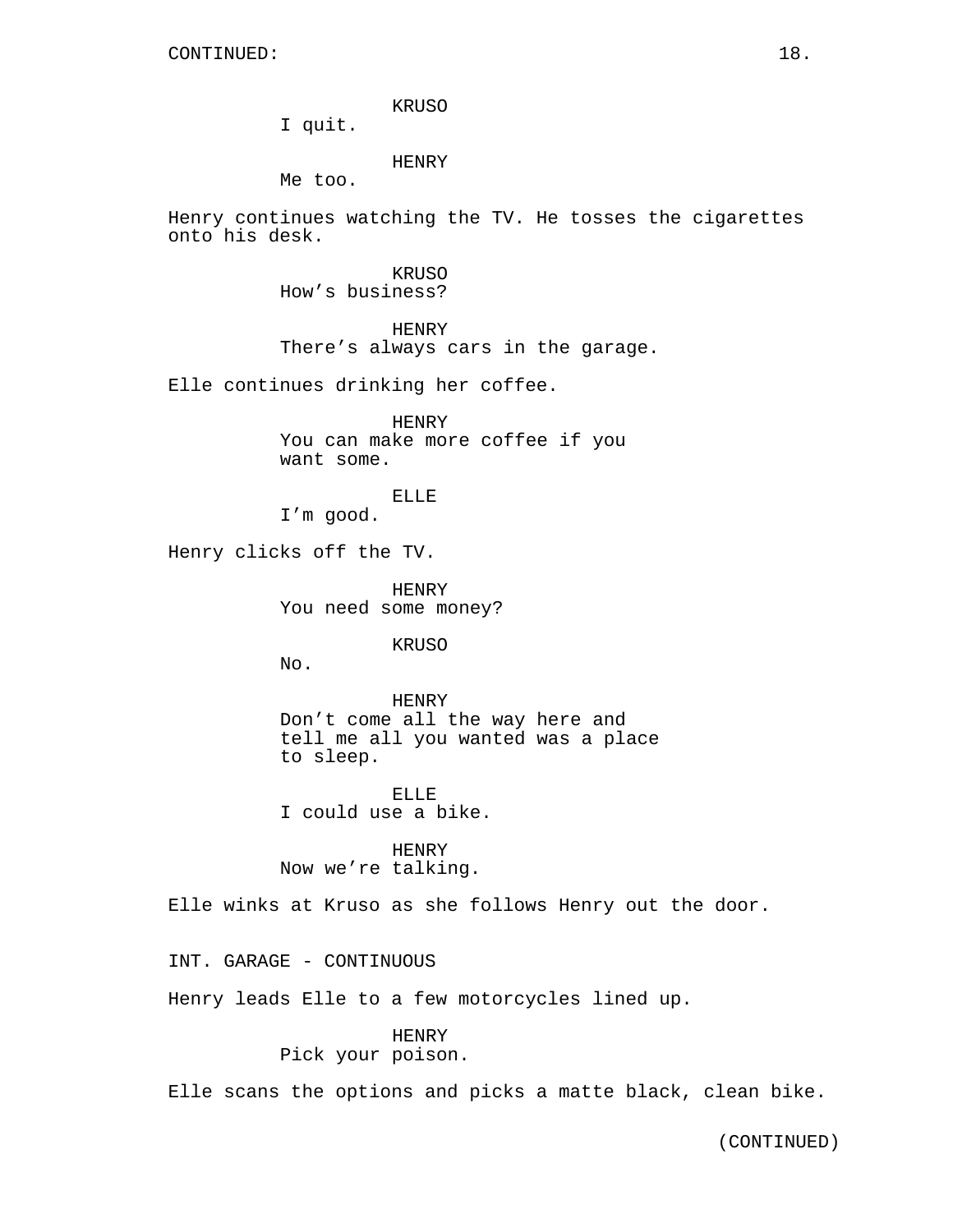HENRY Meet me up front and I'll get you a new plate.

Henry hands her a key. He walks off and passes Kruso. Elle grabs a helmet and climbs onto the bike.

**KRUSO** 

Be careful.

ELLE

Always.

He kisses her. She fires up the bike and rides ahead.

EXT. CITY STREETS - MONTAGE

Kruso walks the streets with his hood over his head.

He cuts through an alley. An addict sitting on the ground recognizes him, and Kruso bumps fists with the guy then keeps moving.

Kruso crosses the street, missing traffic.

He climbs onto a busy city bus. He takes a seat. Scratched on the wall of the bus with a pen it says 'Die Kruso'.

Kruso unlocks the padlock outside the condemned nightclub and makes his way towards the back doors.

INT. SANCTUARY - MOMENTS LATER

Kruso enters the quiet sanctuary.

At the front of the room near the communion table, a woman is on her knees. Kruso pauses. He takes a seat at the back of the room, waiting to see who she is and what she plans to do.

It is Rama.

RAMA (without looking back) What do you pray for?

Kruso remains silent.

RAMA I pray for peace.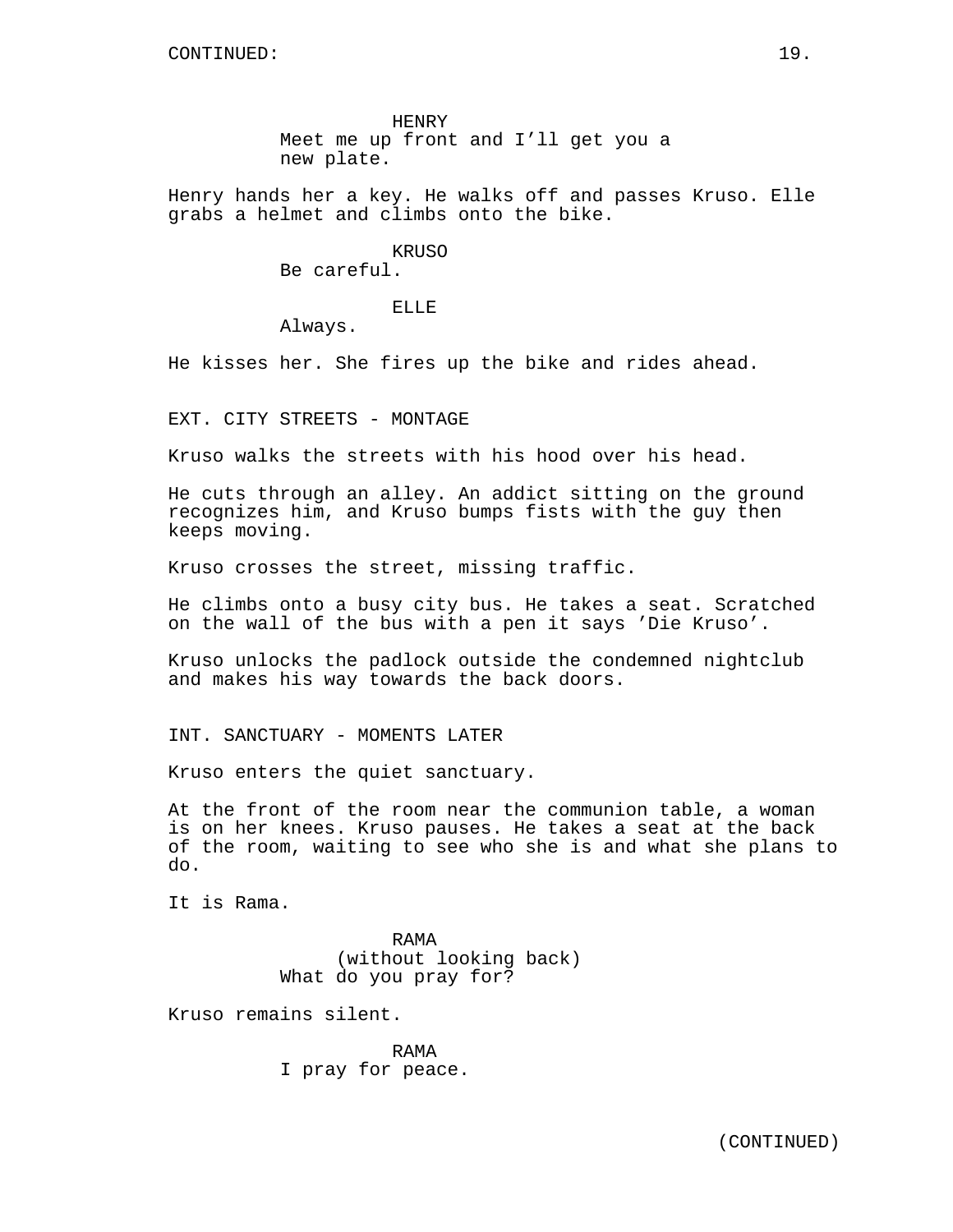KRUSO

So do I.

RAMA And yet, God gives us death.

Kruso walks along the edge of the wall until he can see her face. Her eyes are closed. She is in her thirties, strong, beautiful, of Middle-Eastern descent.

> KRUSO Who are you?

### RAMA

A friend.

She opens her eyes and turns to him.

RAMA You should be much more difficult to find, Kruso.

Kruso watches her with suspicion.

RAMA One day you'll push open the door to your apartment and you won't like what you find in the darkness.

Rama stands and faces Kruso.

RAMA

Nox is dead.

The words hit Kruso like a hammer. He narrows his eyes.

KRUSO How do you know?

RAMA Because I killed him.

He waits for an explanation.

RAMA I shot him before they could take him in.

KRUSO

Where?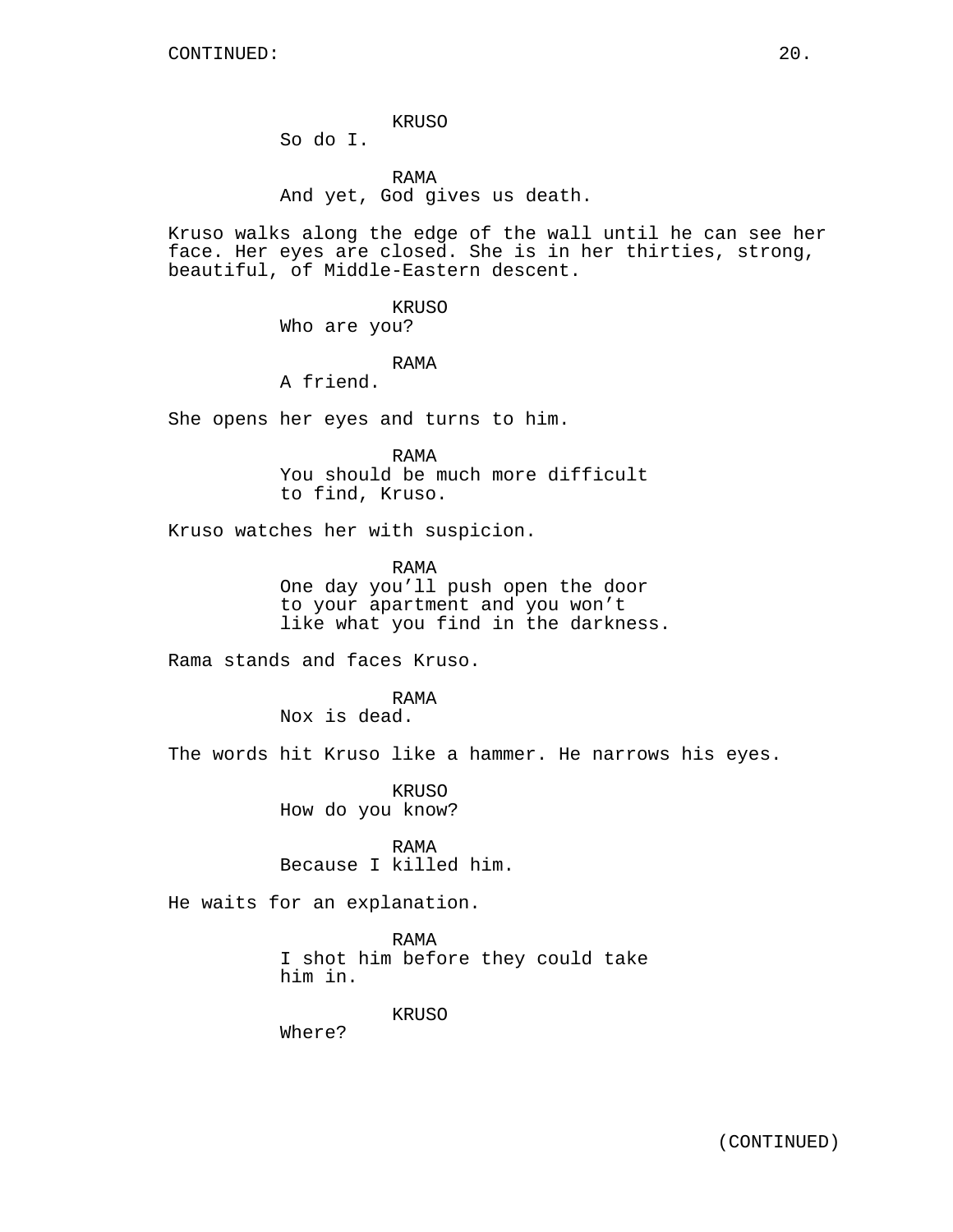RAMA In the desert. A long way west of here. The middle of nowhere.

**KRUSO** How did they find him?

RAMA

They were on a money run from the border. A big one. Millions. I think the driver made a deal before. Nox almost got away, but... he didn't.

Kruso holds his head in his hands. Rama approaches slowly. She places a hand on Kruso's shoulder, and he immediately grips her wrist and violently pins her to the wall.

> KRUSO I don't know you.

Rama is unafraid.

## RAMA

*Selah* . . .

Kruso hears the word. He releases his grip.

EXT. HENRY'S GARAGE - EVENING

FLASHBACK:

Kruso walks out of the garage dressed in his mechanic's uniform. He carries a backpack on one shoulder.

Kruso walks the streets and cuts through an alley.

He hears gunfire and sirens ahead and pauses. The sound seems to move away from him and he starts forward again. This is a rough, noisy neighborhood.

As Kruso turns the corner, a bomb explodes, sending debris and smoke into the air. He cowers against the wall, covering his ears. Chaos. Voices. Sirens. Screams.

Kruso gathers himself and runs forward to escape. As he turns up another alley, he sees an older man stumbling towards him. They guy is clearly hurt, and falls against a dumpster.

Kruso rushes towards him and sees him lying face down on the ground.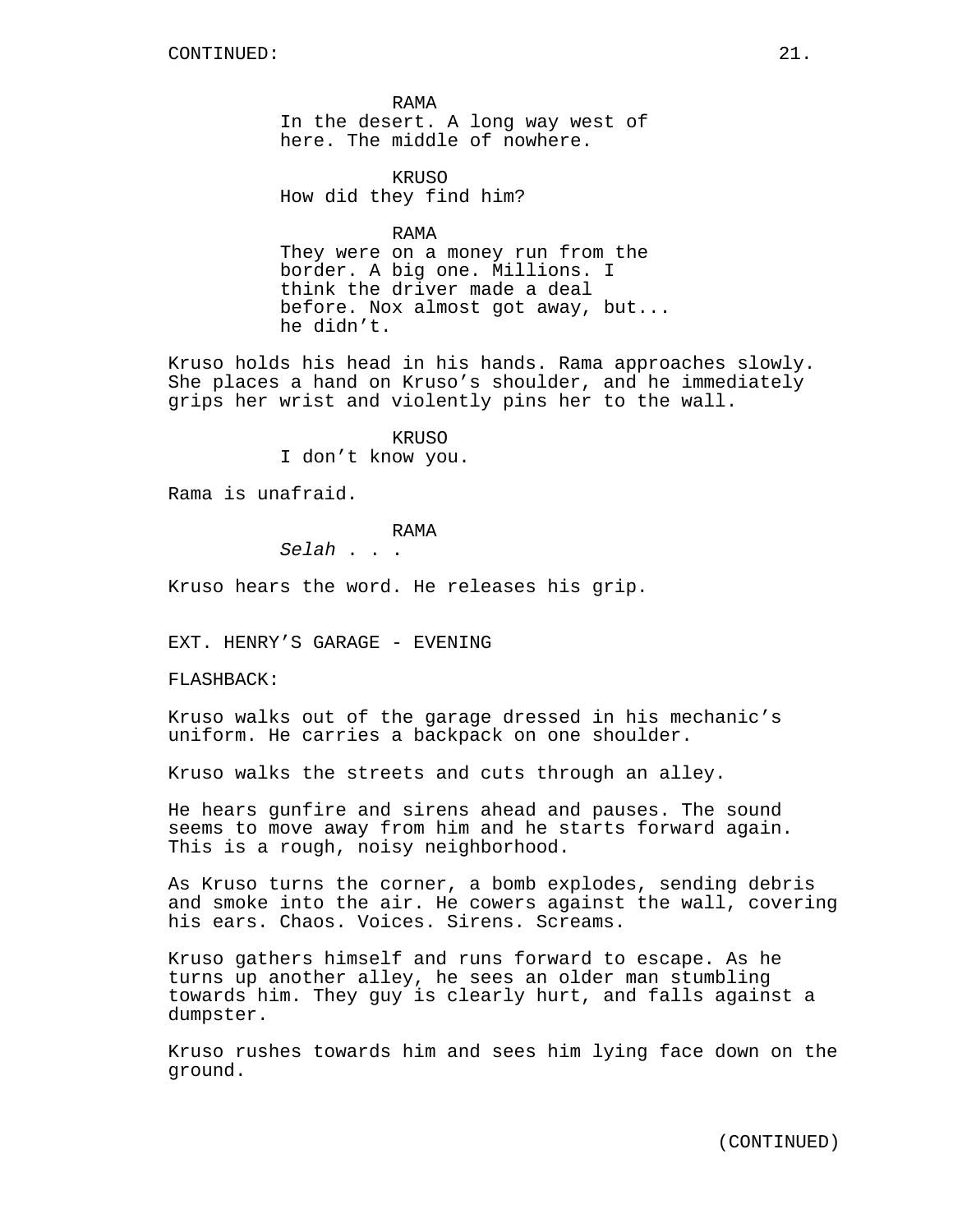#### KRUSO

### Hey. Hey man are you okay?

Kruso reaches the man and flips him over.

It's Nox.

Nox is covered in black dust and badly wounded, bleeding from the mouth. The sirens continue to rage all around them.

> KRUSO Hold on man. I'll call you an ambulance.

Nox reaches up and grabs Kruso's arm.

NOX No. Please don't.

Kruso stands up and looks in the direction of the sirens. He is torn on what to do. He looks back down at Nox.

> NOX *Selah* . . . I have *Selah* . . .

Kruso reaches down and lifts Nox.

EXT. NICE NEIGHBORHOOD - DAY

Elle drives the motorcycle past beautiful estates and turns up a few roads until she sees a large white house on the hill. She pulls up to the iron gates and stops, removing the helmet. She turns off the engine. She walks up to the gates and waits.

The gates open and she walks inside. Tucked inside the wall is a backpack. She puts it on and looks up at the house.

A silhouetted figure is in the upstairs window, watching her.

Elle walks back out the gates, which close behind her. She fires up the bike and kicks up gravel as she speeds away.

The figure is now gone from the window.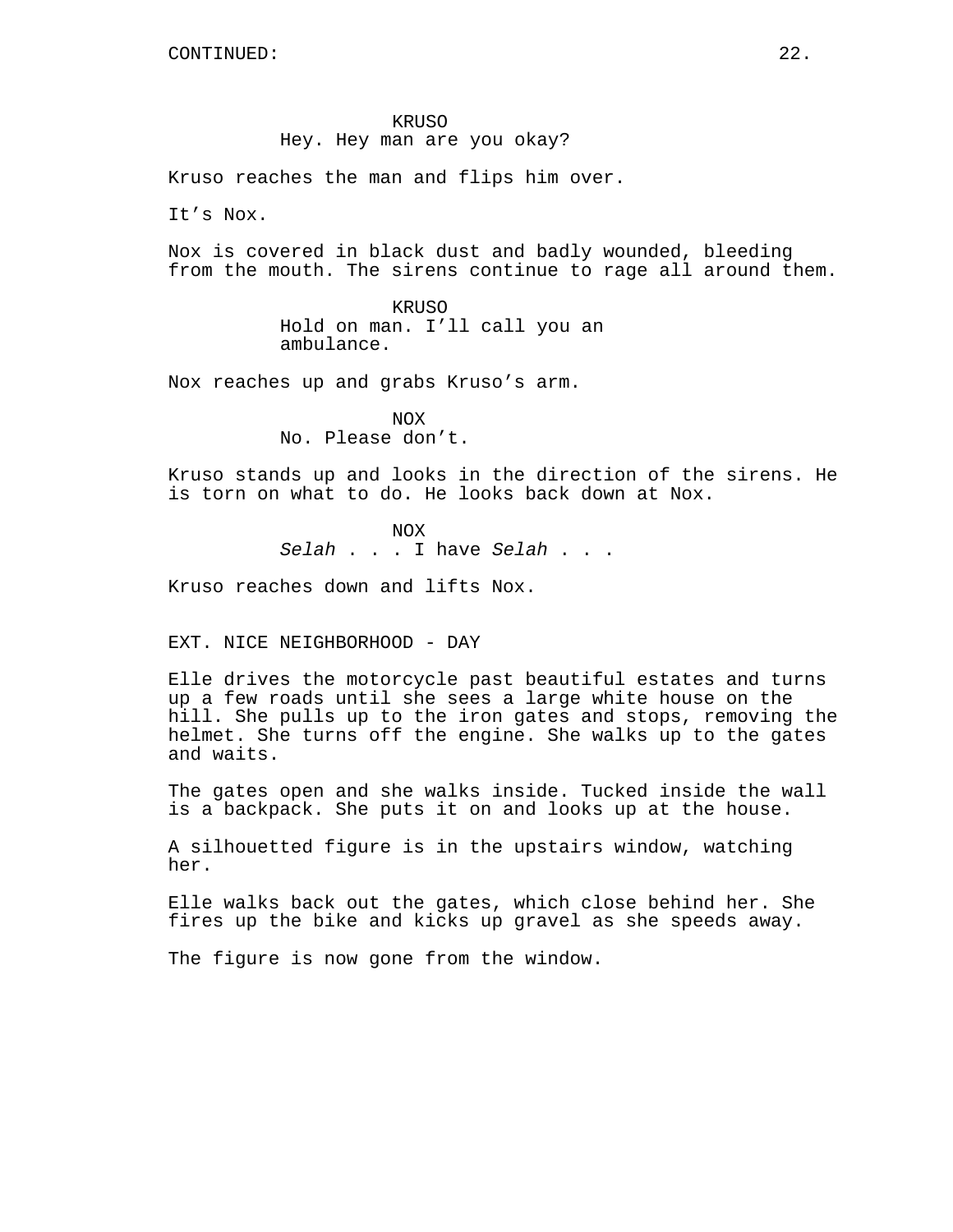INT. BEDROOM - NIGHT

Elle and Kruso lay together in bed.

They are entangled, looking into one another's eyes.

ELLE Do you trust her?

He runs a hand through her hair.

KRUSO

I need her.

ELLE And she needs you too.

KRUSO She knew exactly where to find us, and we're still here. That has to count for something.

ELLE What if it's already gone?

KRUSO

It's not.

They kiss.

Elle slips out of bed and puts on a robe. She walks out of the room.

INT. HALLWAY - CONTINUOUS

We follow Elle down the dark hallway and into the kitchen. In the living room, Rama lays on her back on the couch looking up reading the Bible. She has made a pallet on the couch.

> ELLE There's another blanket in the closet if you need one.

RAMA I'll be okay. Thanks for letting me stay.

ELLE Do you want some wine?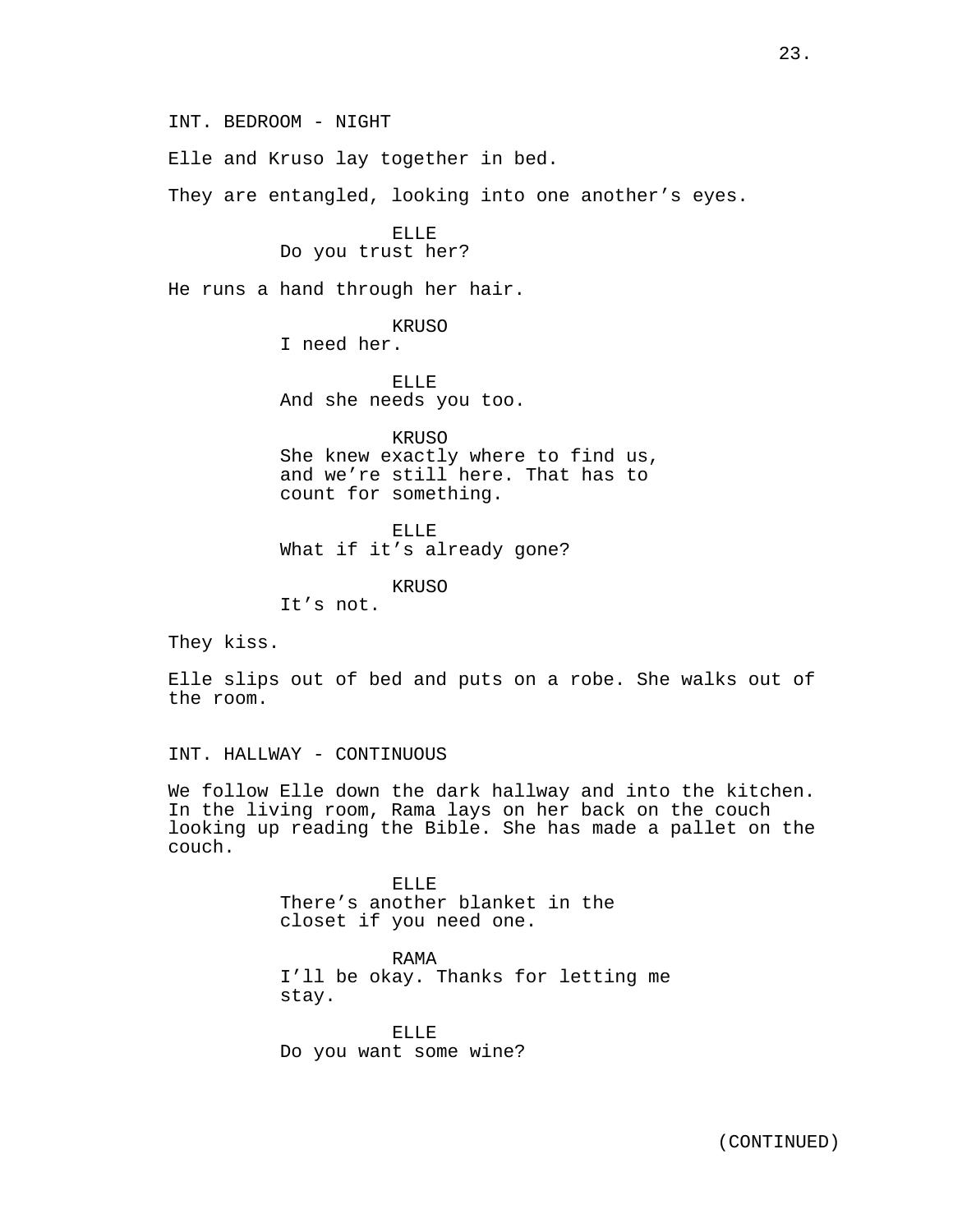### RAMA

Sure.

Elle pours two glasses and goes into the living room. She sits down at the chair across from Rama and places a glass in front of her.

## ELLE You saw him die?

Rama stops reading and sits up. She places the Bible on the coffee table.

> RAMA I did what he told me to do.

ELLE Are you alright?

RAMA He was my friend.

Elle sips the wine. She smiles, remembering Nox.

ELLE He ruined my life. Everything was fine until I met him.

RAMA

Me too.

ELLE

I remember the first time he came to our place he was a mess. Covered in blood. Half dead. Some kid put a bomb in the doorway of their church. The police were chasing him. And somehow he was still so appealing. The way he moved and spoke to us. Like he wasn't afraid to die. Or to live.

RAMA (smiles) What's the difference?

Elle leans back, propping her feet on the coffee table.

ELLE Where are you from?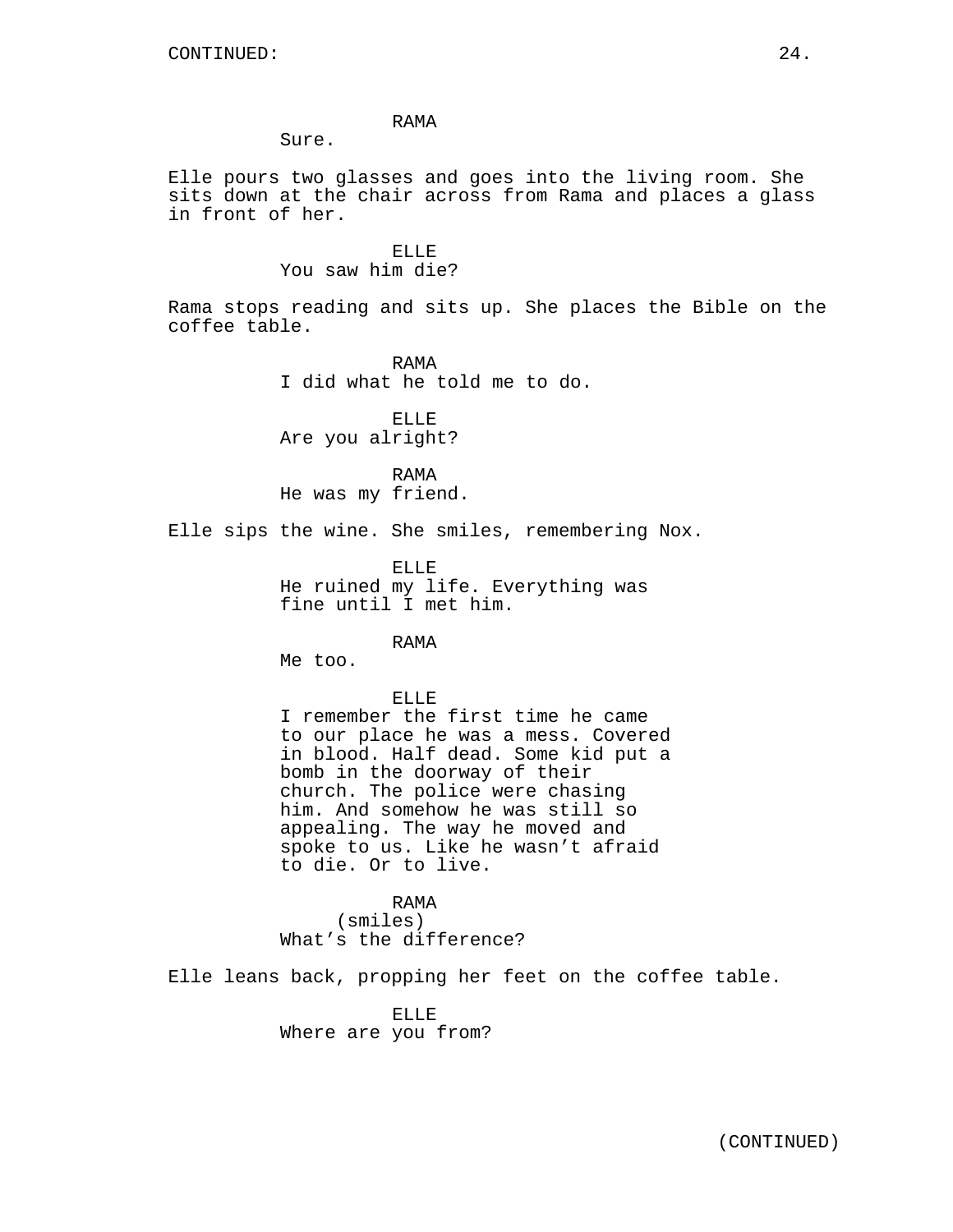RAMA A lot of places. West Coast, mostly.

ELLE Me too. San Diego.

RAMA I stayed there a while.

They sit in the quiet living room. Rama sips the wine.

ELLE

So, what's out there in the desert?

RAMA He didn't tell you?

ELLE

No. Do you know?

RAMA I know what it's called. Selah. But that's about it.

Rama's thoughts are heavy. She leans forward and speaks quietly . . .

> RAMA All of us knew what to do if he ever . . . was gone. Find Kruso. That's it. Find Kruso and mention Selah. He never said why, just that Kruso would know what it meant. So I did my job.

Elle listens . . .

### RAMA

You need to know something, Elle. Maybe you know what it's like to run. Or to hide. And be smart. I get that. And I understand that's how you survive here. But the rules are different in the desert. You see the monster face to face. I won't promise that I can protect him.

ELLE You won't have to.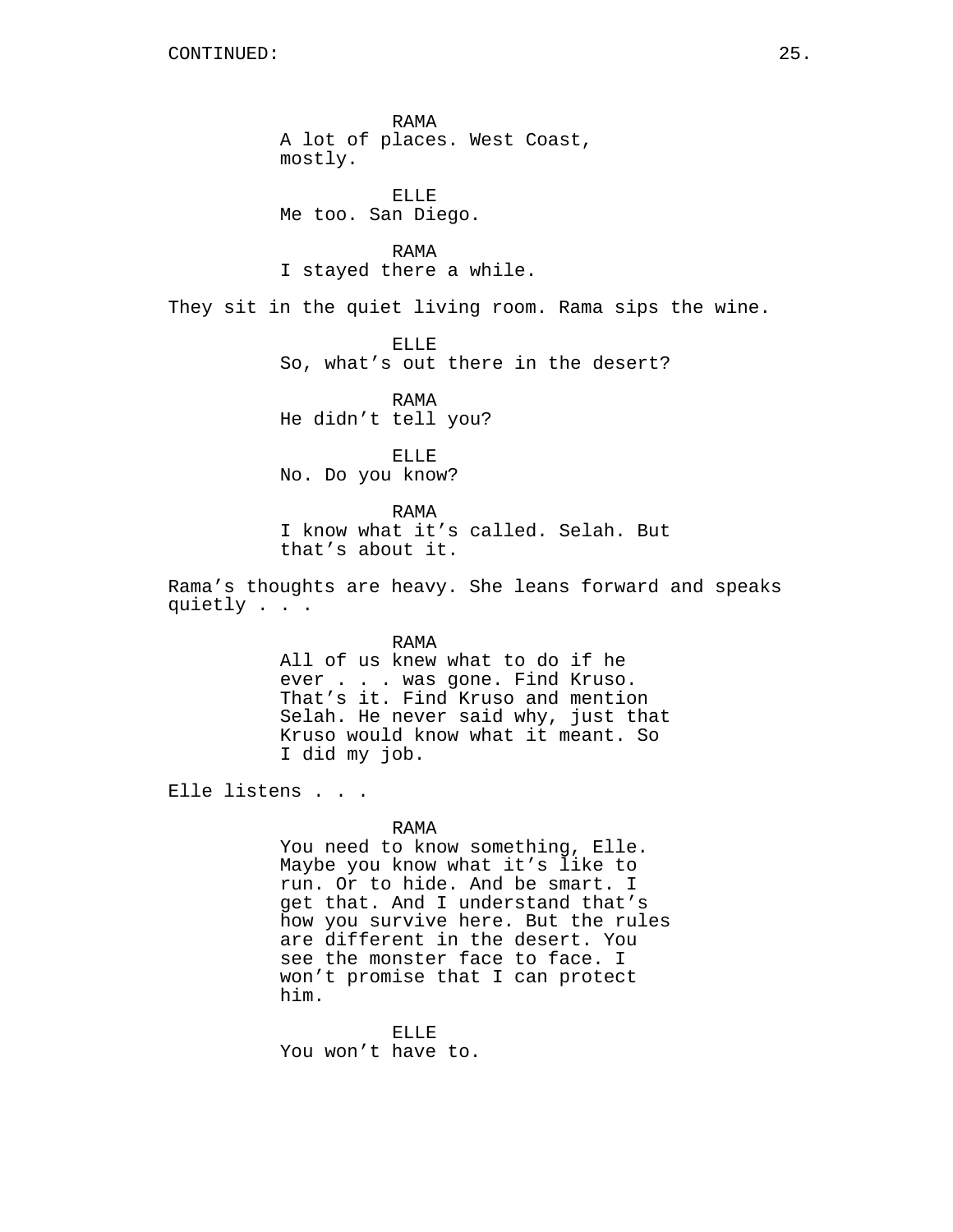INT. HEADQUARTERS - NIGHT

A group of a dozen officers listen to a report given by their superior, HUNT. They wear matching black uniforms with blue trim. Hunt stands beside a projection of a map of the city. Some buildings are marked in red.

The officers quietly mark down the addresses in their notebooks.

> HUNT Ready to move on?

VOICE (OS) Hold up one second.

We see that it is Malcolm . . . He is an officer. He marks down the final addresses.

> MALCOLM Alright. I'm good.

Hunt switches the slide.

### **HUNT**

Moving on.

Malcolm lifts his eyes to the screen . . .

EXT. CAMILLY'S APARTMENT - NIGHT

Camilly sits on the back patio smoking a cigarette. She puts out the cigarette on the banister and looks over the city, the wind in her hair.

She turns and slides open the back door and goes inside.

INT. CAMILLY APARTMENT - CONTINUOUS

Camilly passes through the living room, only there is no furniture.

Against the wall is a huge workstation of computers and hardrives. A WEBCAM blinks red.

CAMILLY

I'm going out.

She grabs her jacket off the chair and walks out the front door.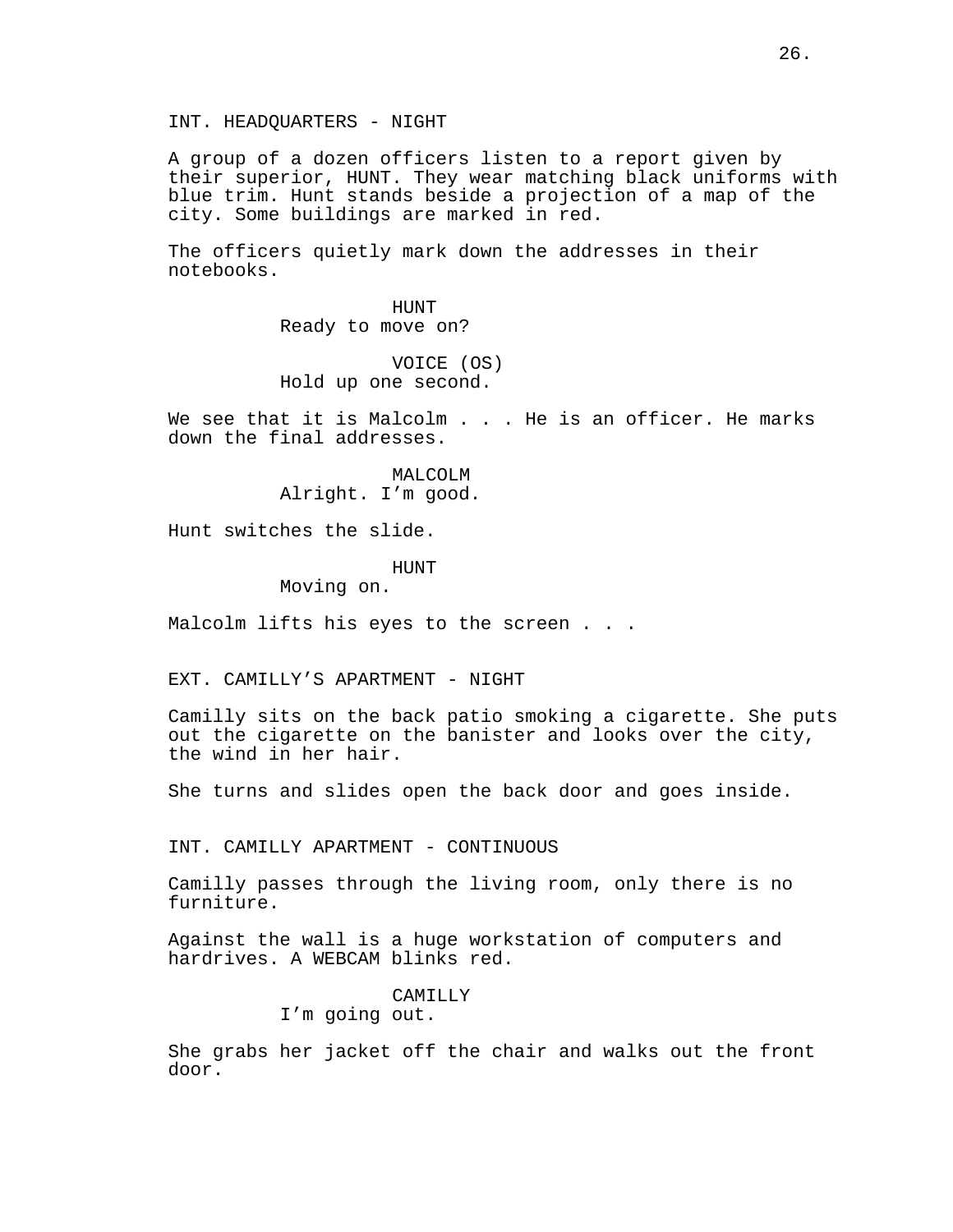Gann stands on an overlook, the faint lights of a small town visible in the distance. He breathes the cool air and feels alive.

He removes his pistol and fires one shot after another towards the city, his eyes filled with the fire of a madman. The shell casings fly one by one into the dirt.

EXT. APARTMENT - DAWN

Kruso and Rama walk out the front door. Elle stays in the doorway, wrapped in a blanket. Kruso kisses her goodbye.

Elle watches them walk away and slowly closes the door.

INT. KRUSO'S APARTMENT - EVENING

FLASHBACK:

ELLE stands in their apartment putting noodles into a pot of boiling water. She hears the door open and close. She is beautiful, simple, wearing a tank top and pajama pants.

## ELLE

Hey babe.

She hears shuffling of feet and low voices in the nearby room.

### ELLE

Kruso?

Elle walks out of the kitchen and down the hall. Elle walks into the second bedroom and sees Nox propped on the bed. Kruso helps him sit up. Kruso turns to Elle.

> KRUSO Could you bring some water?

ELLE Can I talk to you?

Kruso reluctantly leaves Nox and joins Elle in the hallway.

ELLE What is this?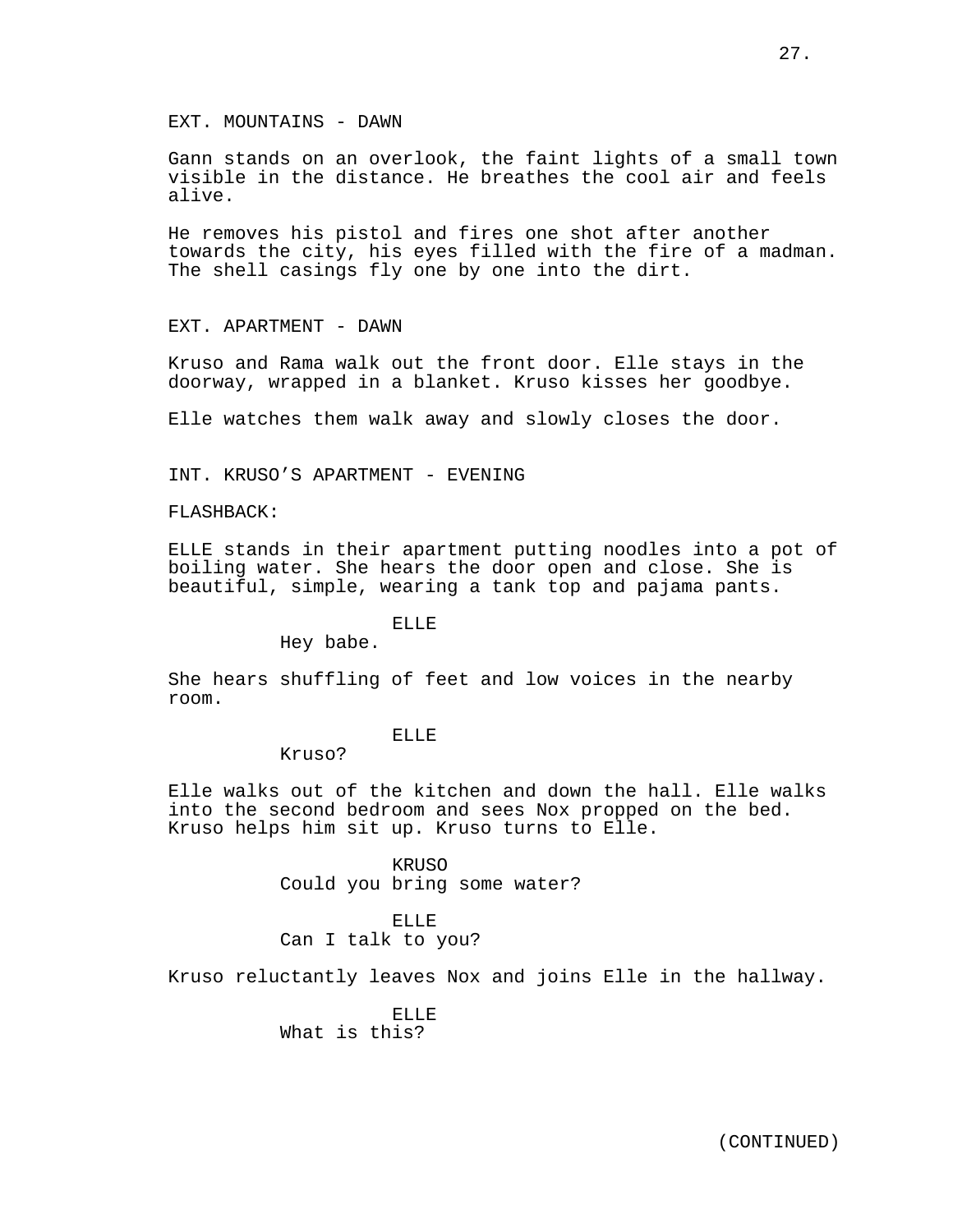KRUSO There was a bomb in Northmount.

She shows no surprise to the news.

ELLE Then take him to the hospital.

KRUSO I can't do that.

ELLE

Why not?

KRUSO He told me not to.

ELLE I'll call.

Elle turns but Kruso grabs her arm to stop her.

KRUSO Wait. He's a leader or something. At a Christian church.

Elle is shocked by the information. She moves past Kruso and peers into the room at Nox in bed. She rests her head against the door frame, processing what he has done.

ELLE

Kruso . . .

KRUSO What was I supposed to do? Let him lay there and die? I was walking home from work and he was right there. Was I supposed to walk past him?

ELLE You're supposed to call the police.

Elle gathers herself and moves down the hall, leaving Kruso. She comes back a moment later with a glass of water and enters the bedroom. She sits next to Nox and helps him drink.

As she leans over him, she notices the wounds around his neck.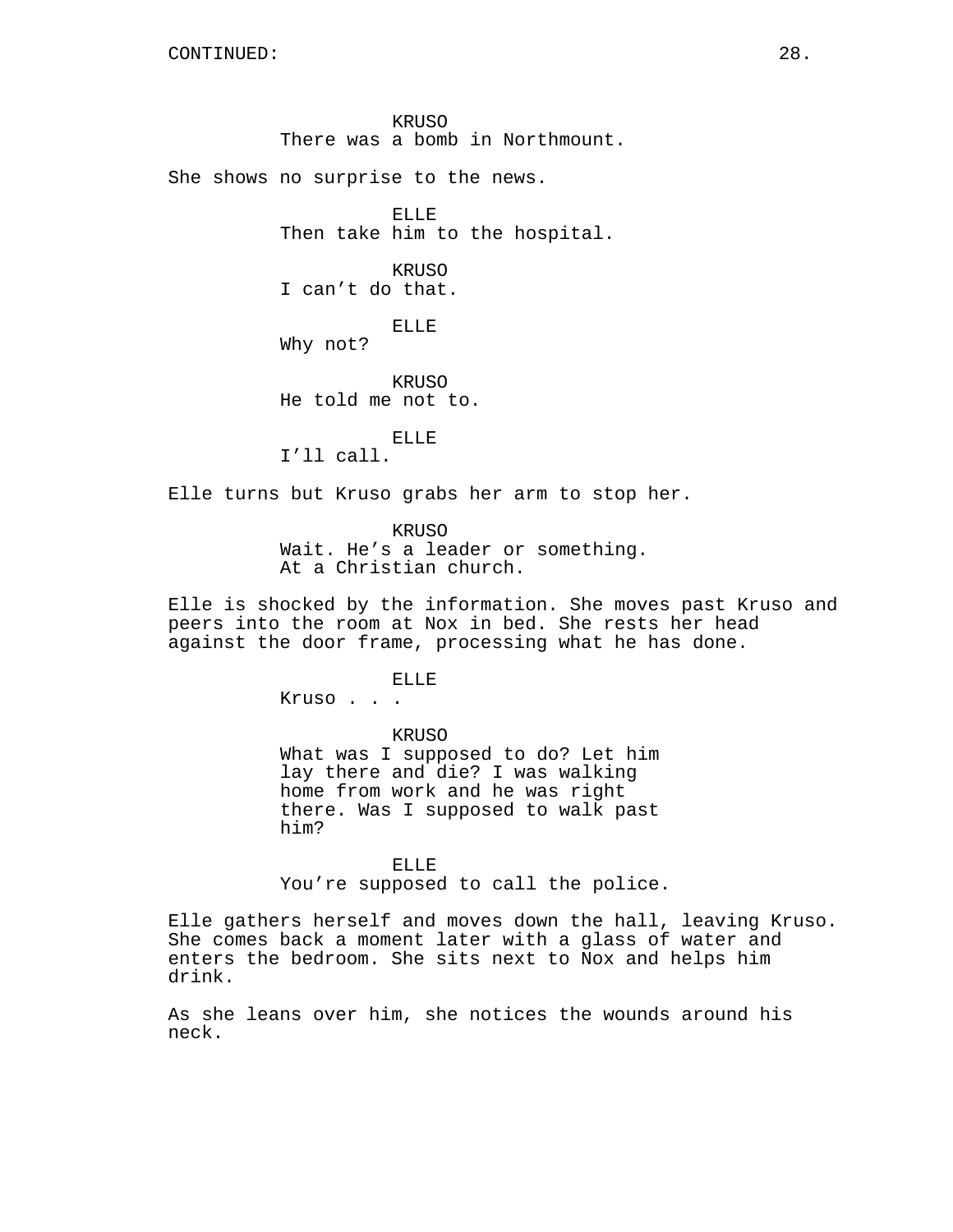Kruso, Elle, and Nox sit at the dinner table eating a sparse meal. Nox sits tall despite his prevalent wounds. He is clean, showered, his hair slicked back. He wears borrowed clothes from Kruso. Elle watches him with intrigue.

He takes a rolled book from his jacket and places it onto the center of the table between them.

> NOX This is both the question and the answer.

The three of them sit in silence. Elle and Kruso look to the book, and Nox doesn't flinch.

Eventually, out of curiosity, Elle reaches for it.

INT. BUS - MORNING

Kruso sits on a bus, sleeping against the window.

Rama nudges him. He stirs, looking out the window. He sees a mirage of Francis staring back at him from the sidewalk. Kruso blinks, and opens his eyes to find she is gone.

### RAMA

We're here.

Kruso gathers his small bag and follows Rama off the bus.

EXT. BUS STOP - CONTINUOUS

They step off the bus at the edge of a desolate town in the desert. Most of the shops and businesses have long been closed. A DRIFTER sits against the stoop of a closed shop watching Kruso and Rama with suspicion.

Rama scans the surroundings then quickly makes her way around the corner. Kruso follows her closely.

> DRIFTER Looking for someone?

Rama walks past him.

DRIFTER I can help if you're lost.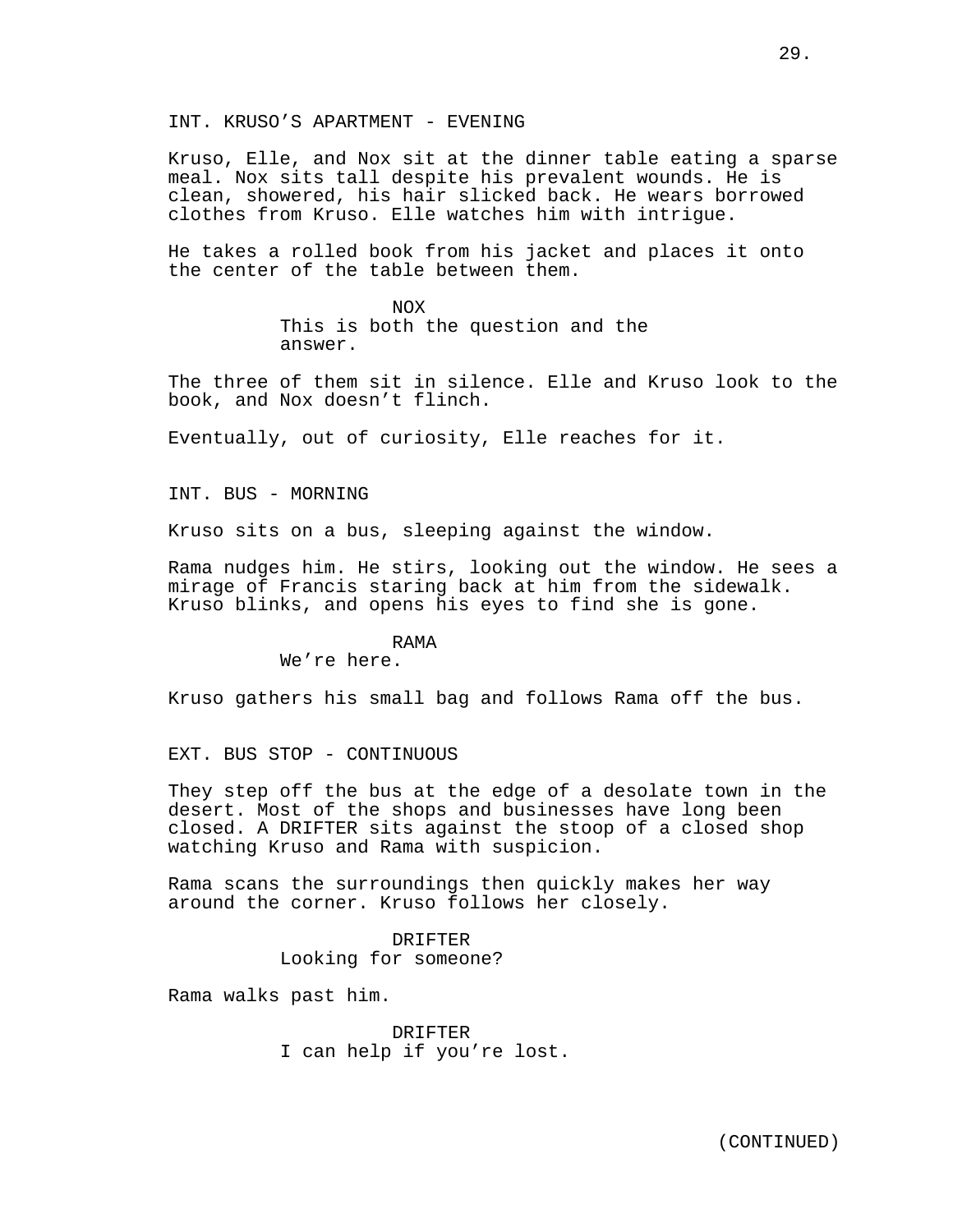RAMA (brushing him off) We're good.

A van is parked on a nearby side street. Rama walks around the van then crawls underneath the carriage. She finds a key hidden. She crawls back out and unlocks the front door.

> RAMA (to Kruso) Let's go.

Kruso walks around the van to the passenger side, looking out at the streets he does not know. The drifter has walked to the corner and watches them drive away.

INT. STRIP CLUB BATHROOM - AFTERNOON

Elle leans over at the sink, washing her face with cold water. She lifts her head and looks in the mirror.

She dries the water from her face and steps back. She wears a slim black leather jacket and jeans.

She carries the backpack she picked up at the estate house.

INT. STRIP CLUB - CONTINUOUS

Elle walks through an almost empty night club, passing girls in bikinis talking to each other standing at the bar and waiting for the place to open.

She moves up the steps and to the VIP, where POOLE sits with his feet propped, talking with a few girls. He is slick. Suited. Arrogant. The kind of guy who gets what he wants. As Elle approaches, a security guard stands to slow her down. Poole looks over and sees her.

POOLE

She's good.

Poole sets his glass down and greets her with a kiss on the cheek. He motions for the girls to leave.

> POOLE The most wanted woman in the city. Sit down.

Elle takes a seat across from him on red velvet cushions.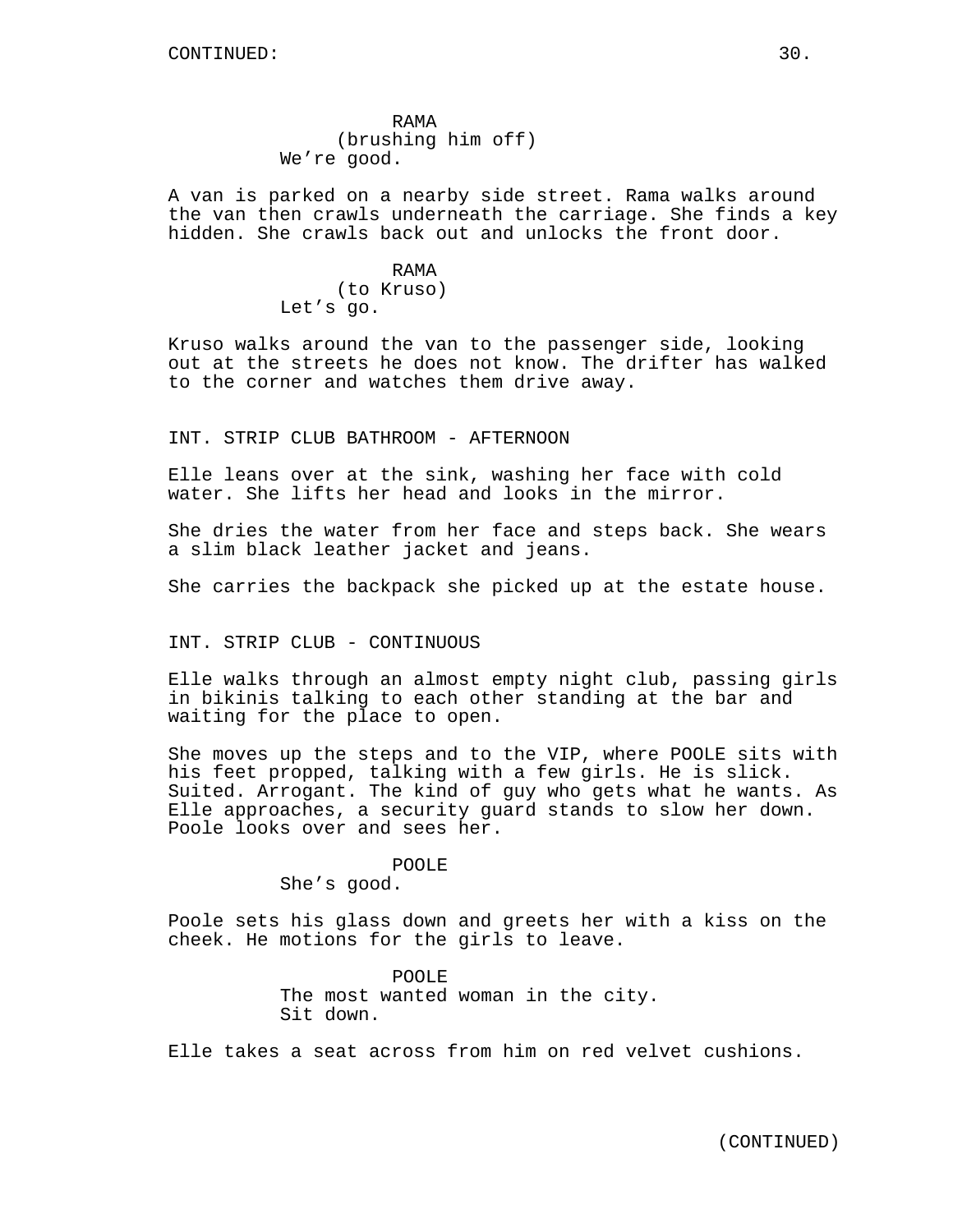ELLE I was hoping we could do some business.

Poole motions for the guard to pull the curtain closed, which he does while stepping out.

> POOLE Have a drink with me. Slow down for one minute.

Poole pours whiskey into a glass and slides it Elle. He tops his glass as well.

> ELLE I'm more of a red wine kind of girl.

Poole retrieves the glass and pours more into his.

POOLE How about some water?

ELLE

Sure.

Poole pours her a glass of water.

POOLE So what's happening in your strange little world? You're still alive. That's good.

ELLE

(amused) Still alive.

POOLE I heard they caught some of your people at a swimming pool or something like that?

ELLE

A river.

POOLE A river. Did you know them?

ELLE They weren't with our group. But yeah I knew them.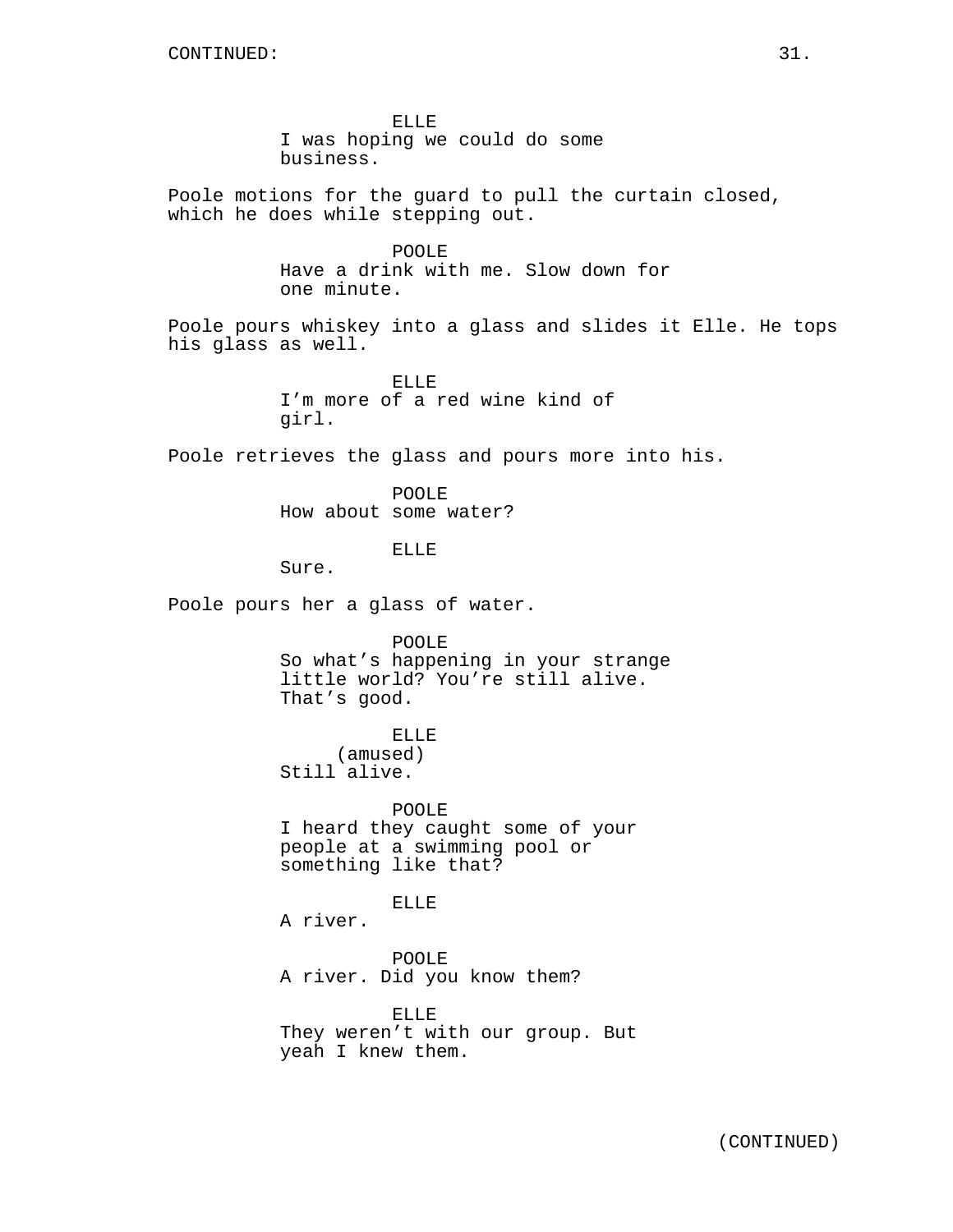POOLE Damn. It's a sad thing really. You know I've always been on your side. People should be able to do and think whatever they want. POOLE And how's Kruso? ELLE Still alive. POOLE That's good. I worry about you two. Really I do. ELLE Well, that's nice to know. POOLE You two should come to my house one night and eat supper with me. I have a badass house. A pool. Gameroom. It's a sweet setup. ELLE Yeah we'd like that. POOLE For real? ELLE Yeah. I'm serious. We should. Poole nods, pleased. POOLE So what's in the bag? ELLE I need some merchandise. POOLE How many? ELLE Fifty. Poole smiles over the top of his glass.

> ELLE Can you make it happen?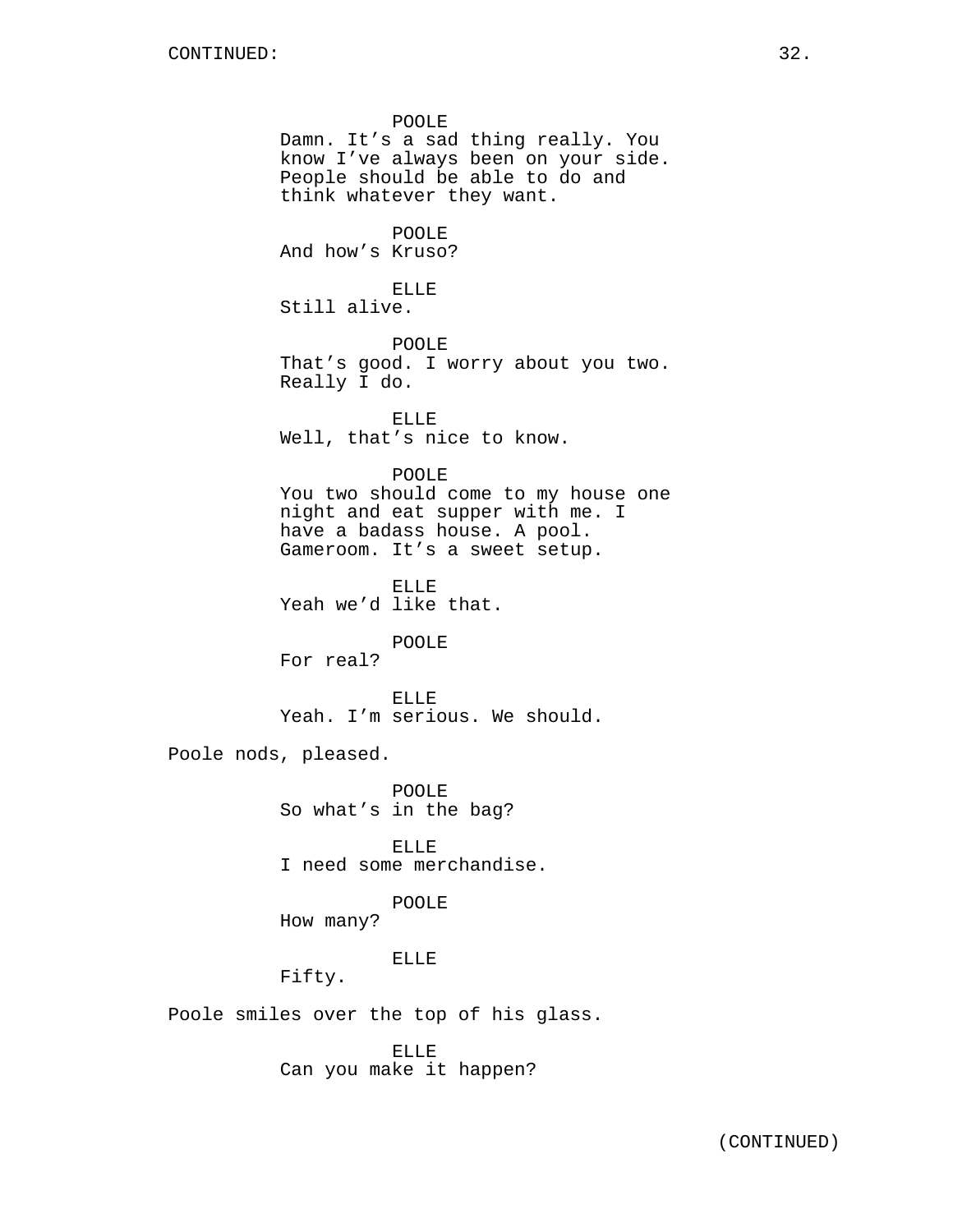Poole inspects her then reaches for the bag. He opens it and looks at the cash inside.

#### POOLE

Wait here.

Poole leaves through the curtain. Elle leans back. She pulls the black fabric behind her head aside and can see through glass to the rest of the bar. One of the girls is now on the stage, dancing.

Poole walks back into the room with a different bag. He sets it on the table.

> POOLE Just a heads up . . . I'm going to need a little time to resupply. You're drying me out.

ELLE

You have a week.

POOLE Listen . . . If this whole church thing goes south for you, you can always have a job here.

Elle stands and takes the new bag.

ELLE

Bye, Poole.

POOLE You want me to walk you out?

ELLE I can find my way. One week.

Elle leaves with the new bag.

EXT. CLUB - MOMENTS LATER

Elle climbs onto the motorcycle parked in the alley behind the club. She opens the bag and sees small books rolled in leather. She closes the bag, lowers her helmet, and fires up the motorcycle.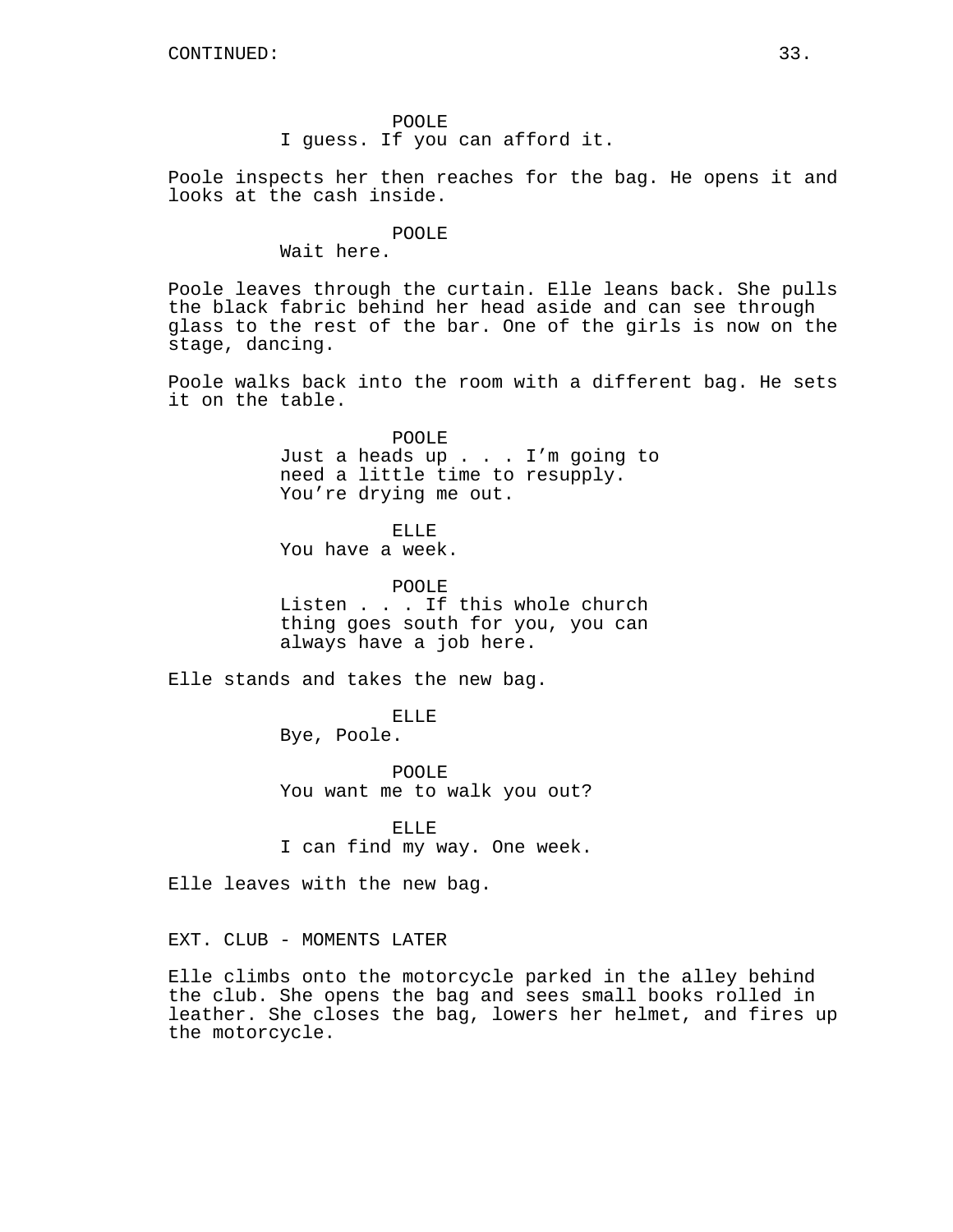Elle knocks on various doors and delivers rolled Bibles to a diverse series of new believers.

An old man . . .

A young man covered in tattoos in an alley . . .

A mother with a newborn baby . . .

A middle aged couple . . .

EXT. EMPTY PARKING LOT - EVENING

Elle drives up to find Camilly sitting against a light post. She is flicking a lighter. Elle cuts the bike and takes off her helmet. Camilly is antsy.

ELLE

You okay?

#### CAMILLY

Yeah.

### ELLE

You clean?

Camilly nods. Elle reaches into her backpack and tosses her a book. Camilly looks down at the gift like it is a treasure.

> CAMILLY Your guy came through.

ELLE Who you giving it to?

CAMILLY A girl I used to work with.

ELLE Is she ready?

CAMILLY I don't know. Maybe.

Elle nods and starts the bike and is about to put the helmet on.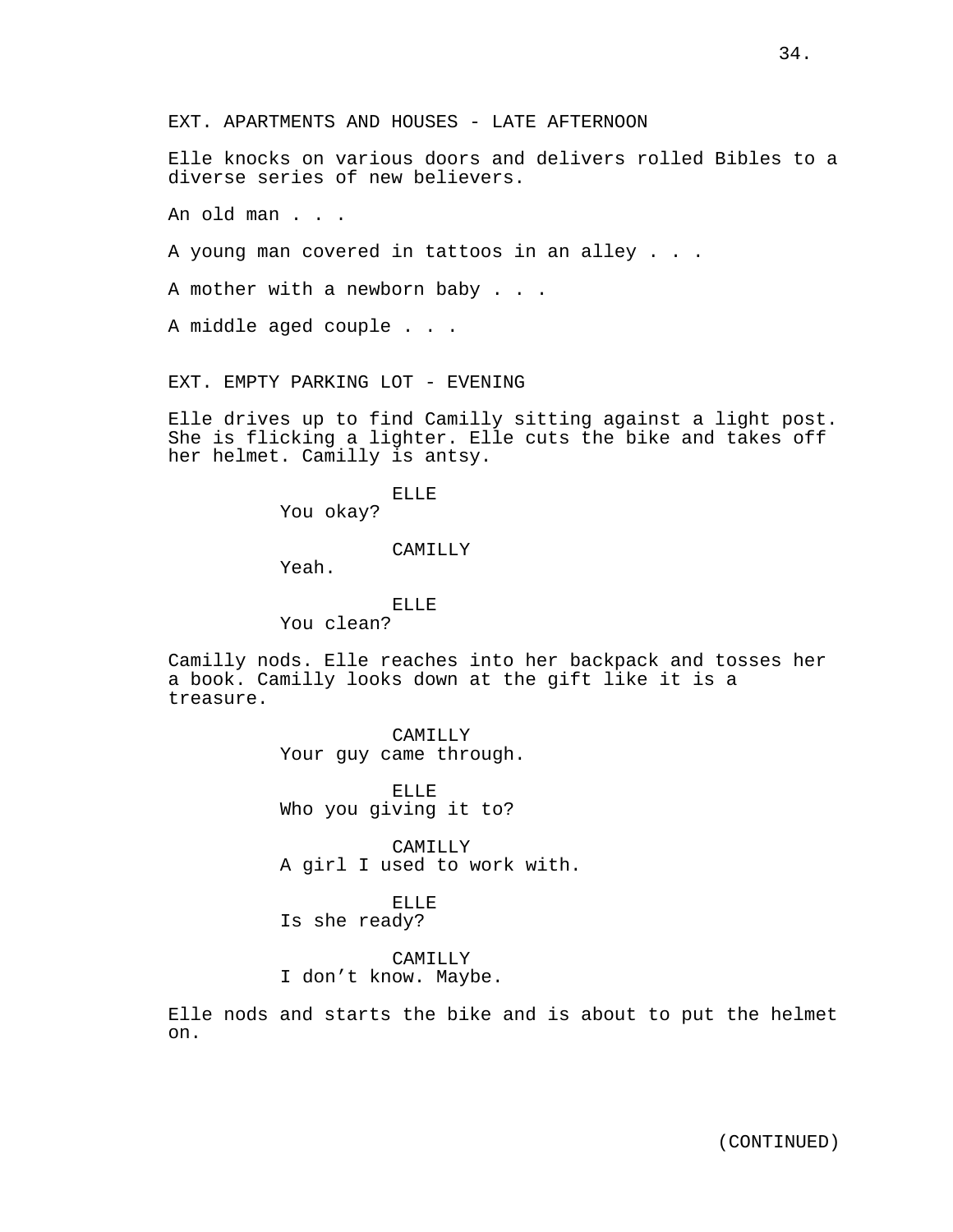CAMILLY Hey Elle. Thanks. For everything.

Elle smiles.

# ELLE

## See you soon.

She puts the helmet on and drives away.

Camilly stands and slowly walks in the direction Elle just drove. Worried. Heavy. She feels the storm coming.

EXT. OLD NEIGHBORHOOD - EVENING

Elle walks up a sidewalk to an old wooden house with faded paint. A dog barks in the back yard. The driveway is filled with a few cars and motorcycles.

Elle knocks on the door. No one answers. Frustrated, she knocks louder.

A ROUGH GUY cracks the door. Seeing it is Elle, he unlatches the chain and lets her inside.

INT. HOUSE - CONTINUOUS

Elle passes through the house and makes her way towards the dimly lit kitchen.

Malcolm sits at the table. Several other guys are spread throughout the room. Guns and ammo boxes are laid out on the ground.

Malcolm writes in a ledger.

ELLE Going to war?

Malcolm looks up.

MALCOLM I hope not.

ELLE What's all this?

MALCOLM I'm writing down what we have and what we need.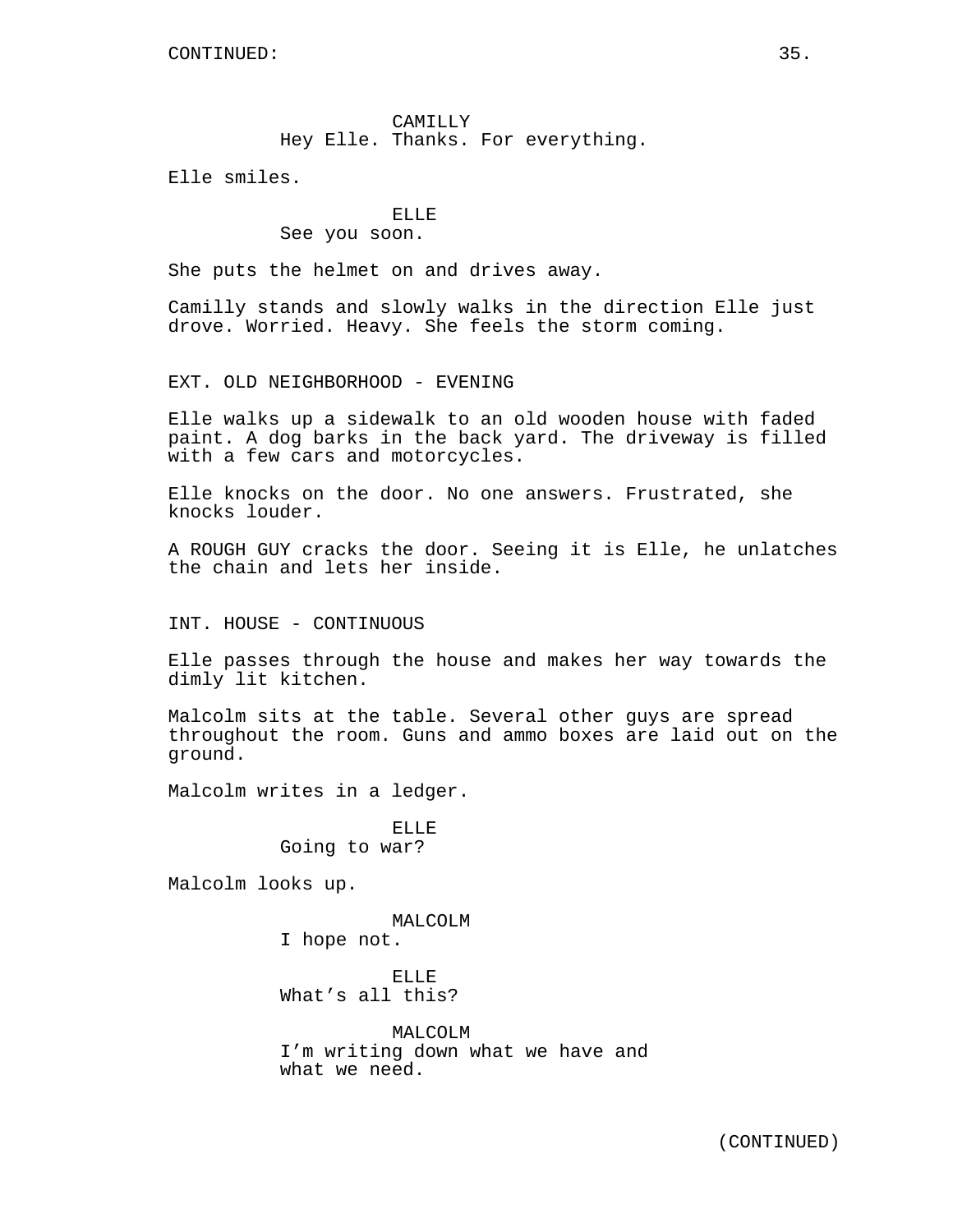ELLE I'd love to see what's on the list of what you need.

MALCOLM What can I do for you Elle?

Elle removes three books from her bag and tosses them to Malcolm. He puts his pen down and picks up one of the books, in awe of her ability to acquire such things.

> MALCOLM What do I owe you?

ELLE Nothing. Thanks for the other night. Sitting in.

MALCOLM You're paying me too much. It's not equal.

Elle glances around the room at all the guns.

ELLE Read it, maybe.

Elle turns to leave.

MALCOLM What are you going to do when the door is kicked in?

Elle pauses.

ELLE I don't know because that hasn't happened yet.

MALCOLM

Not yet.

ELLE Maybe I'll leave that up to God.

Malcolm picks up one of the books and flips through the pages.

MALCOLM

This God?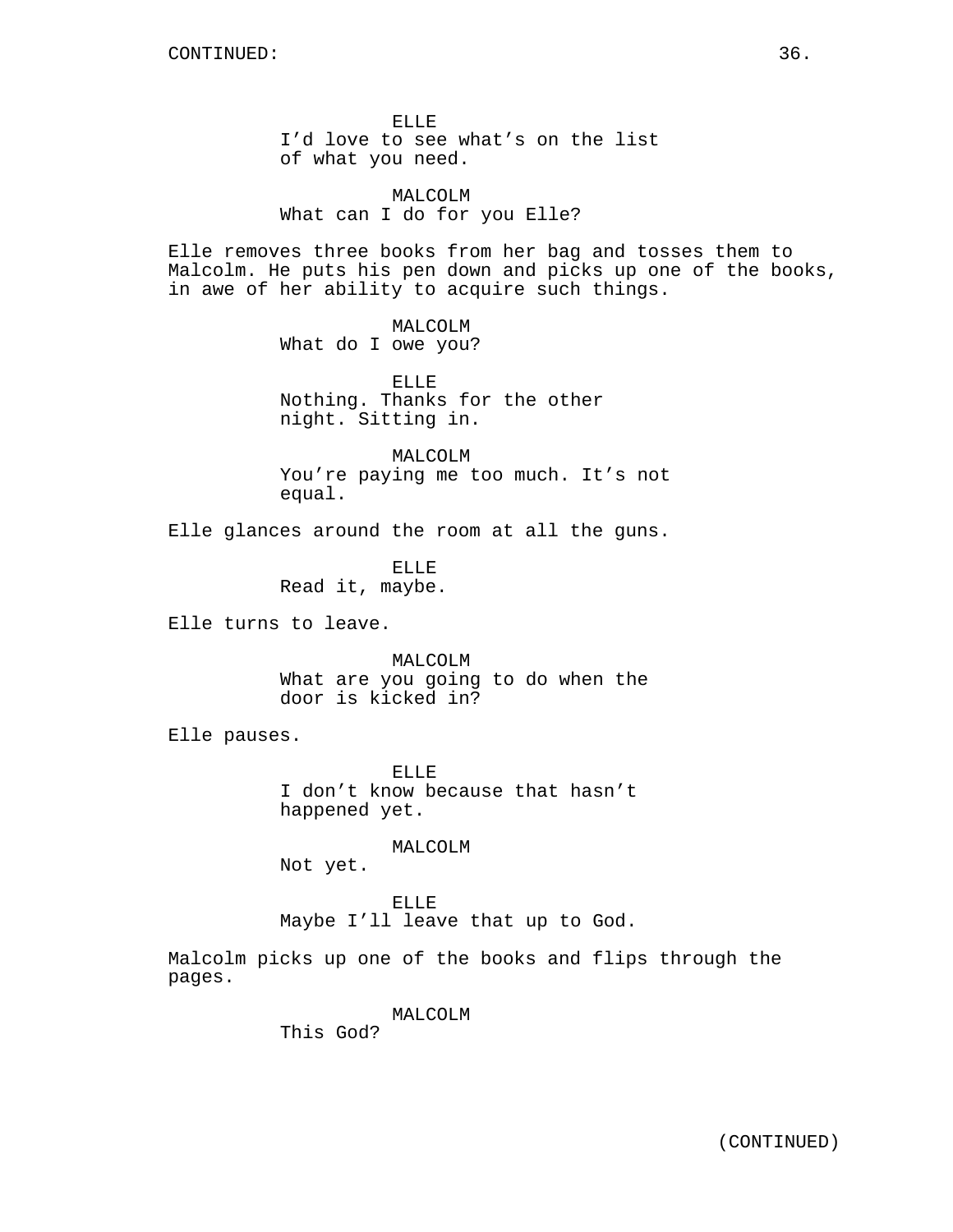ELLE

Yes.

MALCOLM Sell your cloak and buy a sword. That God?

ELLE Live by the sword and die by the sword.

MALCOLM If all of us die, there's no one left. The light goes out.

Elle scans the room. The other guys listen, quietly working through their equipment.

> MALCOLM I'll be here when you need me.

> > ELLE

I know.

MALCOLM While you're here. . . It's time for you to move your operation somewhere else. You're not on the list this week, but you will be next week. Do you understand?

ELLE I do. Thanks, Malcolm.

Elle leaves. Malcolm returns to his ledger.

EXT. DESERT SAFE HOUSE - NIGHT

The van parks under an awning next to a simple house that is in the middle of nowhere. The house is dark. Behind the house is a metal barn.

Kruso and Rama climb out of the van, tired from the journey.

KRUSO How close are we?

RAMA We can be there in two hours.

Kruso grabs his bag and closes the van door. He follows Rama around back. They are careful not to make too much noise. Rama leads the way, naturally suspicious.

(CONTINUED)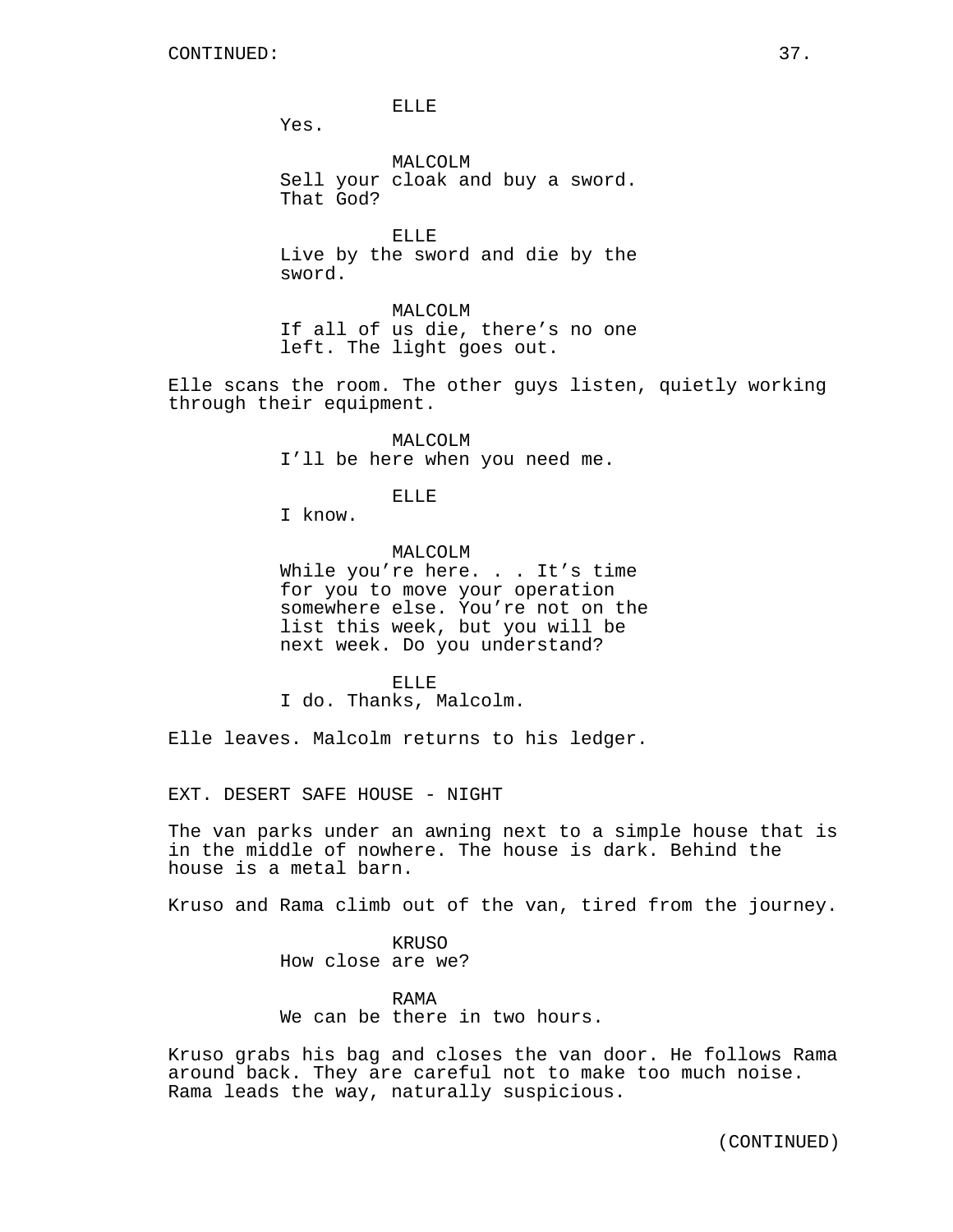She takes the second key from the ring with the van key and opens the back door. It swings open into the darkness.

> **KRUSO** You're acting like someone may be here.

RAMA Probably not.

KRUSO

Probably.

RAMA I came here after . . . Nox. I stayed for a day and no one came for me, so I don't think they tracked me here. We've been using this house a long time.

Rama flips on a light. The interior is sparsely decorated, meant to be functional above all. A few chairs. A table. A fireplace. Most of the furniture is covered with dusty sheets. The bookcase has scattered books that have changed hands with different travelers.

Rama walks one way, and Kruso walks the other.

INT. DESERT SAFE HOUSE - CONTINUOUS

Kruso goes towards the kitchen, flipping on the light. The place is clean. A few cans and other non-perishables are on the shelf. He picks up one of the cans and sees a small fold of cash.

Meanwhile, Rama walks down the hallway pushing open doors one by one. She enters the bedroom, where three bunk beds are shoved against the walls. A window is open. She walks in and closes it.

The rifle she used to shoot Nox is leaned against the window frame. She picks it up, and opens the lever to find it still loaded.

INT. KITCHEN - LATER

Rama enters the kitchen to find Kruso cooking on the stovetop.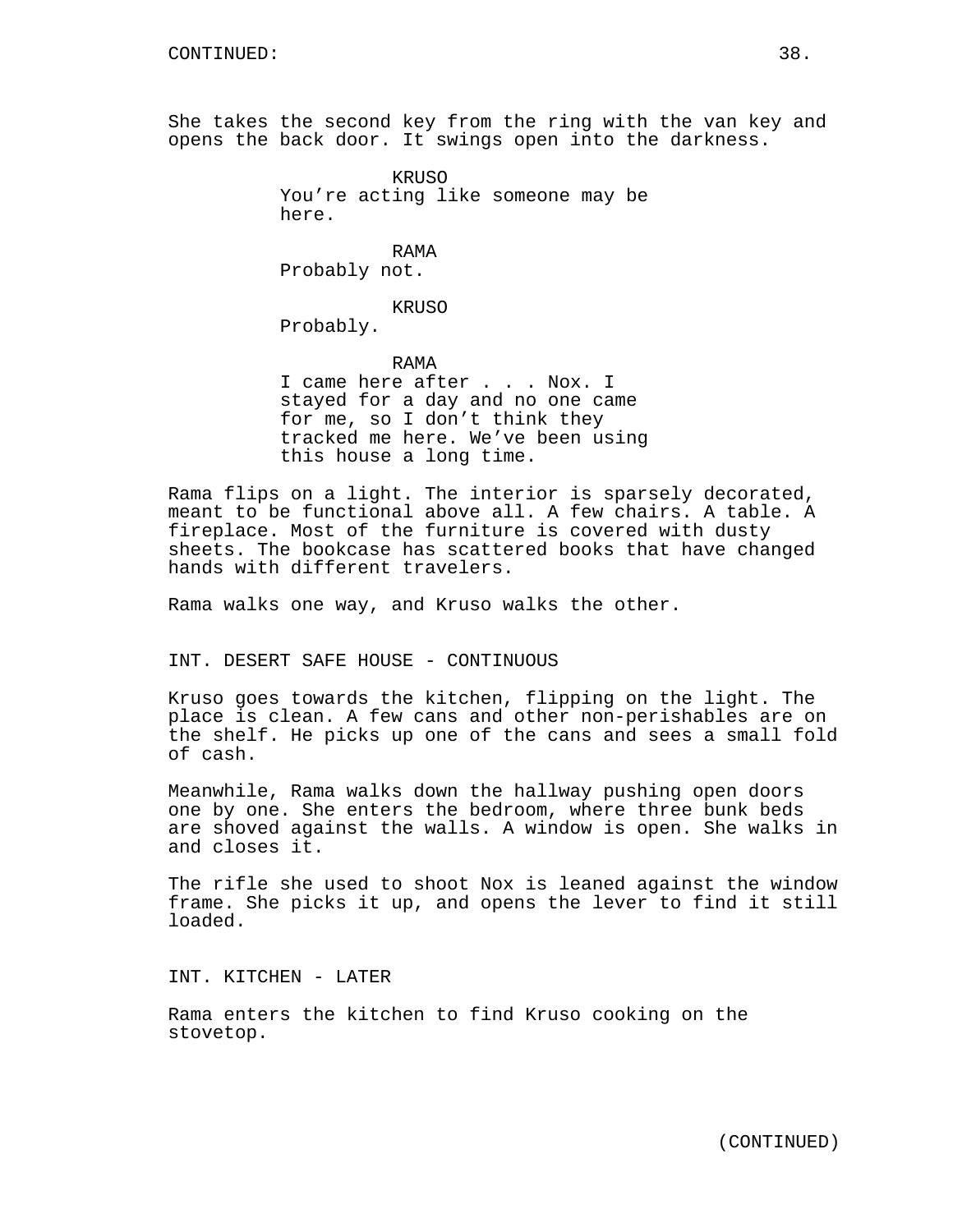Rama walks to the cupboard and takes out two paper plates. She puts them on the counter next to Kruso, who dumps a mixture of canned beans and some kind of pan-fried meat evenly onto the plates.

> RAMA You're a cook.

KRUSO No. I'm just hungry.

RAMA Smells good.

He follows her to a small table where they sit across from one another. She extends her hand to him, and he takes it.

> RAMA Our father who art in heaven . . .(Kruso joins her) hallowed be thy name. Thy kingdom come, thy will be done, on earth as it is in heaven. Give us this day - our daily bread - and forgive us our trespasses as we forgive those who have trespassed against us. Lead us not into temptation but deliver us from evil. For thine is the kingdom and the power and the glory forever. Amen.

They begin to eat.

KRUSO Tell me about him.

RAMA

Who?

KRUSO

Gann.

Rama's eyes narrow with hatred.

RAMA He's an animal. He collects bullet shells for every person he kills.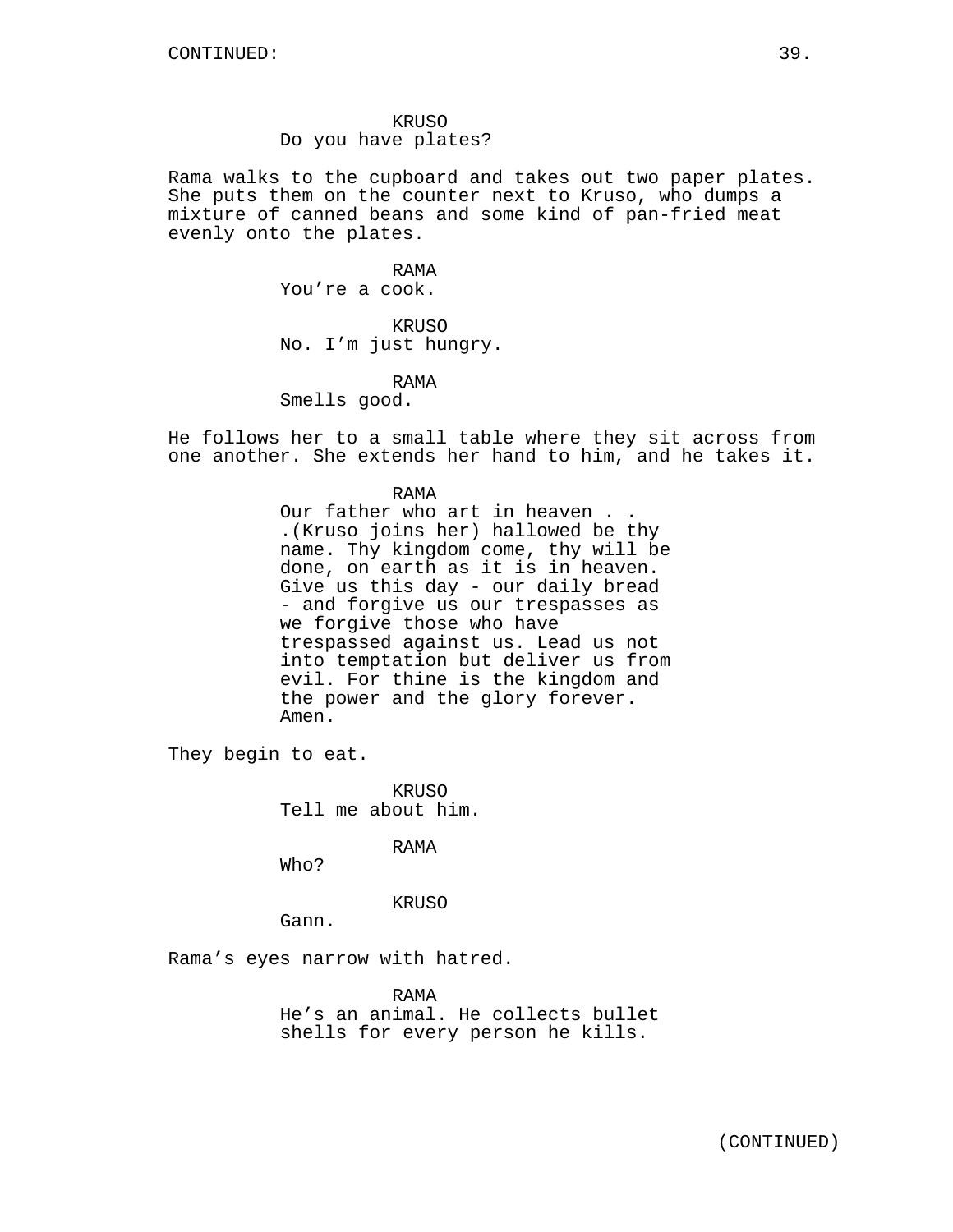KRUSO Have you been close to him?

RAMA He arrested me once. Close to the border.

**KRUSO** You're still alive.

RAMA I'm also a woman. I paid a price.

KRUSO

I'm sorry.

### RAMA

It wasn't Gann. He would never do that himself. He just wants to know that it happened so he knows you'll carry it with you forever. He wants to mark your soul with his thumbprint. That's his joy.

KRUSO And he let you walk away?

### RAMA

He made me eat a meal with him first. A nice meal, at his house. He wanted to talk about the 'practicalities of forgiveness'. We were under supervision. And after dessert he told me to walk out the front door. I did.

They continue to eat.

RAMA

That's how it works out here. Not like in the city where you can hide behind a million other people.

KRUSO We pay a price to hide, too.

RAMA Have you suffered?

Kruso looks up at her. She deserves to hear a story.

(CONTINUED)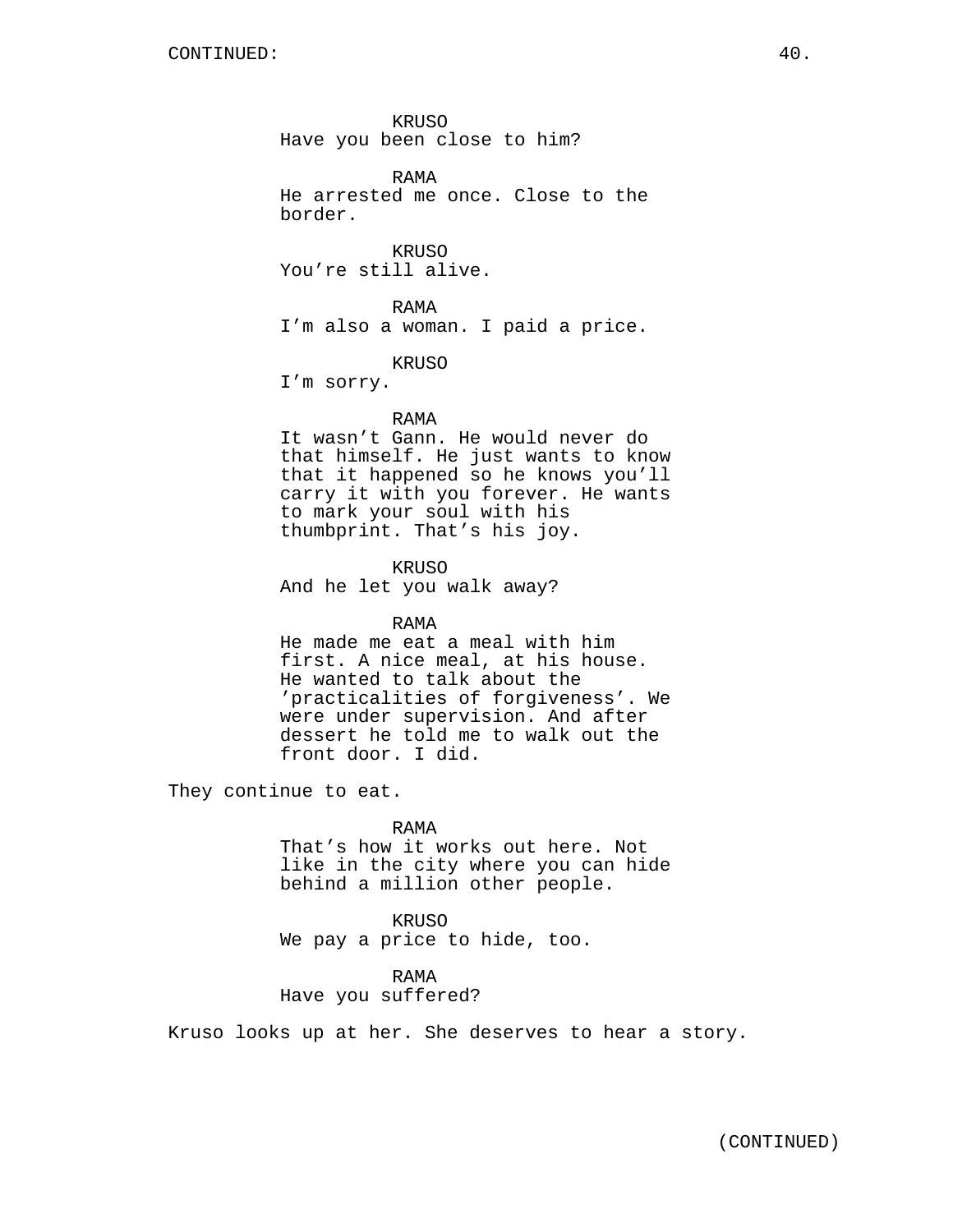#### KRUSO

We were expecting a baby but couldn't go to the hospital. We thought she could have the baby at home, but it didn't go like we thought it would.

RAMA

That's terrible.

KRUSO

We had a nurse but she didn't know what to do when things got complicated.

They continue eating.

RAMA Do you ever want revenge?

#### KRUSO

On who?

RAMA

On everyone.

KRUSO At the end of the night, all the bills will be paid.

RAMA

I could have killed him. That day in the desert. I could have killed Nox and chambered another round for Gann. He was standing there like a boat bobbing in the ocean.

KRUSO

Why not?

RAMA Because he wouldn't know why.

Kruso considers her words.

RAMA (changing the tone) You know there's wine, right?

KRUSO No, I didn't see it.

Rama stands from the table and walks into the kitchen. Kruso pushes his plate away.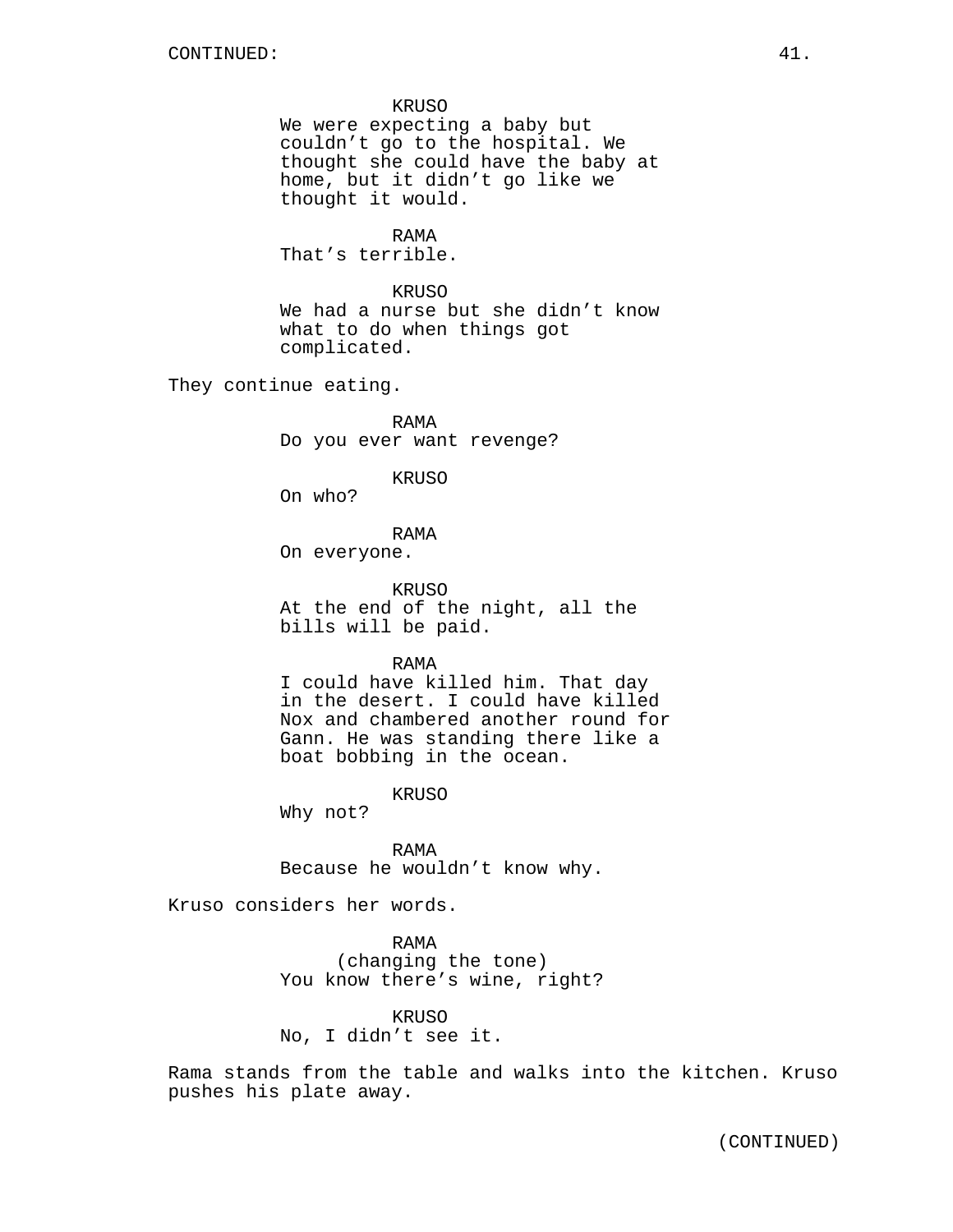From the kitchen, Rama calls out to him.

RAMA So what's Selah?

Kruso glances over his shoulder.

### KRUSO

He never told you . . .

Rama enters with a few paper cups and a bottle of wine. She pours some for Kruso.

### RAMA

No.

Kruso looks at the cup of wine and hesitantly pulls it up to his lips.

> KRUSO Just . . . instructions about what happens next.

RAMA And what happens next?

KRUSO

I don't know.

Rama nods, understanding that he isn't going to tell her. They drink in silence.

EXT. WAREHOUSE - NIGHT

A soldier kicks in the door to a shabby, graffiti-covered warehouse.

Gann strolls inside once the door is open, and a few soldiers follow.

Inside the warehouse several homeless addicts are cowered in the corners, covered with sleeping bags around a small fire.

> GANN No need to worry, ladies and gentlemen.

Gann approaches the fire and warms his hands. He looks at the terrified faces across from him. Francis is among them, nondescript in a hooded sweatshirt.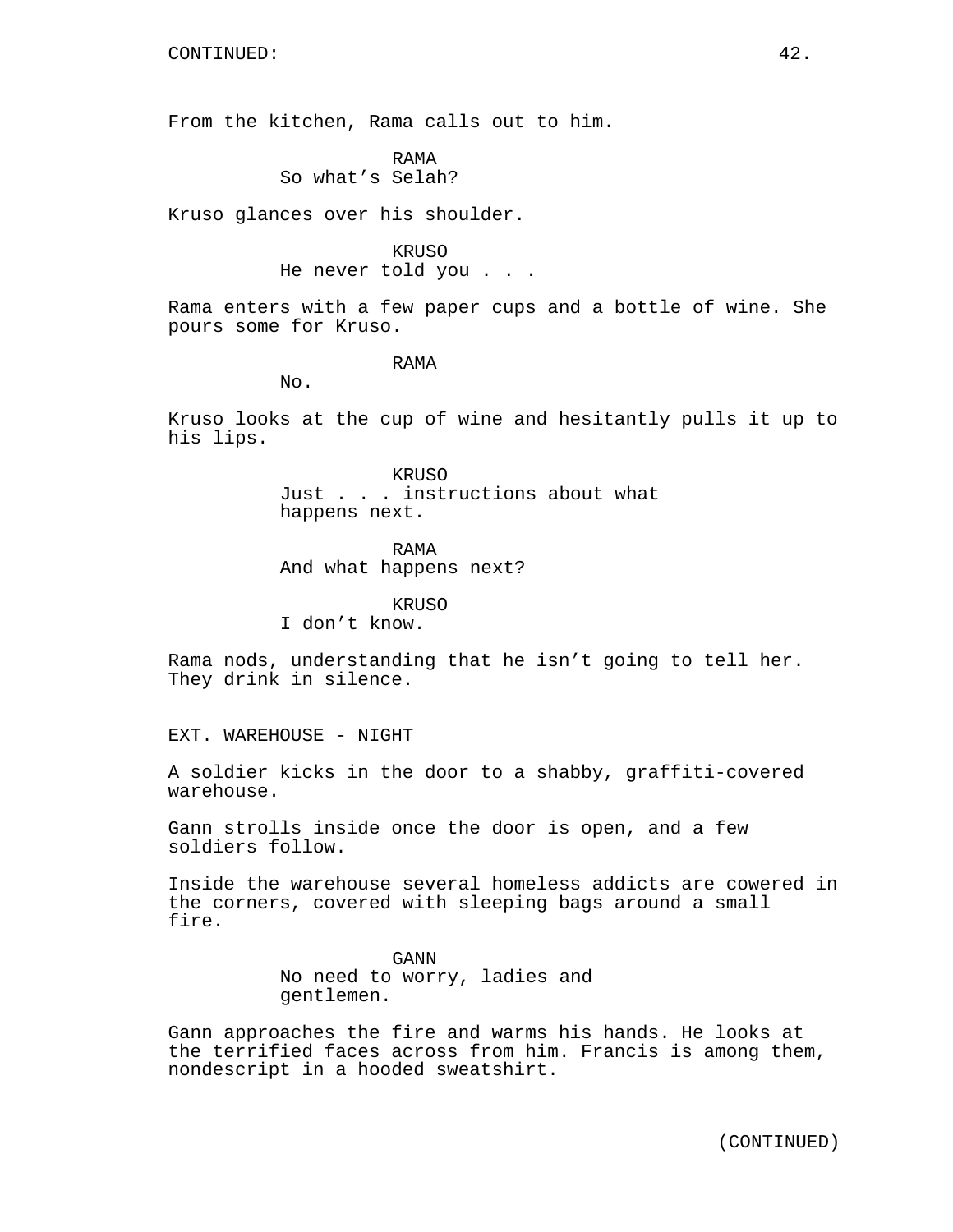GANN

If any of you can tell me anything valuable about this person I'll give you a hundred dollars.

Gann removes a photo from his jacket pocket along with a hundred dollar bill. It is Rama, taken from a security camera.

The drifter from the bus stop is among the group. He sees the face and remembers. He reaches for the photo.

INT. SAFE HOUSE - NIGHT

Rama sits in the open windowsill of the bedroom, looking out over the land. The rifle is propped beside her.

EXT. RIVER - NIGHT

Kruso, naked and silhouetted against the night, steps into the river to bathe. He lets the water rush around him as he thinks of home . . .

INT. STREETS - NIGHT

Elle jogs through the streets, her face and hair sweaty. She wears headphones, focused, intense.

INT. APARTMENT - DAY

FLASHBACK:

Kruso sits in the windowsill looking over the passages in the Bible Nox gave them.

A record player plays instrumental music.

Elle sits on the edge of the bed in contemplation of her interaction with Nox. She drinks from a cup of coffee. They are both shaken by what they have experienced in the last few days.

> KRUSO (reading) Blessed are the pure in heart, for they shall see God. Blessed are the peacemakers, for they shall be called sons of God.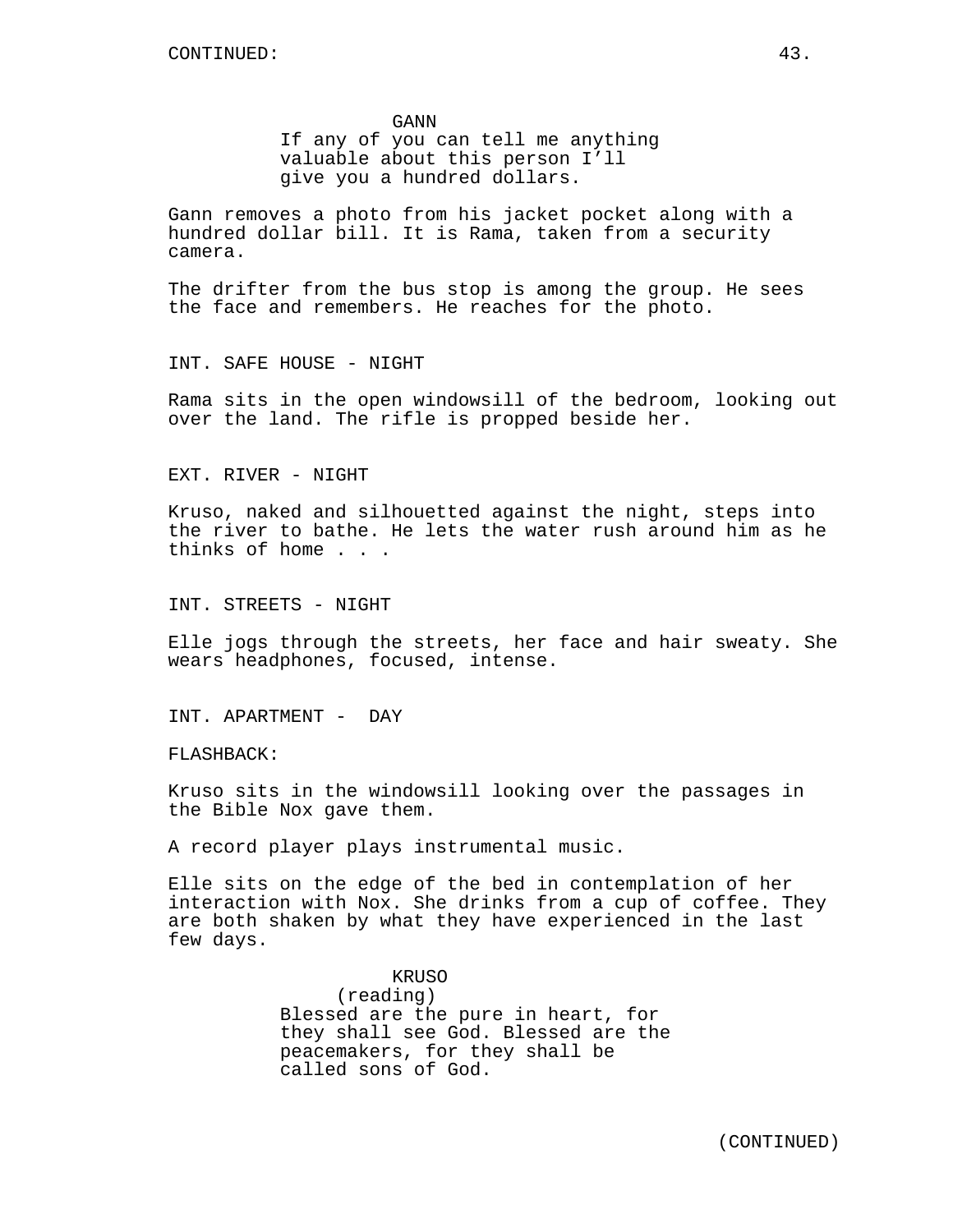Elle closes her eyes, the words filling her heart. Kruso lowers the book and looks out the window.

Elle crosses the room and lays on Kruso's chest as they continue to read.

> KRUSO Blessed are those who are persecuted for righteousness' sake, for theirs is the kingdom of heaven.

Elle wraps her hand into Kruso's.

#### KRUSO

Blessed are you when others revile you and persecute you and utter all kinds of evil against you falsely on my account. Rejoice and be glad, for your reward is great in heaven, for so they persecuted the prophets who were before you.

Kruso closes the Bible.

EXT. PUBLIC PAVILION - NIGHT

Kruso and Elle stand on the perimeter of a pavilion in a public park, looking up at a large screen broadcasting an execution. A group of civilians have gathered to witness the proceedings taking place.

Nox is among them, hidden in the sea of faces.

ON THE SCREEN . . .

Three believers stand on buckets with ropes around their necks, attached to the roof. The buckets are all connected to a single pull rope that stretches along the ground to where another blindfolded woman is held in chains. Their hands are bound with rope, a cloth tied around their heads and in their mouths to keep them from speaking.

A senior officer - OFFICER HORN - walks along the rope.

OFFICER HORN What hides in the darkness will always be brought into the light.

Kruso slowly takes Elle's hand.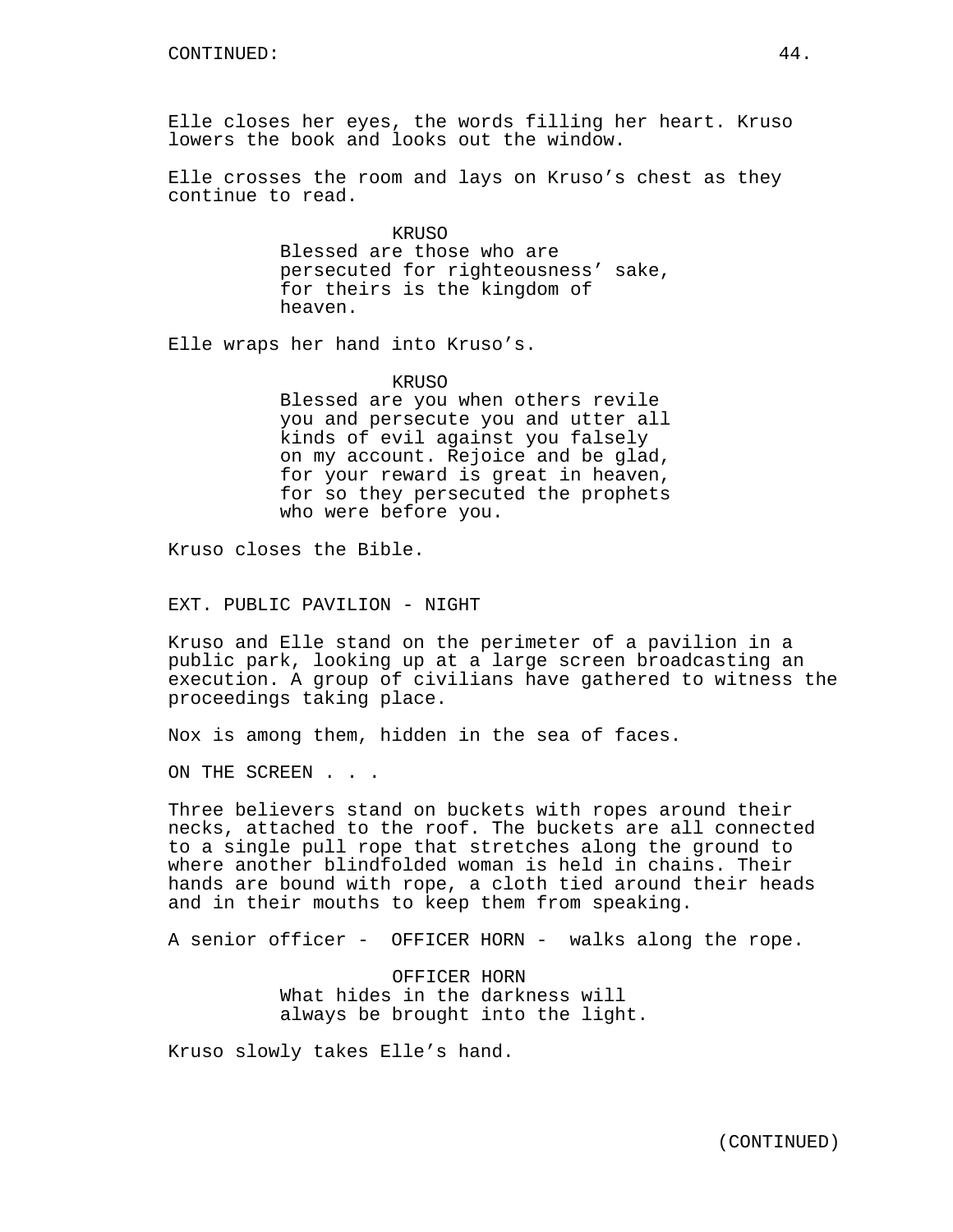### OFFICER HORN We are one nation. United forever.

Officer Horn turns and walks along the rope on the ground to the last prisoner. He picks up the rope and puts it in her hands. She is terrified. Broken. Horn withdraws his pistol and holds it against her head.

#### OFFICER HORN

Pull.

She can't. He cocks the pistol. She pulls. The buckets slide out from beneath the prisoners and we cut to the crowd.

A gunshot.

Stillness.

Kruso squeezes Elle's hand. She looks to the place where Nox was standing but he is now gone. In the distance she sees him walking away.

Elle begins to follow, with Kruso behind her.

INT. CAFE - NIGHT

Elle, Kruso and Nox sit at a booth in the corner of a cafe, drinking coffee. Nox is saddened by the loss, but is composed.

Nox stirs his coffee.

NOX Death is always fair.

KRUSO Why do you say that?

Nox leans forward, as if to reveal a secret.

NOX Because we can't accept anything else.

The waitress comes by and fills the coffee.

ELLE They're going to find you, Nox.

Nox shrugs.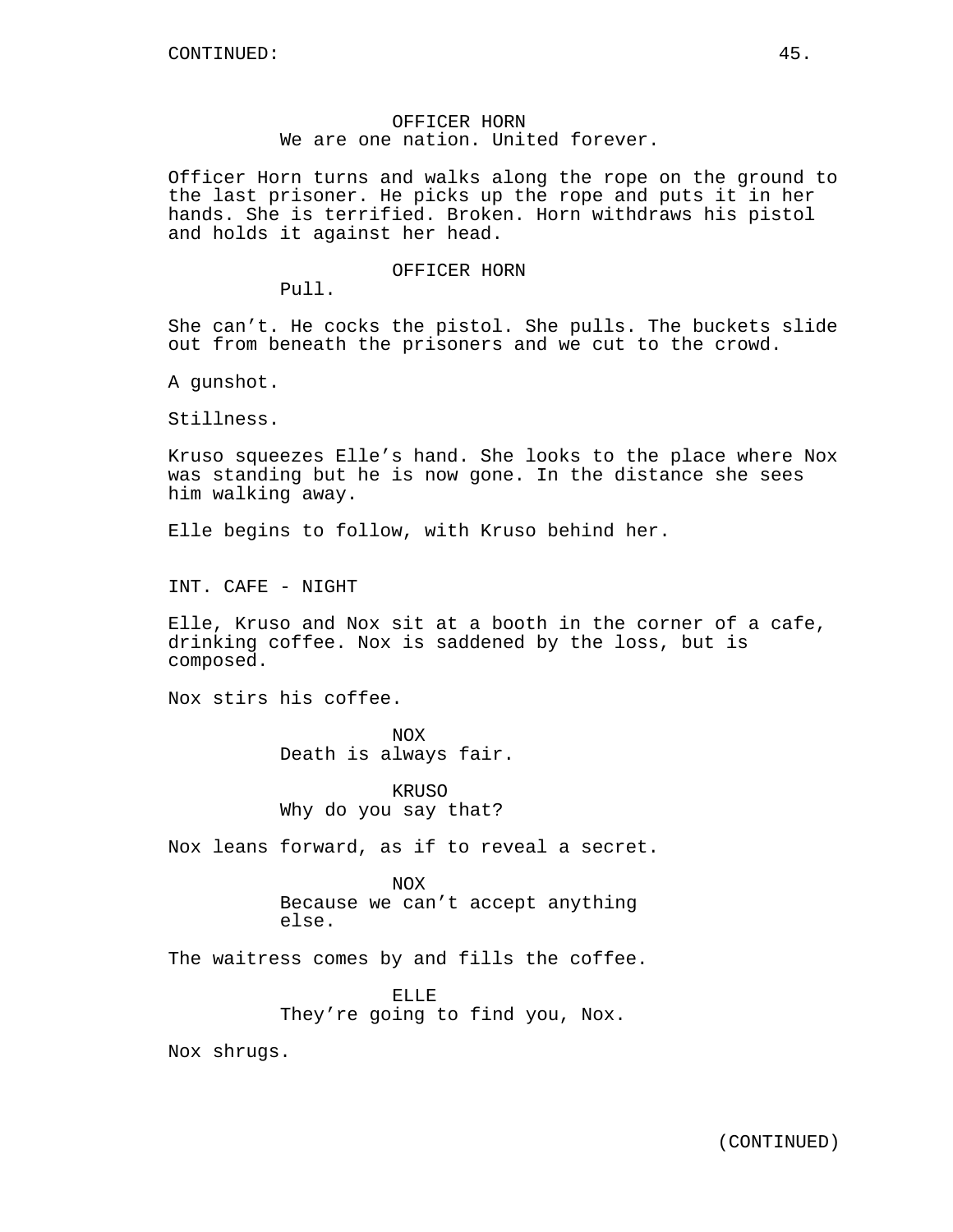NOX

So what?

ELLE So one day we're going to see you hanging from a rope, that's what.

He notices that Kruso and Elle must believe he is a madman. He leans forward and speaks in a lower voice.

NOX

Listen . . . Despite everything you have seen, and everything we stand to face, there is nothing better. That perfection has been sacrificed so that we - as broken as we are can be accepted as sons and daughters of God. Perfect freedom. Perfect love and joy. Salt and light. Beauty and mystery. Fear will never outweigh truth.

**KRUSO** How can you know it's true?

NOX If it wasn't true, why would anyone care? Why would I be willing to die?

KRUSO Because you're crazy.

NOX Or . . . I'm not.

They sit in silence for a moment.

ELLE So what's the gospel?

EXT. WAREHOUSE DISTRICT - NIGHT

Elle walks the streets, dressed in a casual hooded sweatshirt and jeans. She passes through a seedy area. A mysterious woman walks towards her.

It is FRANCIS. She carries a paintbrush dripping with red paint.

The two women pass on the sidewalk, briefly glancing at the other as they continue in separate directions.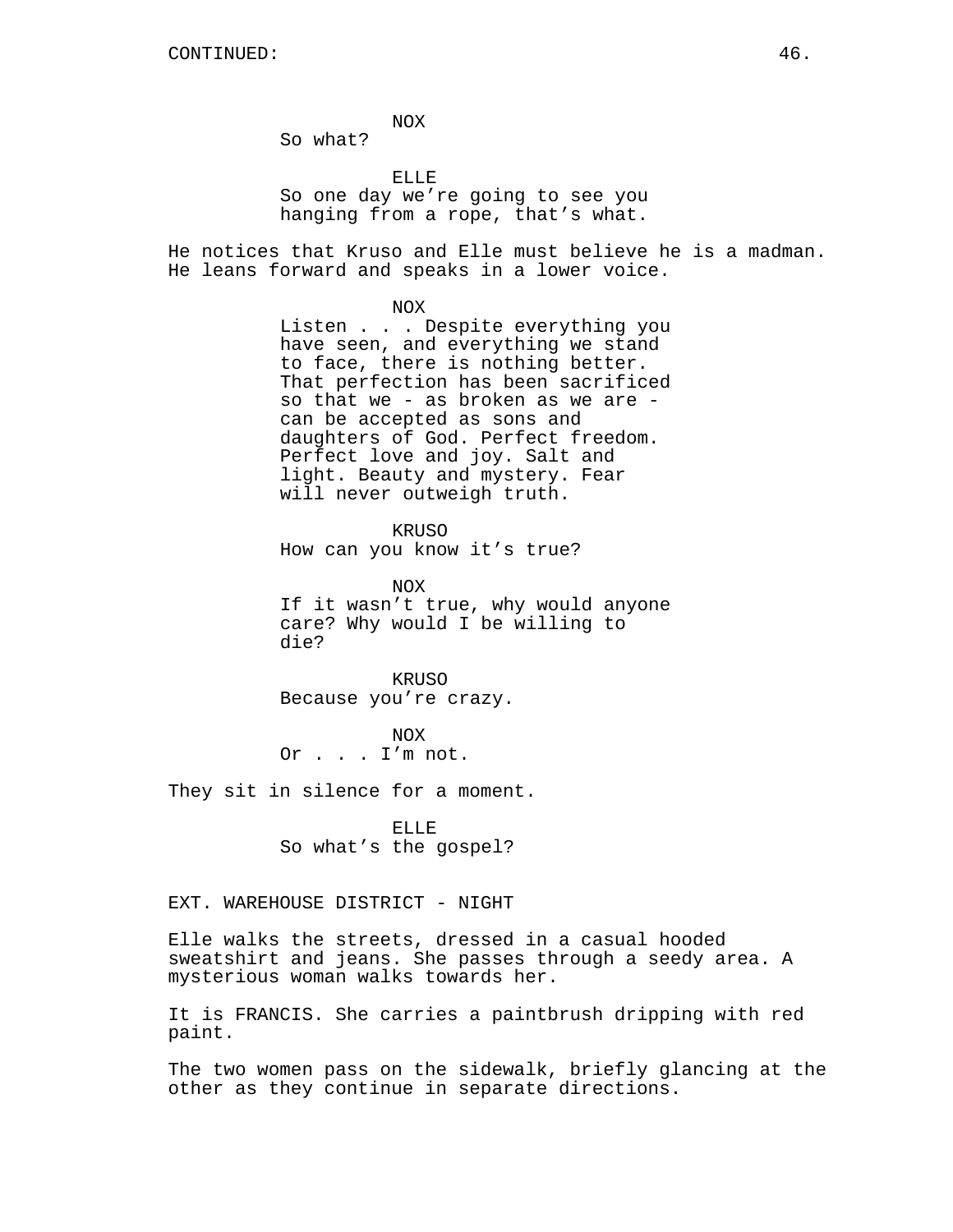INT. SANCTUARY - NIGHT

A few candles are lit on top of the piano. Elle softly plays the keys. She sings her stripped down version of IT IS WELL.

INT. ARMORED CAR - NIGHT

A SWAT-STYLE team sits on benches in the wagon of a van. They face one another, ready for action.

Malcolm sits on the end of the bench, across from HUNT. They bounce with the road.

INT. SANCTUARY - NIGHT

Elle continues to play and sing . . .

INT. ARMORED CAR - NIGHT

The van comes to a stop. Hunt cocks his weapon.

HUNT Any questions?

There is silence from the group.

HUNT Keep them alive if you can.

The back doors of the van swing open, and the men scatter into the parking lot towards the back door of the club.

INT. SANCTUARY - NIGHT

Elle continues to play but looks up. She is struck by something across the room. The words she sings become more scattered. Softer. They keys are disjointed . . .

EXT. NIGHT CLUB - NIGHT

The men gather at the back door and one of them busts it open. Malcolm leads the charge inside.

They move down the hallway, weapons drawn, going towards the staircase.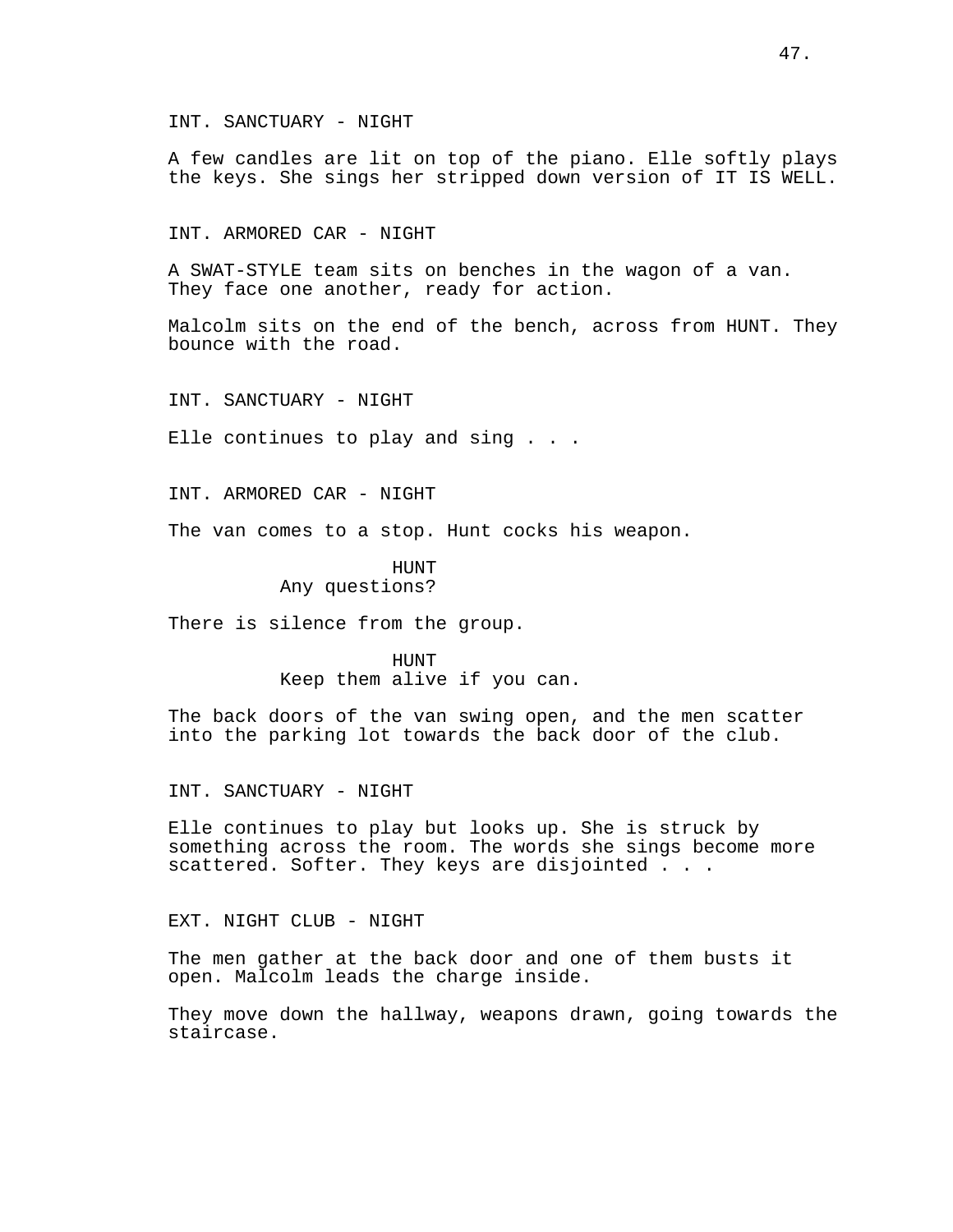INT. SANCTUARY - NIGHT

Elle stands from the piano bench, and walks around the piano to have a closer look at what she sees.

INT. STAIRCASE - NIGHT

Malcolm and the SWAT team go down the stairs, weapons drawn.

They burst into the sanctuary and spread out, looking for anyone who is there.

The place is quiet. A few candles are burned down to their bases on the piano.

Seeing the place is empty, Malcolm lowers his weapon.

Hunt enters behind his team and holsters his pistol. He walks ahead towards the wall where Elle was looking.

Written with sloppy paint is the word 'RUN'.

INT. SAFE HOUSE - NIGHT

Kruso and Rama lay in bed, on opposite sides of the room. They are both awake. The window is open, the gun leaned against the wall.

On the bunk above him is written 'Habakkuk 3:17-18'.

Kruso sits up. He is shirtless, wearing lounge pants. He looks out the window, the night breeze filling the room.

He stands up and leaves the room.

### INT. SAFE HOUSE - CONTINUOUS

Kruso moves down the quiet hallways towards the kitchen. He enters the kitchen and finds a glass on the shelf. He turns on the faucet and fills the glass, then begins to drink. He drinks it down, then fills it again. His thoughts are heavy.

Just before drinking, he pauses. He looks out the window, and sees a movement.

Kruso falls to the floor as machine gun fire blasts through the window, sending a rainfall of glass on top of him.

He slides out of the kitchen.

48.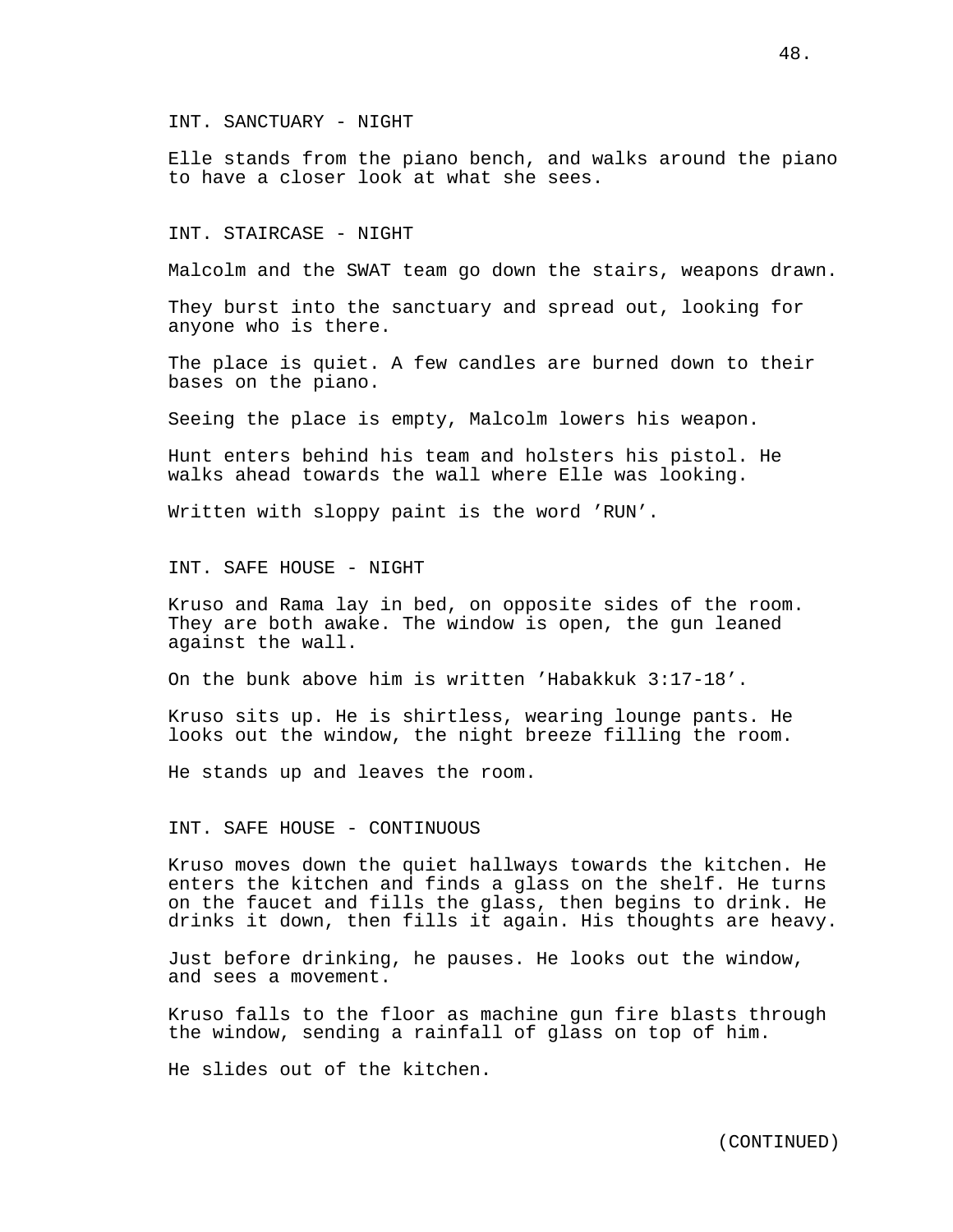# KRUSO (screams)

Kruso runs to the back door, where Rama meets him carrying the rifle.

### RAMA

The barn.

Rama!

He nods. She opens the back door and they run outside.

EXT. SAFE HOUSE - CONTINUOUS

They cross the yard behind the house towards the small metal barn.

Floodlights from a jeep blast them with light. Gann stands on the hood of the jeep, shrouded by the blinding lights.

GANN

Rama!

Machine gun fire sprays the ground around Kruso and Rama as they enter the side of the barn and close the door behind them.

Gann jumps off the hood of the jeep and approaches the barn with a few other soldiers. He motions for one man to go around back.

Gann goes to the door they entered and removes his pistol, with a flashlight.

He opens the door into the darkness, and swivels his gun around looking for them. An old car is parked in the center of the barn, without wheels, resting on blocks.

Gann turns on the switch, and the lights buzz to life.

Kruso and Rama are nowhere to be found.

Gann looks to the car, and motions for his men to check it. They walk the perimeter of the car looking into the windows. There is nothing. They arrive at the trunk and wait.

Gann approaches and knocks.

They wait, guns drawn.

Gann reaches down and opens the trunk.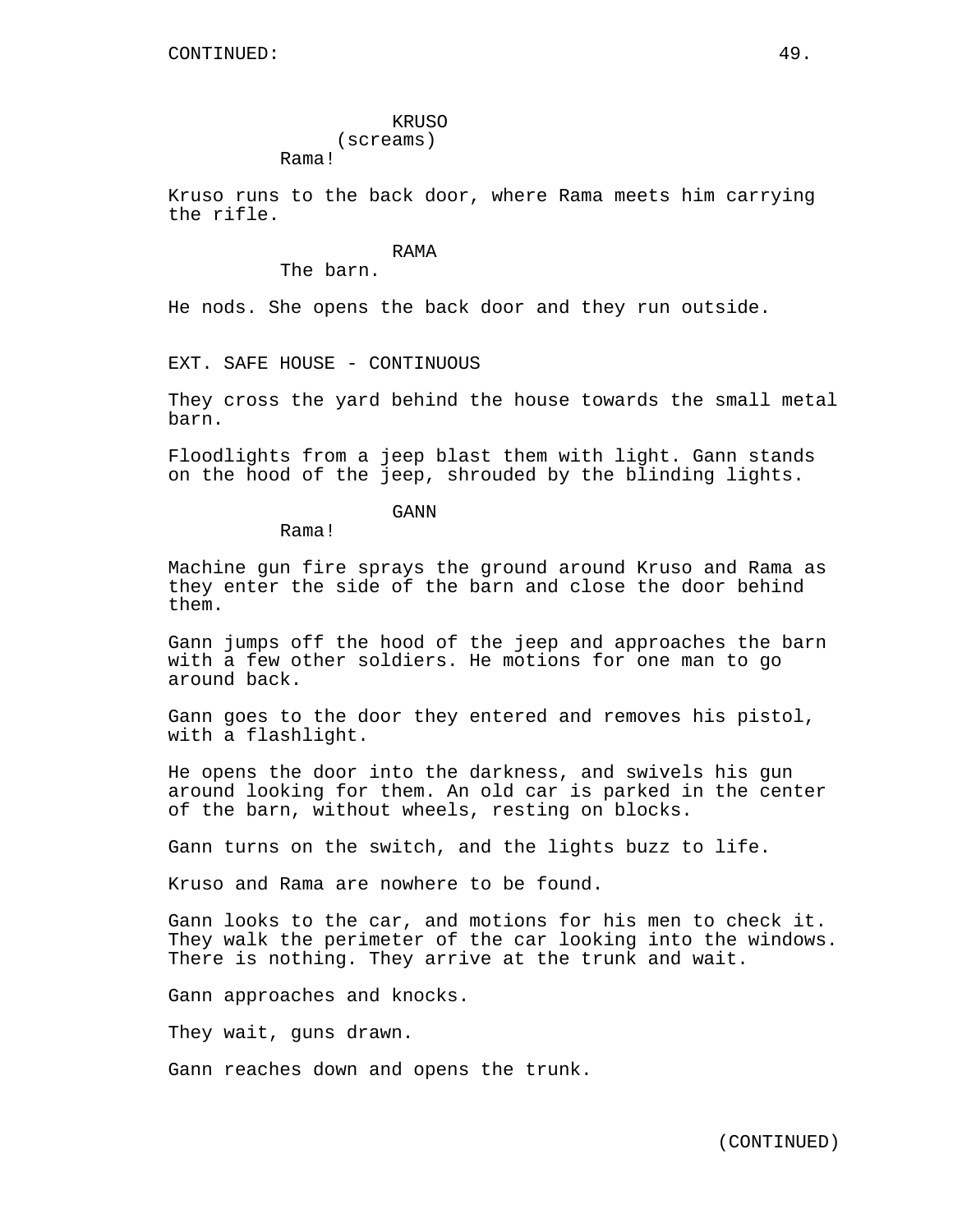Inside, the floor of the trunk has been removed, leading to a trap door in the ground. The door is steel, sealed from the inside.

> GANN Get lights on the field. When they lift their heads, don't wait.

The soldiers leave to follow his orders. Gann stares down at the door, amused. He closes the trunk.

INT. APARTMENT - NIGHT

FLASHBACK:

Kruso strikes a match and lights a few candles above the mantel.

From the other room, Elle calls out to him.

ELLE She wanted a full refund for the reception. I told her when she ordered those that they wouldn't be in season and they may not be as good as some other options.

KRUSO

Yeah.

INT. KITCHEN - CONTINUOUS

Elle works a cork out of a wine bottle.

ELLE You're not listening.

KRIJSO She wanted a full refund even though you warned her.

She begins hunting for glasses, and finds them in the dishwasher.

INT. APARTMENT - CONTINUOUS

Kruso crosses the room and sorts through a few old records until he chooses one.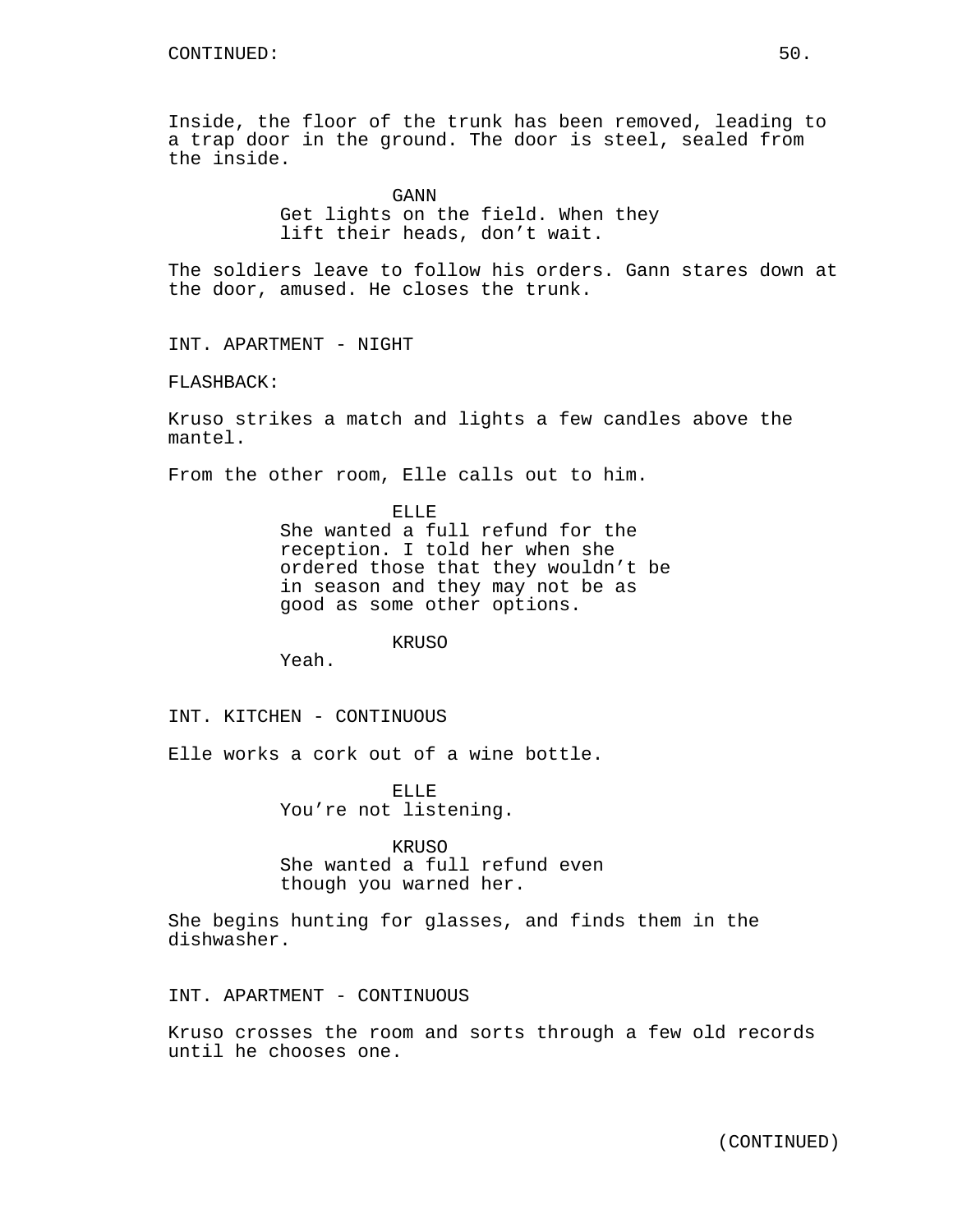ELLE Yeah and she basically called me a liar saying we never had that conversation.

**KRUSO** 

Wow . . .

ELLE So I had to call the office and have them email the document she signed from like six months ago. That made things worse. She freaked out and said that in all her life . . .

Kruso lays it on the player and music fills the house.

INT. KITCHEN - CONTINUOUS

Elle pauses at the familiar music, pouring the wine with a smile. She walks out of the kitchen and into the living room.

INT. APARTMENT - CONTINUOUS

Elle steps into the living room to see how Kruso has set the mood. He stands in the middle of the room offering his hand.

> ELLE I thought we were going to watch a movie.

> KRUSO We will. But first I want to dance with you.

Elle raises an eyebrow, intrigued by the romantic gesture. She sets the glasses on the table and moves towards her husband, taking his hand.

> ELLE I think you're interested in more than dancing.

Kruso holds her close as they move to the simple music.

KRUSO

Maybe.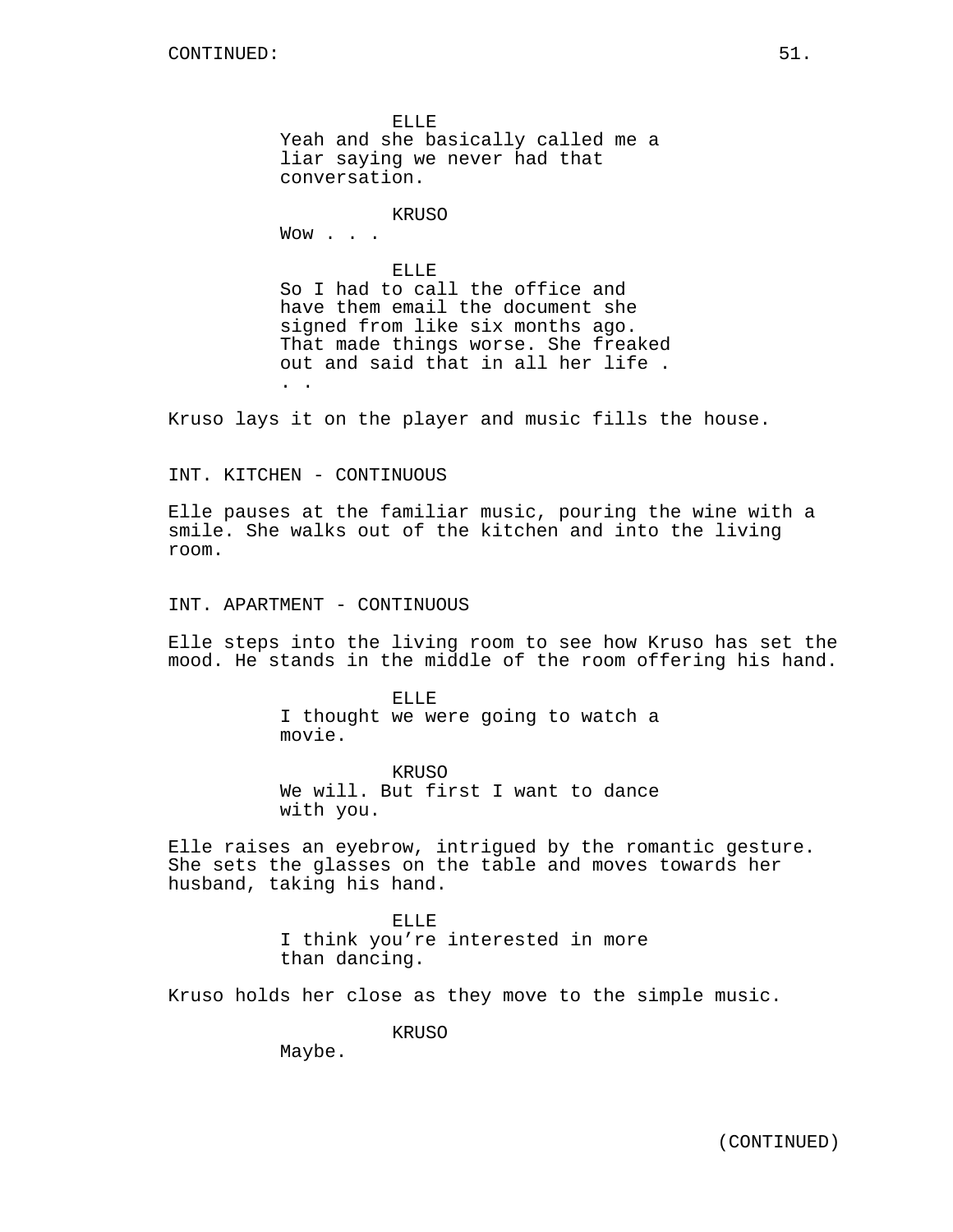ELLE I think you're on the right track.

She rests her head against his chest. She closes her eyes, not letting the moment escape. They dance in silence.

ELLE

I love you.

KRUSO I love you too. More than anything.

They continue dancing.

ELLE What's next for us?

KRUSO What do you mean?

ELLE I just feel like one season is coming to an end. Like we're moving towards something new.

Kruso runs a hand through her hair and kisses her forehead. Just as she looks up at him, there is a loud knocking on the door. Elle offers him a quick kiss as he moves to the entryway.

> ELLE Who's that?

> > KRUSO

I don't know.

Kruso opens the door to find Officer Horn standing with his hat in his hands.

> HORN May I come inside?

Kruso takes a moment to comprehend the situation.

KRUSO

Sure.

Horn politely nods and steps into the entryway. He gazes around the apartment and enters the living room. The music is still playing, the candles lit.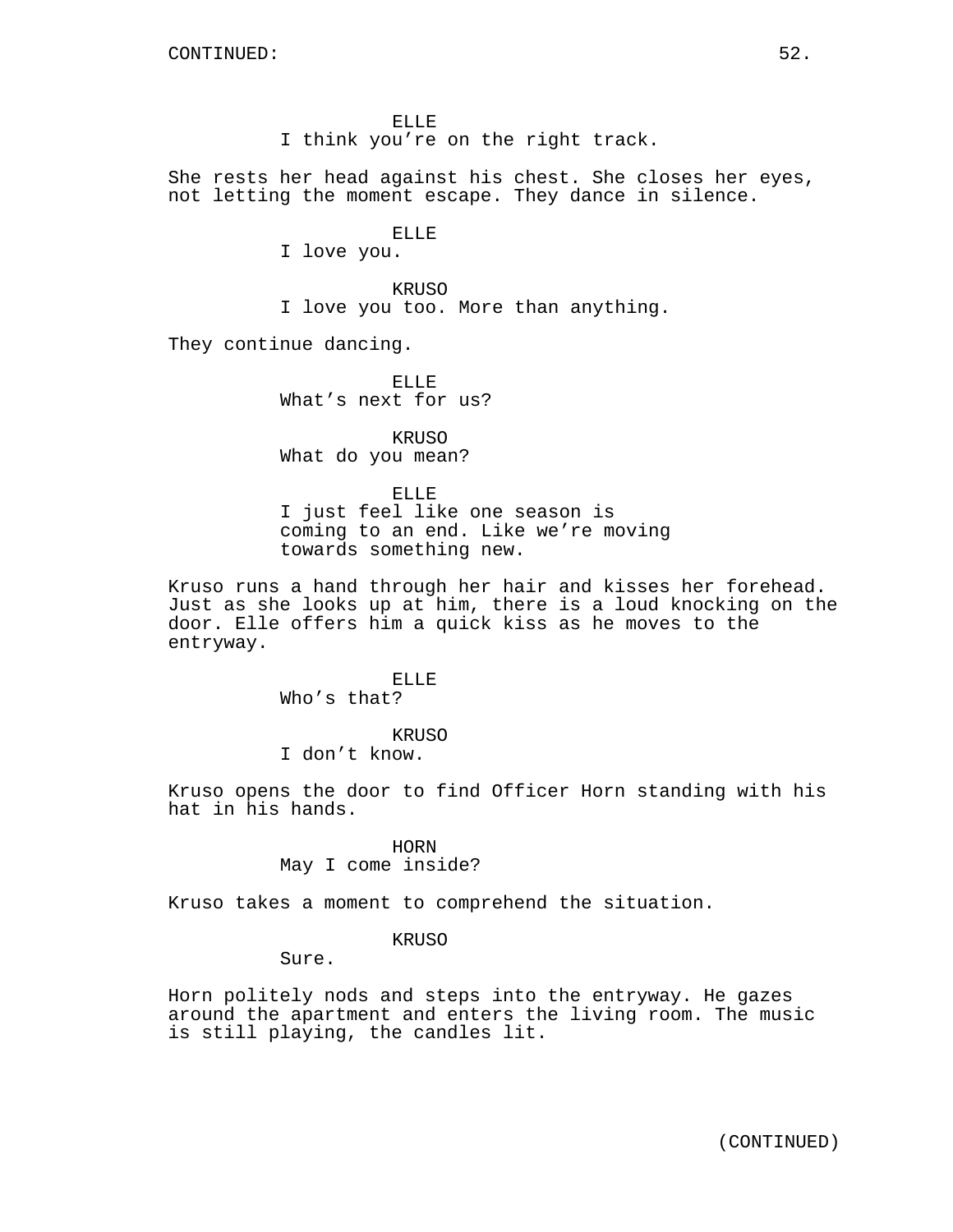HORN I hope I'm not interrupting anything.

KRUSO

No.

Elle walks over and shuts off the music.

HORN Well. I shouldn't keep you long.

ELLE

Sorry. Why are you here?

Horn removes a photograph of Nox.

HORN

Have you ever seen this man?

Kruso takes the photo and Elle looks over his shoulder.

KRUSO Yes. He stayed here one night.

Officer Horn is amused that he is being told the truth.

HORN Is he a friend of yours?

KRUSO

No. I found him in Northmount. He was hurt after that bomb a few months back.

Horn nods. He moves through the apartment looking at photographs, decorations, keepsakes . . .

> HORN Unlike some of my colleagues I find no pleasure in punishing compassion. But the man you took into your lovely home is wanted by my agency and others for various offenses.

He admires a photograph of Elle and Kruso, so clearly in love.

> HORN I came tonight to see if he mentioned anything to you that could help us determine where we might find him.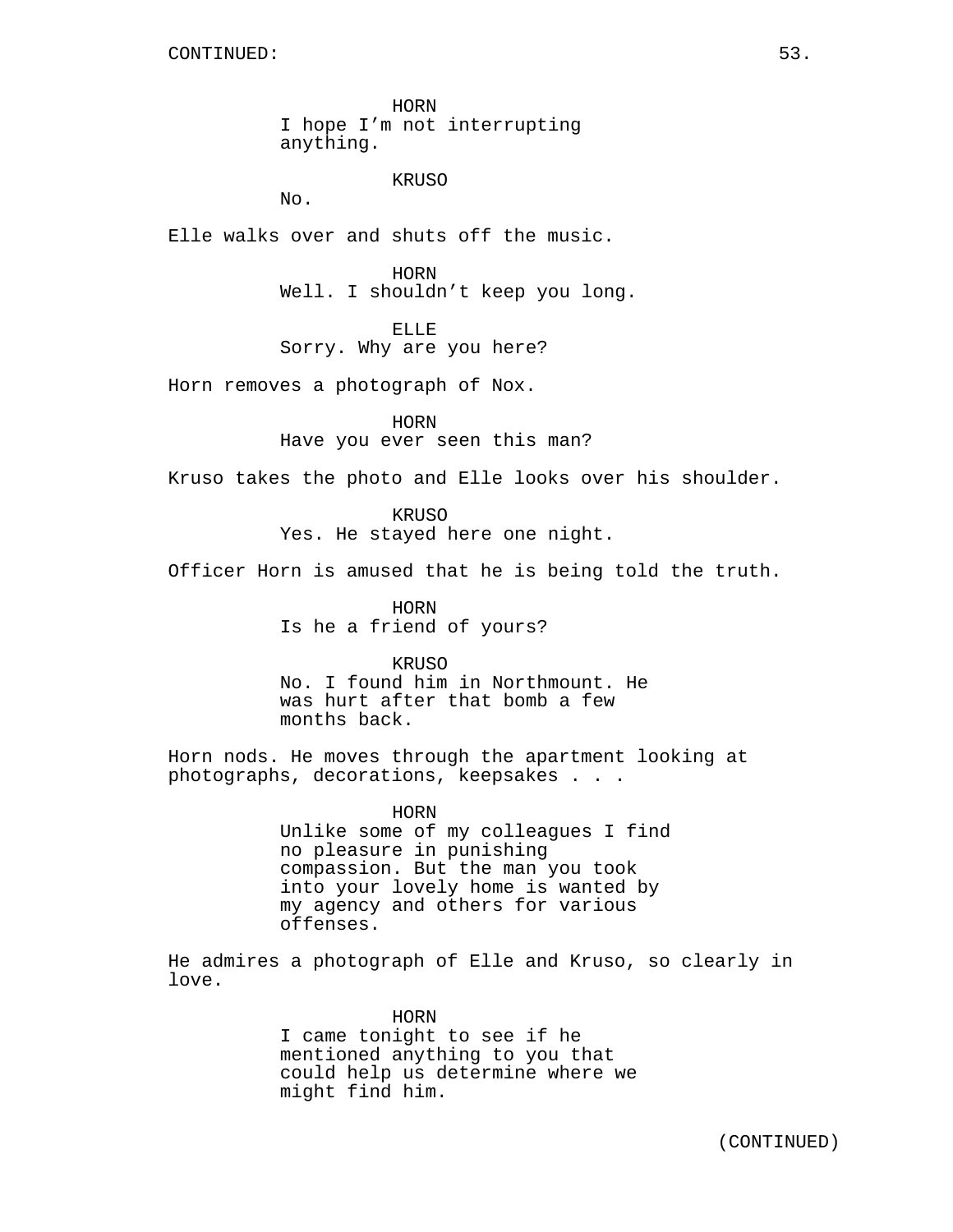Horn returns the photograph to the shelf and looks at Elle and Kruso. Kruso turns to Elle, as if checking to make sure he isn't leaving out any pertinent information.

> KRUSO He didn't say much, really. And when I offered a ride he said he would walk.

ELLE We don't even know his name.

HORN Did he give you anything? Invite you to go anywhere with him?

ELLE He slept. Ate a quick meal, and was gone.

Horn nods, believing the story. He pulls the hat down on his head.

> HORN Well. Thank you for your time.

Horn moves to the door but pauses just before leaving. He looks back to the living room.

HORN

I didn't ask your names.

KRUSO I'm Paul Kruso. This is my wife, Elle.

HORN Paul and Elle Kruso. Thank you for having me in your home.

Horn turns and leaves.

Elle reaches out to find Kruso's hand.

EXT. SAFE HOUSE - NIGHT

Spotlights and soldiers are scattered on the fields surrounding the safe house. Gann sees the scattered lights from the back porch.

He turns and enters the house from the back door.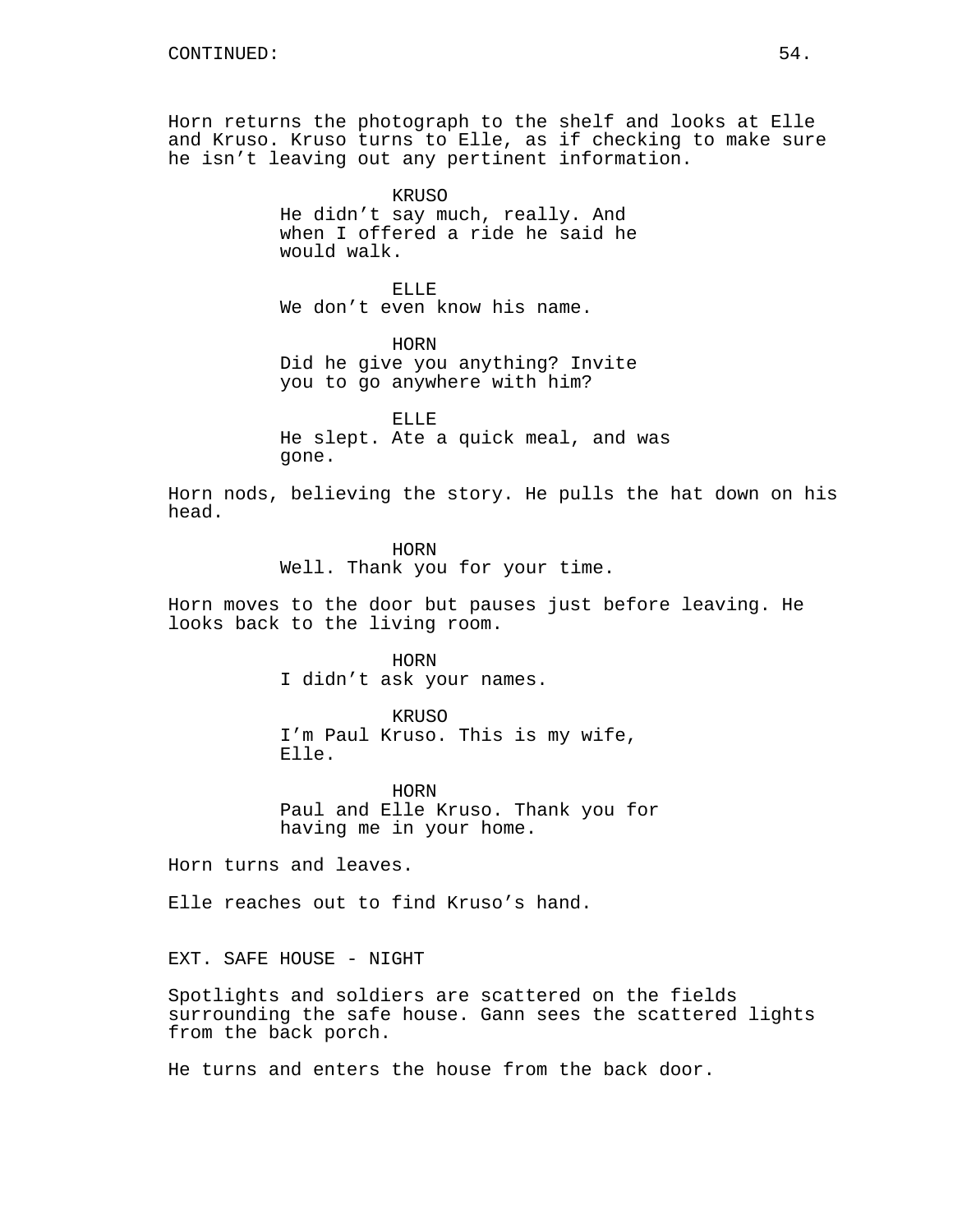INT. SAFE HOUSE - CONTINUOUS

Gann walks through the safe house. He looks through the books on the shelf, then goes into the kitchen.

He opens the fridge and looks inside. He leaves it open and goes to the dining room, where a few glasses have been left behind.

Francis passes in the doorway. Gann glances up at the flash of movement, but just misses her.

He goes to the hall and down to the bedroom.

He enters the bedroom with the window still open and sits down on Kruso's bed.

He unzips Kruso's bag and tosses out the clothes until he finds a small wallet. Gann opens it up and takes out a stack of different IDs - all with Kruso's face but with different names.

Gann takes out a small device and scans the image. He then makes a telephone call.

GANN

Who is he?

Gann listens to the other voice, moving through the IDs until he finds the one reading 'PAUL KRUSO'.

> GANN Tell me everything you have on file.

Gann kicks off his shoes, lays back on the bed, and sees the verse written above him.

EXT. DESERT ROAD - NIGHT

A small creek runs beneath a lonely road. The road is elevated by a few drainage tunnels.

Inside the tunnel, Kruso and Rama sit in silence. They are both barefoot, wearing what they wore to bed. Rama holds the rifle across her chest.

A car approaches from the distance.

Kruso stands and runs up the side of the hill towards the road.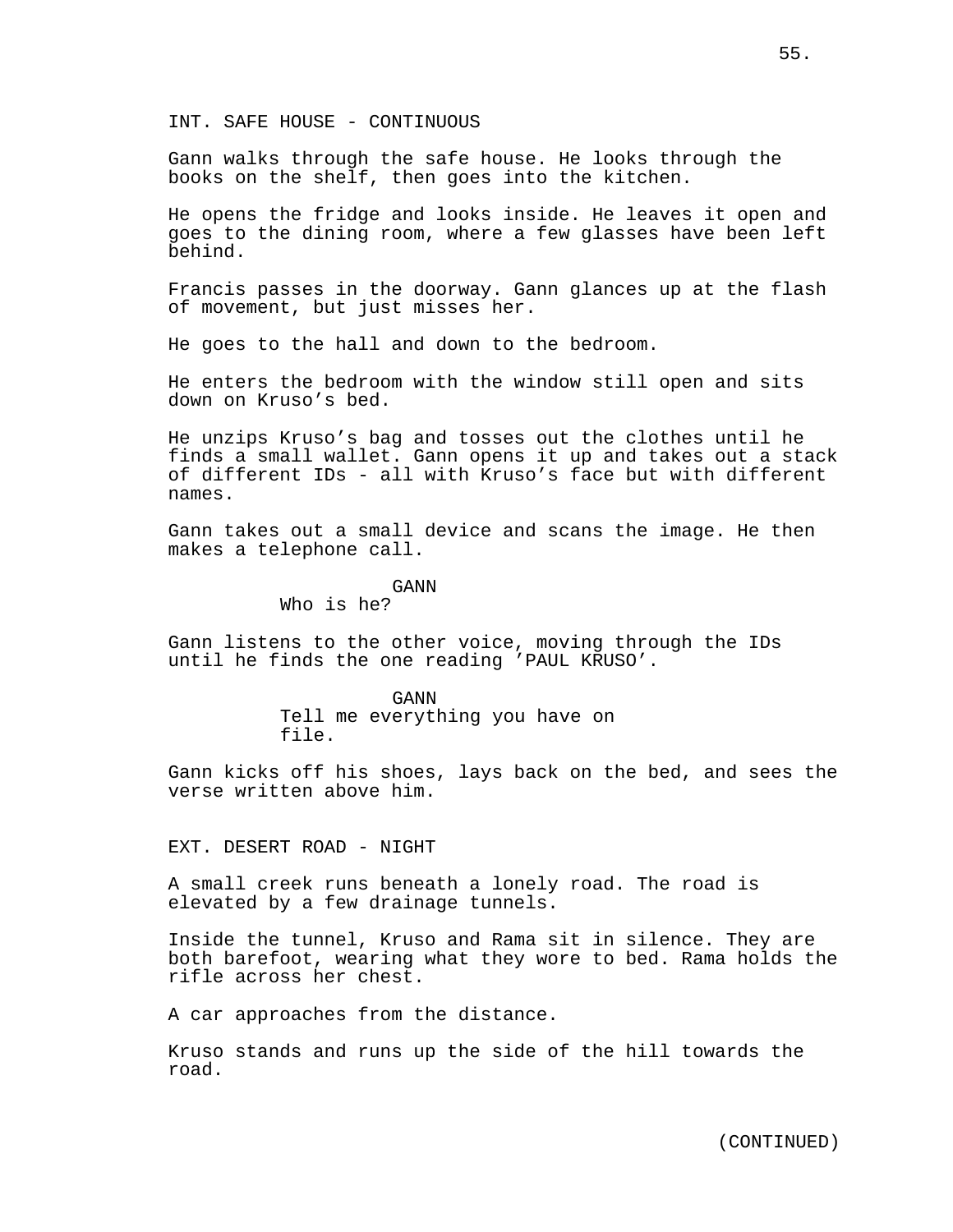The headlights hit him as he motions for the car to slow down. The car stops, tries to maneuver around him, and he pleads for them to listen.

### KRUSO Please! I need help.

Meanwhile, Rama approaches the car from the other side of the road, the rifle drawn. She reaches the window and taps on it with the barrel.

The DRIVER lowers the window, terrified. He holds up his hands.

### RAMA (friendly) Would you give us a lift?

Kruso walks to the passenger seat and gets inside.

EXT. NICE NEIGHBORHOOD - EARLY MORNING

Elle drives the motorcycle through the beautiful, tree-lined streets of a wealthy neighboorhood.

She pulls up to the gates of the estate, and gets off the bike. The gate opens, and she walks inside. She finds a manilla folder and puts it into her backpack. She walks back out of the gates, gets on the motorcyle and drives away.

The gates close behind her.

INT. MALCOLM'S HOUSE - DAY

Malcolm walks into his house carrying groceries. The screen door slams behind him as he makes his way to the kitchen. He sets the groceries on the counter and begins to put them away.

### PLANT

#### Get anything good?

Malcolm pauses, then slowly looks up to see Plant sitting in the living room watching him, a gun drawn.

> MALCOLM What's up man. Put that down. I'm not in the mood.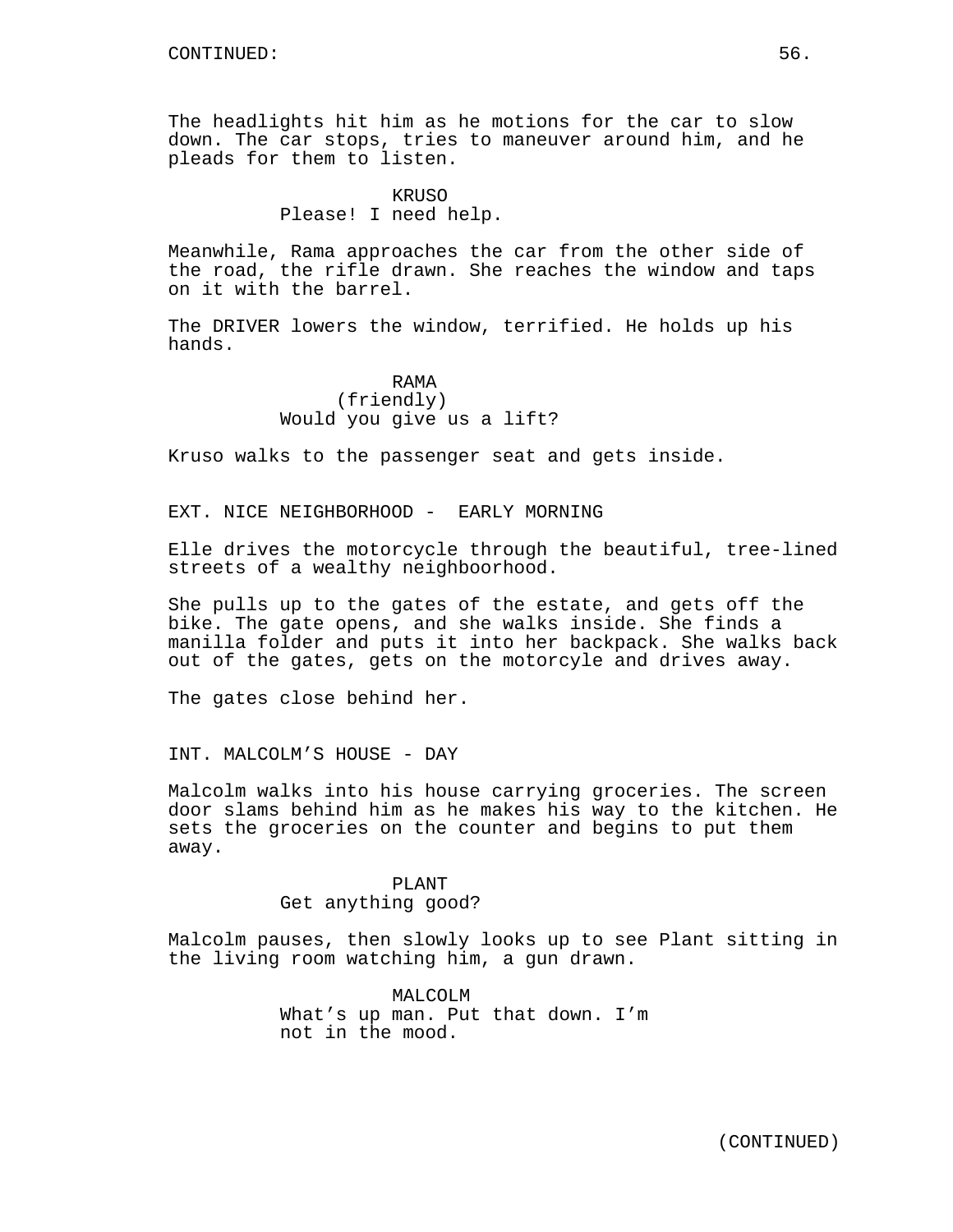PLANT What kind of mood are you in?

Malcolm continues putting up the groceries like everything is okay.

### MALCOLM

I don't remember inviting you into my house.

### PLANT

I let myself in . . . I started thinking about why. Why we've been walking into empty rooms lately. Why we're always ten minutes too late. Why we can't find Kruso. And the only thing that made any sense is that someone was working on the inside.

MALCOLM What are you talking about?

Plant smirks.

PLANT I'm talking about the stash of guns in the back bedroom. I'm talking about you, Malcolm.

The room is scattered with intel, weapons, evidence of a criminal gathering.

### PLANT

I knew you were strange but I didn't think you were stupid. You put me in a bad spot here, Malcolm.

Malcolm continues putting up groceries.

He opens a drawer and sees a gun and a rubberbanded stack of cash. He closes the drawer.

> MALCOLM So what happens now?

PLANT I call it in.

Plant stands up.

Malcolm opens the drawer. He reaches inside and takes out the money. He tosses it to Plant.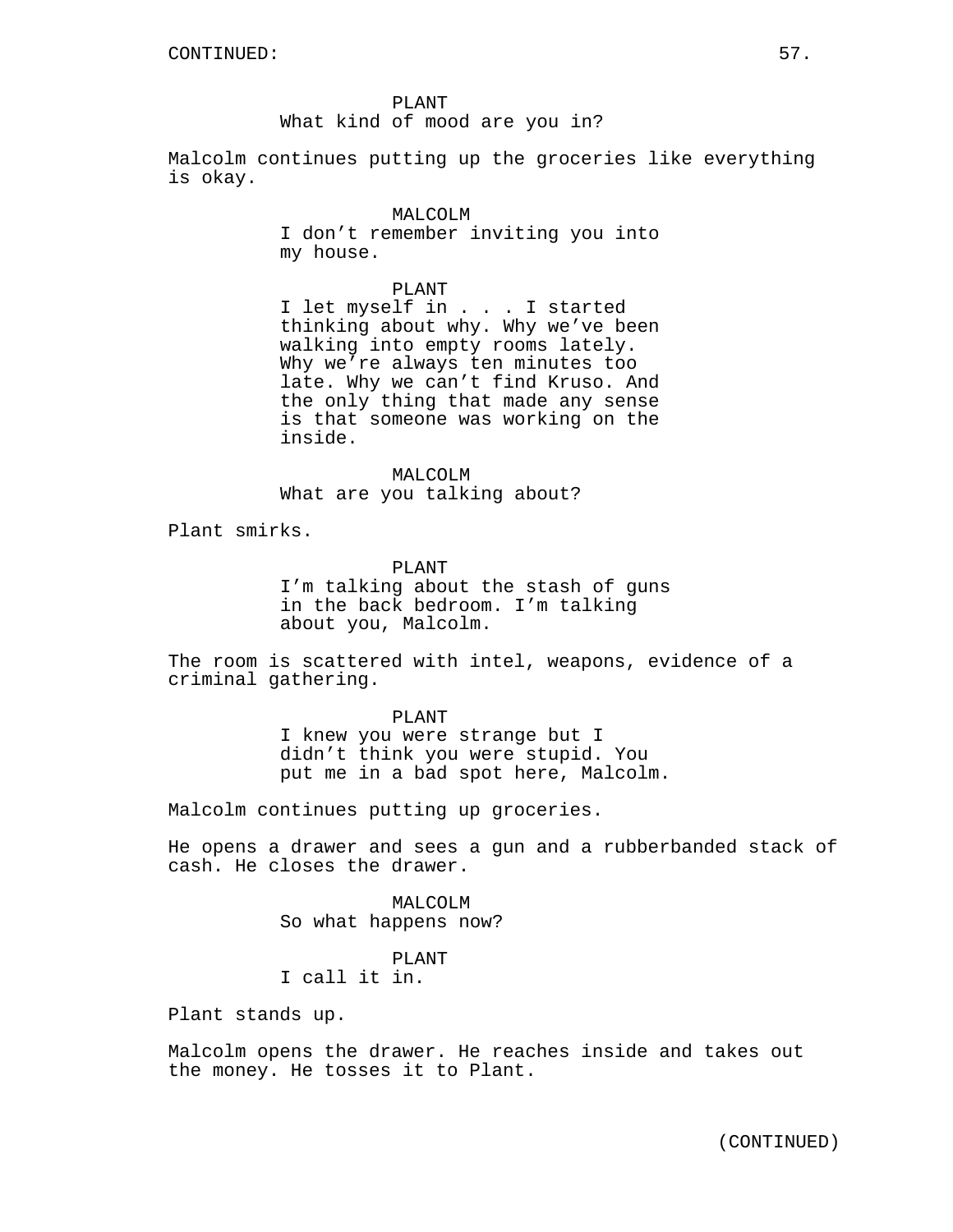MALCOLM I need ten minutes. You owe me that.

Plant looks at the cash. He nods and tucks it into a pocket.

PLANT Whatever happens, you deserve worse.

Plant goes towards the exit. Malcolm leans on the counter, considering what to do.

Just before Plant reaches for the doorhandle, Malcolm reaches around Plants neck with his forearm and takes him to the floor in a chokehold.

Plant struggles to find the gun in his belt, but his hand can't seem to grasp it. The two men writhe on the floor, spittle gathering on Malcolm's lips as he squeezes the life out of Plant.

They kick over a floor lamp that bursts on the floor.

Malcolm is too strong for Plant to escape, and soon he is dead. Malcolm releases the body and rolls onto his back, breathless.

Eventually he climbs to his knees and takes the money, the gun, and the badge from Plant.

INT. APARTMENT - EARLY MORNING

Camilly sits in front of the computer workstation tracking a map. She wears a headset and talks into the microphone.

She looks up at a webcam blinking red.

CAMILLY Are you seeing this?

EXT. SMALL TOWN - MORNING

Kruso leans against the side wall of a small store, shirtless and without shoes.

He keeps his head low.

Rama comes around the corner with a plastic sack of clothes. They sit down and split the clothes. Kruso puts on a plain shirt and some shoes.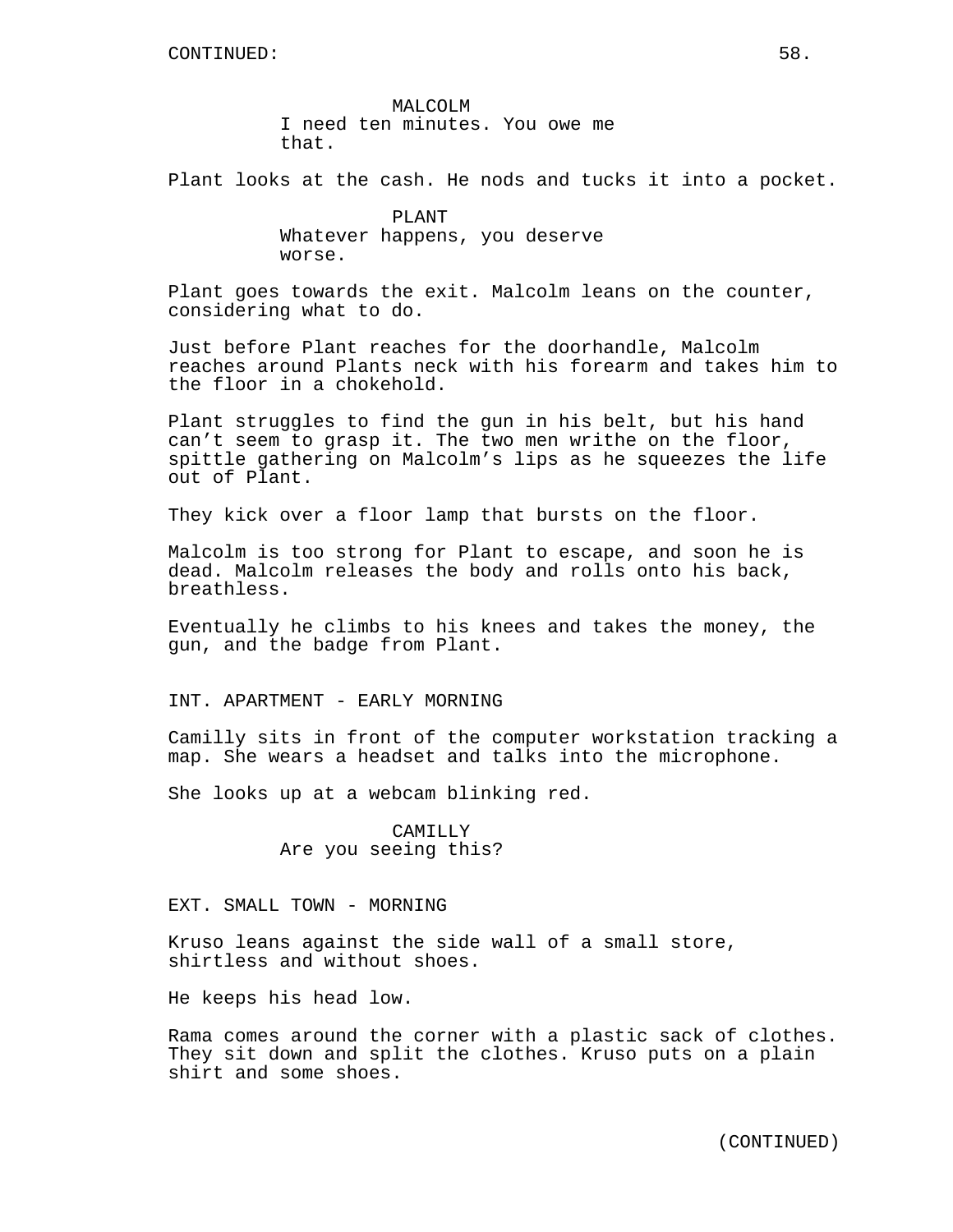RAMA There's a bathroom around back. She said we could use it to change.

KRUSO

Is that all?

RAMA I said we were camping and got lost.

Kruso ties his shoes.

RAMA So how do we get a car?

Kruso looks at a few of the cars parked nearby.

KRUSO

Pick one.

She points at a single cab truck with tinted windows.

KRUSO Get dressed, and I'll pick you up around back.

They go separate ways, with Kruso moving towards the truck. He checks both shoulders, and crosses the road.

INT. WAREHOUSE - MORNING

Elle, Camilly, and a few members from the church walk through a secluded warehouse with windows high off the ground near the ceiling. Malcolm is also with them.

> WADE It's pretty secluded. Good coverage to the road.

ELLE It's too big.

WADE We'll grow into it.

ELLE What was it?

WADE It was a tire factory once, but most of it burned down. Since then (MORE)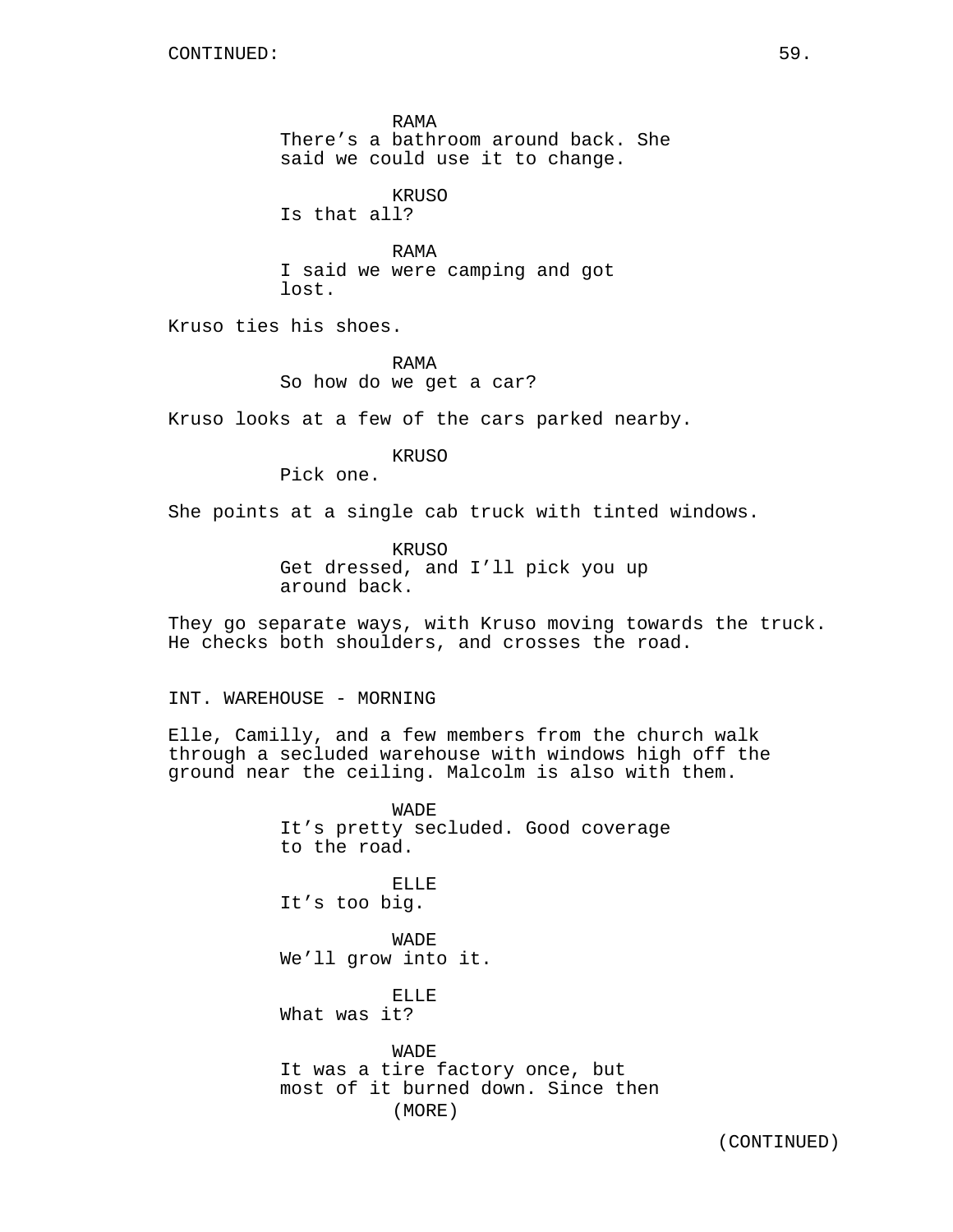WADE (cont'd) it's passed through a few different hands but no one used it for anything. Some homeless people. College parties. Things like that.

Elle walks the property for a moment. She looks up at the rafters, and turns to Malcolm.

> ELLE What do you think?

Malcolm shakes his head, no.

WADE

Why not?

MALCOLM Because it's not a good idea.

WADE I understand you think that. But

why?

MALCOLM Because it's a huge vacant building. How long until a patrol pokes around in here? How long until your guy sells out?

**WADE** He won't sell out.

MALCOLM This isn't it. That's my opinion.

INT. TRUCK - DAY

Malcolm and Elle ride together.

MALCOLM That guy's gonna get you killed.

ELLE So where do we go?

MALCOLM I'd stay quiet for a little while if I were you. I may have a spot for when the time is right. You heard from Kruso?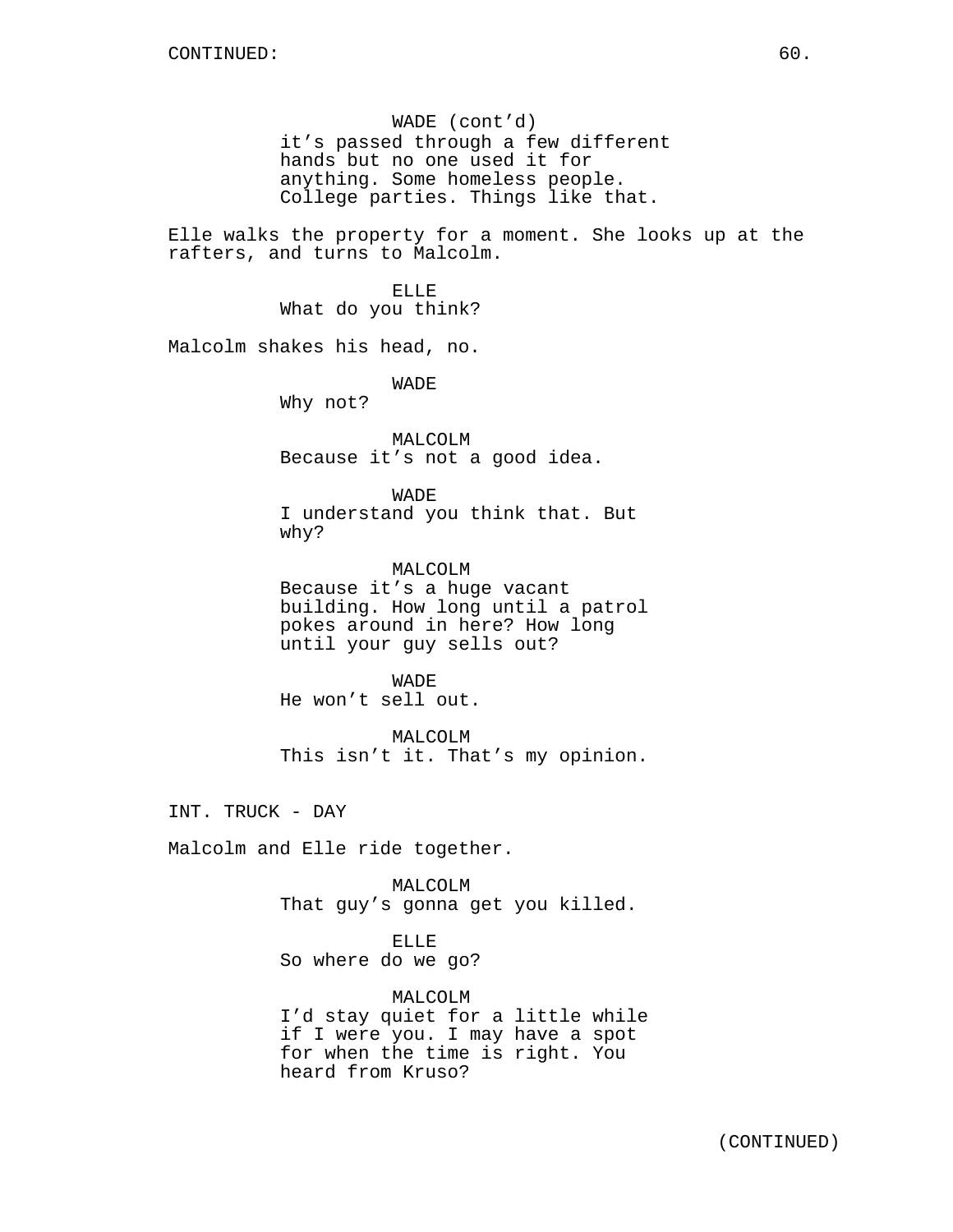### ELLE

No.

Malcolm nods. He is uneasy.

ELLE

Tell me.

MALCOLM I don't know much. But somebody pulled a file on him, which means he was ID'd.

Elle looks ahead, trying to be strong. The truck pulls up to the apartment where Kruso and Elle live. Malcolm reaches over and squeezes her hand.

#### MALCOLM

They probably wouldn't pull it if he was dead. But it also means they are going to start looking for his family. Where he lives. Acquaintances. It probably means he's running.

ELLE He's good at that.

MALCOLM Yeah. I'm sure he's fine.

Malcolm reaches past her and opens the glove compartment. Inside is a gun. Elle looks at it.

> MALCOLM I understand we read things differently. But I'm worried about you. Take it.

Elle breathes out, gathering her strength.

### ELLE

Thanks for the ride.

She climbs out and shuts the door. Malcolm watches her walk away, and closes the glove compartment. He drives off.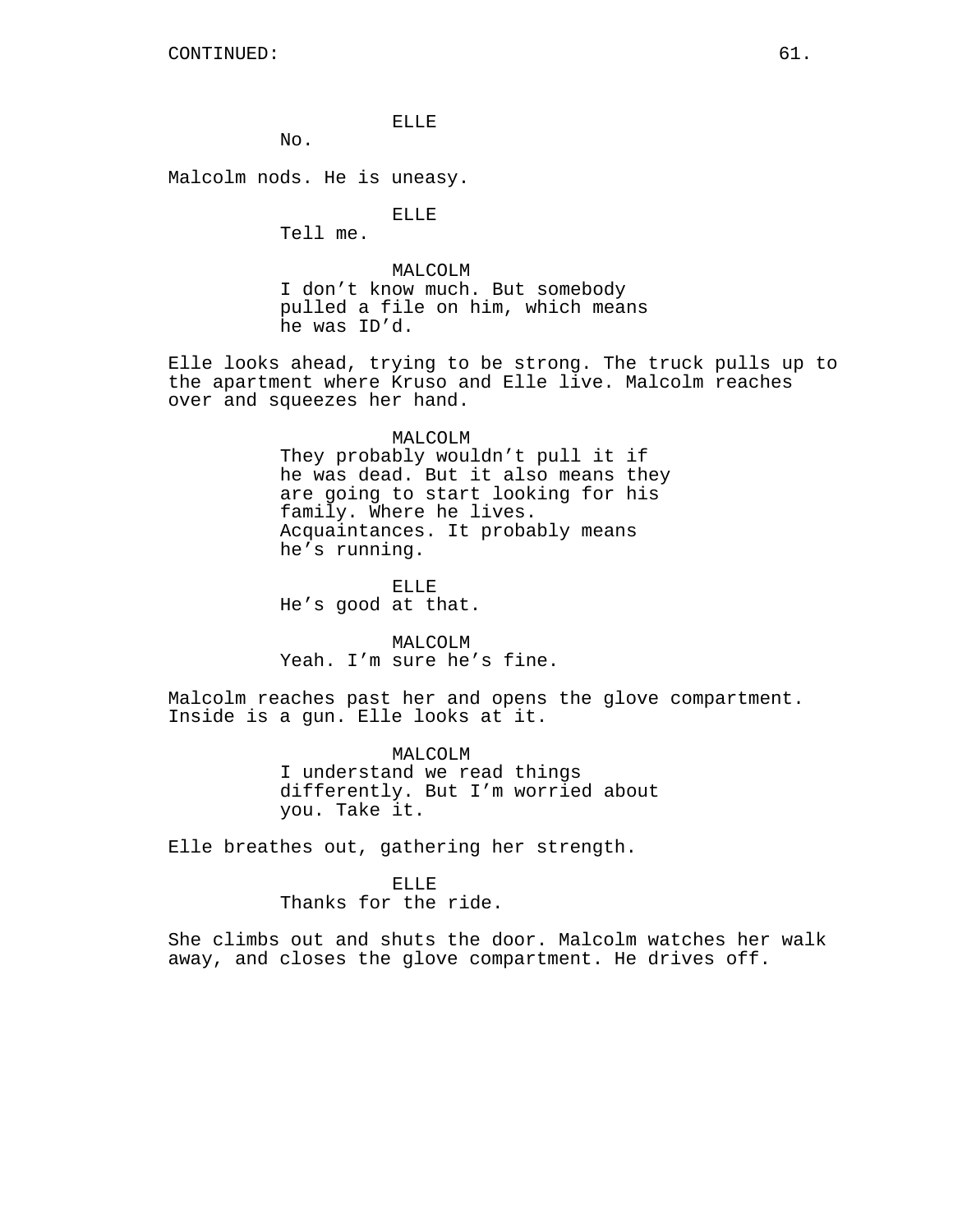EXT. DESERT - DAY

Rama and Kruso are in the mountains where Rama was hiding on the day she shot Nox. She looks through the scope at the pit that has now been filled.

#### RAMA

There.

She hands the gun to Kruso, who looks through the scope and finds the spot. The dirt has been disturbed, and tire marks lead to and away from it. He hands the gun back to Rama.

> RAMA If they come what do you want me to do?

Kruso considers it.

KRUSO They won't come.

RAMA It'd be easier if I knew why were here.

KRUSO You'll know soon enough.

RAMA He's on the far left.

Kruso picks up a shovel and descends the trail down to the desert floor.

Rama chambers a round and keeps watch over the road.

EXT. DESERT - DAY

Kruso stops on the spot where the bodies have been hastily buried. He looks back at Rama, unseen in the mountains.

He takes the shovel and digs.

INT. BATHROOM - DAY

Elle lays in the bathtub, thinking.

Half of her face is under the water, and she looks out over the steam rising. She closes her eyes in prayer. On the counter nearby is a photograph of her and Kruso. She turns it over. It reads '5 Months'.

(CONTINUED)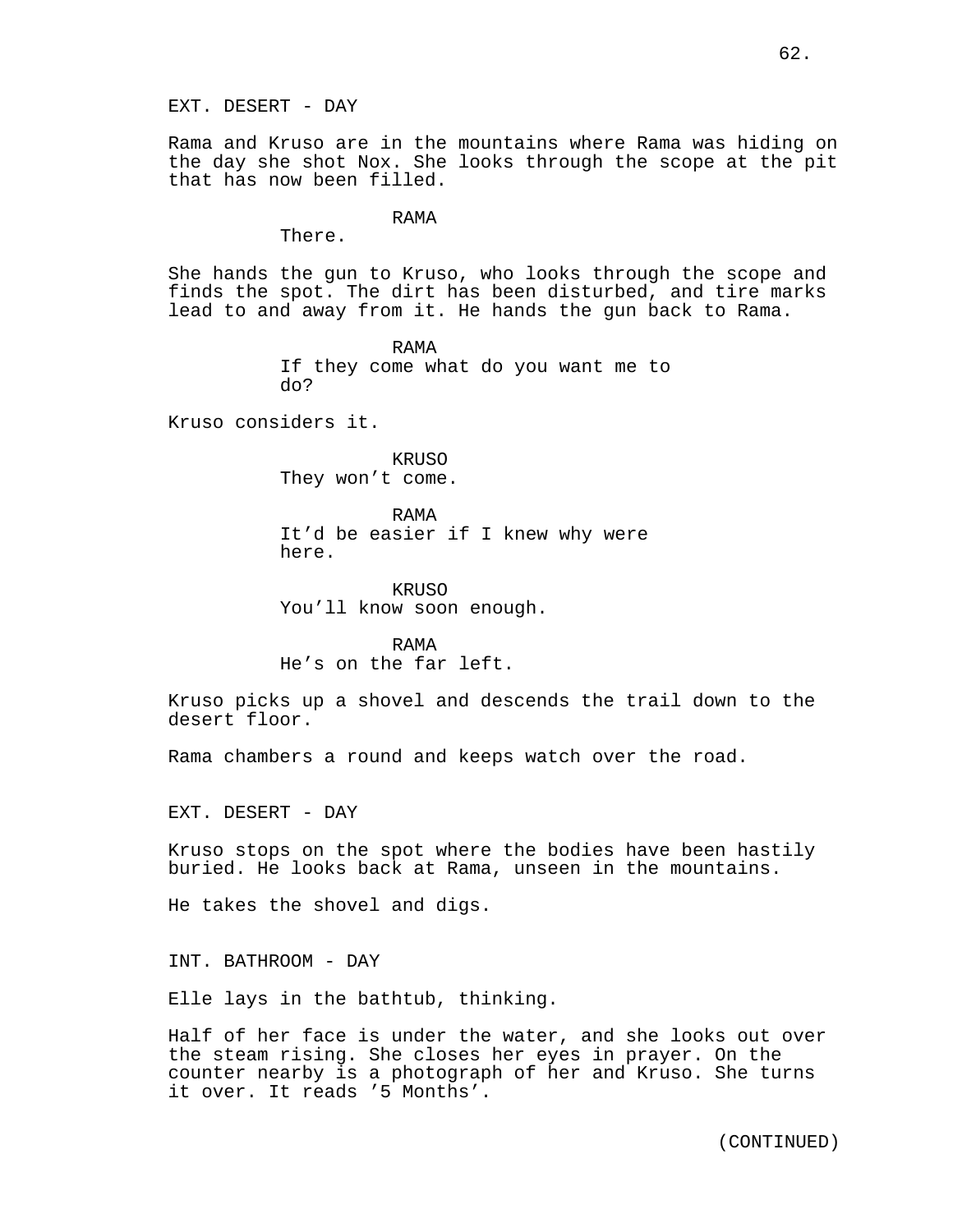She puts it back.

Elle sinks under the water.

EXT. CAMPSITE - NIGHT

FLASHBACK:

Kruso stands beside the dying fire. He tosses a final stick into the embers and watches it burn. Nearby are coolers, camp chairs, a grill. He looks up at the splash of stars above him, so clear in this wilderness.

Kruso picks up a blanket that is draped over the back of a chair and goes to the tent.

### INT. TENT - CONTINUOUS

Kruso climbs into the tent, where Elle is laying and reading the Word. A small light dangles from the ceiling of the tent. Kruso spreads the blanket over their bed and lays down next to her. The sounds of night surrounding them.

> KRUSO What are you reading?

Elle is transfixed on the words . . .

ELLE

In the beginning was the Word, and the Word was with God, and the Word was God. He was with God in the beginning.

Kruso lays back, letting her voice wash over him.

ELLE Through him all things were made; without him nothing was made that has been made. In him was life, and that life was the light of all mankind. The light shines in the darkness, and the darkness has not overcome it.

She closes the book.

ELLE (softly) The light shines in the darkness, and the darkness has not overcome it.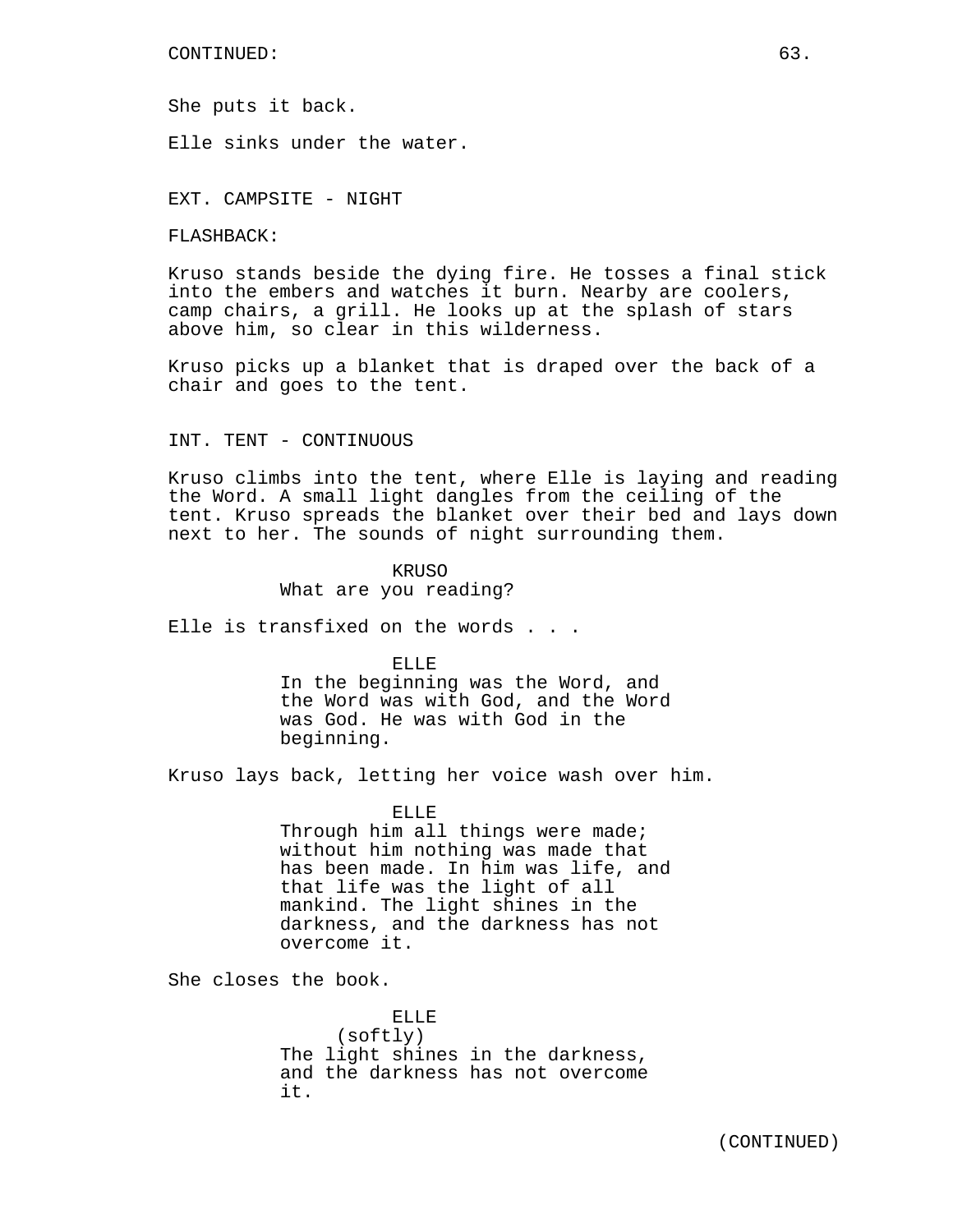Elle turns to face Kruso. She drapes her arm over his chest and rests her head on his shoulder.

> ELLE Is there any part of you that still wonders if this is true?

Kruso think about the question.

KRUSO

No.

ELLE Does that scare you?

KRUSO No. Does it scare you?

ELLE

Maybe. I feel like I'm separated from everything I've ever known. Everything I've ever done or said or even believed feels like part of a different life. That's the life where we met and fell in love. The life where I have friends and a job and education. I know I'm not losing those things. But it feels like we become our purpose. And my purpose now is different than the purpose of who I was. And that's what is scary. A new direction, even if it's true. We don't come back from this. Does that make any sense at all?

Kruso kisses her forehead.

KRUSO

Yeah.

Elle reaches up and turns off the lantern. The flame dims to darkness, and they lay in silence.

> KRUSO Would you take it back?

> > ELLE

Never.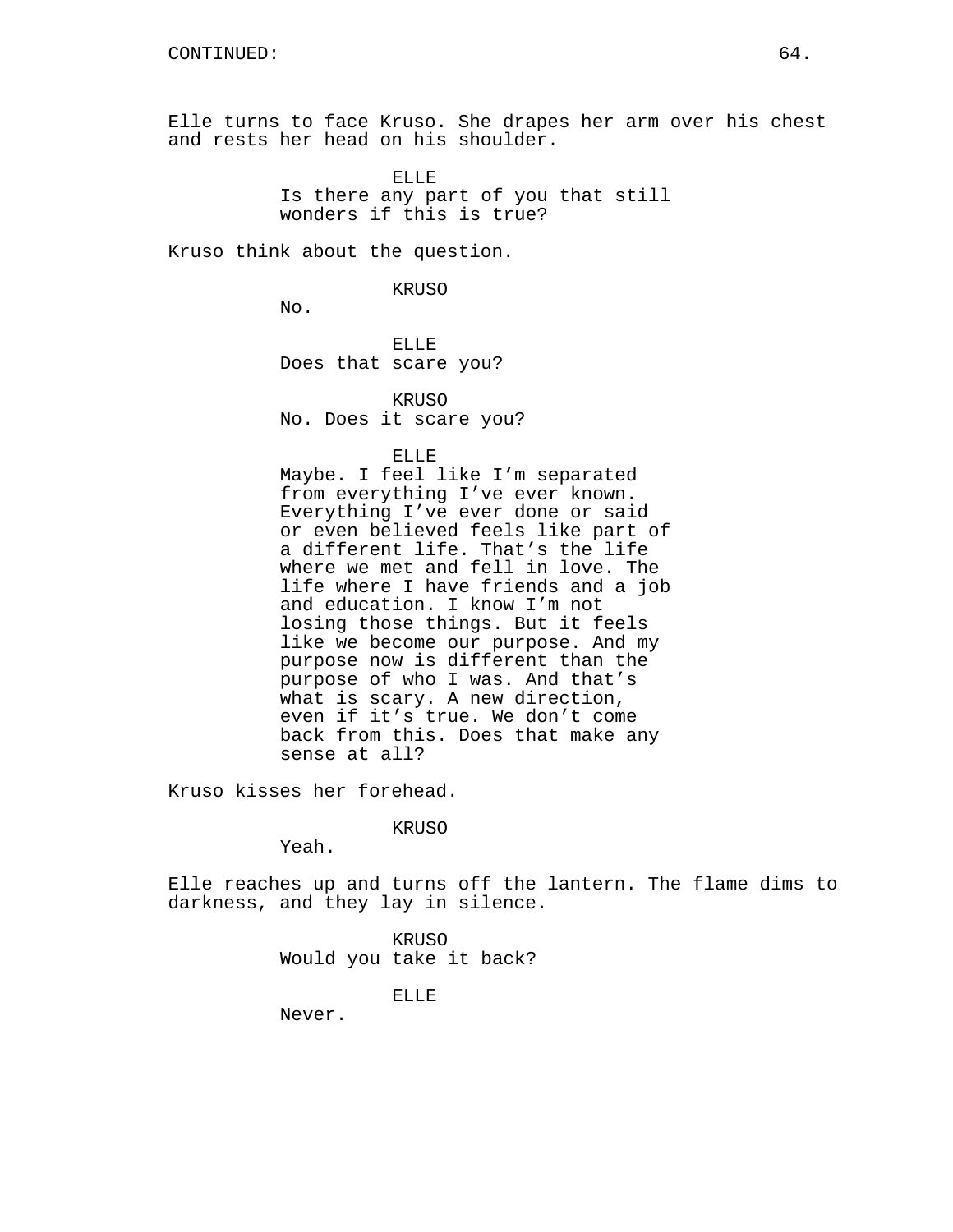Kruso and Elle hold hands as they walk out into the softly moving waters. They are far from civilization. In the distance is the tent and campsite. The first light of day reflects off the ripples surrounding them. The river is overshadowed with trees stretched long in the early hours.

Kruso and Elle breathe in the world around them as they cling to one another. Mindful of all that has led them to this moment.

They stop when the waters rise to their waists and turn to one another. Love cannot help but smile. Kruso gently places his hands around her face.

She nods. His hands fall down her sides and find her hands.

ELLE Will you follow?

KRUSO

Yes.

A series of deep breaths.

KRUSO Will you follow?

ELLE

Yes.

They drop beneath the waters.

The world stands still as they are submerged. Light reflects through the waters and far above birds fly. The wind moves through the trees like a whisper of all creation. This is life in bloom.

Kruso and Elle rise out of the waters, dripping with the river.

INT. STRIP CLUB - DAY

Poole sits at the edge of a stage watching one of his girls dance. The place is mostly empty. He wears a gray suit, sipping a drink.

A MAN sits down beside him. They watch the girl dance for a moment in silence.

(CONTINUED)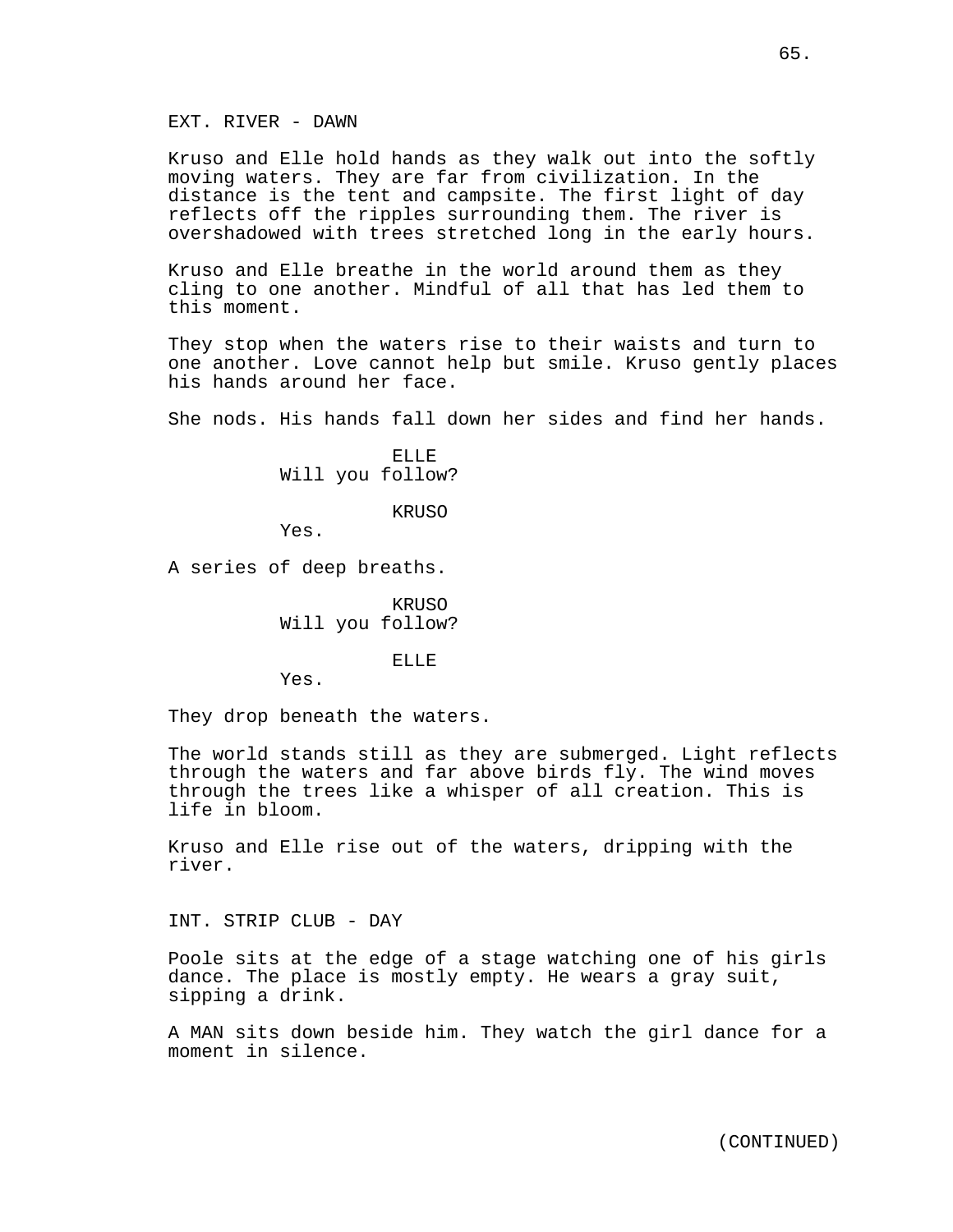MAN You own this place, right?

Poole glances over at him.

POOLE Who told you that?

MAN

Nobody. I've been in here a few times at night and I figured you were the owner. It's a good place.

POOLE

Yeah. Thanks.

They watch the girl dance a little longer.

MAN You following the elections?

### POOLE

No.

MAN Yeah me either. You ever get sick of watching girls dance?

Poole glances over, then stands.

POOLE Have a good time.

MAN

Listen. Wait. I didn't come here to watch girls dance. Sorry. I don't make good first impressions.

He flashes some cash from inside his coat.

POOLE

Look man. I don't know who you are or what you're talking about.

MAN A mutual friend sent me.

POOLE I don't have any friends.

Poole walks away. He pauses at the edge of the bar and takes out his phone, typing a message. The man approaches, desperate.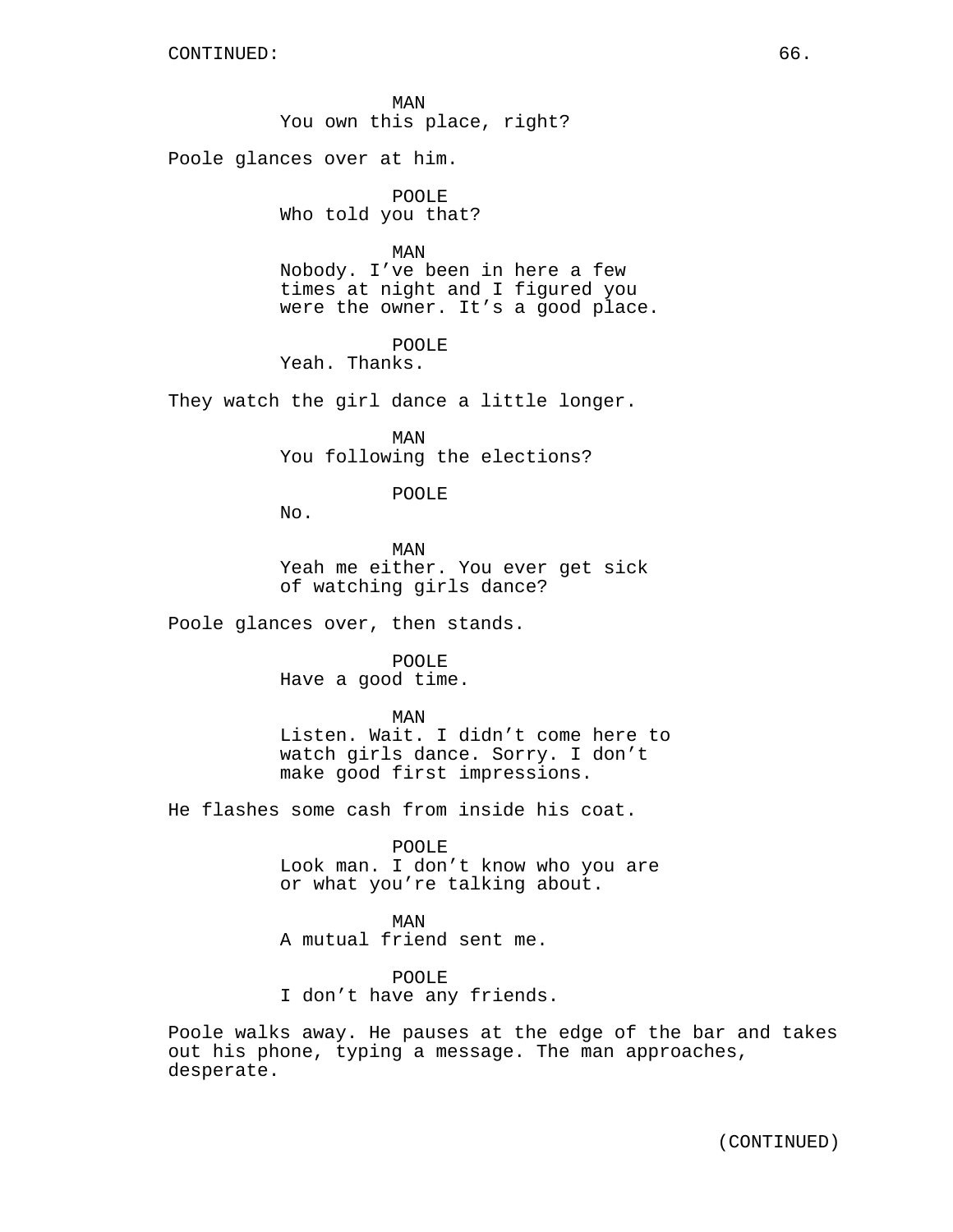MAN Look. I'll give you double what you normally charge. The market's dry. You're my last hope, man. Even one copy would be a big deal for us. They sent me here with everything we have.

Poole looks around the bar. He sighs.

POOLE How much do you have?

The man briefly flashes the cash.

MAN I didn't count it.

POOLE You will never come back here, understand?

MAN

Yes.

POOLE

Wait here.

Poole exits and goes into the back office, the door closing behind him. He walks back out carrying a paper sack. As he looks up, a few agents and officers, including HUNT are waiting. The man is sipping from Poole's glass at the bar.

> MAN Mind if I finish your drink?

They cuff Poole and lead him away.

EXT. DESERT - DAY

Kruso is shirtless, covered in sweat, digging up the body. The shovel digs into the dirt and throws it away, one motion after another. He finally hits something other than sand.

Kruso drops the shovel and goes to his knees.

He uses his hands to dig out enough of the sand to reach his hands underneath Nox's arms. He drags the body out of the sand, exhausted.

Nox is covered in sand, preserved underground. There is a bullet hole in his head. Kruso looks down at his friend.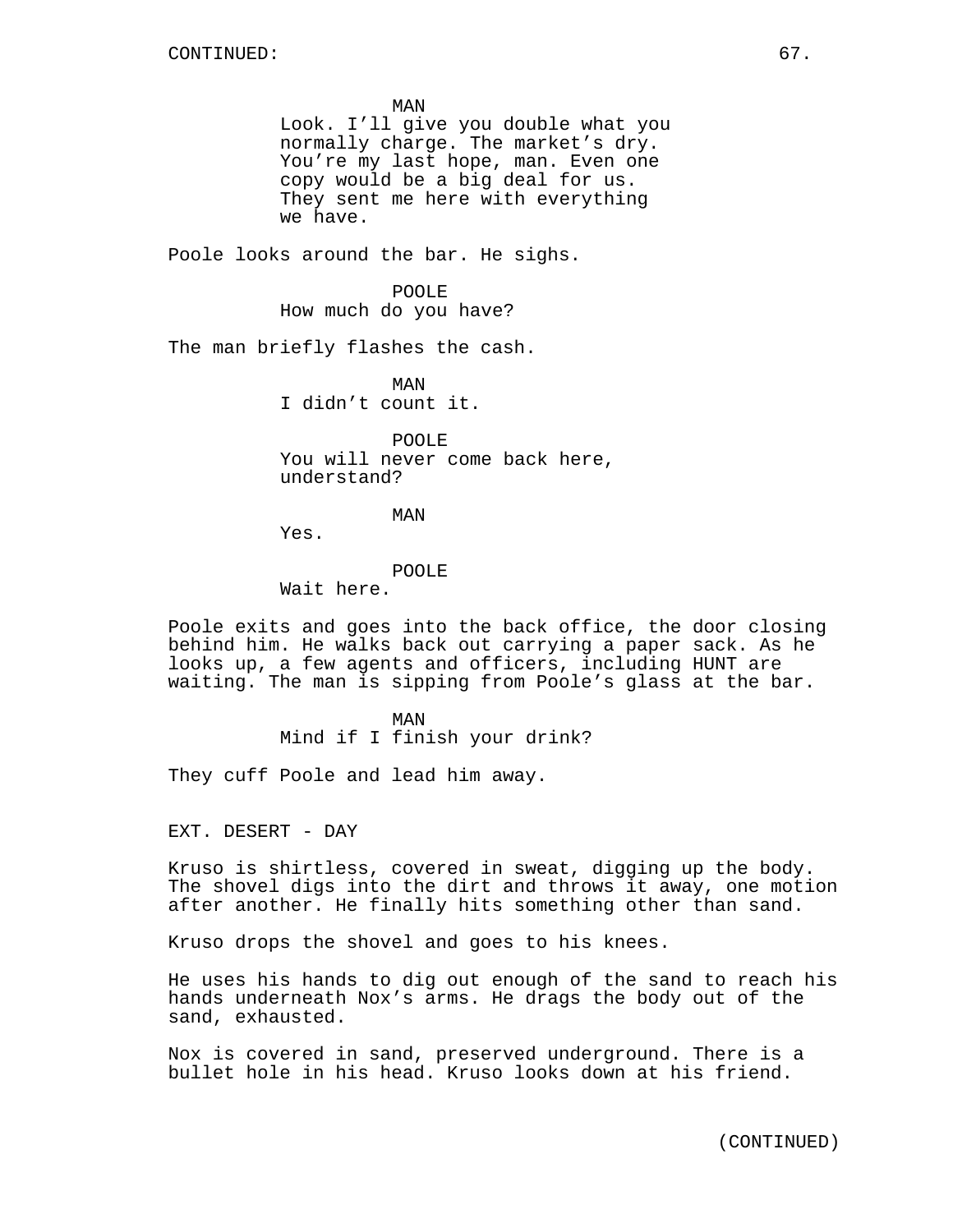Selah, old man . . . Selah.

He uses the remainder of his strength to flip the body over. Kruso takes out a knife and cuts through Nox's shirt, revealing his bare back.

There is a perfectly square protrusion underneath Nox's skin, sewn in long ago. Kruso begins to cut it out . . .

It is a small hard drive, shrink wrapped in plastic. Kruso looks at the small, black, nondescript device. He puts it on the ground, and flips Nox back over.

He presses his forehead against Nox, too tired to cry.

Kruso drags Nox back towards the ditch.

### EXT. DESERT - EVENING

Kruso climbs the mountain pass towards Rama. She steps out in the opening to see him utterly exhausted. She offers him water.

> RAMA I thought about bringing it down to you.

Kruso drinks heartily.

RAMA Didn't want to leave my post.

Kruso is filthy and breathless.

RAMA Find what you were looking for?

He nods, still drinking.

## RAMA

Where is it?

He pats his pocket.

RAMA

Oh.

KRUSO Are there any safe houses around here?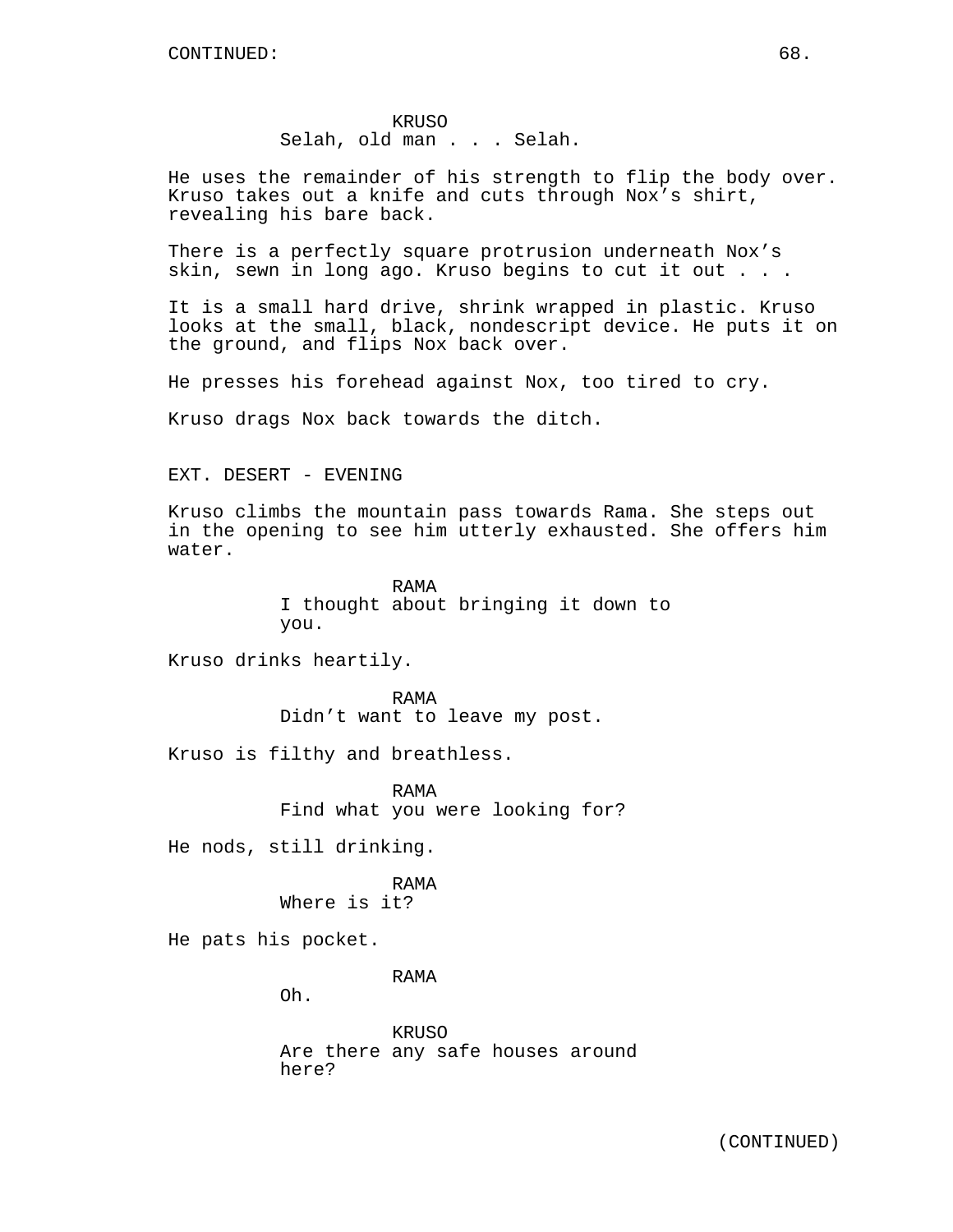RAMA No. Not that I trust right now.

KRUSO How much money did that kid give us?

RAMA Enough to get you home.

Kruso nods, standing straight.

RAMA How'd he look?

KRUSO You made a good shot.

Rama turns and heads for the truck. Kruso follows, but pauses at the sight of something shiny in the dirt.

He bends down and picks up the rifle shell that killed Nox. He puts it into his shirt pocket.

INT. TRUCK - EVENING

Kruso drives the truck they stole. Rama's hair blows wild in the wind from the open window.

> KRUSO Will you roll that up?

> > RAMA

Why?

KRUSO I can't hear myself think.

She rolls it up. They ride in silence.

RAMA I can switch driving at the next stop if you want.

KRUSO

I'm okay.

RAMA You alright?

Kruso continues driving.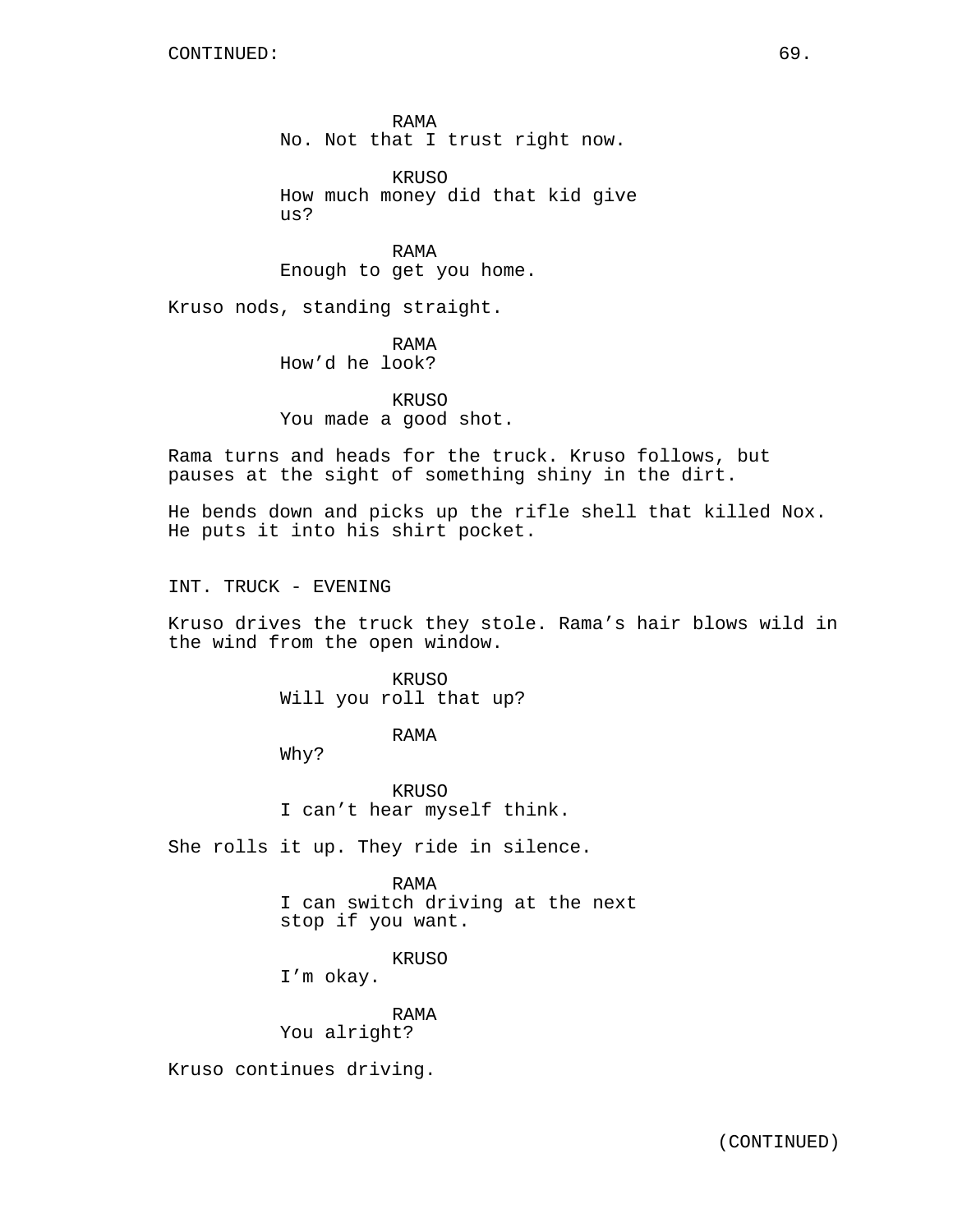RAMA Can I see it? Kruso looks ahead. RAMA Just say it. KRUSO What? RAMA You don't trust me. Whatever you have, you don't trust me with it. KRUSO I didn't say that. RAMA You don't have to. KRUSO That's not what this is about. RAMA Says the man with the secret in his pocket. Kruso is steadfast. RAMA Who do you think I am, Kruso? KRUSO I don't know anything about you. Is that what you want to hear? You showed up out of nowhere. RAMA Then why come with me? KRUSO I couldn't risk you being right. RAMA You're unbelievable, man. Yeah, I'm going to steal some computer chip and give it to the people who have killed almost everyone I love. KRUSO

You really want to know what this is?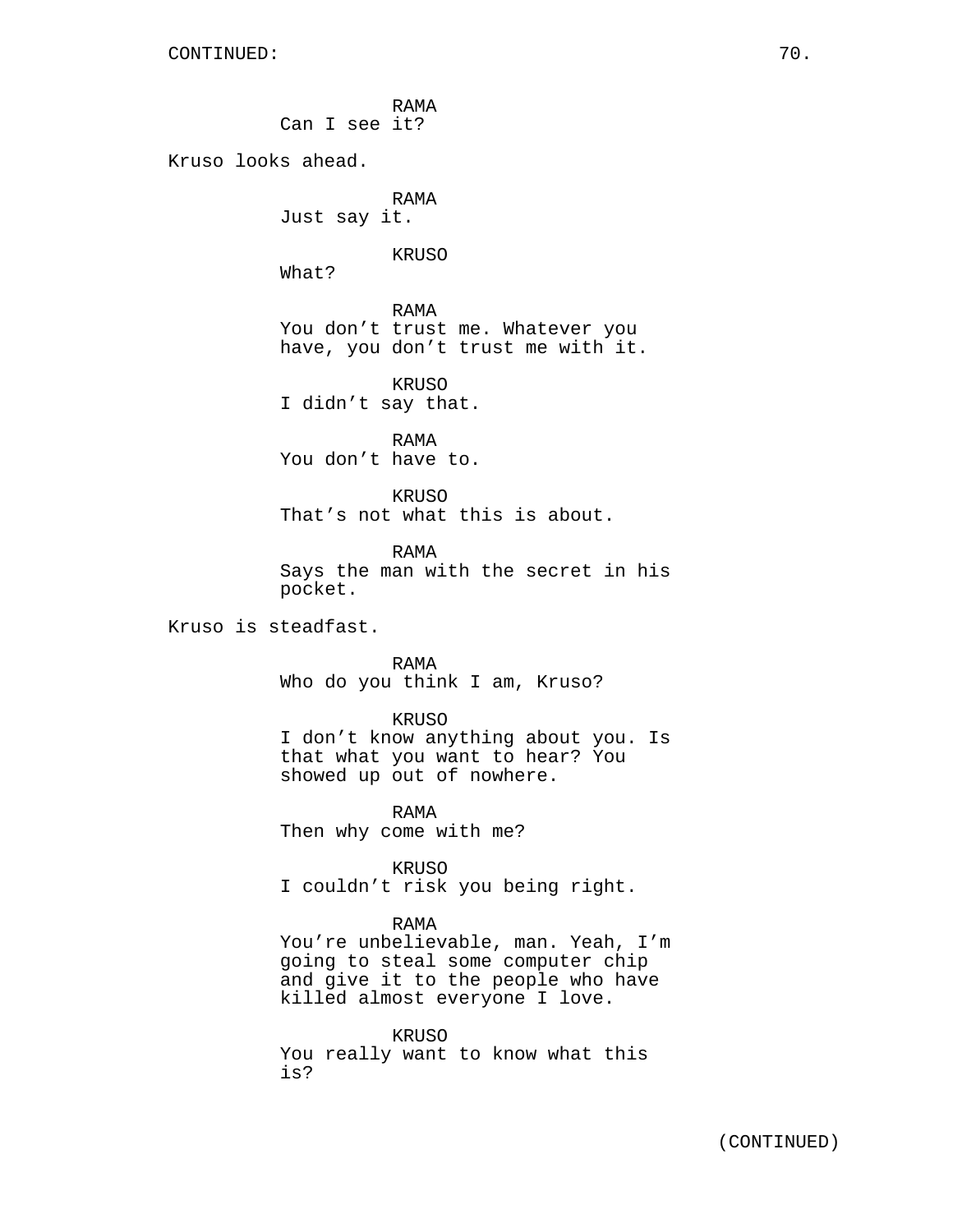RAMA I think you owe that to me.

Kruso puts the drive on the dash.

### KRUSO

This is my coffin. That's what this is. I'm a dead man. Just like Nox was dead. You want to know what this is?

RAMA (calmly) Yes. I need to know.

KRUSO It's a list.

RAMA

Of what?

KRUSO You don't need to know.

RAMA I need to know that we're still alive for a good reason.

Kruso drives ahead. Rama rolls down the window and sticks her head out, feeling the wind. Kruso puts the drive back in his pocket.

EXT. TRUCK BED - NIGHT

The truck is parked in a field, well off the road. Rama lays on the bench inside, but the back sliding window is open. Kruso sits up, leaning into the corner of the truck.

They are quiet, ready to get some sleep. He looks up at the stars above.

> KRUSO How'd you make a living before all of this? RAMA I was a waitress. Really, a shot girl. Out in LA.

She laughs. He does too.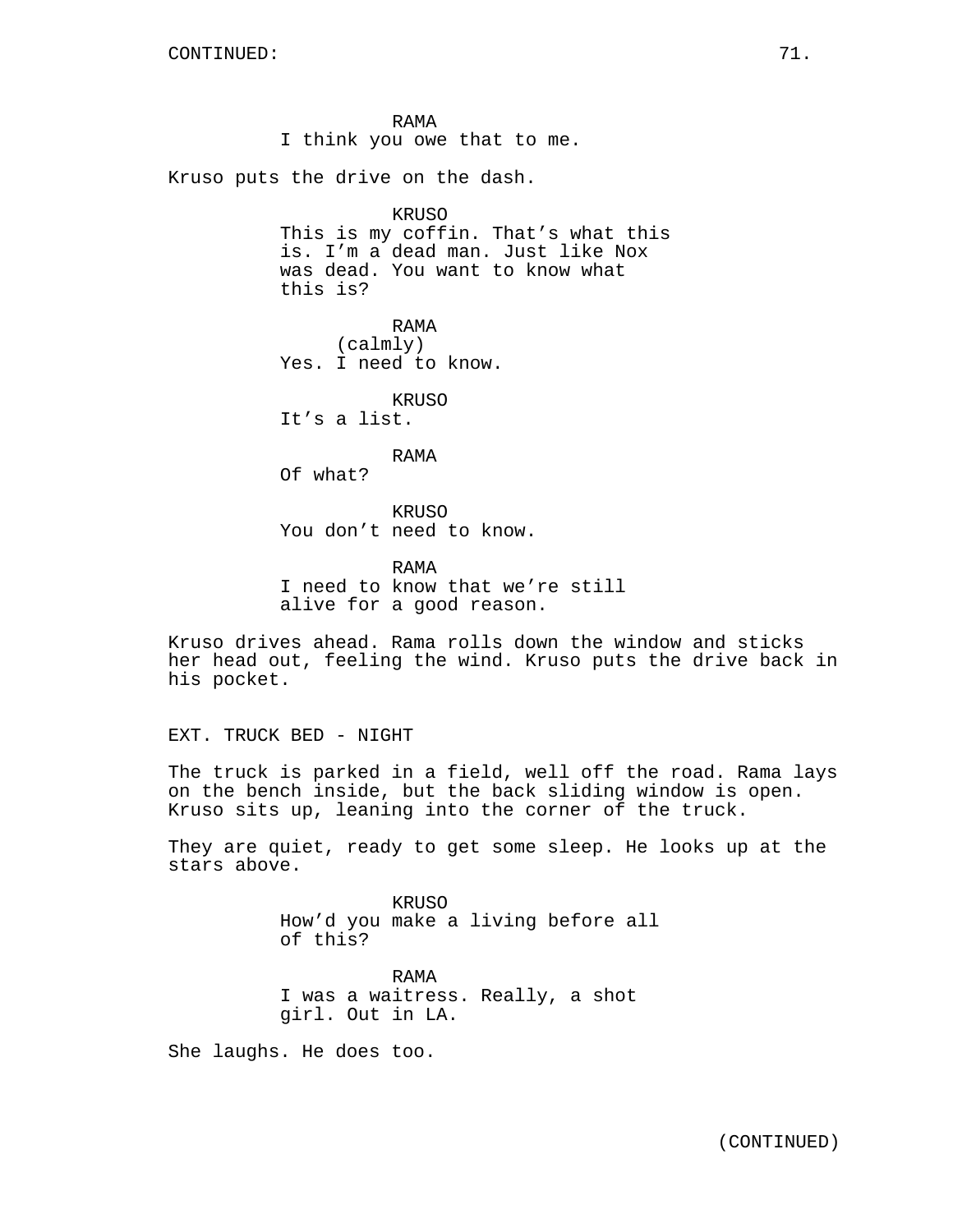RAMA

I'm serious. I did a lot of different things but that's the last official paycheck I ever got. What about you?

KRUSO

A car mechanic.

Rama is awake. She listens.

KRUSO

I flunked out of high school. Didn't really see the point. Came from a bad family, all that stuff. Bounced around a little bit and started working on cars.

RAMA

I guess you learned how to steal cars, too.

# KRUSO

Yeah. I guess so. And now all of a sudden I'm a guy people look up to. And I don't know why. Doesn't feel like my life. I don't know how I'm supposed to act. It was easier when Nox was still around. He could make you feel like everything was easy.

He breathes in the cool air of the night. He uses a jacket as a blanket.

#### KRUSO

I read some leadership books a while back but it's all kind of the same bullshit. Top ten lists, and things like that. It's hard to make it work for what we do. They don't have any books about us.

Rama continues listening.

# KRUSO

I'm scared of what happens if it goes wrong. If I mess this up. Because it's not just me. Or just me and Elle. There's a lot of people who depend on us. They want to know we're keeping them safe. And we do our best but one day that won't be good enough. One day the (MORE)

(CONTINUED)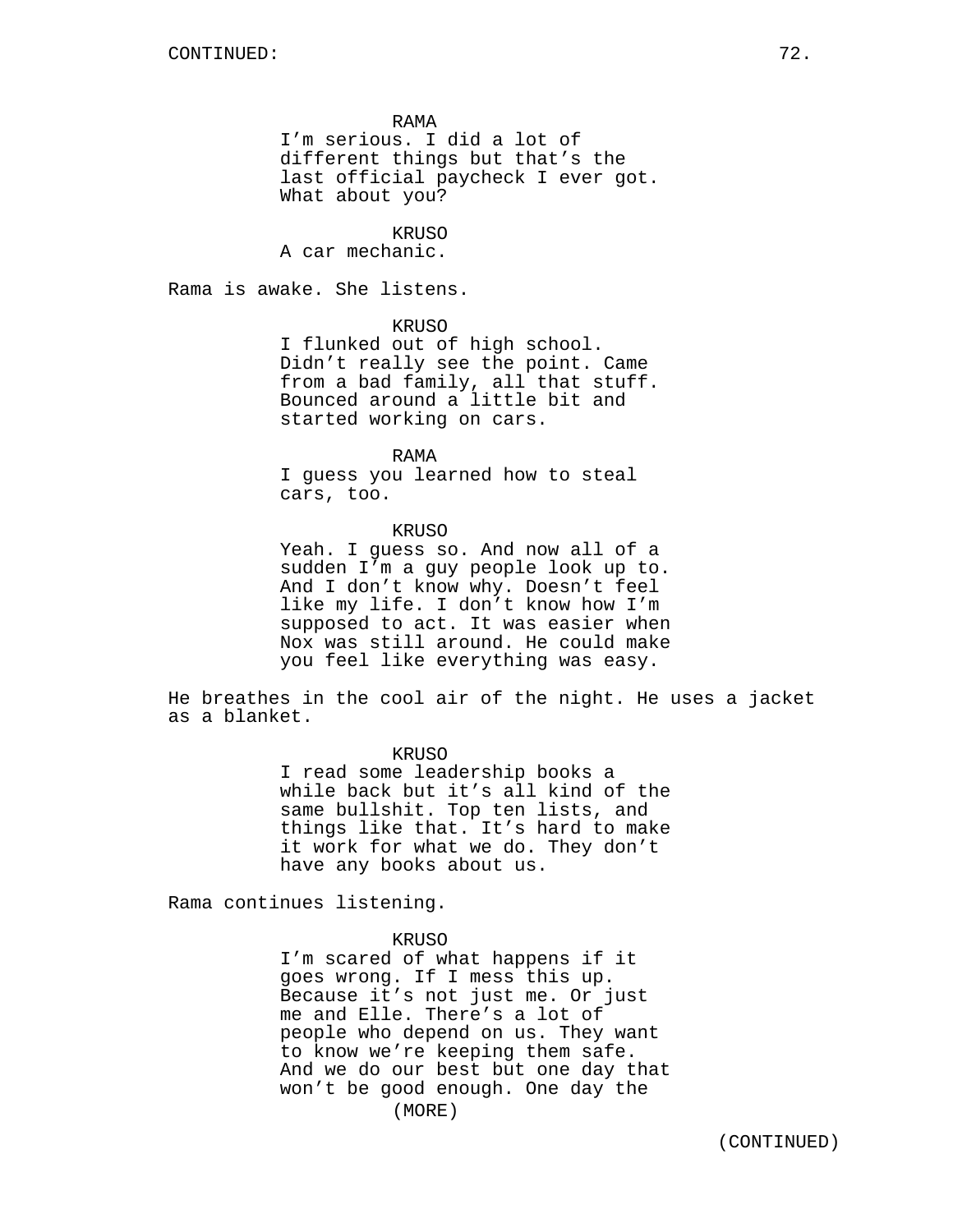KRUSO (cont'd) door will come down. And it will be my fault. Now I have this too.

RAMA God brought us here.

KRUSO I'm sorry about earlier.

RAMA It's okay.

Kruso nods, encouraged. Rama closes her eyes to sleep.

KRUSO So what's the secret to being a shot girl?

Rama smiles.

INT. GANN'S OFFICE - NIGHT

Gann paces in his office, barefoot. He looks upon the great map of the desert on the wall. The map is marked with pins. A photo of the safe house is on the wall as well.

The phone rings on his desk.

He turns off the music and walks over, in no hurry to answer. He picks up the receiver.

GANN

Yes.

Gann listens. On his desk is a printout of Kruso's face next to a mugshot of Rama. He has files of papers on them both.

GANN

Wonderful. See you tomorrow. And I do hope you understand that I won't be needing any oversight.

He listens.

GANN

Ok. Goodbye.

Gann hangs up the phone, and walks around to take a seat at his desk. He opens a drawer and takes out a duffel bag, already packed with perfectly folded clothes and a Bible. He puts the files inside, stands, and heads for the door.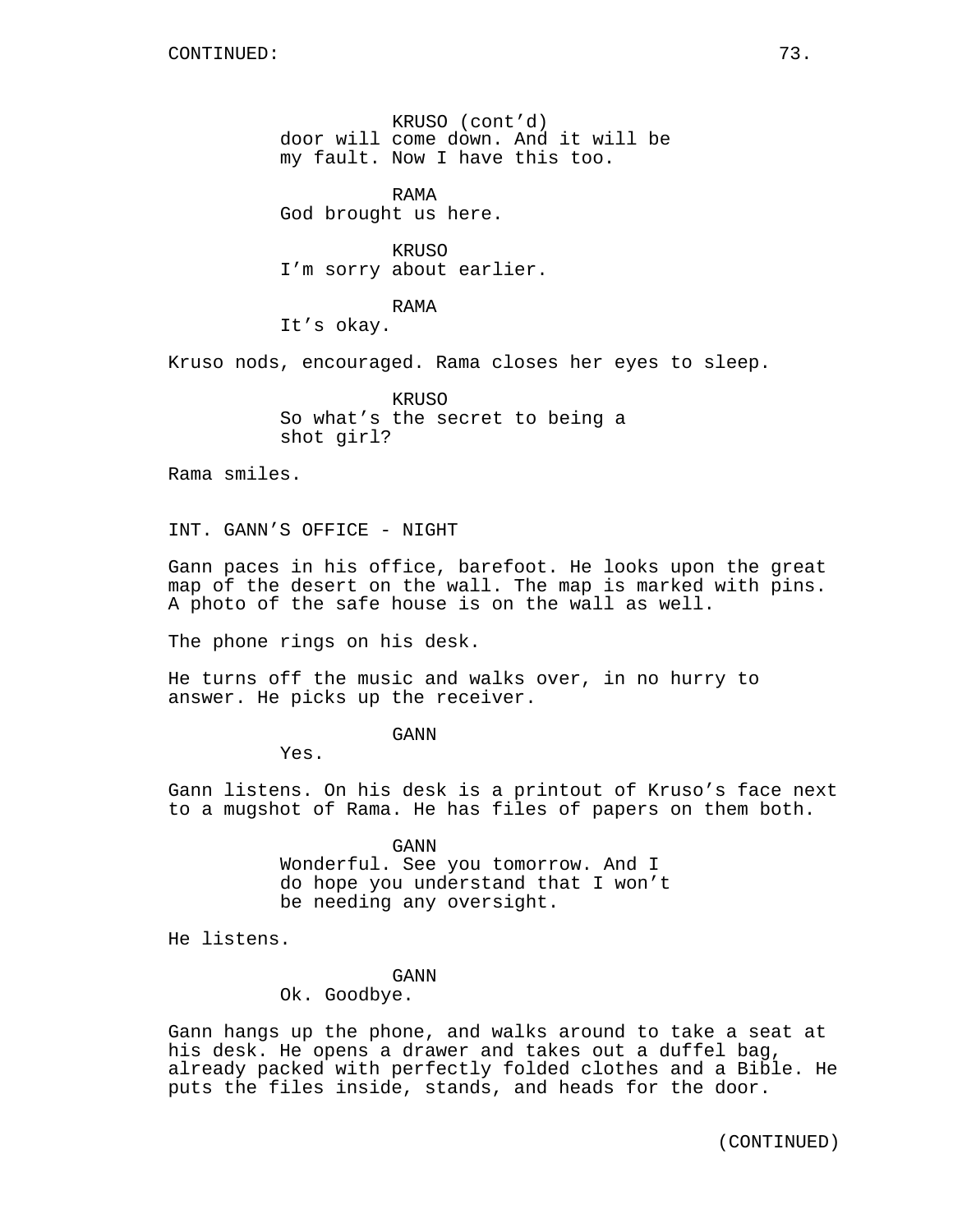Just before he leaves, Gann walks over to his line of bullets. He makes sure they are in a perfect line, making fractional adjustments.

Satisfied, Gann clicks off the light and leaves.

## EXT. LARGE ESTATE - MORNING

An old man waters the plants around his house. The birds chirp in large trees. All is peaceful.

INT. POLICE OFFICE - DAY

Malcolm sits at his desk, going through paperwork. He is dressed in his uniform. He looks across the room at the empty desk with the nameplate PLANT.

He looks up and sees Gann being escorted down the hall by HUNT and a few other officers. Gann glances at Malcolm, nods, and continues forward.

Malcolm watches Gann enter into the interrogation room, where Poole is seated. Gann reaches out and shakes Poole's hand, then takes a seat across from him.

Hunt approaches Malcolm.

#### MALCOLM

Who is he?

Hunt glances back, seeing that Malcolm is referring to Gann.

HUNT Captain Gann. A big shot from the border. He's here chasing our girl.

MALCOLM

We close?

**HUNT** Hard to say. You seen Plant around?

MALCOLM

Not today.

HUNT What you got going?

MALCOLM Just finishing up some paperwork. You think I could finish at home?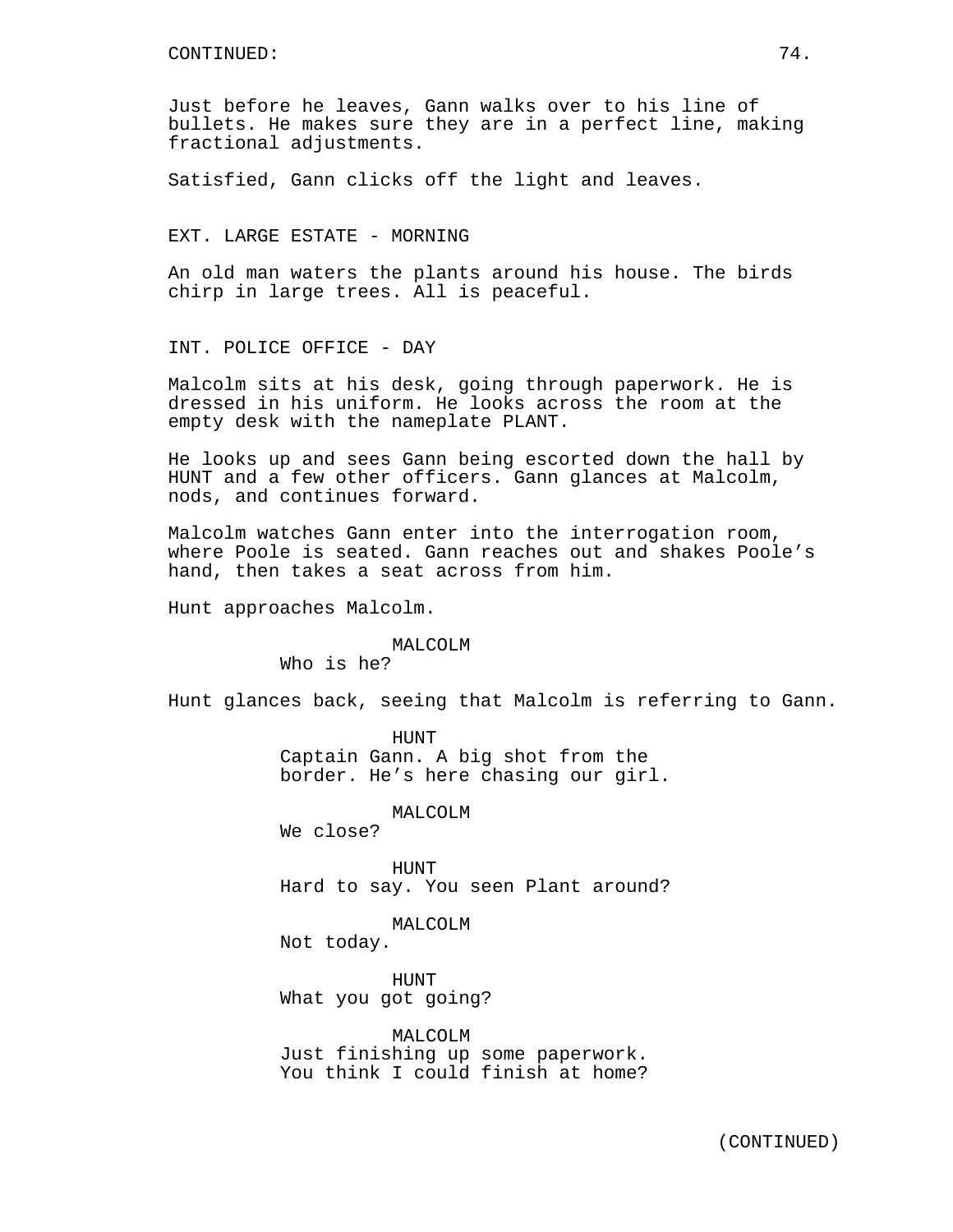HUNT

Normally, yeah. But this Gann guy says no one can leave until he approves it. Checking for moles, or something like that. I told him it was one of the guys in CDG but whatever. Stick around.

#### MALCOLM

You got it.

Hunt taps on Malcolm's desk and walks past Plant's desk.

Malcolm looks out at Gann speaking with Poole. Poole is spilling everything he knows.

Francis walks down the same path Gann walked. She connects eyes with Malcolm, then continues walking until he can't see her anymore.

INT. APARTMENT - EVENING

Elle sits in front of an electric keyboard, wearing headphones. She plays, the keys barely making a sound. She hums along with the song she plays. A Bible is open on top of the keyboard.

We move in slowly from behind her. A tea kettle whistles in the background.

She takes a deep breath, and removes her headphones.

She stands, and moves towards the bathroom, the tea kettle still whistling. She walks inside the bathroom, out of our sight, then returns and goes down the hall to the kitchen.

She goes inside, and again we cannot see her. The whistling tea kettle quiets. She pours herself some tea, and walks back down the hall and to her keyboard.

She places the tea on the stand beside the keyboard and puts her headphones back on. As she starts to play and sing, a razor-wire is pulled around her neck, and she is dragged off the bench.

Gann chokes her in his arms, until she passes out.

Unconscious, he holds her gently in his arms.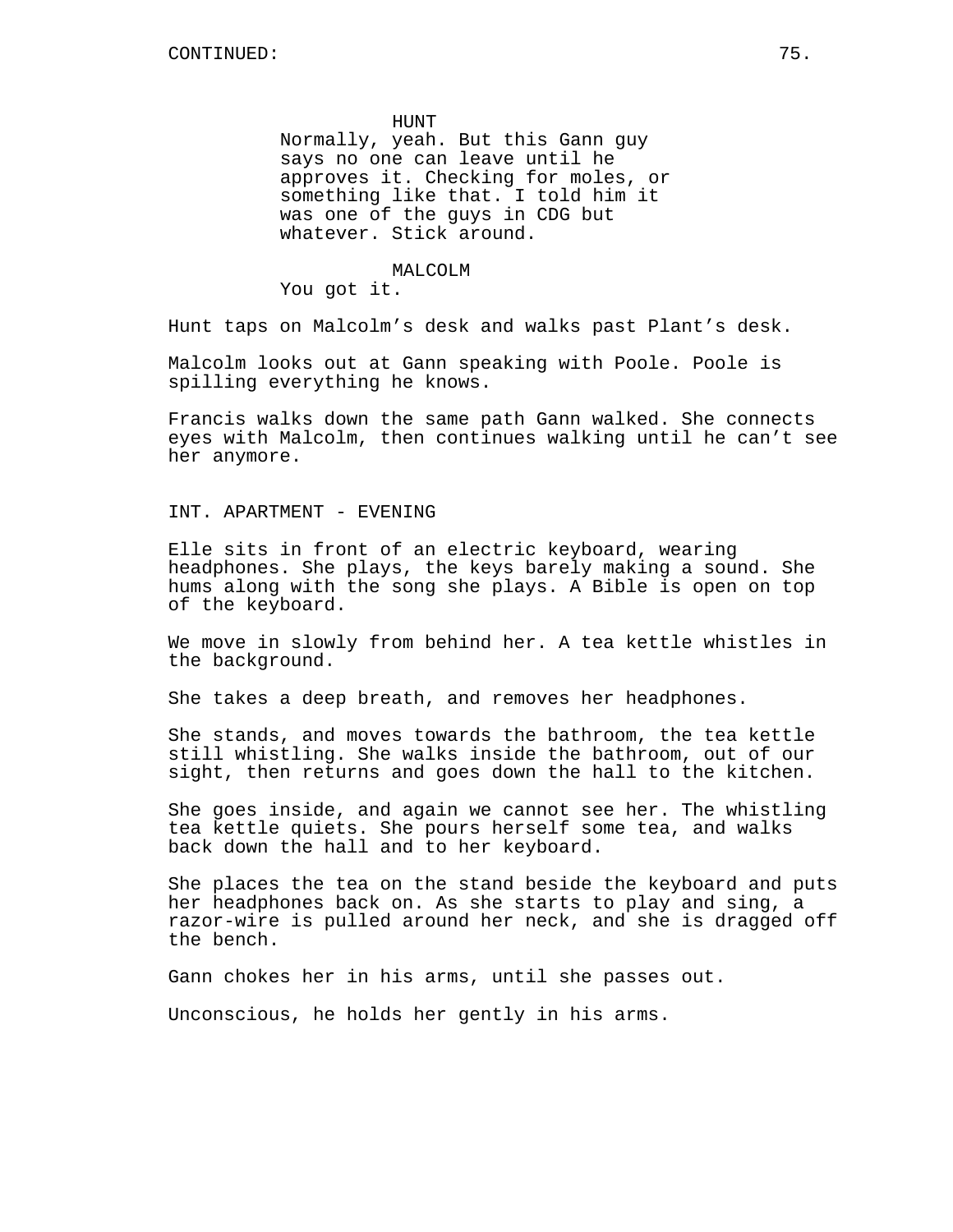#### EXT. PARKING GARAGE - NIGHT

Francis sits on the edge of the garage, overlooking the skyline. She feels a shift in the wind.

### INT. TORTURE CHAMBER - NIGHT

CLOSE UP of Elle. She stares straight ahead, her face pale. Blood pools at her nose but begins to run up her face towards her forehead.

The camera rotates to reveal that she is hanging upside down.

We reveal that she is in an old locker room, hanging down from the ceiling.

Gann sits nearby, his legs crossed, watching her. They are all alone.

> GANN You must be Elle.

INT. TRUCK - MORNING

Kruso and Rama drive on a lonely desert road. Rama looks at a map, the glove box open.

They drive in silence until Kruso spots taillights ahead. A line of cars is being stopped at a checkpoint.

KRUSO

Rama.

She looks up.

# RAMA

Shit.

KRUSO Do I turn around?

They move closer to the line of three cars until Kruso comes to a stop. SOLDIER #1 motions for him to fall in line. Ahead a small stand has been set up to filter through the travelers. SOLDIER #2 sits inside a booth, with two other soldiers on the ground looking in windows.

# KRUSO

Cover the rifle. Do I turn around?

SOLDIER #1 motions for the car to move forward.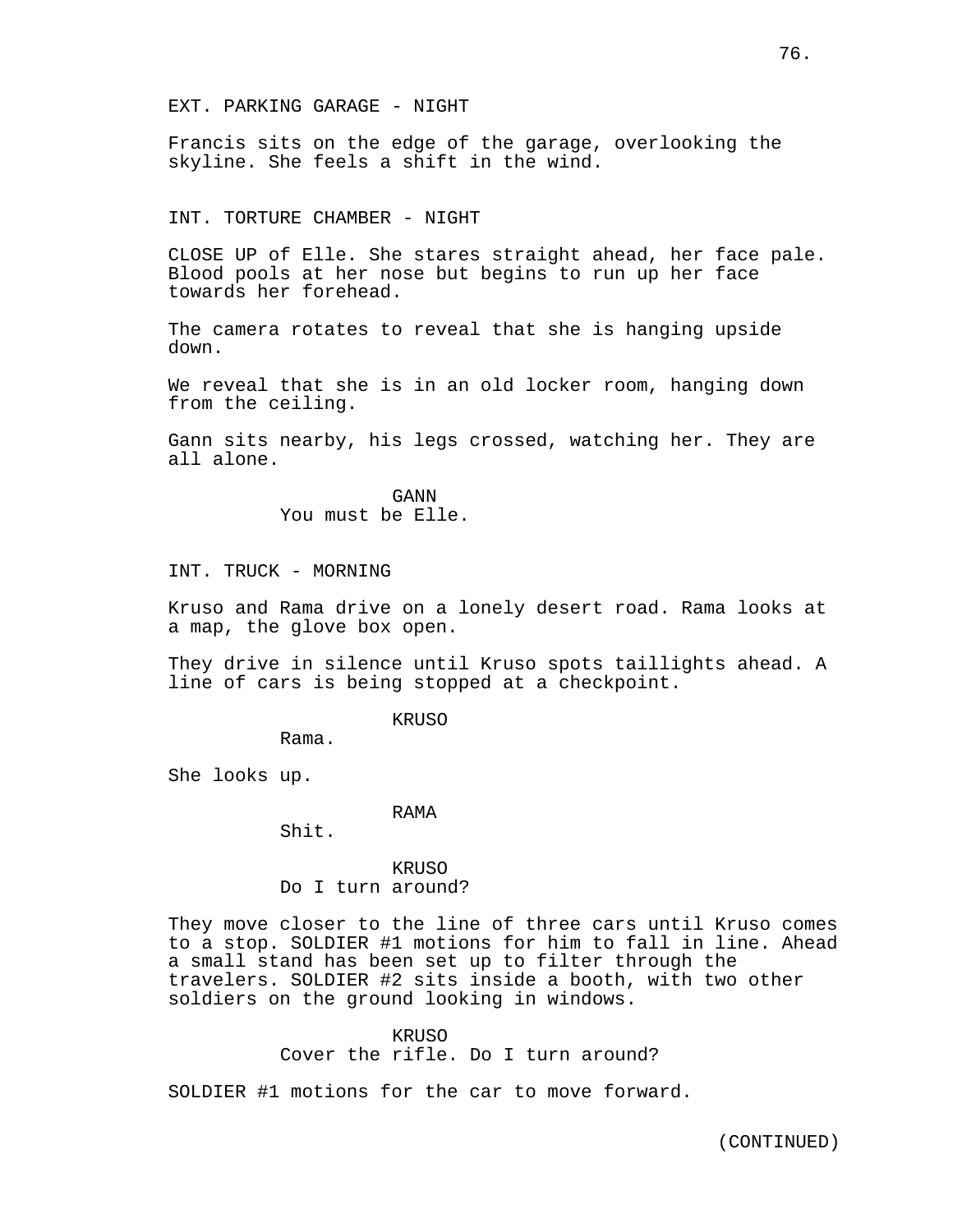RAMA We can't turn around.

**KRUSO** So what's our play?

Rama prays silently.

SOLDIER #3 calls Kruso forward to the final stop. Kruso pulls forward.

The soldier motions for him to roll the window down. He carries a clipboard, and writes down the license plate number.

Kruso rolls down the window.

SOLDIER #3 Good morning, folks. Sorry to slow you down. We are looking for two fugitives thought to be traveling in this area.

The soldier looks through the window, meeting eyes with both Kruso and Rama. He removes two photos and holds them inside the vehicle so they can see. It is a photo of Kruso and another of Rama.

> SOLDIER #3 Have you seen either of these individuals?

Kruso and Rama glance at each other, then back at the soldier.

RAMA

No.

The soldier waits a little longer.

SOLDIER #3 Are you sure?

RAMA

Yes.

The soldier returns the photos to his clipboard. As he does, he speaks in a low voice.

> SOLDIER #3 In five miles you're going to take a right on FM 822. Drive about 20 miles and take a left on 107. You (MORE)

(CONTINUED)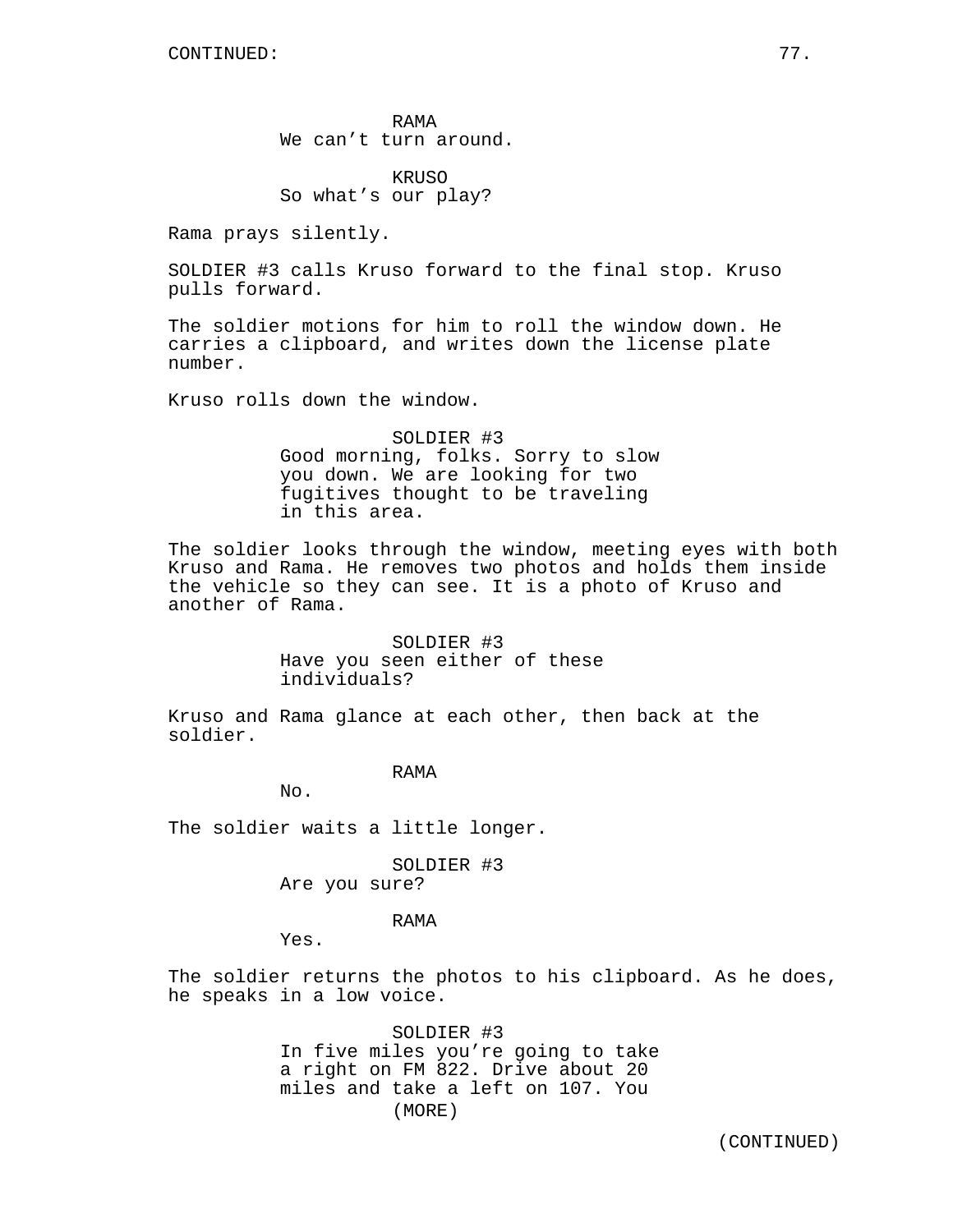SOLDIER #3 (cont'd) can meet back up with this road in a few hours. The war is won. The war goes on. This is our vigil. (Louder) Thanks you folks sorry to interrupt. Have a nice day.

The soldier casually motions for Kruso to continue on, and the next car to pull up. Soldier #2 briefly looks up from what he's reading as the truck drives away.

INT. MALCOLM'S TRUCK - MORNING

Malcolm is parked across the street from Elle and Kruso's apartment. He looks out the windshield for any sign of activity. He tucks a pistol into his belt and gets out of the truck.

EXT. APARTMENT COMPLEX - CONTINUOUS

Malcolm crosses the street, checking to make sure he isn't followed. He climbs the stairs and walks the pathway to Elle and Kruso's apartment.

He reaches out and turns the nob, finding it unlocked. He pushes the door open.

INT. APARTMENT - CONTINUOUS

Malcolm walks into the apartment, finding nothing out of place. He hears movement in the kitchen and removes his pistol. He walks forward, the weapon hanging at his side. He leans against the doorframe and peeks inside.

It is Camilly, making a grilled cheese.

He walks through the door.

# MALCOLM

It's just you.

Camilly screams, terrified. The pan of grilled cheese hits the floor.

> MALCOLM Where's Elle?

CAMILLY I don't know. Man you really scared the shit out of me.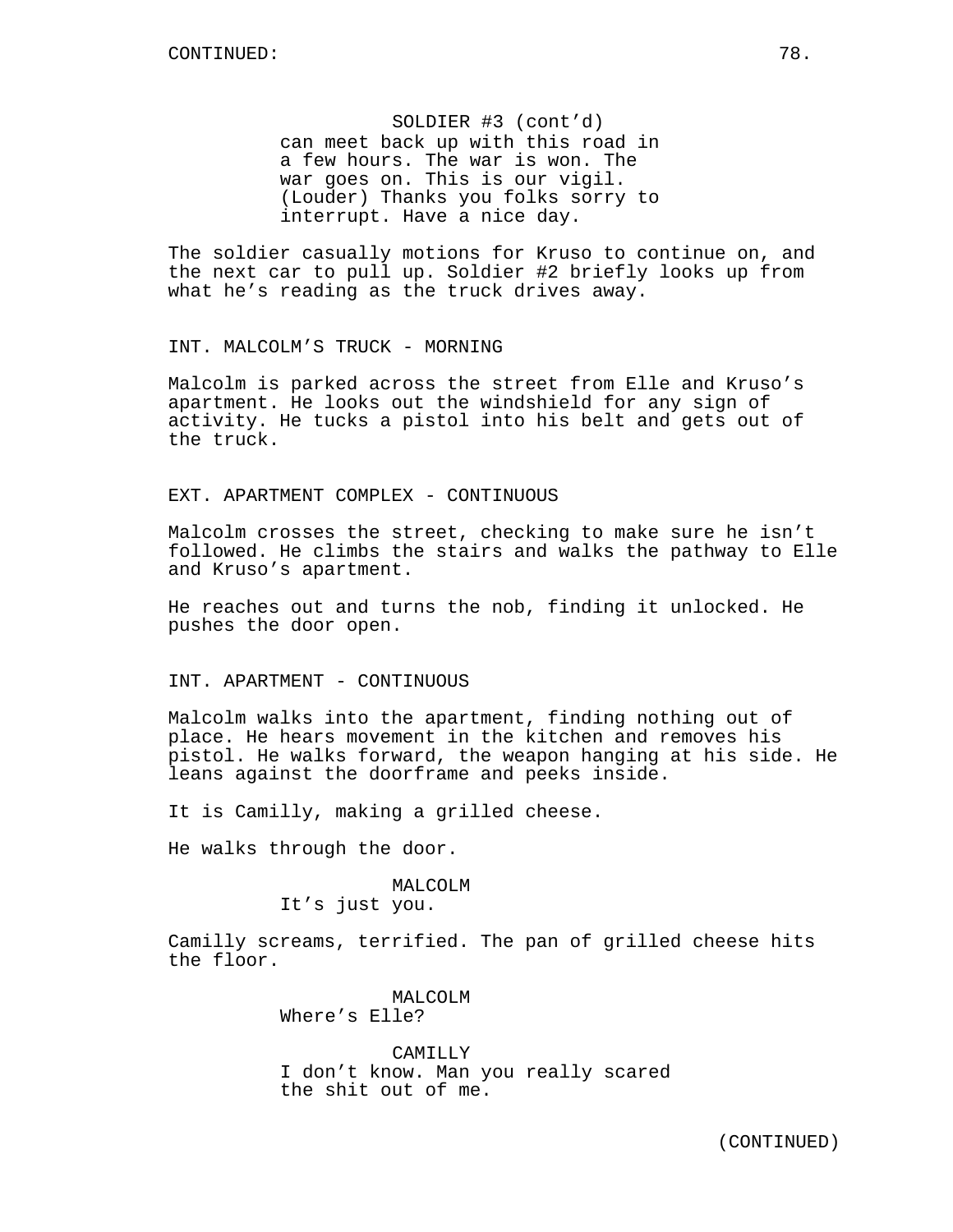Malcolm starts to clean up the mess.

MALCOLM I'm Malcolm. We met the other night.

CAMILLY Yeah, uh, I remember. Dude with the gun who frisked me in an empty parking lot.

They clean up the mess.

MALCOLM What are you doing here?

CAMILLY Waiting on her to come back. We were supposed to meet and have some coffee and she didn't show.

MALCOLM She didn't show?

Camilly helps clean up the mess.

CAMILLY No. It's fine. I got it.

Malcolm stands, on alert. He takes out the gun.

MALCOM How long have you been here?

CAMILLY Like twenty minutes maybe.

MALCOLM

Stay here.

Malcolm moves through the apartment, his gun up. He enters the room with the electric keyboard, and finds the headphones on the floor. There is evidence of a scuffle, with the bench turned over and the carpet ripped.

And on the ground is a line of blood.

Malcolm understands the situation. He stands, controlling his anger.

He quickly moves into the kitchen where Camilly is starting a new grilled cheese. He grabs the back of her neck and leads her to the door.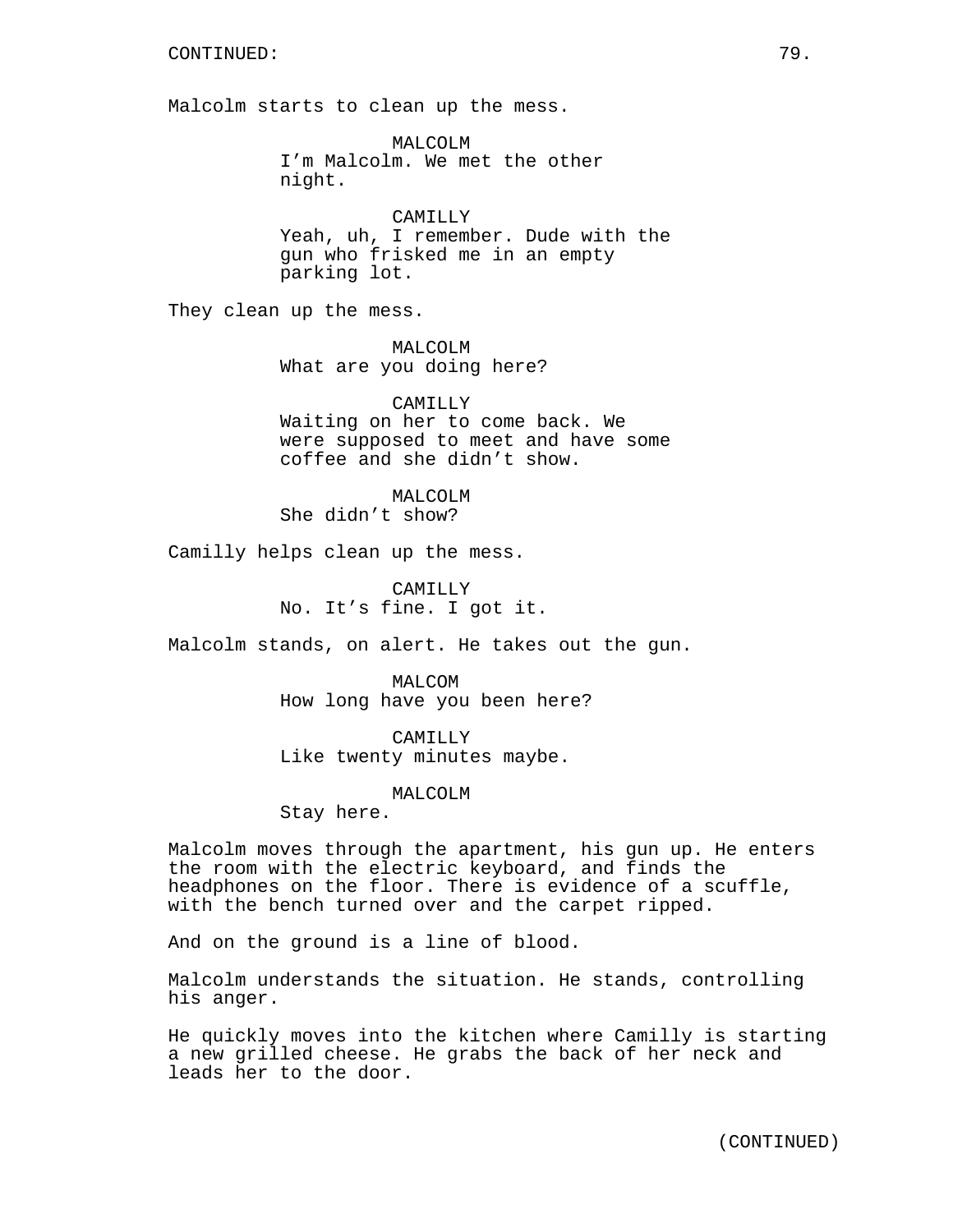# CAMILLY Dude what the hell.

Malcolm says nothing as he leads her out the door.

EXT. APARTMENT COMPLEX - CONTINUOUS

Malcolm walks her down the stairs.

CAMILLY

Let me go.

## MALCOLM

Shutup.

He walks her across the parking lot and to his truck, putting her in the passenger seat. He walks around and gets in the driver's seat.

INT. TRUCK - CONTINUOUS

Malcolm slams the door closed.

CAMILLY What are you doing?

MALCOLM Elle isn't coming back.

CAMILLY What do you mean?

MALCOLM I mean she isn't coming back. And if you don't listen to me and do exactly what I say then you're dead. Understand? We're both dead.

Camilly inspects his face for any sign of falsehood.

# CAMILLY

Yeah.

# MALCOLM

Good.

He fires up the truck and they drive away.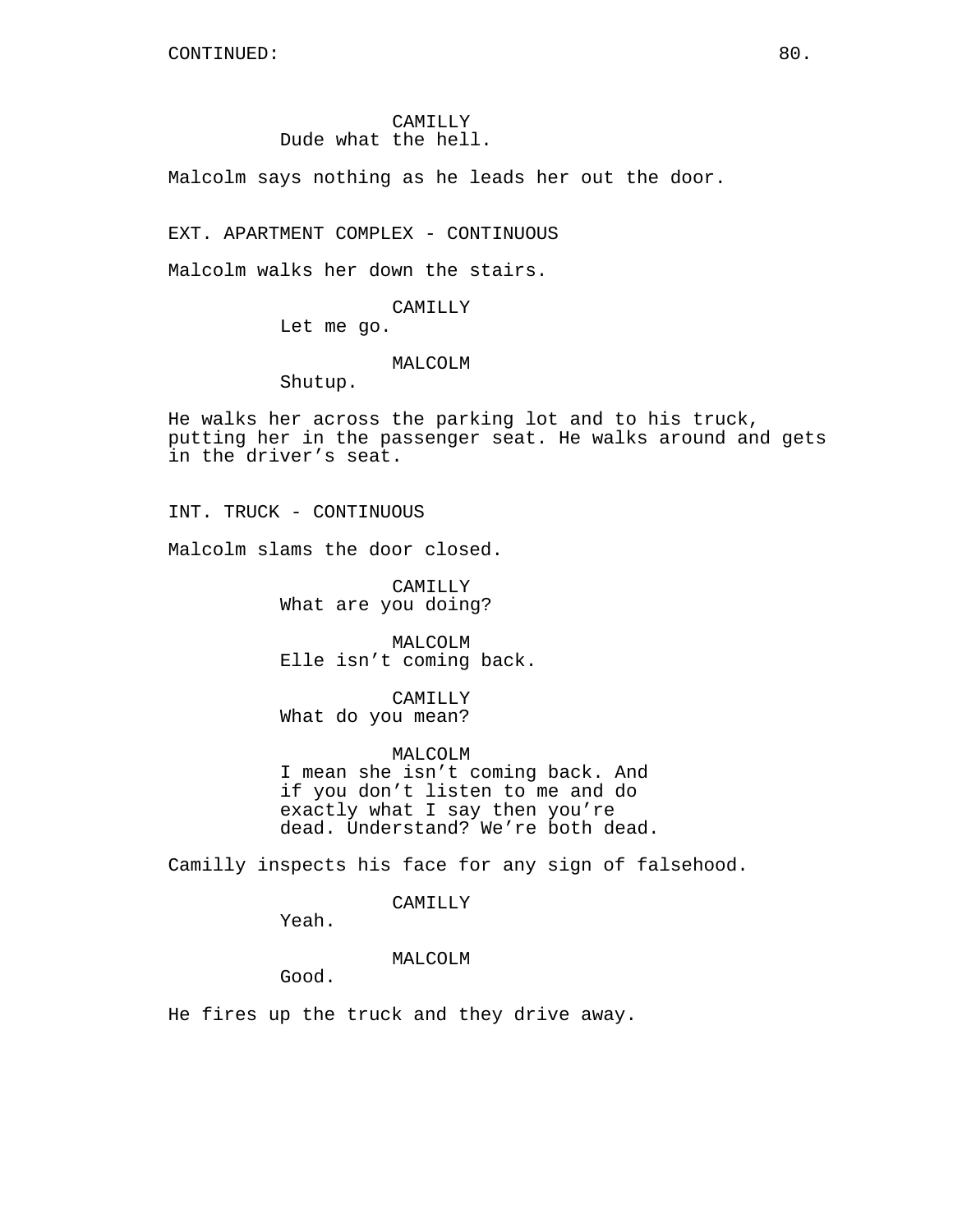Malcolm wanders through the police station. Everyone is busy with their own tasks - working at desks, transporting files, talking on the phone. Malcolm passes down the interrogation hallway and looks through the windows.

The room is empty.

He goes to the next window and sees a woman facing away from him. Her hair looks like Elle's. Malcolm knocks lightly on the window.

The woman turns, but it isn't Elle. Malcolm backs away.

EXT. POLICE STATION - MINUTES LATER

Malcolm crosses the parking lot and gets into the car next to Camilly.

INT. TRUCK - CONTINUOUS

Malcolm shakes his head, no. He starts the car.

They begin to drive. Once they are several blocks from the station, Camilly looks over at him.

> CAMILLY You care a lot about her.

MALCOLM She's important.

CAMILLY Are you in love with her?

MALCOLM

What?

CAMILLY I'm asking.

MALCOLM She's married.

CAMILLY You can still fall in love with someone who is married.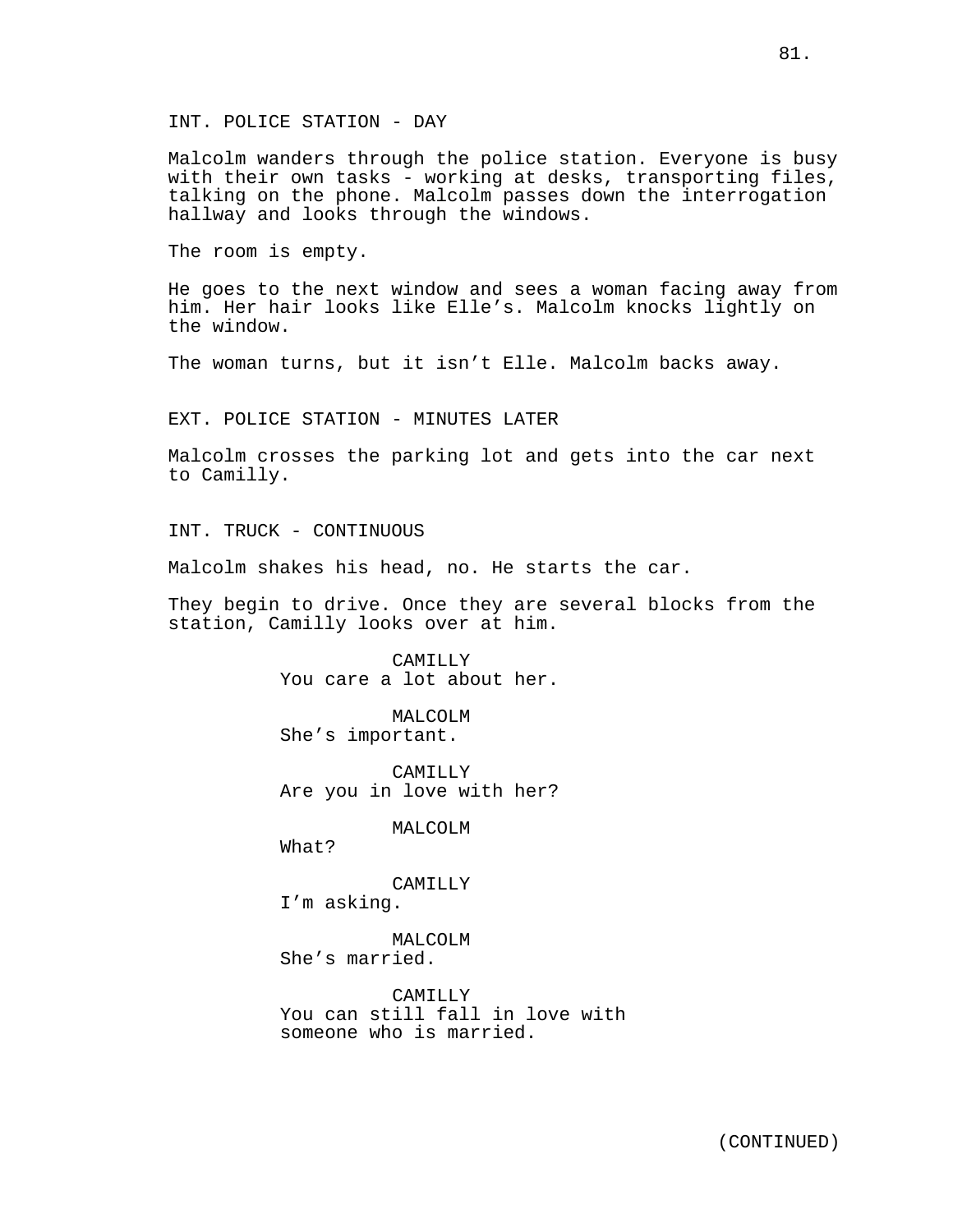MALCOLM No you can't.

CAMILLY My mom did. And now they're married somewhere in Reno I think.

MALCOLM I don't care what your mom thinks.

Malcolm continues driving.

CAMILLY But it's possible.

MALCOLM Not for me.

EXT. LARGE ESTATE - LATER

Malcolm pulls up to the iron gates where Elle has visited multiple times. He leaves the truck running as he steps out and approaches.

He grips the gate and looks up the long driveway to the house. In the upstairs window is a figure looking down at him. Malcolm motions for him to open the gates.

The figure closes the curtains.

Malcolm shouts out at him, shaking the gates in rage.

EXT. FLORAL SHOP - MORNING

FLASHBACK:

Elle rides up to a small storefront. She parks her motorcycle and removes her helmet. She carries a bag and makes for the door.

INT. FLORAL SHOP - CONTINUOUS

Elle unlocks the door and walks into the small space, with a few arrangements spread out on tables and shelves. The decorations are quaint, well-placed, hip. Stacks of books on wooden tables. A few chairs gathered around a table in the corner to meet with clients.

Elle walks through and drops her things on the work desk.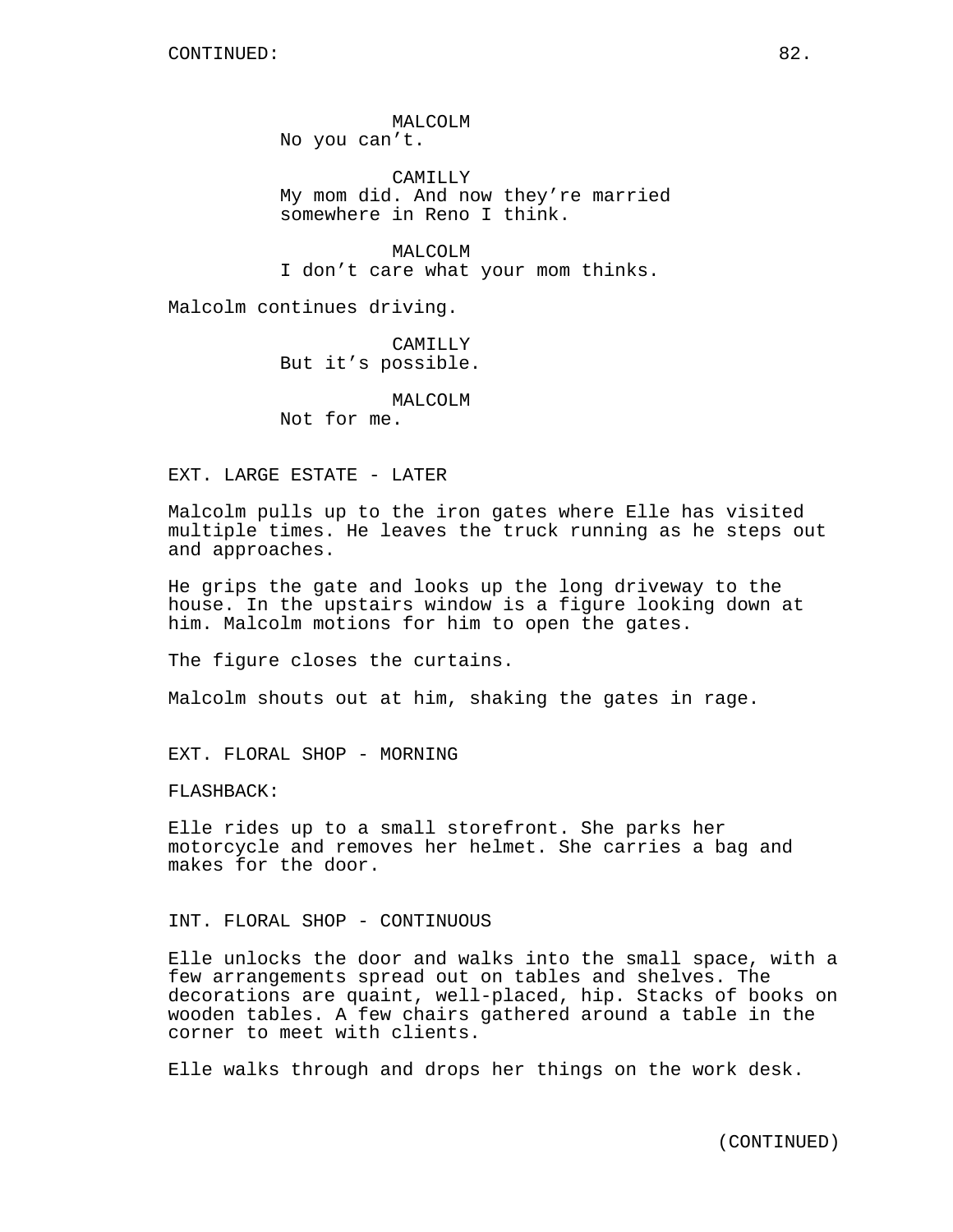She looks at the notebook with her calendar, but her mind is elsewhere . . . She pauses and looks to the door. She clears the hair from her face, taking a deep breath.

Elle crosses the room and locks the front door, quickly returning to her bag. She moves through the items until she finds the Word.

She takes it and goes over to the chairs in the corner.

INT. FLORAL SHOP - LATER

Elle backs out of the cooler carrying a bundle of mixed flowers. The door closes behind her and she makes her way to the work table, where she lays them out and finds an appropriate vase along the wall.

As she cuts the stems, she notices a man admiring a painting on the wall. Elle puts her things down and walks around the counter.

> ELLE Oh. Hey. Sorry I was in the cooler. How can I help you?

The man turns around and reveals himself to be Officer Horn. He is older, weaker, softer. Retired. Horn eyes Elle for a moment.

> HORN You may not remember me, but some time ago I stopped by your home. I was a . . .

ELLE Yeah, I remember.

He offers a soft smile.

HORN I've been told I'm hard to forget.

ELLE We still haven't seen your man, if that's why you're here.

HORN No. Today I'm a customer.

ELLE

Oh.

Elle takes the notepad out of her apron.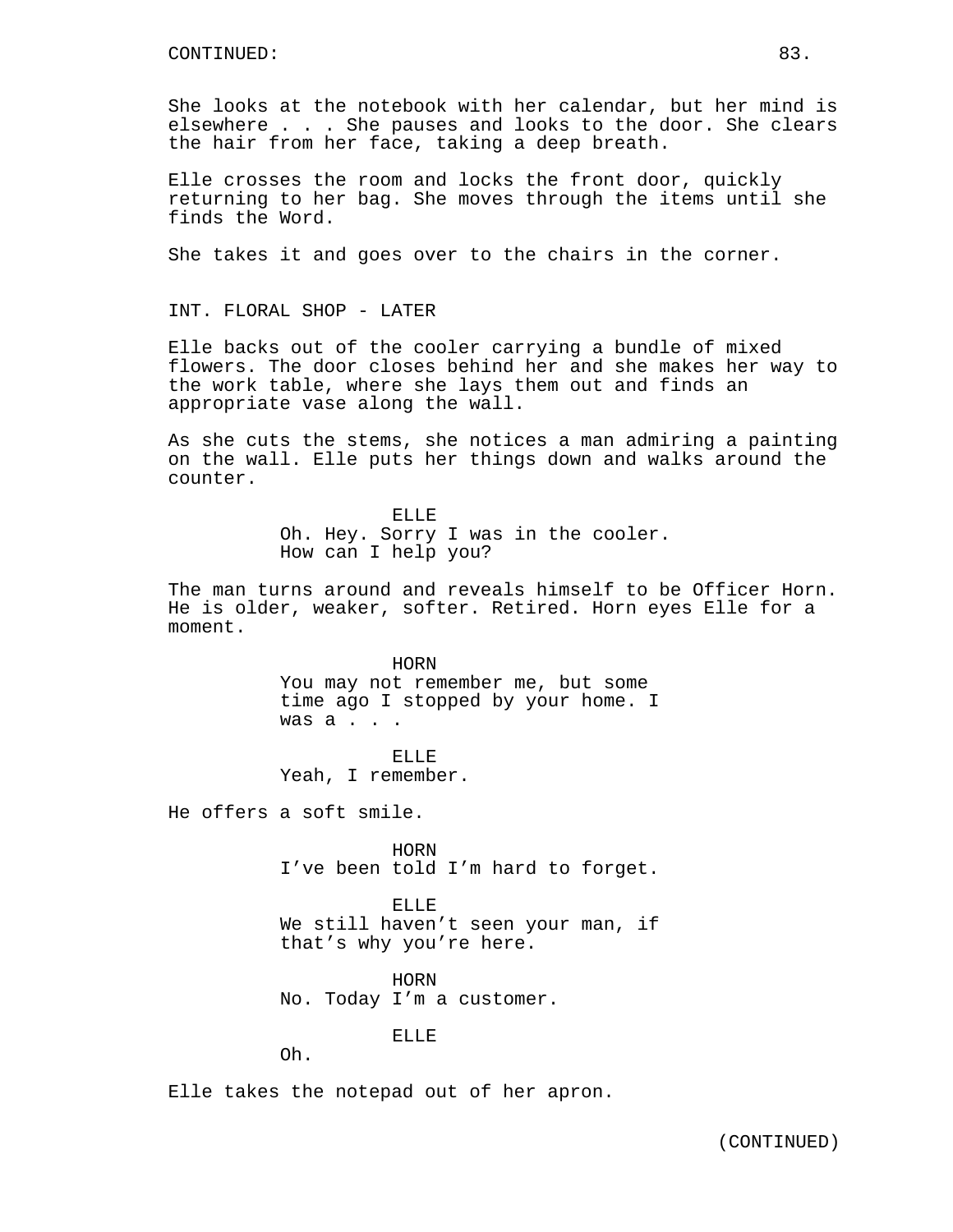HORN They'll be for a funeral.

ELLE

I'm sorry.

Horn nods. He turns back to the painting on the wall and takes a broken breath.

> HORN Everyone says they're sorry.

Elle stands beside him and looks at the painting. It is of a person fighting against an endless wave of darkness pushing against them.

> ELLE The artist told me it's about joy. Even though he looks like he's drowning. Because joy isn't an emotion. It's something that doesn't waver with circumstances. Even really bad ones.

Horn considers this idea.

HORN Then what's joy?

ELLE Joy is knowing how the story ends.

HORN And how does the story end?

ELLE With restoration.

She glances at Horn, who continues looking at the picture.

ELLE

You want to point out a few things you like?

HORN

I'd rather you do whatever you think is best.

Horn takes a folded paper out of his pocket and hands it to Elle.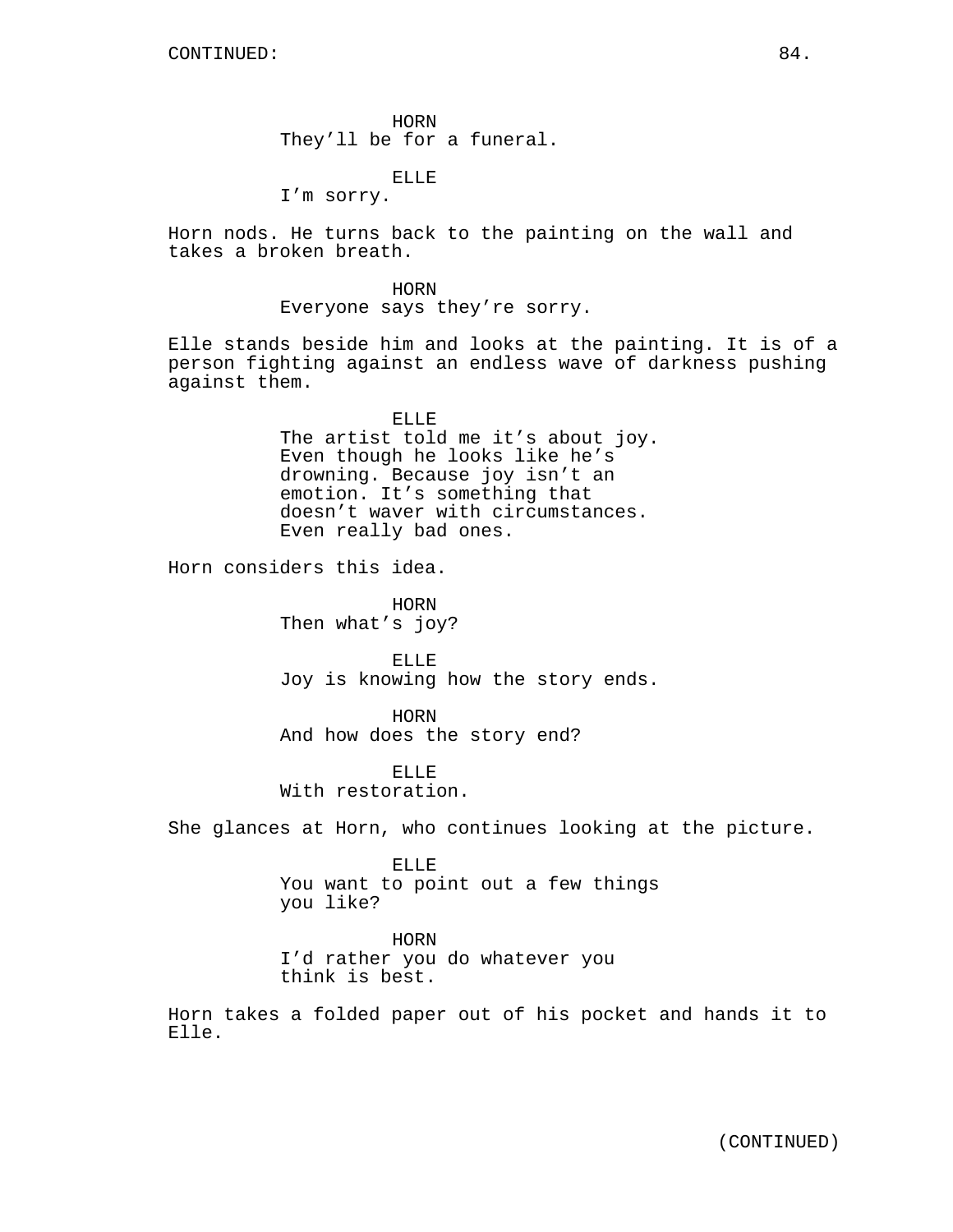HORN This is the time and place. There won't be many people. We mostly kept to ourselves.

Horn takes one final look at the painting, nods at Elle, and makes for the door.

Elle breathes quickly as she considers her words . . .

ELLE (softly) I'll pray for you.

Horn pauses and turns to her.

ELLE (confidently) I'll pray for you. If that's okay.

Horn considers it.

HORN

Yeah.

INT. TORTURE ROOM - EVENING

Elle is stripped down, her arms chained above her head, humiliated. She sits on her heels. She can barely keep her head up, and she is bruised and lashed across her back.

Gann enters the room dragging a chair across the floor painfully slow, and he sets it up in front of her.

> GANN Don't be embarassed.

Elle says nothing, her hair hanging in her face.

GANN It's not your fault.

Elle continues to ignore him.

GANN We can continue to . . . talk in this way. Or, I can cut you down and let you walk away.

Elle says nothing. Gann is patient. Slow to frustration.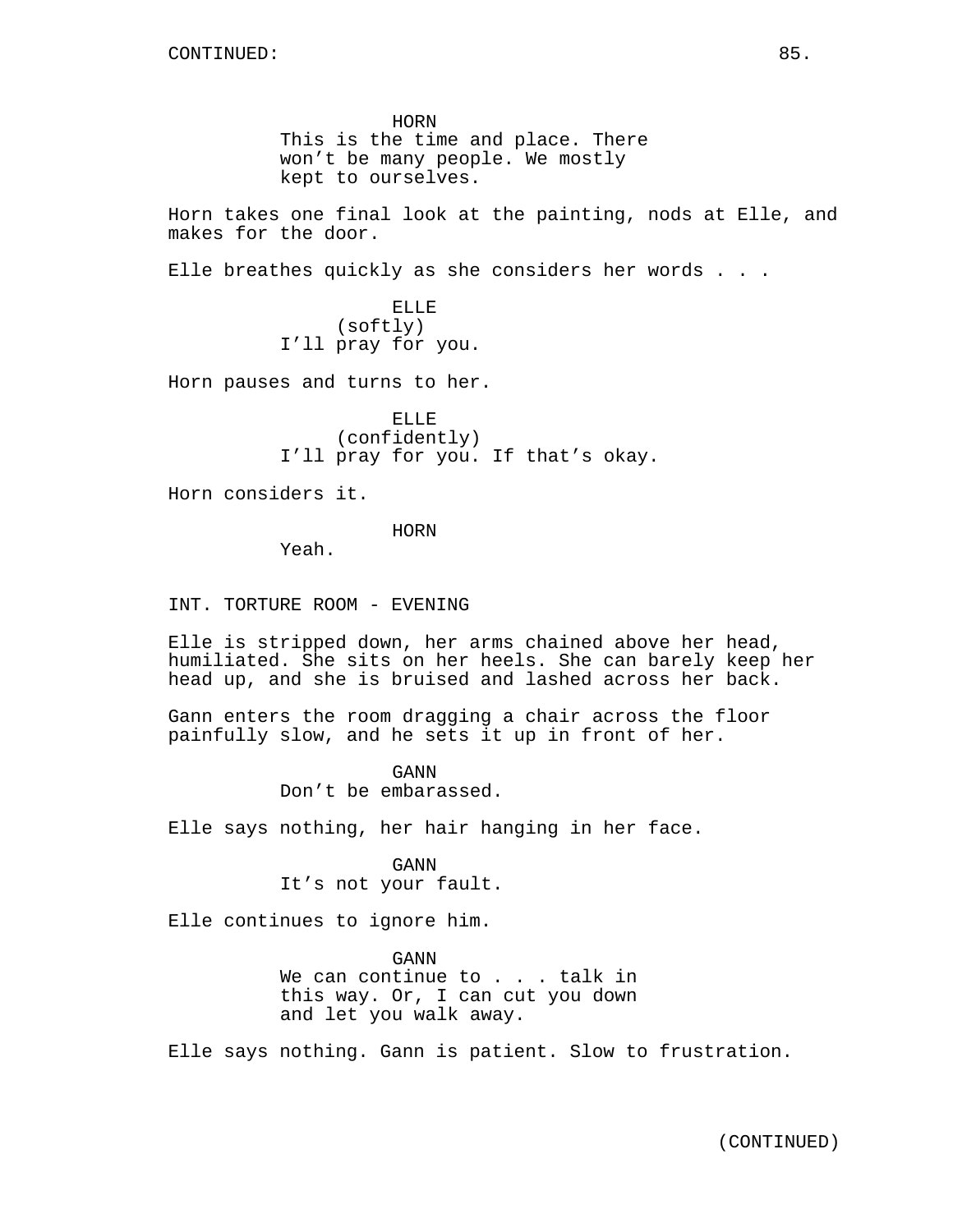GANN

When I last spoke with Nox, on the day he died, we were having a discussion about the territorial imperative. Have you heard of it?

Elle lifts her eyes to look at Gann.

#### GANN

Well . . . it's a way of looking at the world that has opened my eyes. We aren't the only ones who hurt each other. Who compete for - let's call it what it is - power. Nature does the same. Sometimes even in more cruel ways than you or I could ever be capable of. And so you have to believe me when I tell you this isn't personal. It's biological.

Elle listens in silence. Gann lifts her chin.

GANN

I'd like for you to tell me everything there is to know about your husband.

# ELLE

No.

Gann watches her closely. Looking for weakness. Gann walks to the corner of the room and picks up a glass of water. He gives it to Elle, who drinks it down.

GANN

Do you know why I'm looking for him? He made a mistake. He left you to go somewhere he didn't belong, and he became involved in something . . . too big for a auto mechanic. He committed suicide. And he left you here to survive on your own. You need to remember that I didn't make that choice for him. He chose that.

ELLE You don't need it.

GANN

But I do. Because *knock. Knock. Knock.* Here we are. And just a few doors open and the whole house (MORE)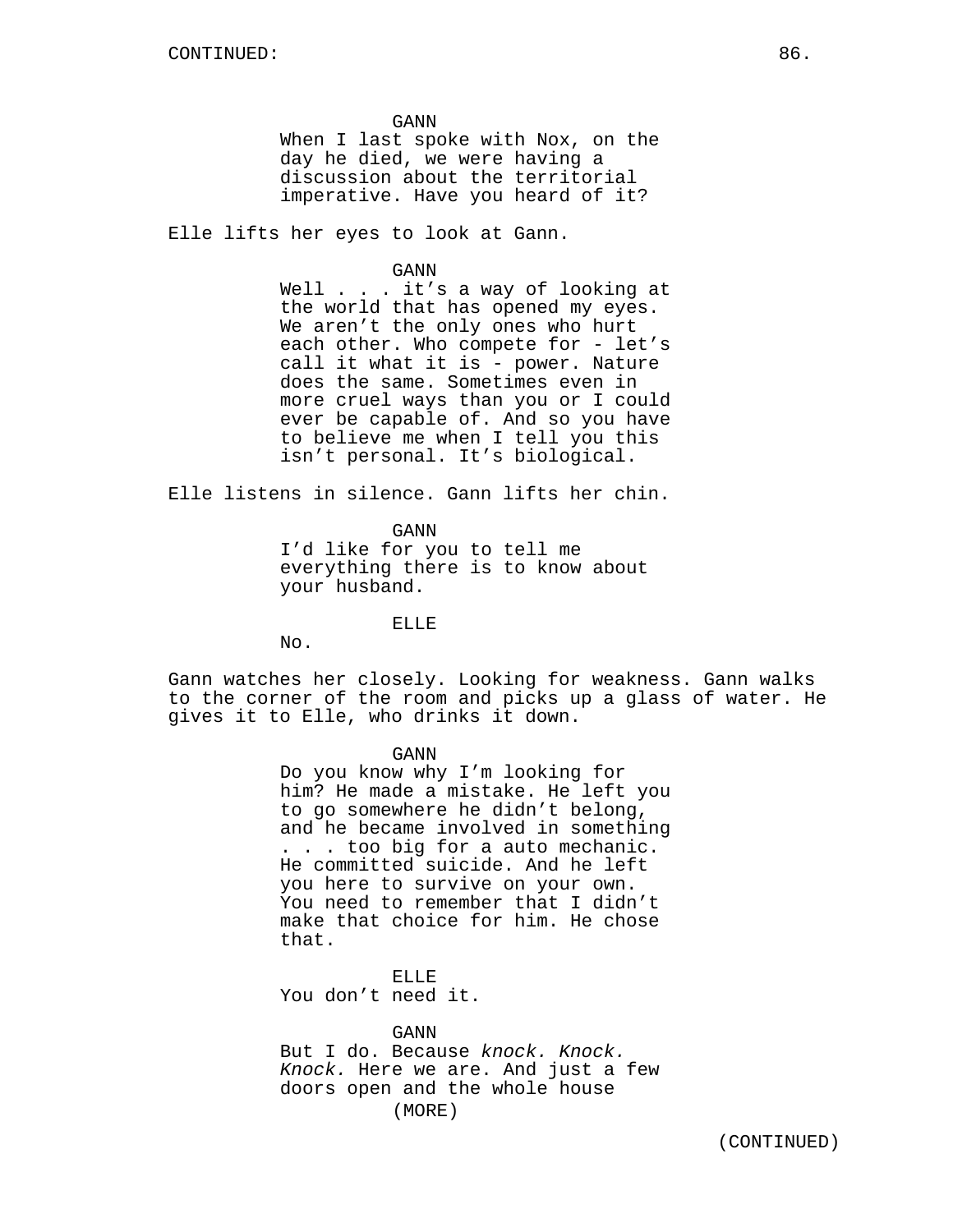GANN (cont'd) comes down. Because today, you are a believer. And tomorrow, when blood is in the streets you're an apostate.

ELLE You don't understand. Do you think he's going to give it to you?

Gann removes a bullet from his shirt pocket and holds it in front of Elle.

> GANN I've decided this is the one. Not for you. For him. It will join the others. But this one might have a shelf of its own. (Looks up at Elle). He won't have a choice. And neither will you.

Gann puts the bullet away and rolls up his sleeves.

ELLE Wait . . .

EXT. GAS STATION - DAY

Kruso and Rama stop at a small service station in the desert. Kruso opens the door and gets out.

> KRUSO You need anything?

RAMA I'm going to pee.

KRUSO And get us some water.

She goes inside the station. He makes his way to the pay phone on the side of the building. He drops in a few coins.

He leans against the wall. The phone rings, and Gann answers.

> GANN Elle can't come to the phone right now. May I ask who's calling?

BACK AND FORTH PHONE CONVERSATION: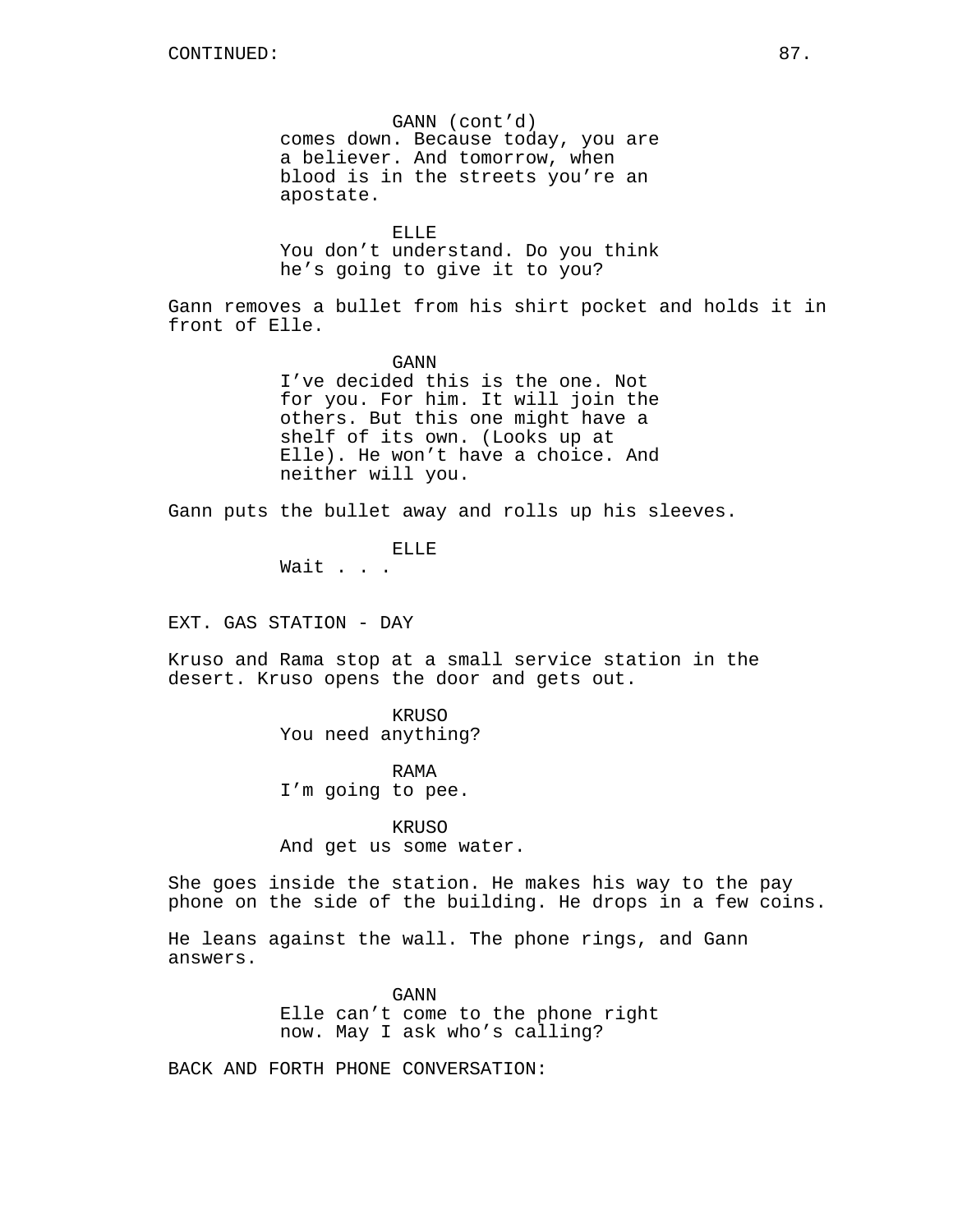Gann sits on a wooden chair next to the bed, holding Elle's phone and talking to Kruso.

EXT. GAS STATION - DAY

Kruso loses his breath.

KRUSO Maybe I have the wrong number.

GANN I don't think so, Mr. Kruso.

INT. SPARTAN APARTMENT - CONTINUOUS

Gann unravels a sucker and pops it into his mouth.

EXT. GAS STATION - DAY

KRUSO What happens next?

INT. SPARTAN APARTMENT - CONTINUOUS

GANN

Let's stop dancing around and put all the cards on the table. I don't know where you are. But you have something I want very badly. And I have something you want very badly. So it seems the natural thing to do is make a trade.

EXT. GAS STATION - CONTINUOUS

KRUSO I don't know what you mean.

GANN Selah for Elle.

KRUSO Where can I find you?

Rama walks out of the station with a gallon jug of water. She sees Kruso on the phone, talking intently.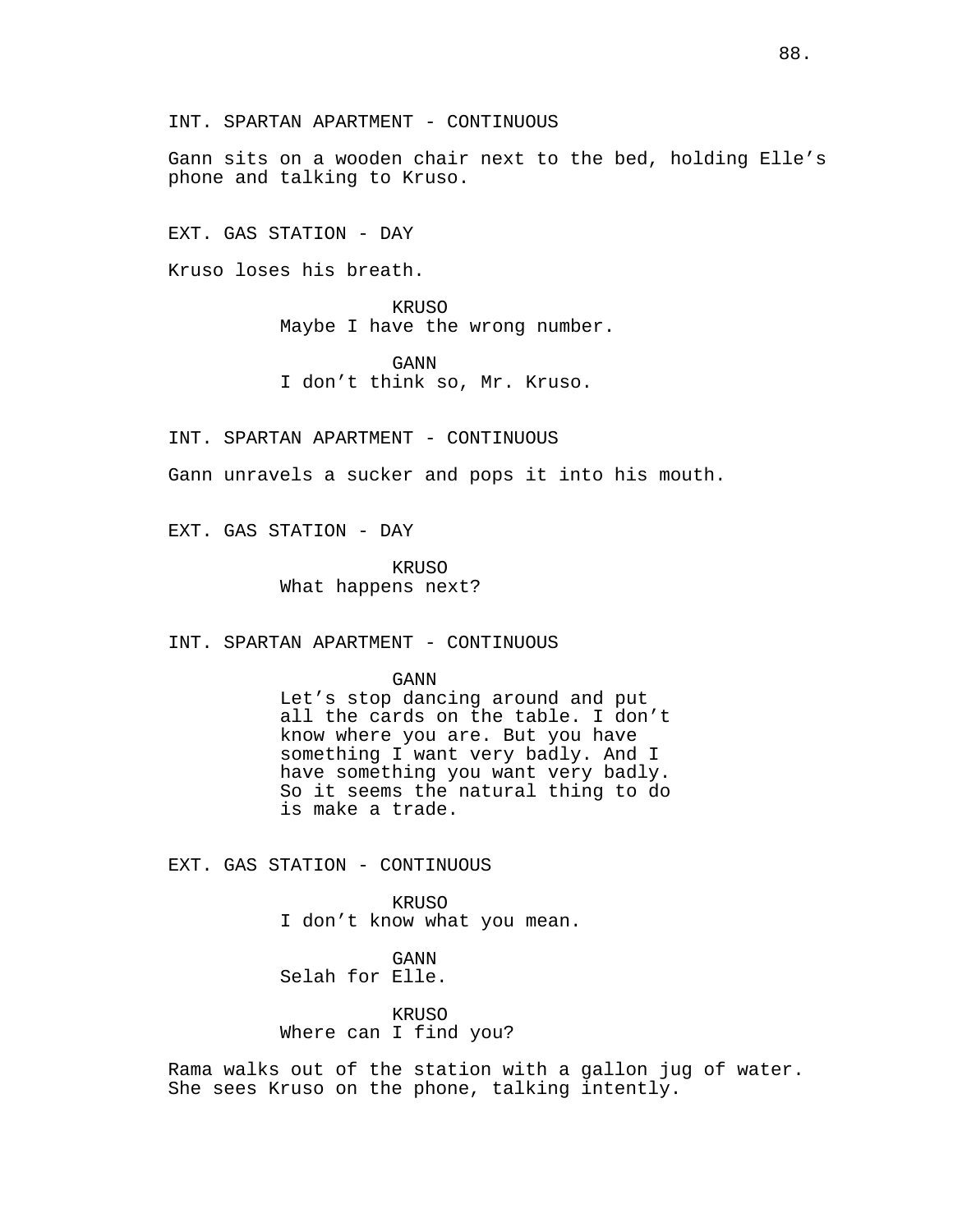#### INT. SPARTAN APARTMENT - CONTINUOUS

GANN

I'm assuming you can be here tomorrow unless you were smart enough to cross the border, which I don't think you are. When you get back to the city, call this number. I'll tell you what to do.

Silence.

EXT. GAS STATION - CONTINUOUS

Kruso listens with his eyes closed.

INT. SPARTAN APARTMENT - CONTINUOUS

Gann continues eating his sucker.

GANN Oh, and Kruso. If you decide to make things complicated, I'll kill her. And the baby dies too.

Gann hangs up the phone.

EXT. GAS STATION - CONTINUOUS

The phone dangles off the hook.

INT. SPARTAN APARTMENT - CONTINUOUS

Gann removes the Bible from his bag and opens it. He reads as he works through the sucker.

EXT. PARKING GARAGE - NIGHT

Francis looks over the city and closes her eyes, feeling the wind.

INT. CAMILLY APARTMENT - NIGHT

Camilly sits at her computer station. She has a GPS map on the main screen, with a few objects being tracked. She wears headphones and drinks from a to-go cup.

The webcam blinks red.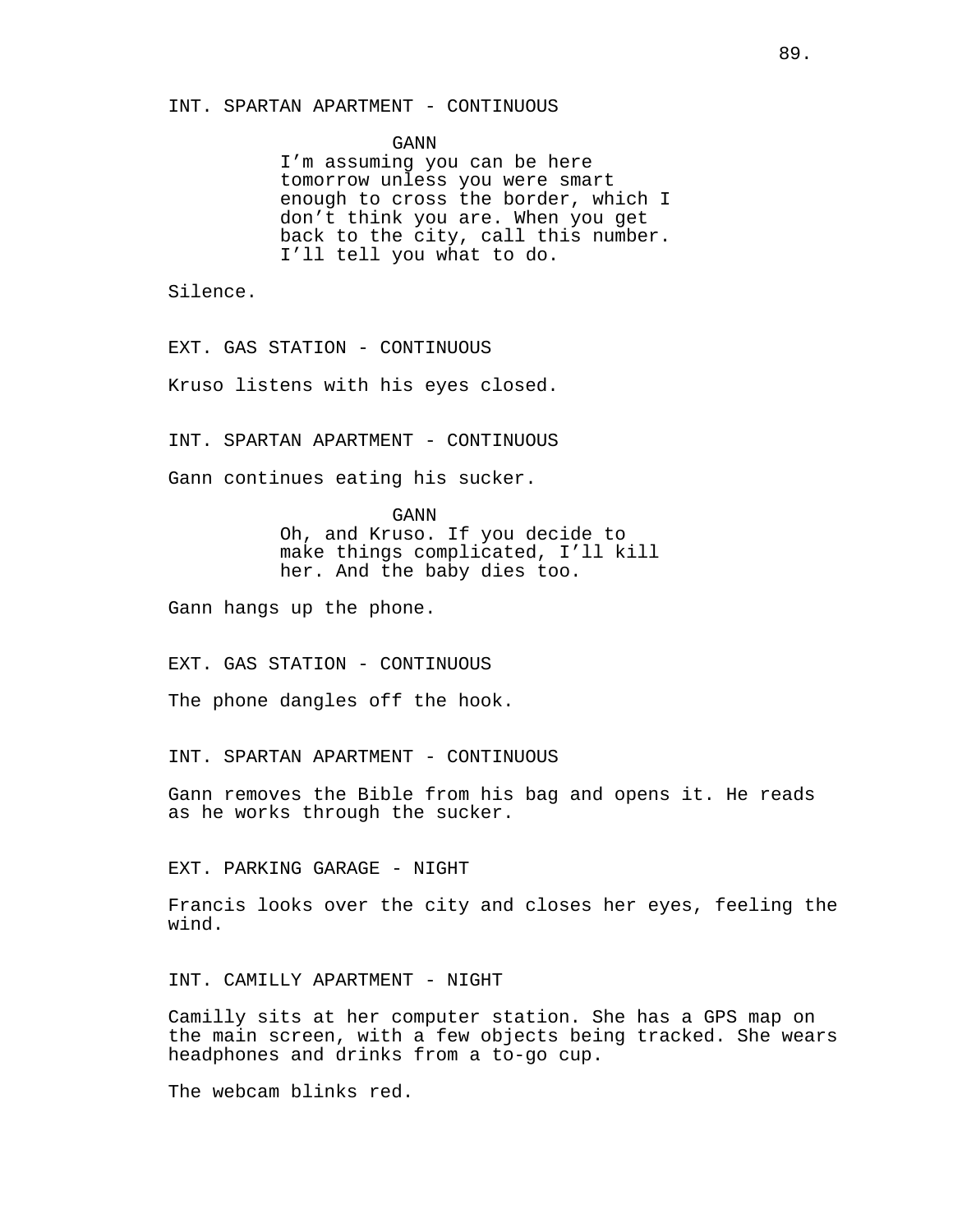Camilly continues watching the objects on screen.

EXT. MALCOLM'S HOUSE - NIGHT

Malcolm sits on the back steps smoking a cigarette. Leaned against the post is a machine gun.

INT. TRUCK - NIGHT

Rama drives the truck down back roads as Kruso sleeps. She glances over at him. His eyes are barely open. She reaches over and takes his hand.

> RAMA If God didn't want us to be alive, wouldn't we already be dead?

Kruso looks ahead, thinking of Elle.

INT. TORTURE ROOM - EARLY MORNING

Elle remains in the same position after a long night. Her face is cut, bruised. She can barely keep her eyes open. Gann enters the room and finds his chair. He sets it up in front of her and takes a seat. As always, his silence is painful to endure.

> GANN I don't like the way we ended our last meeting.

Elle is barely hanging on.

GANN I thought we could tell stories about where we grew up.

Elle is limp, but awake. Gann removes a gold cross necklace from his pocket.

> GANN When I was a boy, I was given this necklace. And I want you to wear it now.

Gann reaches out and fastens the necklace around Elle's neck.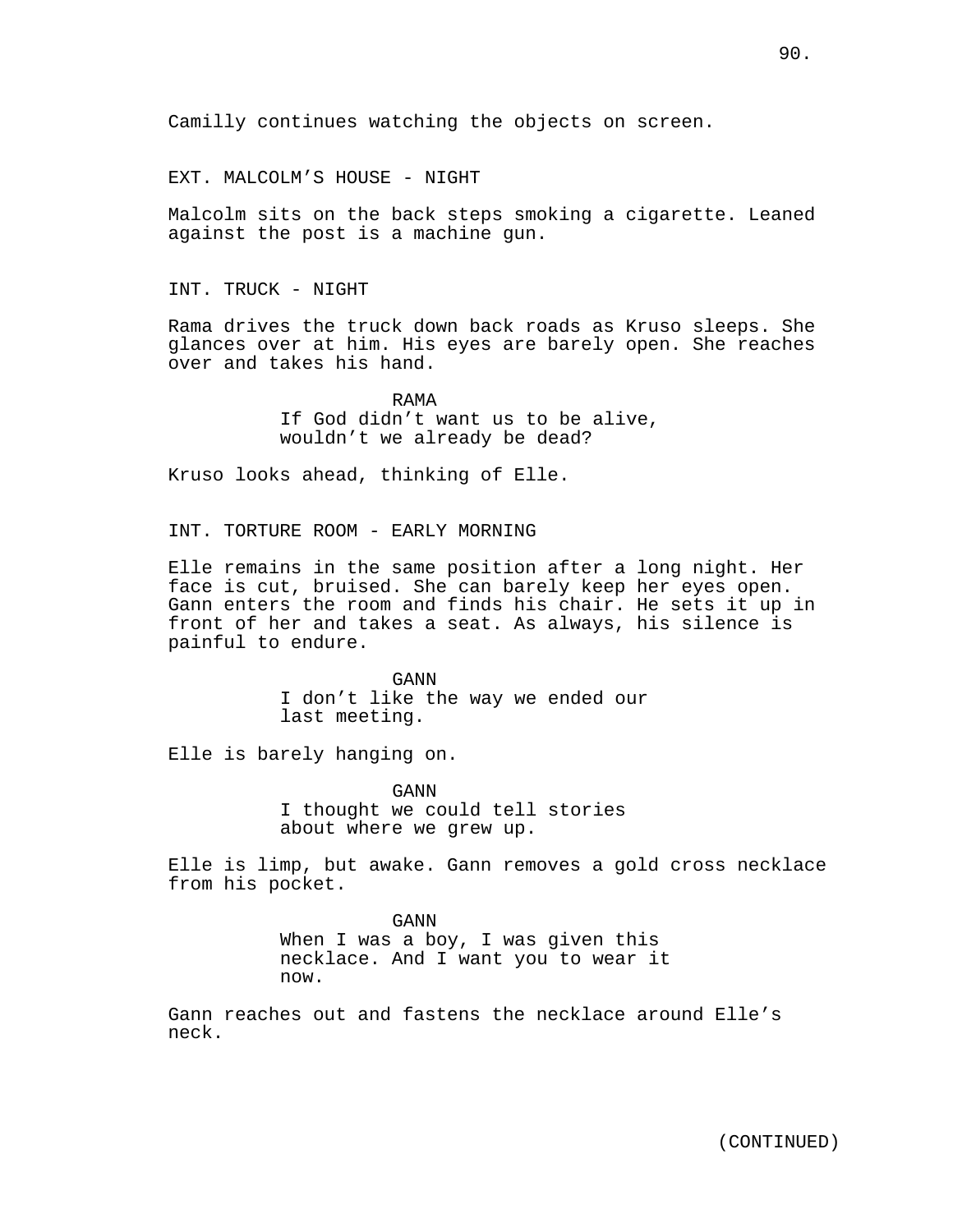He adores her.

#### GANN

My grandfather was a special man. Cancer killed him. Smoking. They separated his belongings among the children and grandchildren, and somehow it was decided that I should be the one to carry this cross. My mother handed it to me on the first day of school and said any time I saw myself in the mirror, I should remember that Papa was in heaven.

Gann lets the story take its effect.

#### GANN

That's a comforting thought for a grieving boy. But even then, I remember feeling sorry for her. That she would believe something so ludicrous just to accept the basic terms of life and death.

Gann runs his finger over the cross and down her skin.

#### GANN

I don't hate that you follow Christ. I don't. I just hate how stupid you must be to believe it's true.

He leans back and waits through the tense silence.

GANN Now it's your turn.

Elle is thinking. She smiles, finding her voice.

### ELLE

A long time ago, when I was just a girl, I remember seeing a man on TV. A Christian speaker of some kind. And he had this suit. This ridiculous suit and a big ring on his pinky. I remember it so clearly now.

Elle coughs and spits blood.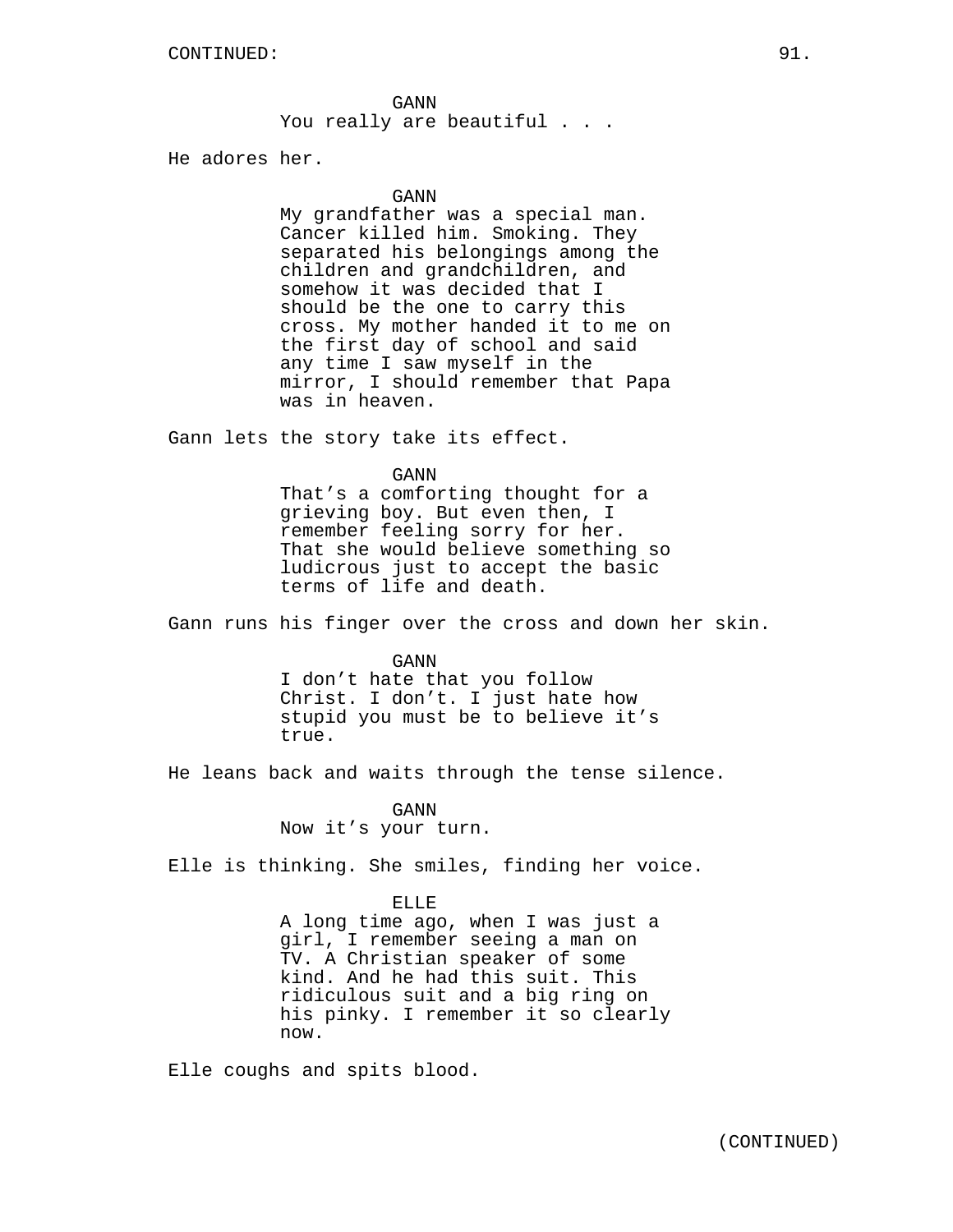ELLE He said that everyone who followed Jesus would be healthy and happy and rich.

She begins to laugh to herself, and then harder. Gann joins in, genuinely laughing, until they are both laughing like friends . . .

> GANN Jesus himself once said, 'Blessed are those who are persecuted for righteousness' sake, for theirs is the kingdom of heaven.'

Elle's lips move along with the words Gann speaks.

ELLE We are afflicted in every way, but not crushed; perplexed, but not driven to despair; persecuted, but not forsaken; struck down, but not destroyed; always carrying in the body the death of Jesus, so that the life of Jesus may also be manifested in our bodies.

She spits blood.

GANN Indeed, all who desire to live a godly life in Christ Jesus will be persecuted.

ELLE But I say to you, Love your enemies and pray for those who persecute you.

Elle looks up at him, unafraid, undeterred. More confident than ever.

> GANN Clearly the man you saw on television was a fool.

# ELLE

Clearly.

Gann narrows his eyes. He reaches out and takes the cross in his hands.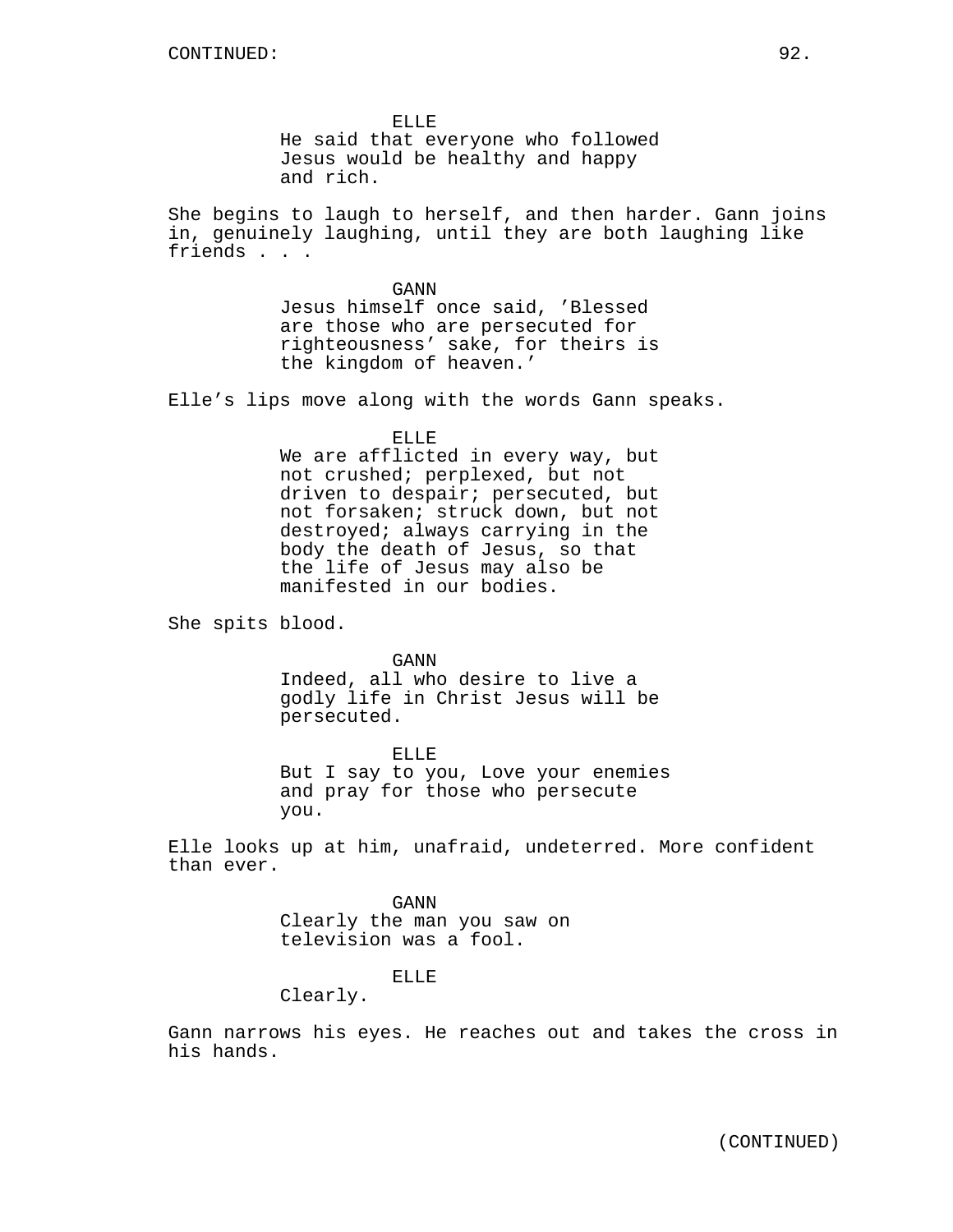GANN I like you, Elle.

EXT. CITY STREETS - NIGHT

Gann closes an alley door and locks it. He walks towards a lit street, passing a dumpster.

He turns onto the main street and passes by Francis, who glances at him as she moves past. Gann is intrigued. He turns and watches her walk away.

> GANN Excuse me. Do I know you?

Francis pauses. She turns around.

FRANCIS

Not yet.

Francis continues, and a smiling Gann moves away from her.

Francis turns into the alley in the same direction where Gann came from.

INT. TORTURE ROOM - MOMENTS LATER

Francis walks through the room towards Elle, who is unconscious. She bends down and looks at her face, freshly beaten and bruised.

Francis gently lifts Elle's chin.

INT. AUTO SHOP - NIGHT

Kruso and Nox sit in lawn chairs in the middle of the garage, cars all around them. There is a small cooler between them, and they each drink a beer.

> KRUSO When will you be back?

Nox considers it.

NOX Maybe never. I don't know.

Kruso accepts the news.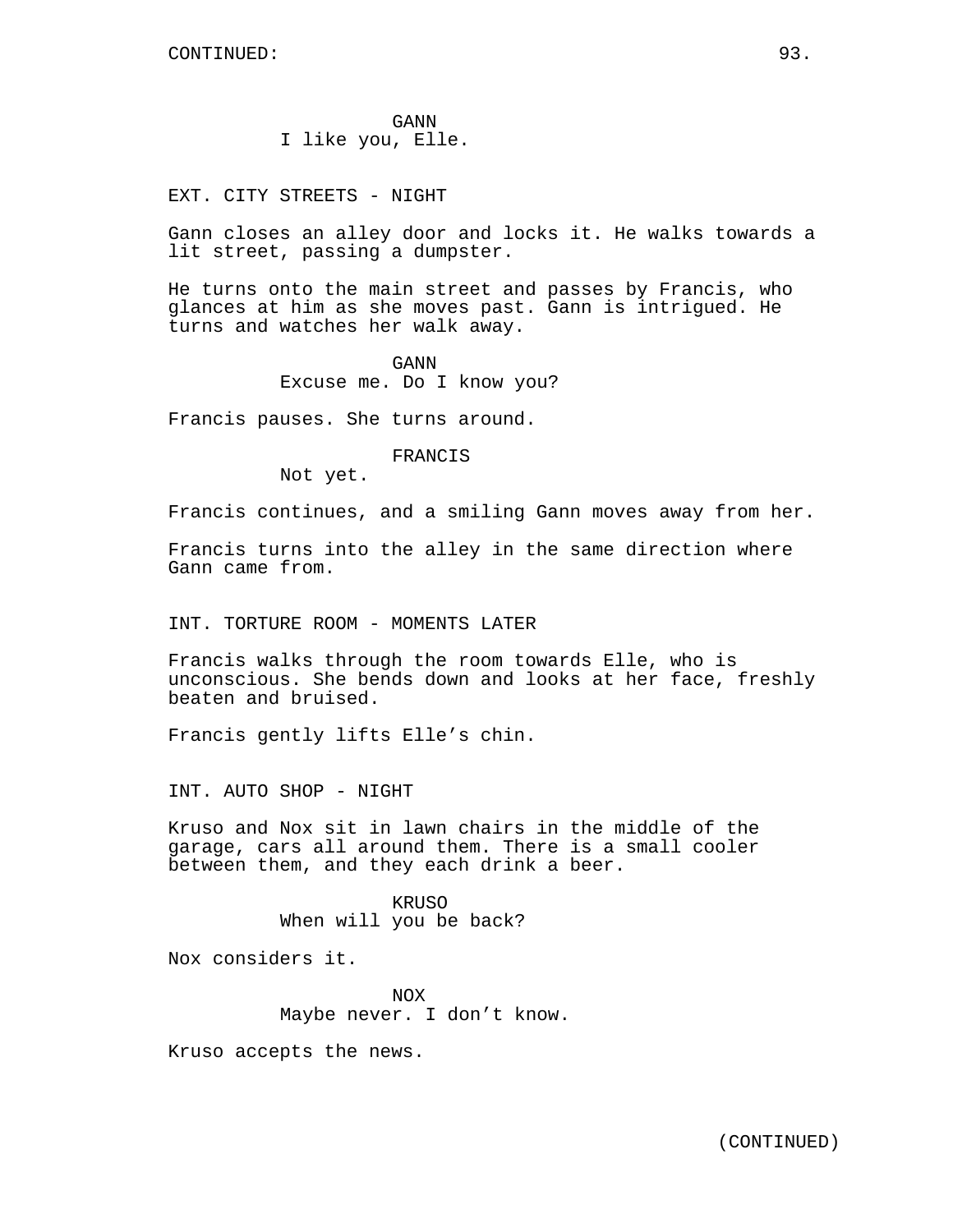NOX Saying yes is a dangerous habit.

KRUSO Yeah. When do you leave?

NOX

Next week. There's a few things to put in order. This is a good thing, Kruso. For both of us.

KRUSO

We already have a good thing.

NOX

But it's too small. The world we've made here. We're too good at it, which means we aren't taking enough risks.

### KRUSO

(amused) I don't know what you consider to be a risk.

Nox drinks. He smiles.

NOX

Yeah. I just mean that we could keep coasting along. We could do what we've been doing. Or we could say yes.

KRUSO It sounds like you already did.

NOX

I did.

Kruso pulls out a new beer from the cooler and pops off the top.

> NOX I want you to say yes to something, too.

Kruso looks over at him.

KRUSO I'll do my best, Nox. Really I will. But I don't know how to speak and all that.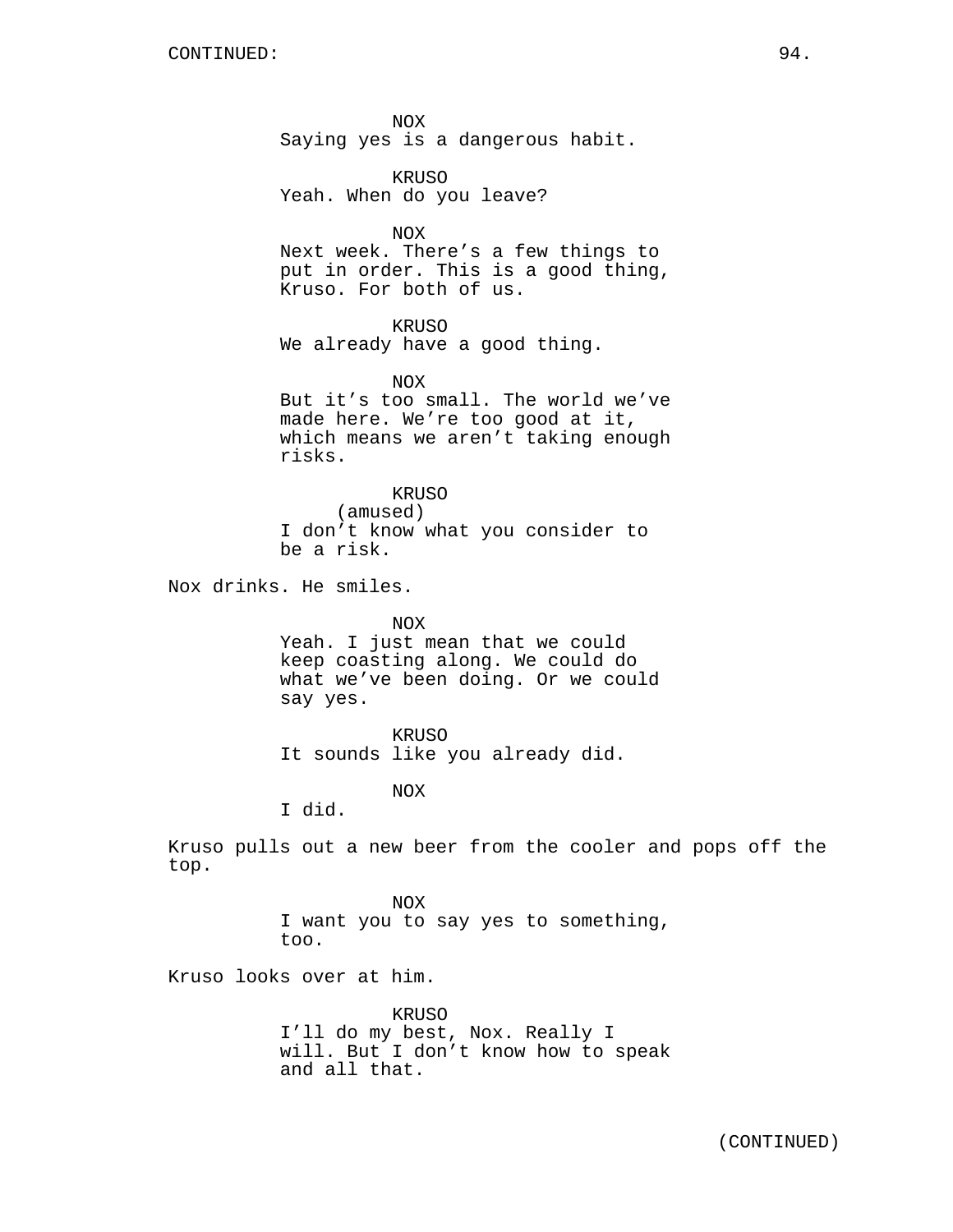NOX I'm not talking about leading the church. I don't have any doubts about you and Elle. I'm talking about something else. Nox removes the Selah from his pocket. KRUSO What is it? NOX Every church that we know about from coast to coast. And their leaders. KRUSO Destroy it. NOX (looking at the chip in his hands) I could. And I'd be lying if I said I hadn't considered it. Until I thought about money. Support. Transferring information. How else do you know how to transfer funds to Seattle? Or Aimes? Or Jacksonville? Destroy this and we become isolated. We'd all be on our own. KRUSO That's the only copy? NOX I don't know. Kruso . . . where I'm going is dangerous. KRUSO I won't say anything. You know that. NOX

Of course. But I want you to say yes to something else. If they find me, I want you to take this.

KRUSO And do what with it?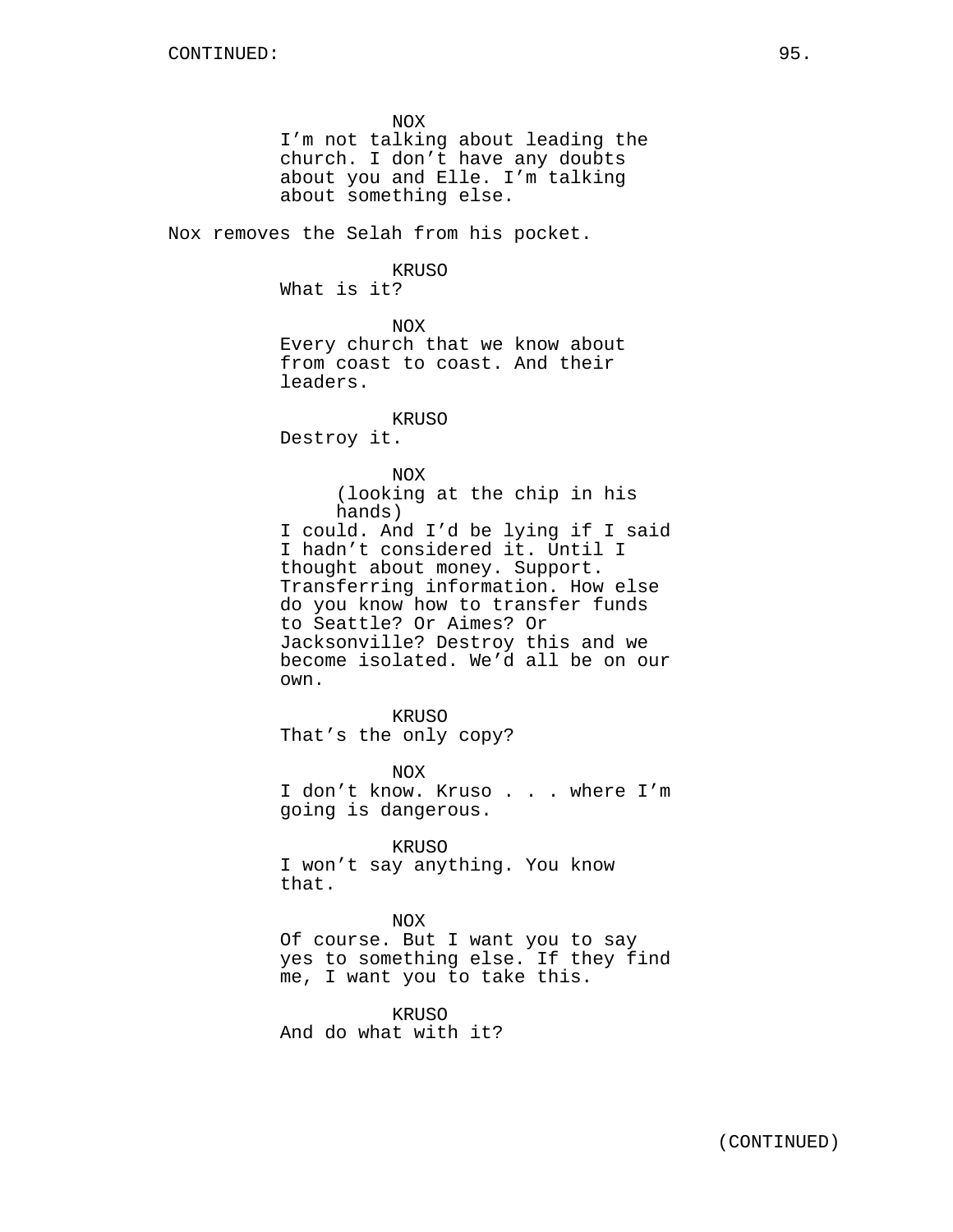NOX Use it. Build the church. You can choose to see it as a gift - an opportunity.

Nox offers a toast. Kruso reluctantly clinks the bottles together as they smile and continue drinking.

INT. BEDROOM - DAWN

Malcolm sits in a chair in the corner of the room, leaning forward. His watch ticks loudly in the quiet room. A pistol is on the stand beside him, along with a Bible. He begins to doze.

Malcolm watches Elle sleeping.

She is battered. She coughs. Her eyes open. Malcolm quickly moves across the room and falls to his knees beside the bed.

> MALCOLM Elle. Elle. It's me. You're ok now.

Elle cries as Malcolm holds her.

MALCOLM It's ok now.

ELLE Malcolm . . .

MALCOLM What happened?

ELLE I don't know.

MALCOLM Just rest. I'll bring you some food but don't move. You're safe here.

ELLE Where's Kruso?

MALCOLM Go to sleep.

Malcolm kisses her head. She closes her eyes, fighting the tears.

Malcolm stands from beside the bed and exits the room.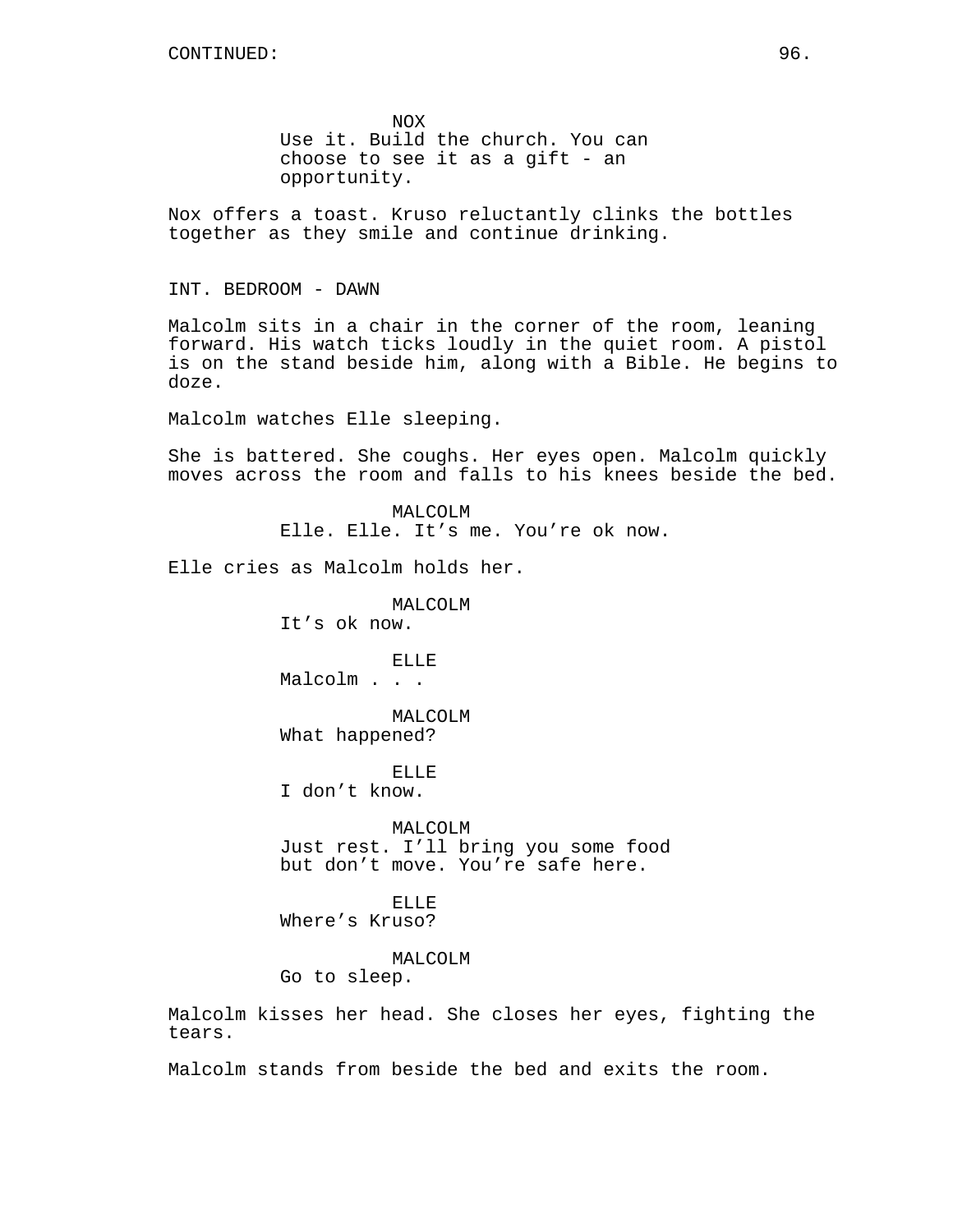Malcolm moves down the hall towards the living room. In the living room are three of his guys along with Camilly. They are spread out, solemn, waiting for news.

# MALCOLM

She's awake.

Camilly stands.

MALCOLM Let her sleep.

CAMILLY Did she say anything?

Malcolm walks over to the refrigerator and takes out a plate covered in foil. He carries it over to the microwave, removes the foil and puts it inside.

> CAMILLY Make something decent, at least.

Malcolm glances back.

MALCOLM

Be my guest.

Camilly stands and goes into the kitchen. She opens the cabinets, looking for whatever she can use to cook a meal.

## CAMILLY

So what now?

Malcolm looks through the curtains out at the street.

MALCOLM The head comes off the snake.

INT. TORTURE ROOM - EARLY MORNING

Gann opens the door to the windowless room, carrying a bag of food.

> GANN (calling out) I hope you don't mind my leftovers.

He grabs a chair and drags it across the floor.

He pauses, looking ahead at the chains hanging freely from the ceiling. Elle is gone.

(CONTINUED)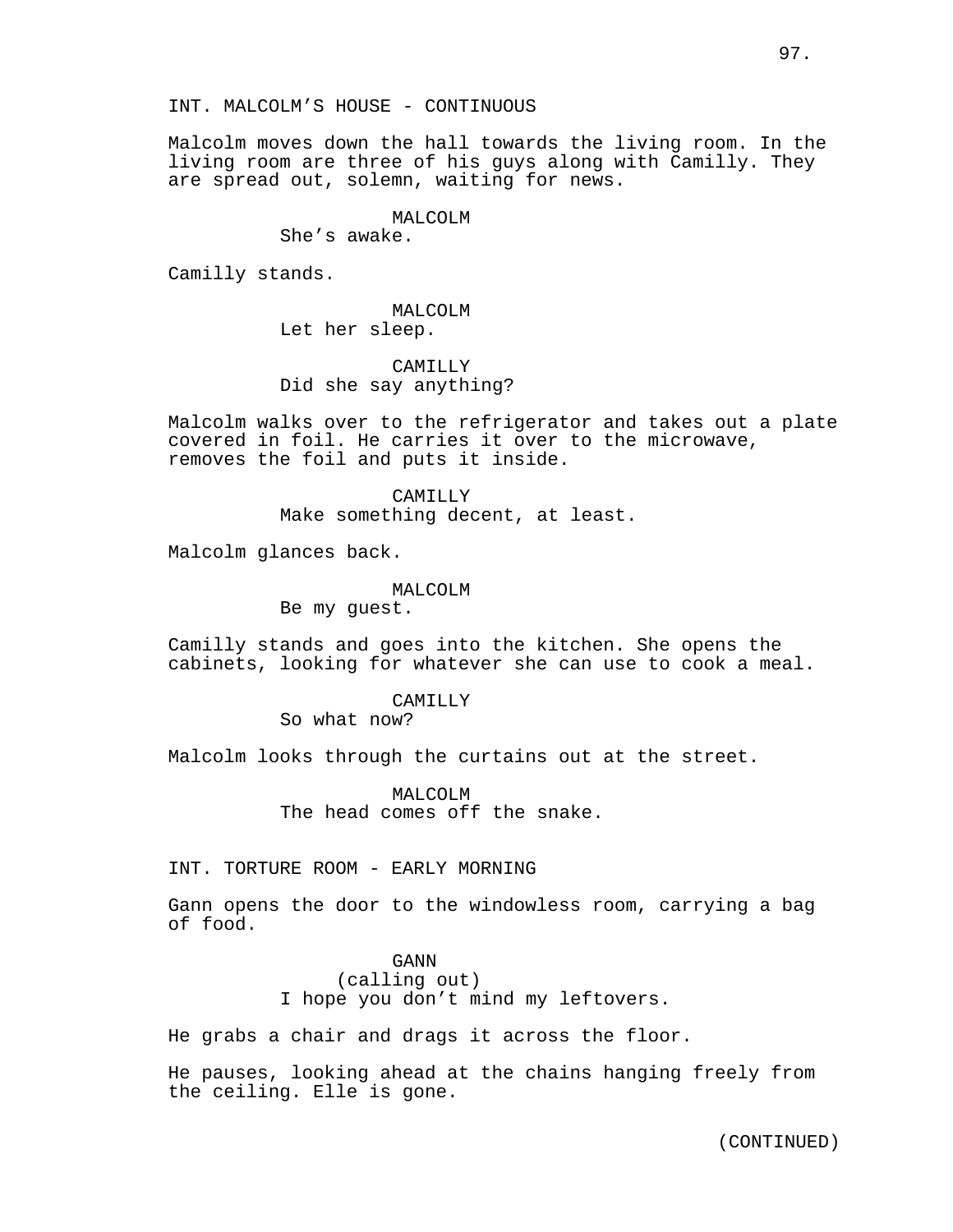But something is connected to the chains.

Gann moves forward and finds the cross necklace dangling down. He snaps it down and looks around the room. Furious, he throws the box of leftovers against the wall.

INT. POLICE STATION - DAY

Malcolm is in uniform. He sits at his desk working on the computer.

The desk of PLANT is still empty, now cleared of all the items. Hunt knocks on the glass and motions for Malcolm to come to him. Malcolm obeys.

# MALCOLM

What's up?

HUNT I need to you walk an informant out of the building.

They look down the hall and see Poole being escorted to him. Poole doesn't know Malcolm.

> HUNT This guy's a little prick.

> > MALCOLM

I got it.

HUNT (calling out) Mr. Poole. You are free to go. You have been a great help and I hope I never see you again.

Poole winks.

POOLE

You won't.

HUNT Officer Varela will walk you out.

Poole moves forward into Malcolm's care. Malcolm leads him down the hall.

> MALCOLM I'll give you a ride.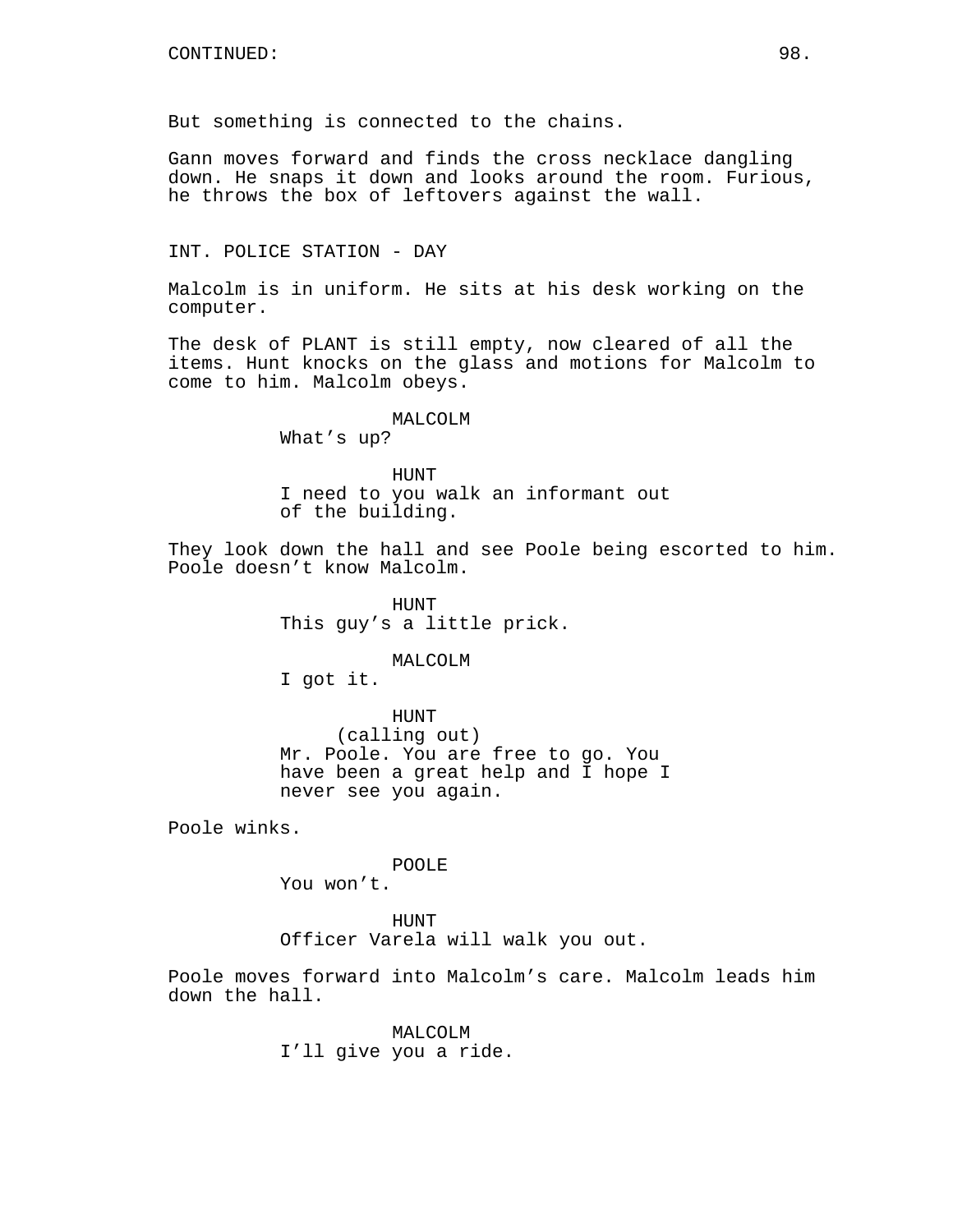As they walk towards the exit, Malcolm passes Hunt's office. Gann sits at the desk in serious contemplation. They briefly meet eyes as Malcolm walks past the door.

INT. AUTO SHOP - NIGHT

Kruso pulls the truck into Henry's garage and parks where he and Nox sat so many years before.

He and Rama get out as Henry approaches from the office.

HENRY I thought you were dead.

KRUSO

Not yet.

Henry embraces Kruso.

KRUSO This is Rama. Rama, Henry. Where is she?

Henry thinks of how to tell Kruso . . .

HENRY

She's safe now.

Kruso closes his eyes in utter relief.

KRUSO

Where?

Henry glances past Kruso at Rama.

KRUSO You can trust her.

HENRY

She's at Malcolm's place. Under watch. Kruso she's . . . they beat her up pretty bad.

KRUSO Who found her?

HENRY Nobody knows. I just know she's okay.

Kruso turns to Rama.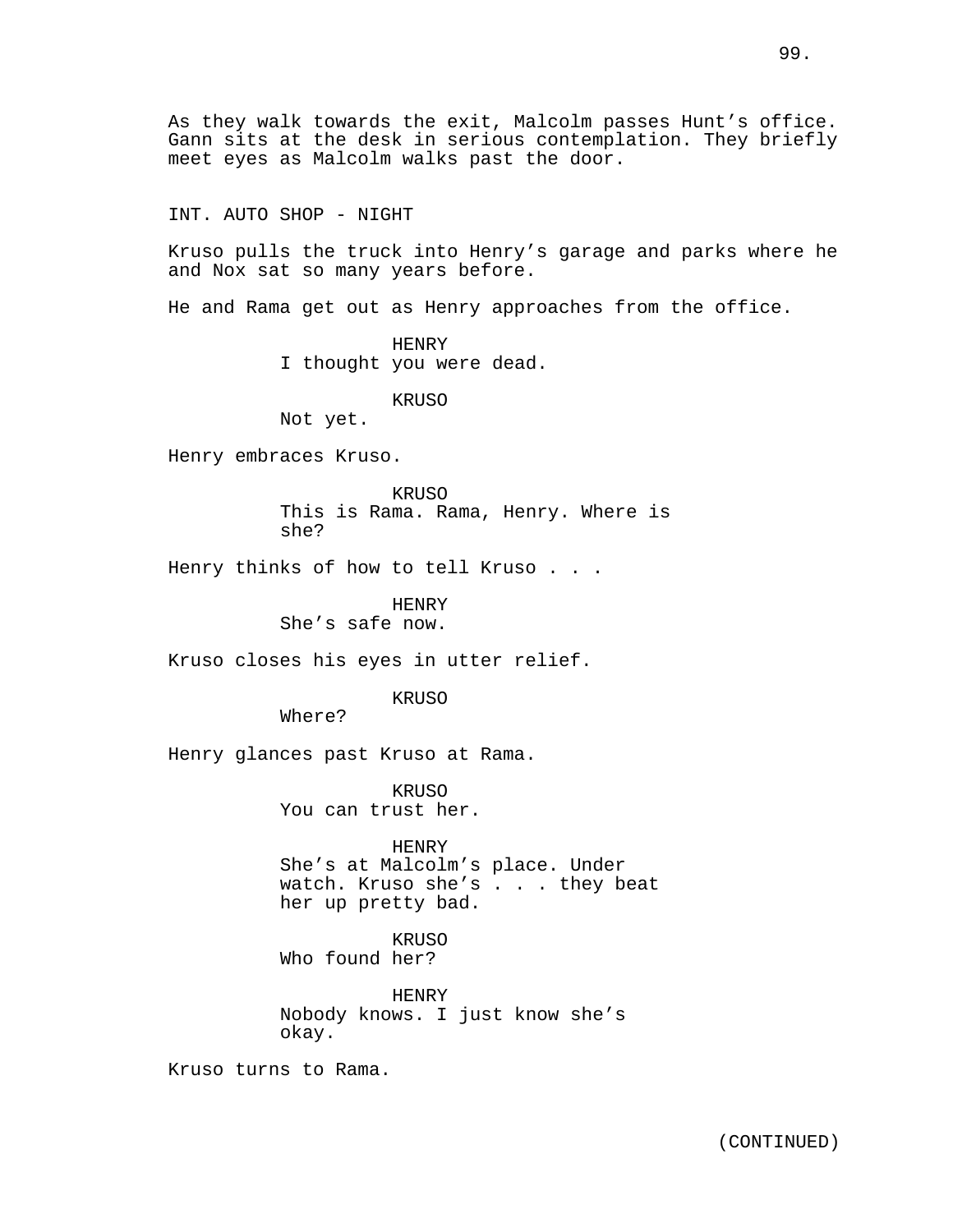HENRY Yall look like hell.

KRUSO We need new plates on the truck.

HENRY Where you going?

KRUSO To see the old man.

Henry motions for them to follow him back to the office. Kruso reaches through the truck window and grabs the chip off the dash. He tucks it into his pocket and follows Henry.

INT. BEDROOM - NIGHT

Camilly sits on her knees next to the bed where Elle is laying. Elle is awake. They speak quietly. A bowl of soup is on the night stand.

> ELLE You're still here.

Camilly runs a gentle hand through Elle's hair.

ELLE I tried to warn you this is what happens.

CAMILLY I don't care. The soup is cold but I can heat it up.

ELLE

It's ok.

CAMILLY Did he . . . hurt you?

ELLE

No.

Camilly is relieved.

CAMILLY What did he want?

ELLE The same thing everybody wants.

Camilly glances to the door.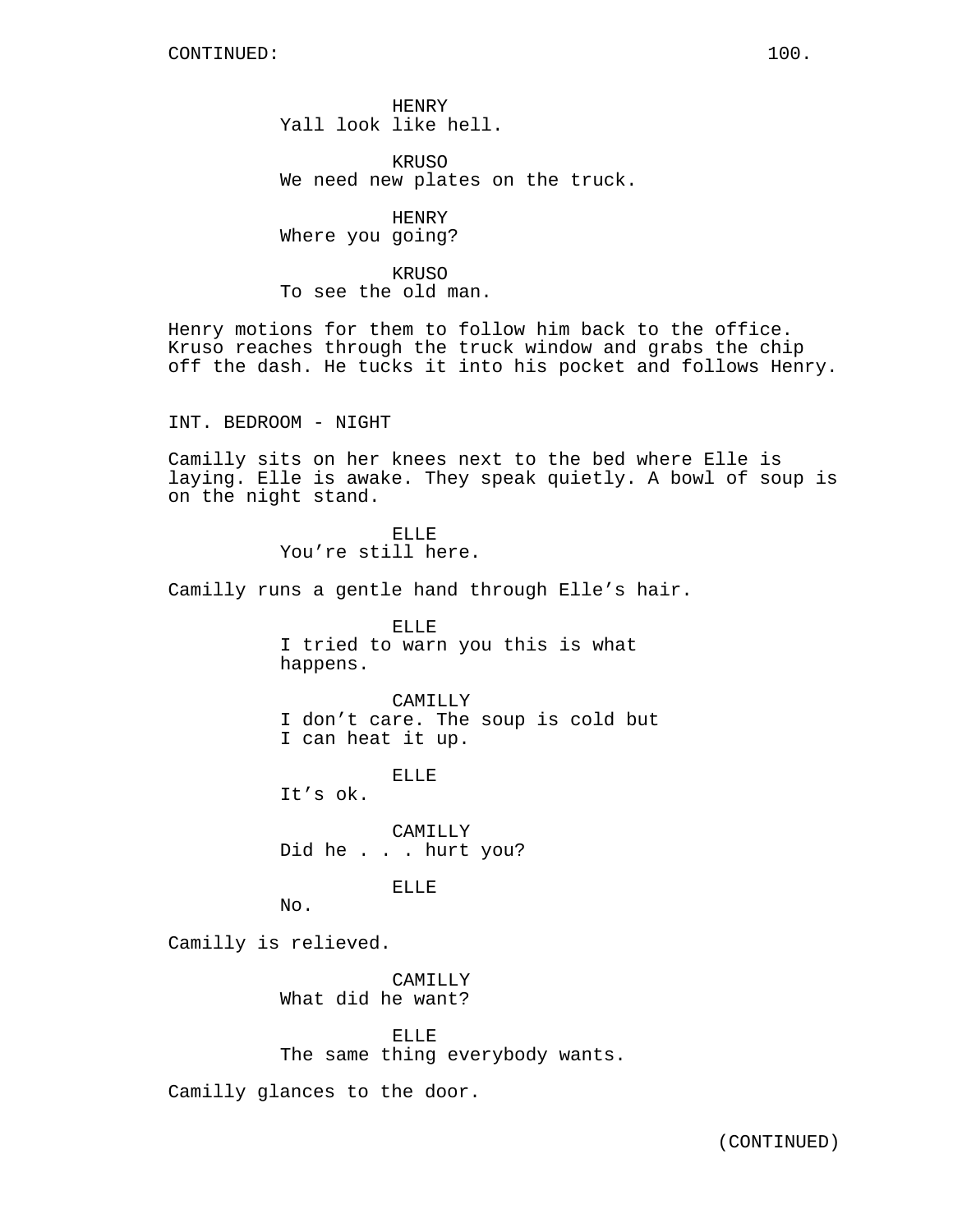CAMILLY Malcolm said something about a list. Or a computer chip or something.

ELLE It's a long story.

CAMILLY I guess he found it. That's why you're here.

Elle thinks of something else . . .

ELLE I can't remember her face. I want to so badly. But I can't see her . . .

CAMILLY What happened to the chip?

ELLE I don't know.

Camilly picks up the bowl of soup and stands.

CAMILLY I'll heat this up.

ELLE Most people would have run by now. When they see behind the curtain.

She smiles.

CAMILLY At least it's interesting.

Camilly leaves the room to heat up the soup.

INT. MALCOLM'S HOUSE - CONTINUOUS

As Camilly walks down the hall, the front door bursts open with Poole being led inside by Malcolm. Poole is held at gunpoint.

CAMILLY

Whoa.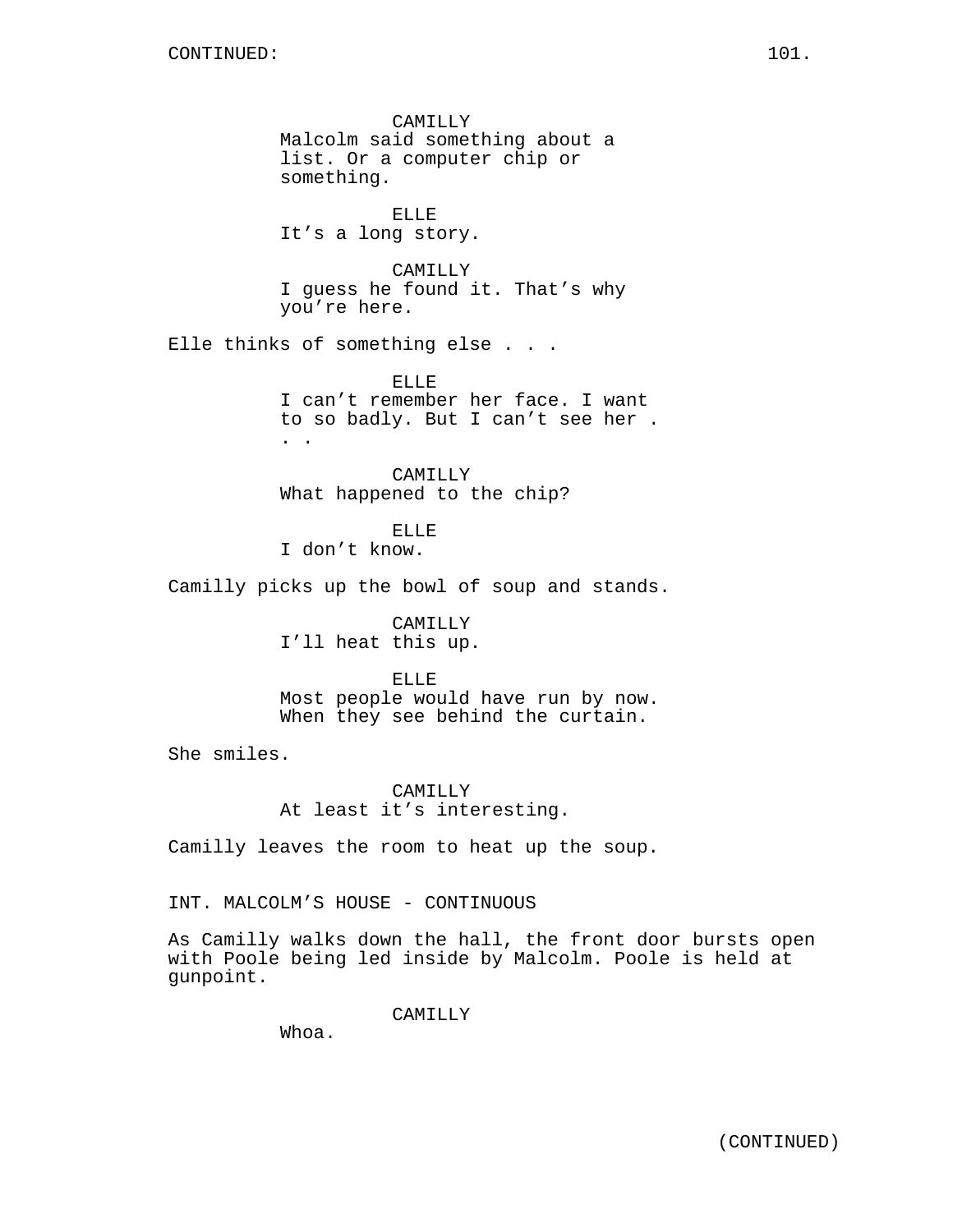Malcolm pushes Poole down the hall towards the bedroom.

Camilly stands at the end of the hall in silence, holding the bowl of cold soup. She hears voices inside the bedroom door. She glances back to see a few guys from Malcolm's crew sitting at the table, armed.

Camilly stands still, listening to the murmuring of voices.

The door opens, Malcolm leading Poole. He pushes him down the hall and past Camilly, giving Poole to the men at the table.

MALCOLM

Kill him.

POOLE What? Wait. No. Come on man!

MALCOLM (Turns to Camilly) Let's go.

POOLE

Please . . .

CAMILLY You can't just kill him . . .

MALCOLM

Right now.

Malcolm moves towards the door. Camilly sets the soup down and runs after him.

EXT. MALCOLM'S HOUSE - CONTINUOUS

As they walk to the truck, Malcolm hands her a pistol.

MALCOLM Just in case.

CAMILLY You can't just kill him.

Malcolm stops.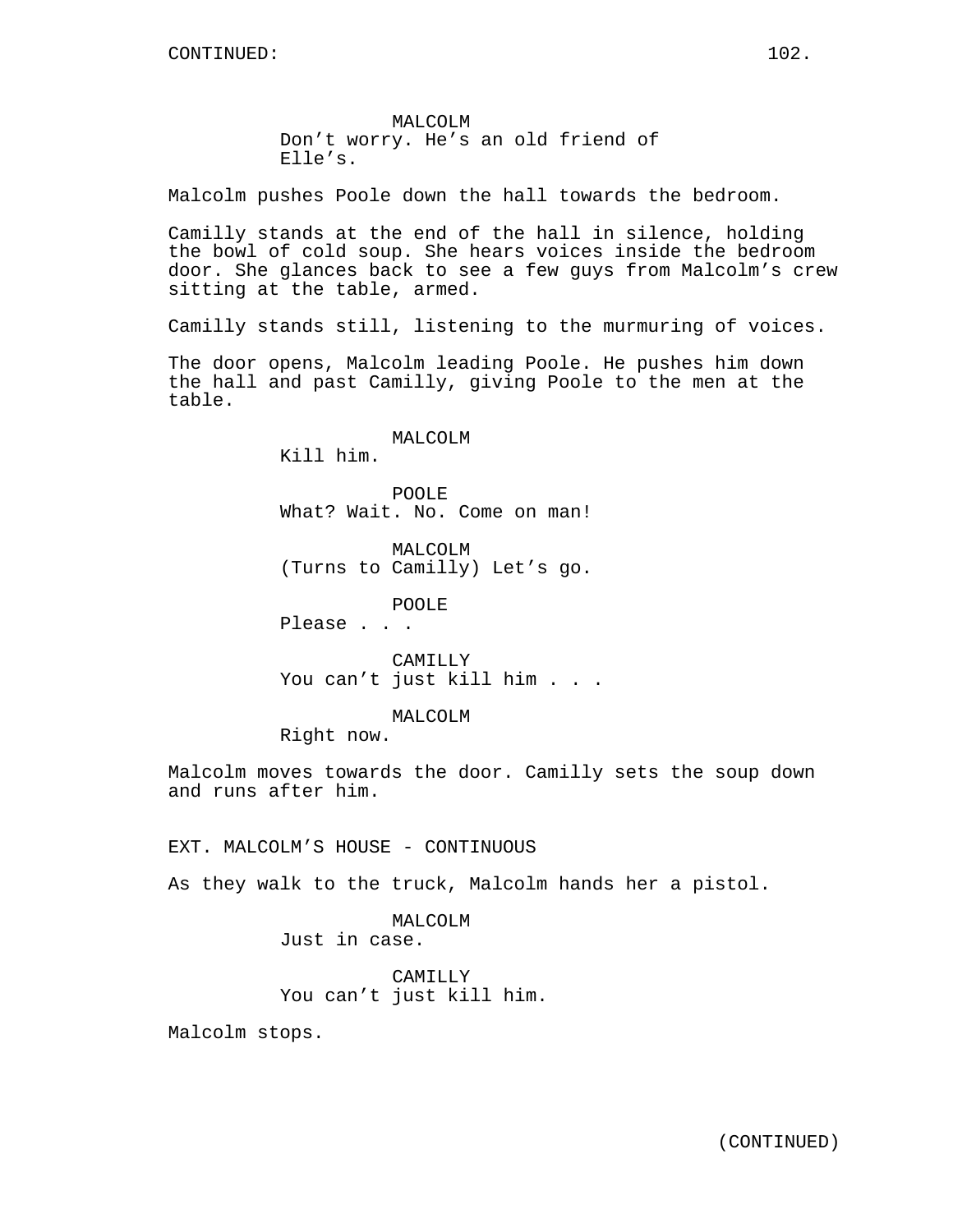MALCOLM Relax. We aren't going to kill him. I just want him to piss his pants.

Camilly looks down at the gun in her hands.

CAMILLY How do you use it?

MALCOLM Point and pull the trigger.

He opens the door and fires up the truck. Camilly looks down at the weapon, then moves to the passenger side.

EXT. PARKING GARAGE - NIGHT

Francis looks over the city . . .

INT. MALCOLM'S HOUSE - NIGHT

Elle sits up in bed. She is sore, beaten badly. She moves her hand down to her stomach. She closes her eyes in prayer.

EXT. NICE NEIGHBORHOOD - NIGHT

Kruso and Rama sneak through a large yard and cross the dark street to a walled estate.

Kruso finds a foothold and climbs the fence.

EXT. ESTATE - CONTINUOUS

Kruso drops onto the grounds, and Rama is quick to follow.

He motions for her to follow him to the large house ahead. The windows are dark. They walk around to the back door.

Kruso knocks. No one is inside.

Kruso tries the handle and the door opens.

RAMA Why are we here?

KRUSO Because I don't know what the hell I'm doing. Or what move to make next. He'll know.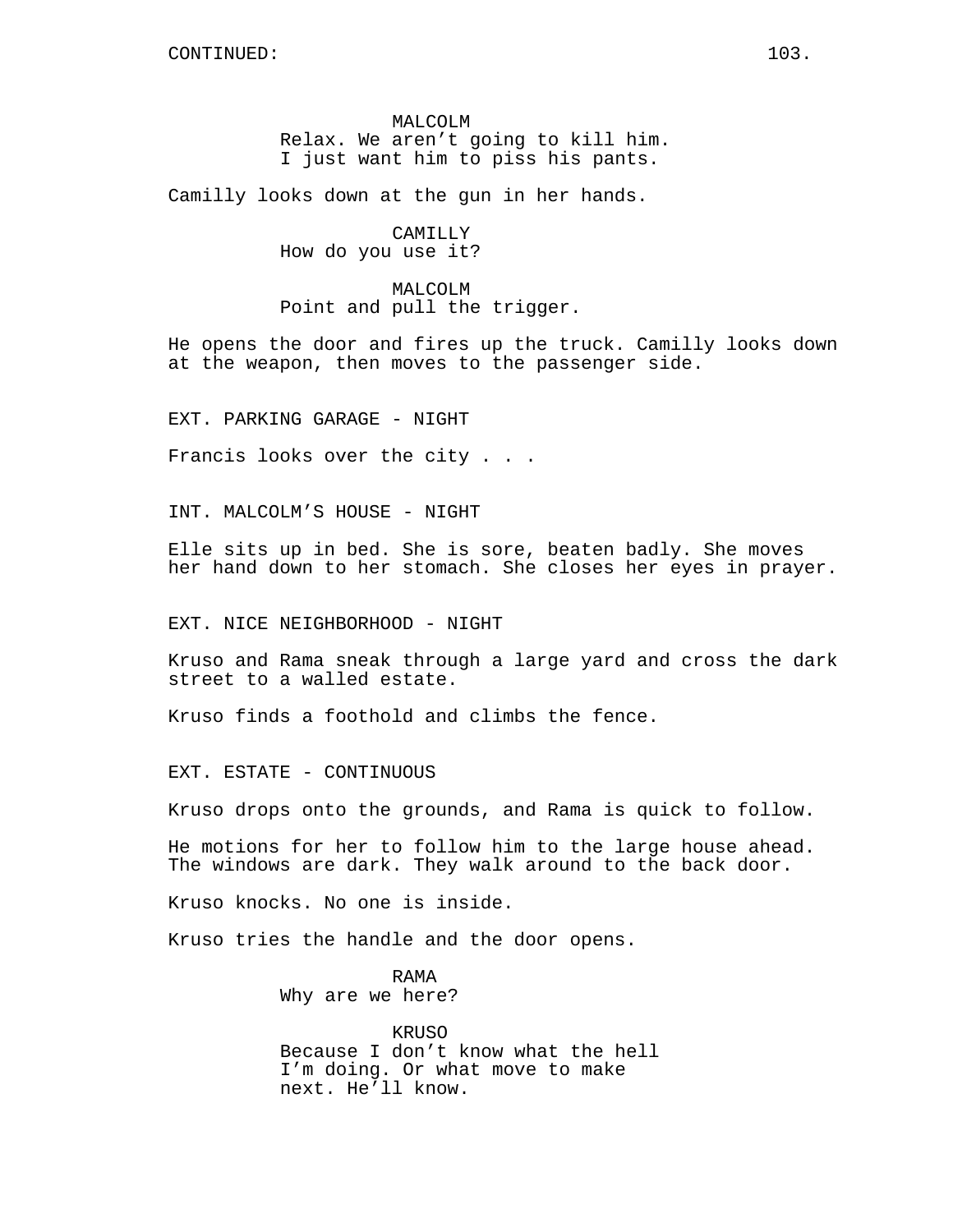Kruso enters.

INT. ESTATE - CONTINUOUS

Kruso closes the door behind them. They stand in an elegant home. Old wealth. Great shelves of books line the walls. Art. Leather furniture. The same painting from Elle's flower shop.

The house is eerily quiet.

Kruso and Luna move through the house and pause at the base of a great staircase.

> KRUSO Wait here.

#### RAMA

Kruso . . .

Kruso goes up the stairs.

On the landing he looks both ways. One of the doors has a line of light beneath it. Kruso moves that way . . .

INT. HOUSE DOWNSTAIRS - MOMENTS LATER

Rama walks from the base of the staircase into an adjoining room. As she does, a shadowed figure crosses the hallway. They cross at the same time, missing one another.

Rama enters the study and looks at the old images on the walls of OFFICER HORN. Kruso and Elle are in a few of the pictures. In one photo Horn is being baptized.

INT. HOUSE UPSTAIRS - MOMENTS LATER

Kruso moves towards the door and reaches for the handle. He turns the nob and lets it swing open. Across the room Officer Horn lays in bed. Blood covers his chest.

# HORN

Kruso . . .

The camera swings around to reveal Gann standing on the other side of the open door, holding out a shotgun.

HORN

Run.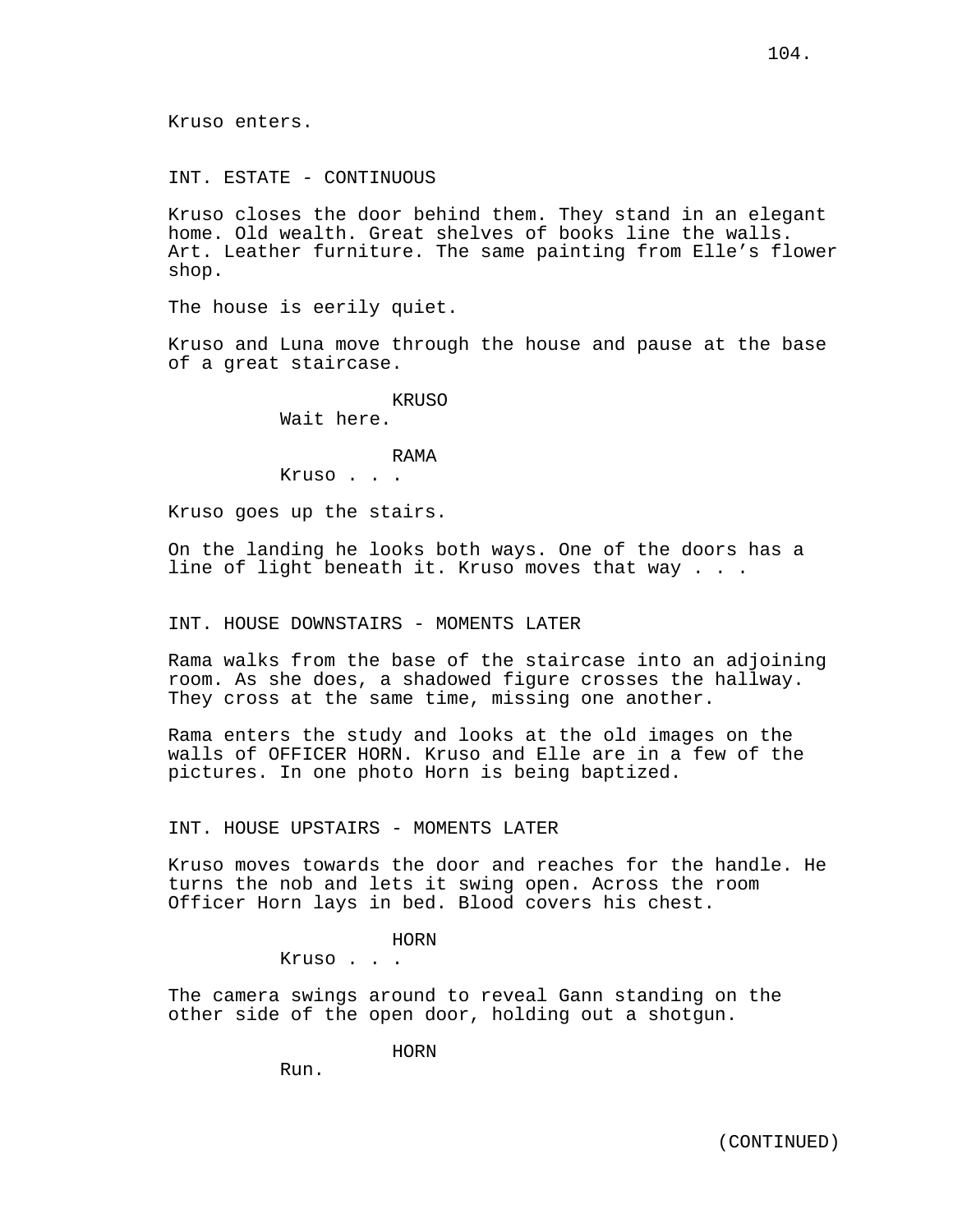Gann fires just as Kruso steps back. Part of the spray hits Kruso's shoulder as he scrambles to escape.

Kruso runs across the opening at the top of the stairs, as HUNT fires at him from downstairs. Kruso bursts into another room upstairs.

INT. HOUSE DOWNSTAIRS - MOMENTS LATER

Rama hears the shots upstairs and looks to the entrance of the room, where she sees Hunt firing upstairs.

Rama leans against the wall to stay out of site.

INT. HOUSE UPSTAIRS - MOMENTS LATER

Gann calmly walks around the door and glances at Horn who is dying . . .

He moves towards where Kruso ran. From the balcony, he looks down at Hunt. Gann drops the shotgun and takes out his service weapon.

> GANN Call the dogs. He's going to jump.

Hunt turns and exits the front door.

INT. BEDROOM - CONTINUOUS

Kruso secures the door with lock. He reaches for his shoulder and looks for an escape. Blood covers his hand. He looks back at the door.

EXT. HOUSE - MOMENTS LATER

Hunt walks off the porch and turns the corner of the house. As soon as he does, Malcolm attacks him and takes him to the ground. He beats him mercilessly, separating Hunt from his gun. Camilly watches from a safe distance, in utter disbelief. She holds a gun in both hands, unsure of what to do.

Malcolm stands, his boot pressed down on Hunt's face.

**HUNT** You're a traitor.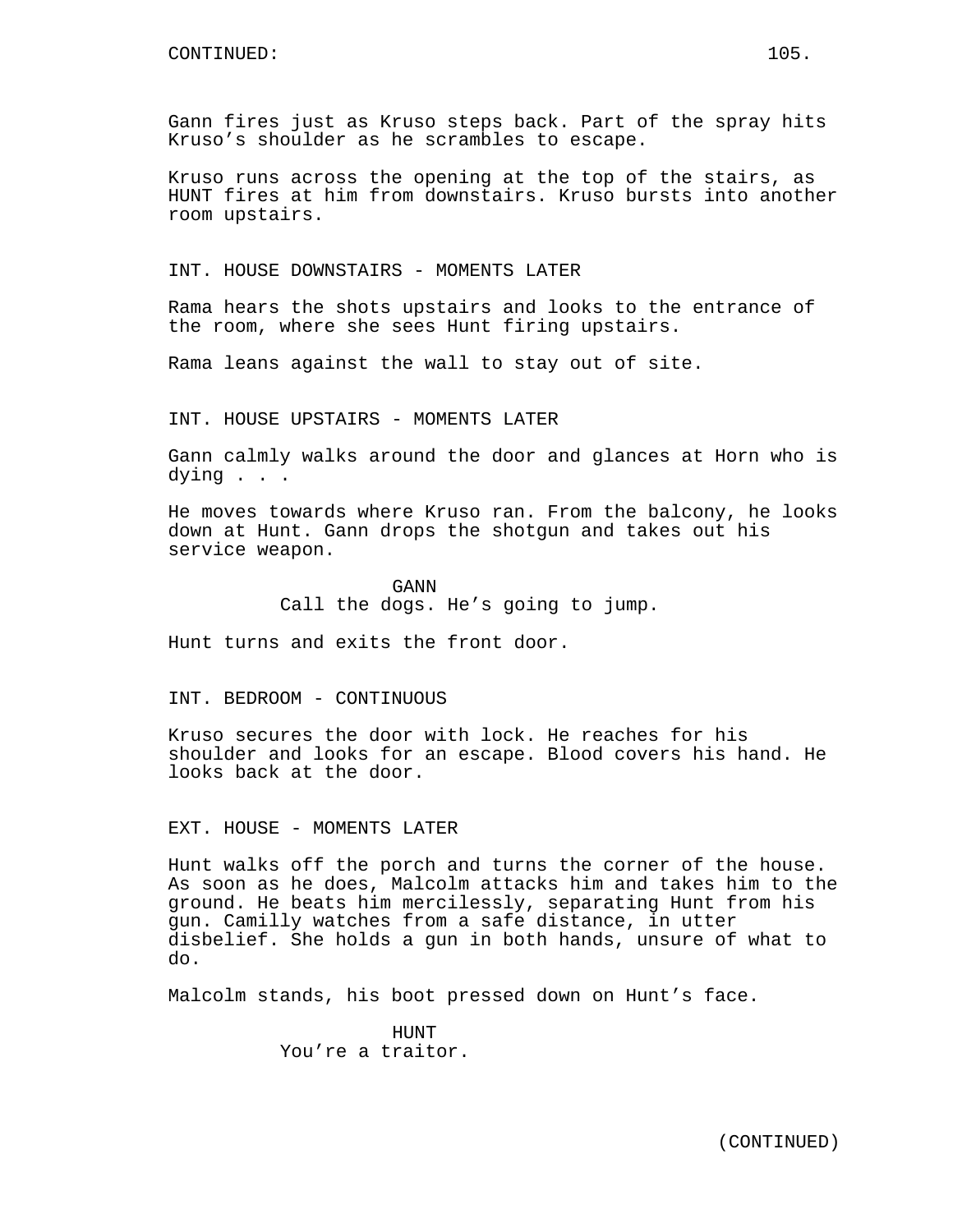MALCOLM

 $No.$ 

HUNT They're going to find out who you are.

MALCOLM Not if no one is alive to tell them.

HUNT You don't have to. You can run.

MALCOLM You'd like that. Wouldn't you?

HUNT Malcolm . . . Please.

Malcolm steadies the gun and pulls the hammer back.

CAMILLY

Don't.

Malcolm glances back. There is death in his eyes. Madness. Revenge.

As he is distracted, Hunt pulls a knife and jabs into Malcolm's leg. He goes down in pain as Hunt scrambles to escape. Hunt finds his own gun in the grass and runs towards the front door away from Malcolm.

Malcolm holds his leg in pain, blood spreading over his pants.

> MALCOLM (to Camilly) Shoot him!

Rama walks out the open front door. Gunshots. Terror. In the distance she sees blue and red lights moving towards them.

Hunt comes into view, raises his weapon and fires at her. She ducks into the house and runs for the back door.

Hunt lifts his walkie as he enters the house.

HUNT All units to 115 Falling Leaf Lane. Shots fired.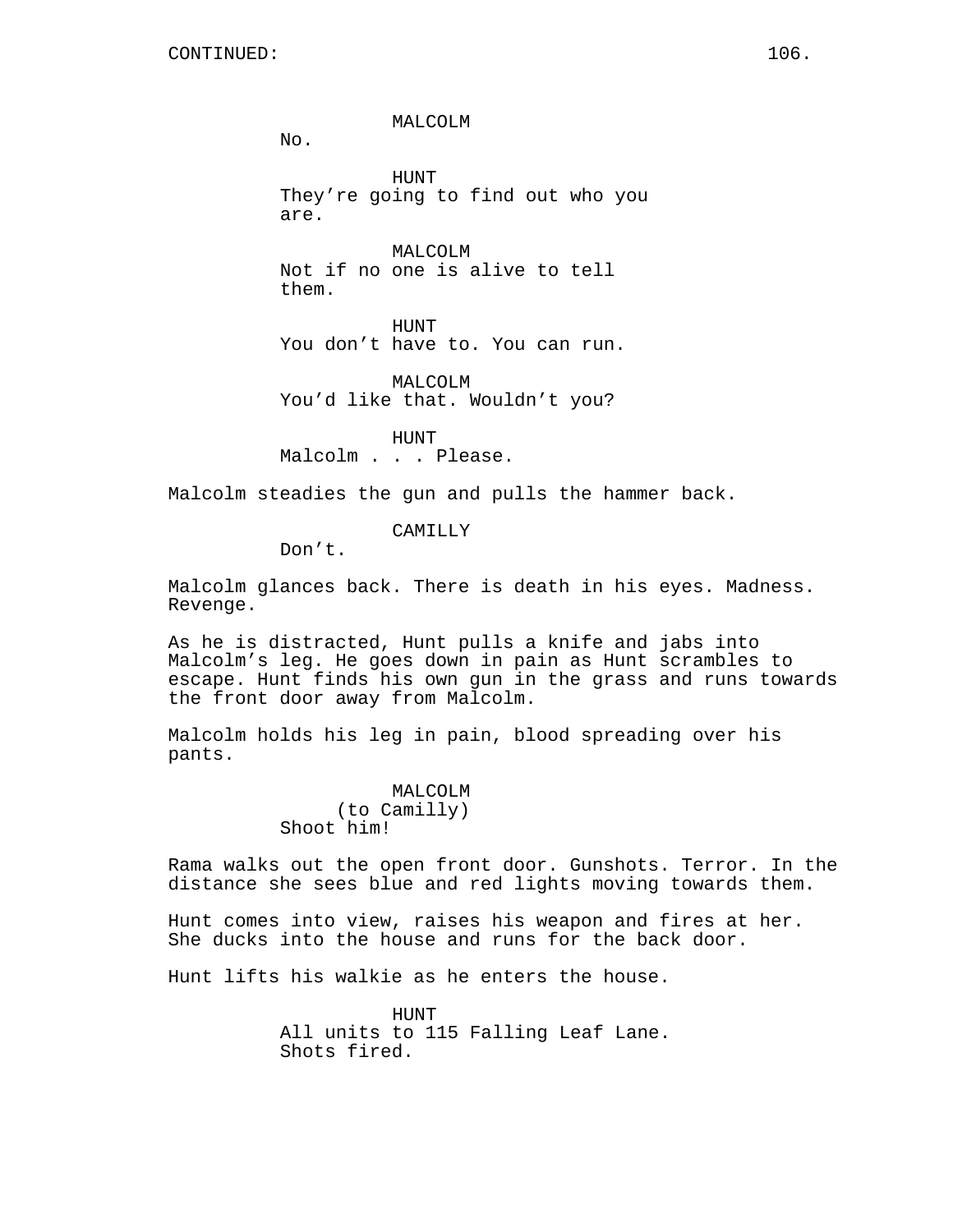INT. UPSTAIRS -

Gann kicks the locked door . . .

INT. BEDROOM - CONTINUOUS

Kruso sees the lock is going to give way. There is a window. He crosses the room and opens it, looking down.

Gann kicks open the door to find an unarmed Kruso facing him.

The moment has come . . .

Gann is pleased.

GANN I knew we'd find each other eventually.

Kruso glances back at the window. Gann fires twice at the wall around the window as a warning.

> GANN It's going to hurt like hell. And it won't change anything.

Kruso turns with his hands raised to calm Gann.

GANN You have something I want.

Gann holds out the gun.

Kruso reaches into his shirt pocket. He slowly takes out the rifle shell used to kill Nox. Gann looks at the shell, holding back his obvious anger . . .

> KRUSO I guess since you weren't the one who killed Nox, this doesn't belong to you.

> > GANN

No. But this does.

Just before Gann pulls the trigger, a shotgun blasts through the house and Gann flies forward.

Rama stands in the doorway holding a smoking shotgun. She collapses to her knees.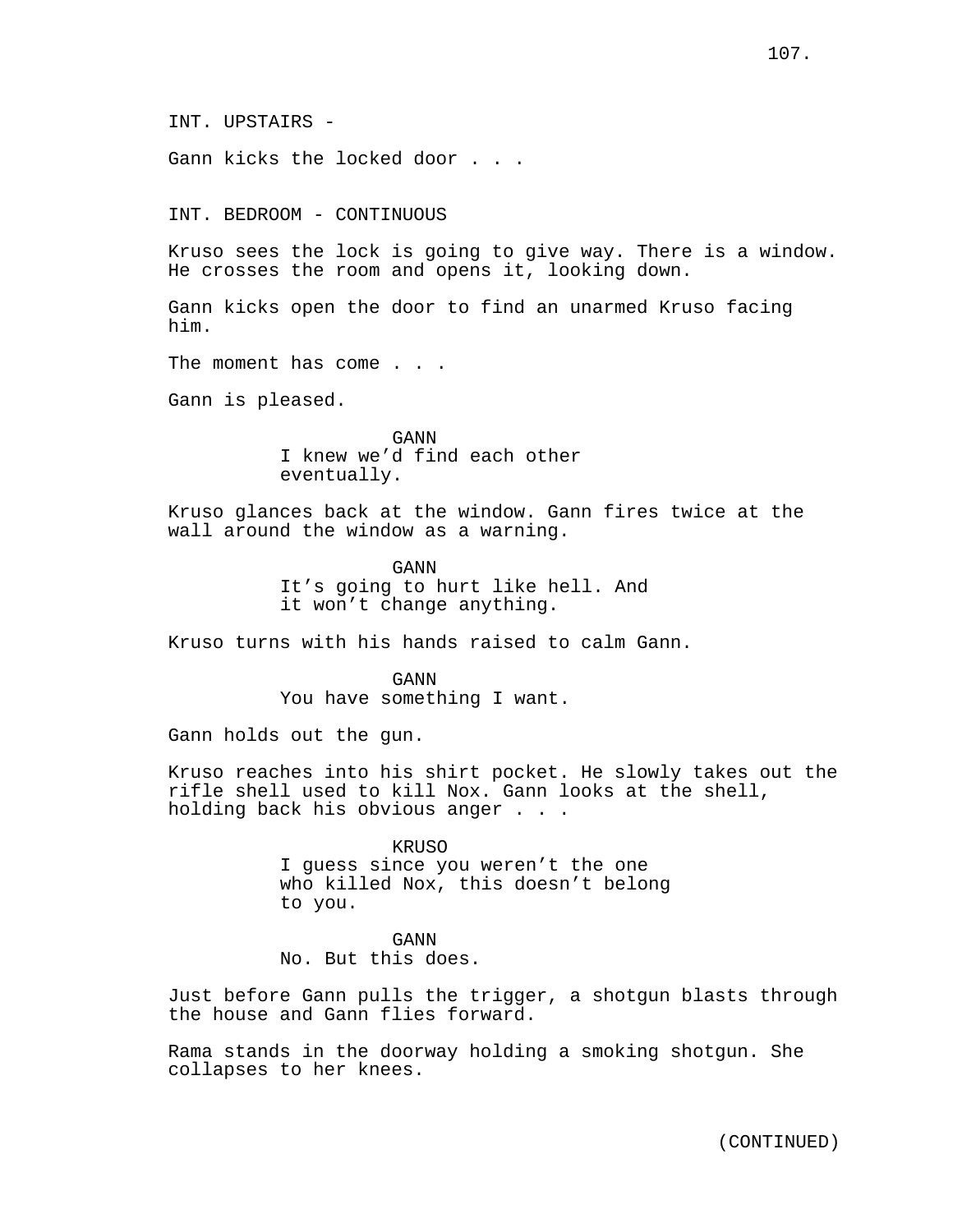Gann lays in the bedroom, struggling for breath. His left shoulder and back are shredded. He rolls over and sees Rama standing there with the gun at her side. She cocks the shotgun, and the shell falls on the ground next to Gann's face.

Gann coughs blood, staring at her.

Kruso steps past Gann and lifts Rama from her knees . . .

KRUSO

Come on. RAMA I'm so sorry. KRUSO Rama get up.

RAMA (to Gann) I'm so sorry . . .

Kruso pulls her up as she stares at Gann on the floor. He is motionless. He blinks . . .

INT. HALLWAY - CONTINUOUS

They step out of the bedroom and Hunt fires at them. They duck back into the room.

Downstairs, Malcolm enters the back door. Hunt moves into the living room.

> MALCOLM Kruso! I got you covered man!

Kruso and Rama run out of the room and down the stairs.

Hunt turns into the opening but Malcolm fires at him, turning him back. Kruso and Rama make it down the stairs and run to the back door, where Malcolm lets them pass.

EXT. HOUSE DOWNSTAIRS - CONTINUOUS

Malcolm's truck drives through the lawn, driven by Camilly. They jump in the bed of the truck and speed away.

Hunt steps through the doorway to see the taillights blazing away into the night.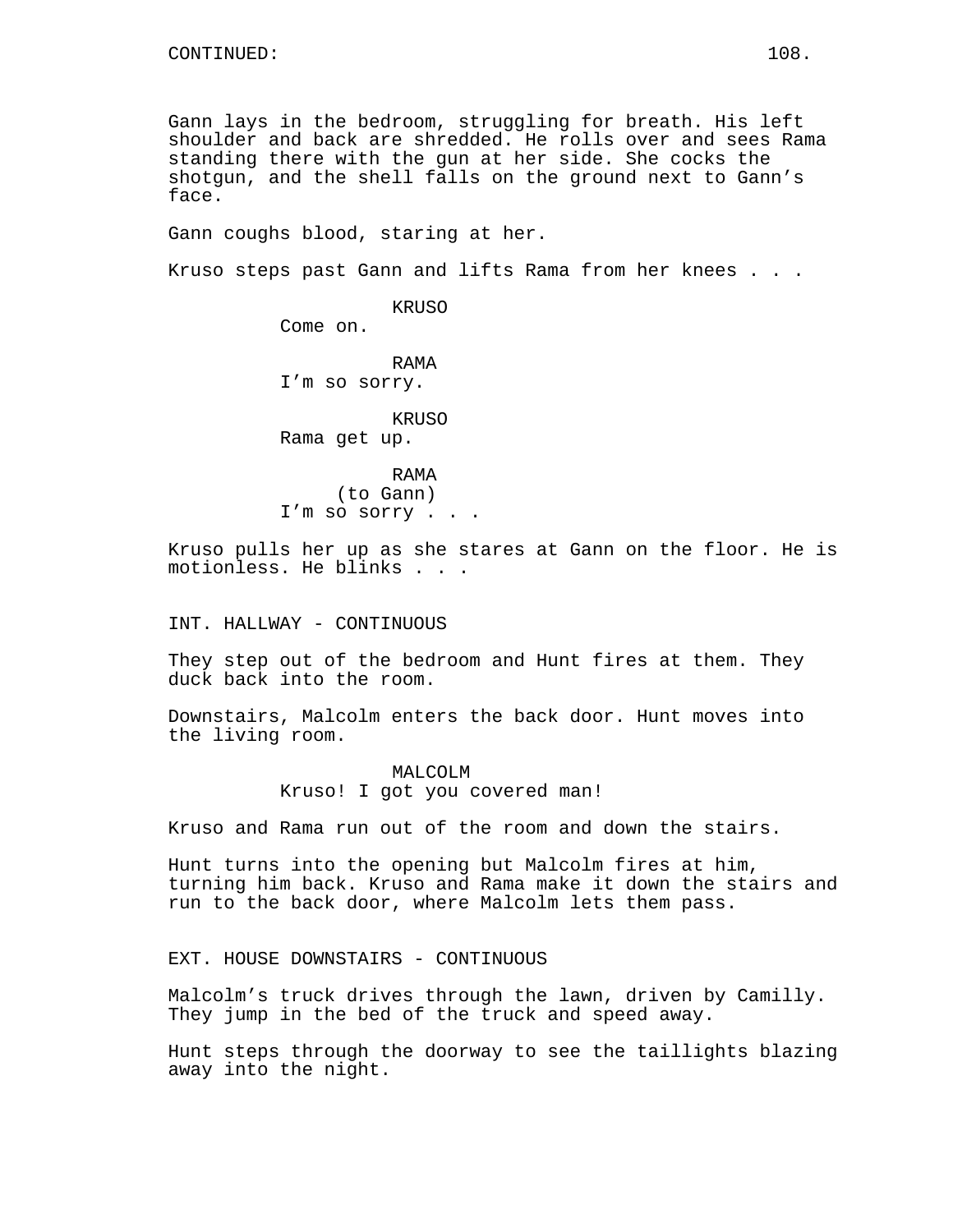Malcolm, Rama, and Kruso catch their breath in the bed of the truck, exhausted. Malcolm leans back, his leg bleeding. Rama is hollow-eyed from what she has done.

Kruso looks at the chip in his hands. He looks back at the house as they speed away.

INT. MALCOLM'S HOUSE - NIGHT

Malcolm, Rama, Kruso, and Camilly walk into the house. They are quiet, solemn, exhausted.

Kruso places the Selah on the table as the others find a seat. He takes off his shoes. Camilly looks at the chip.

> KRUSO Where is she?

Malcolm points to the back bedroom. Kruso goes back to her.

Malcolm's leg is bleeding badly, wrapped in a towel.

RAMA

Let me see.

She kneels beside Malcolm and looks under the towel. He winces in pain.

> RAMA You have a doctor you can call?

> > MALCOLM

No.

RAMA Is there a cash clinic close?

MALCOLM

Yeah.

RAMA

Let's go.

She helps him off the couch.

RAMA (to Camilly) You good to keep watch here?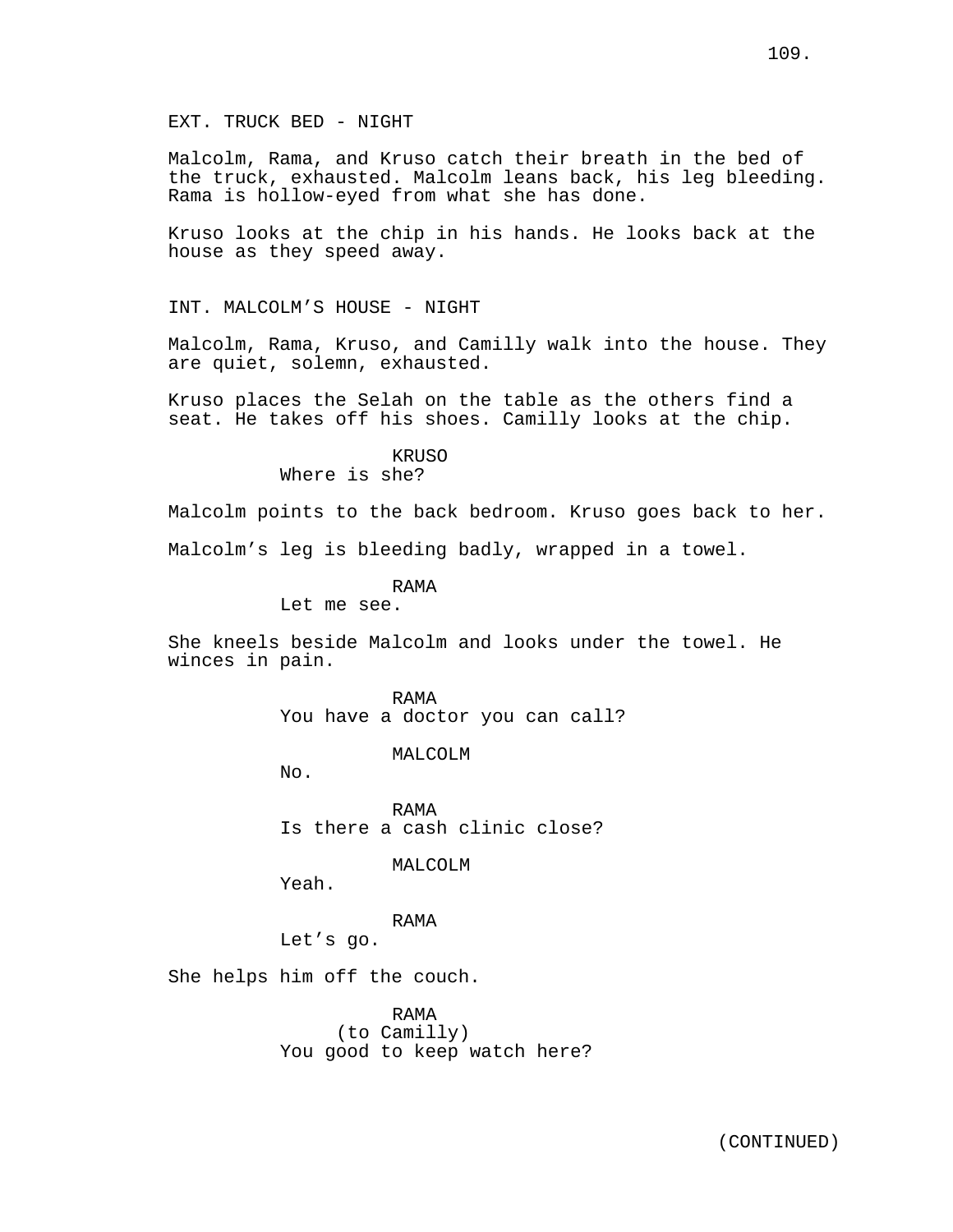# CAMILLY

I think so.

Rama and Malcolm exit. Once she hears the door close, Camilly stands and goes to the table. She reaches down for the Selah.

INT. BEDROOM - DAWN

Elle's eyes flutter open. Her wounds are still severe, but she is clear-eyed. She notices a presence . . .

Kruso's arm is wrapped around her. He is bandaged. His hand finds hers. Elle is afraid of looking over her shoulder. Could this be a dream?

She glances behind her. Kruso is barely awake.

ELLE You're home.

#### KRUSO

I'm home.

Kruso pulls her close as Elle cries on him.

FADE OUT:

FADE IN:

INT. WAREHOUSE - NIGHT

Malcolm, Rama, Kruso, Elle, and Camilly sit at a table in an empty warehouse eating a simple meal . . .

The Selah is placed on the center of the table. They are all wounded, worn down, tired of running.

#### MALCOLM

So what happens now?

They think about it. Rama looks to Kruso. He puts his spoon down.

> KRUSO We keep going.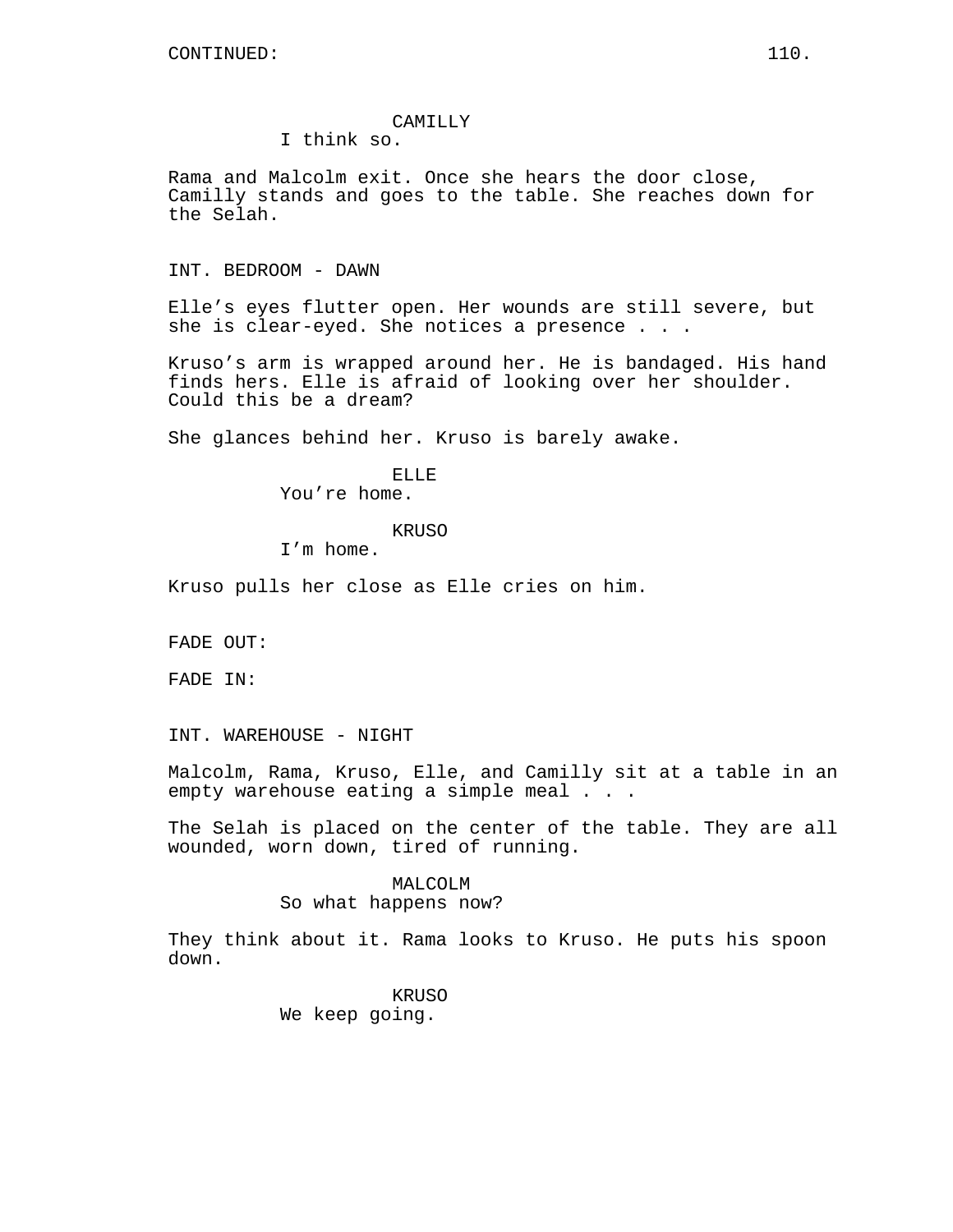FINAL MONTAGE:

Gann is gone from the floor of the bedroom in Horn's house. So is the shotgun shell that almost killed him . . .

> KRUSO Never forget that you and me are already dead.

Malcolm's desk at the station is empty. Hunt stands looking at the empty desk.

> KRUSO Because if you never forget, you will never be afraid.

The piano in the empty sanctuary, with the word 'RUN' painted on the wall.

> KRUSO There is no fear in love; but perfect love casts out fear . . .

The chains hanging freely where Elle was once captive.

KRUSO because fear involves punishment, and the one who fears is not perfected in love.

Poole sits alone, watching a girl dance at the club.

KRUSO The war is won . . .

Camilly sits at her workstation in the apartment. She looks up at the blinking webcam. She clicks off the webcam, then shuts down all of her screens simultaneously. She sits in the darkness.

> KRUSO The war goes on. This is our vigil.

EXT. ROAD - DAWN

Gann walks down the road, one arm held limp and the other draped across his chest. He is smeared in blood, but there is a reborn intensity in his eyes.

As he walks, he notices Francis walking towards him.

She passes by with a slight grin.